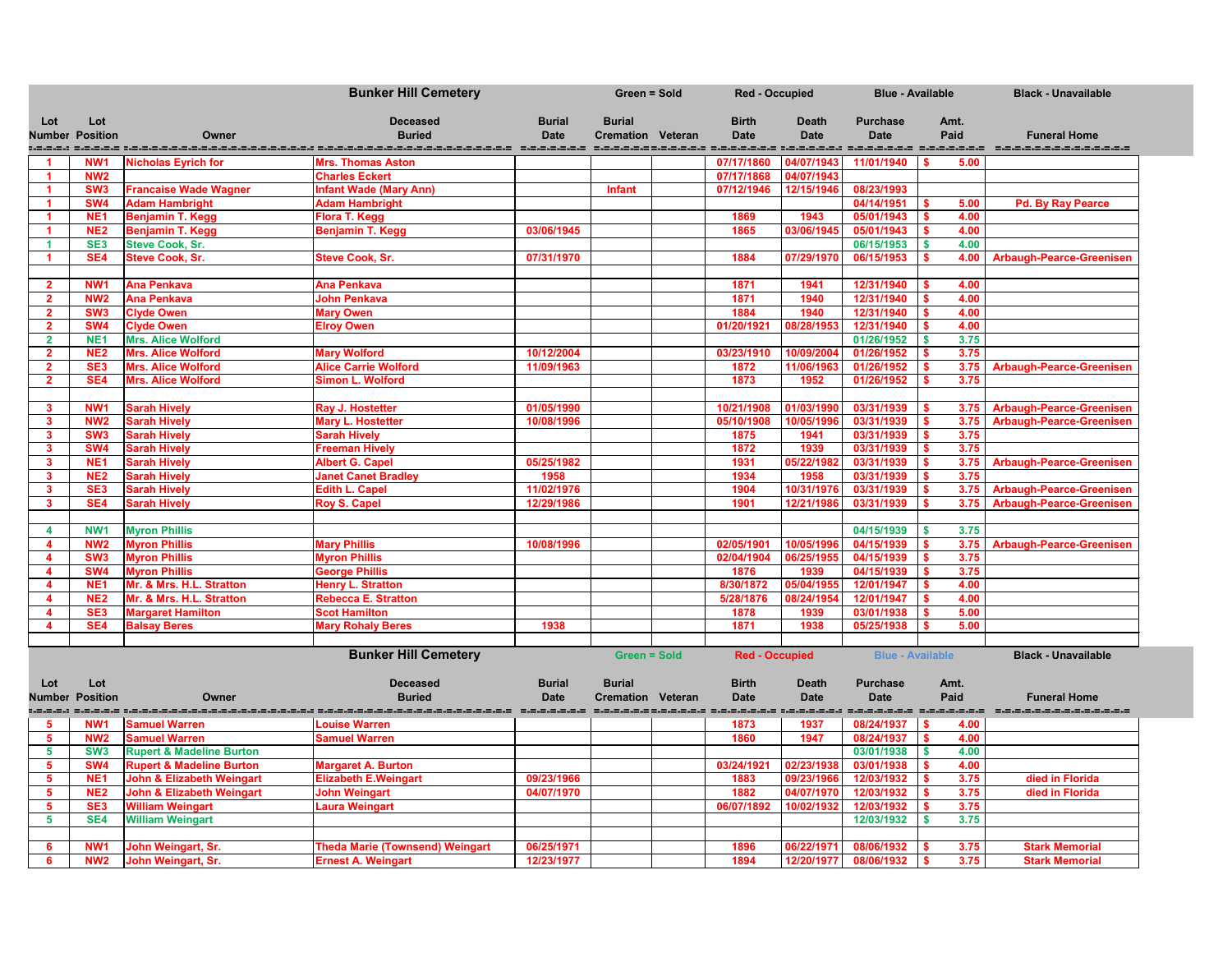| 6                                                                     | SW <sub>3</sub>                    | John Weingart, Sr.                                                     | <b>Rosa Weingart</b>                                                                                          |                              |                                           |                  | 10/17/1860                  | 06/30/1932                  | 08/06/1932                     |              | 3.75         |                                   |
|-----------------------------------------------------------------------|------------------------------------|------------------------------------------------------------------------|---------------------------------------------------------------------------------------------------------------|------------------------------|-------------------------------------------|------------------|-----------------------------|-----------------------------|--------------------------------|--------------|--------------|-----------------------------------|
| -6                                                                    | SW <sub>4</sub>                    | John Weingart, Sr.                                                     | John Weingart, Sr.                                                                                            |                              |                                           |                  | 6/19/1856                   | 11/28/1938                  | 08/06/1932                     |              | 3.75         |                                   |
| 6                                                                     | NE <sub>1</sub>                    | <b>Mary Warren</b>                                                     |                                                                                                               |                              |                                           |                  |                             |                             | 12/03/1932                     |              | 3.75         |                                   |
| 6                                                                     | NE <sub>2</sub>                    | <b>Mary Warren</b>                                                     |                                                                                                               |                              |                                           |                  |                             |                             | 12/03/1932                     |              | 3.75         |                                   |
| -6                                                                    | SE <sub>3</sub>                    | <b>Mary Warren</b>                                                     | <b>Mary Warren</b>                                                                                            |                              |                                           |                  | 03/10/1897                  | 03/15/1961                  | 12/03/1932                     |              | 3.75         |                                   |
| -6                                                                    | SE4                                | <b>Mary Warren</b>                                                     | <b>Jacob Warren</b>                                                                                           |                              |                                           |                  | 05/05/1869                  | 09/19/1932                  | 12/03/1932                     |              | 3.75         |                                   |
|                                                                       |                                    |                                                                        |                                                                                                               |                              |                                           |                  |                             |                             |                                |              |              |                                   |
| -7                                                                    | NW <sub>1</sub>                    | <b>Delmar Baird</b>                                                    | <b>Martha Baird Kasher</b>                                                                                    | 08/31/1988                   |                                           |                  | 12/10/1913                  | 08/28/198                   | 07/05/1930                     |              | 3.75         | <b>Arbaugh-Pearce-Greenisen</b>   |
| $\overline{7}$                                                        | NW <sub>2</sub>                    | <b>Delmar Baird</b>                                                    | Mrs. Mary G. Baird                                                                                            |                              |                                           |                  | 1880                        | 1947                        | 07/05/1930                     |              | 3.75         |                                   |
| -7                                                                    | SW <sub>3</sub>                    | <b>Delmar Baird</b>                                                    | <b>Delmar Baird</b>                                                                                           |                              |                                           |                  | 1870                        | 1953                        | 07/05/1930                     |              | 3.75         |                                   |
| $\overline{7}$                                                        | SW <sub>4</sub>                    | <b>Delmar Baird</b>                                                    | <b>Edna Baird</b>                                                                                             |                              |                                           |                  | 1917                        | 1929                        | 07/05/1930                     |              | 3.75         |                                   |
| -7                                                                    | NE <sub>1</sub>                    | <b>Delmar Baird</b>                                                    | Laura Baird                                                                                                   | 10/14/2005                   |                                           |                  | 10/01/1921                  | 10/11/2005                  | 07/05/1930                     |              | 3.75         |                                   |
| -7                                                                    | NE <sub>2</sub>                    | <b>Delmar Baird</b>                                                    | <b>BAIRD</b><br>7??????????????                                                                               |                              |                                           |                  |                             |                             | 07/05/1930                     |              | 3.75         |                                   |
| $\overline{7}$                                                        | SE <sub>3</sub>                    | <b>Delmar Baird</b>                                                    | Virginia L. Baird                                                                                             | 03/25/1986                   |                                           |                  | 03/06/1908                  | 03/22/1986                  | 07/05/1930                     |              |              | 3.75 Arbaugh-Pearce-Greenisen     |
| $\overline{7}$                                                        | SE4                                | <b>Delmar Baird</b>                                                    | <b>William Henry Baird</b>                                                                                    | 07/12/1984                   |                                           |                  | 07/10/1907                  | 07/09/198                   | 07/05/1930                     |              | 3.75         | <b>Arbaugh-Pearce-Greenisen</b>   |
|                                                                       |                                    |                                                                        |                                                                                                               |                              |                                           |                  |                             |                             |                                |              |              |                                   |
| 8                                                                     | NW <sub>1</sub>                    | <b>Oral Bates</b>                                                      | <b>Linda Sue Bates</b>                                                                                        | 04/08/1985                   |                                           |                  | 1946                        | 04/05/1985                  | 04/08/1985                     |              | 150.00       | <b>Stark Memorial</b>             |
| -8                                                                    | <b>NW2</b>                         | <b>Oral Bates</b>                                                      |                                                                                                               |                              |                                           |                  | 1936                        |                             | 04/08/1985                     |              | 150.00       |                                   |
| 8                                                                     | SW <sub>3</sub>                    | <b>DRIVEWAY</b>                                                        |                                                                                                               |                              |                                           |                  |                             |                             |                                |              |              |                                   |
| 8                                                                     | SW4                                | <b>DRIVEWAY</b>                                                        |                                                                                                               |                              |                                           |                  |                             |                             |                                |              |              |                                   |
| 8                                                                     | NE <sub>1</sub>                    | <b>Carl A. Bates</b>                                                   |                                                                                                               |                              |                                           |                  |                             |                             | 05/04/1929                     |              | 3.75         |                                   |
| 8                                                                     | NE <sub>2</sub>                    | <b>Carl A. Bates</b>                                                   | <b>Carl A. Bates</b>                                                                                          | 11/30/1974                   |                                           |                  | 1885                        | 11/27/1974                  | 05/04/1929                     |              | 3.75         | <b>Arbaugh-Pearce-Greenisen</b>   |
| 8                                                                     | SE <sub>3</sub>                    | <b>Carl A. Bates</b>                                                   | <b>Bertha (Weingart) Bates</b>                                                                                | 10/01/1976                   |                                           |                  | 1898                        | 09/28/1976                  | 05/04/1929                     |              | 3.75         | <b>Arbaugh-Pearce-Greenisen</b>   |
| 8                                                                     | SE4                                | <b>Carl A. Bates</b>                                                   | <b>Margaret Bates</b>                                                                                         | 09/25/1927                   | <b>Infant</b>                             |                  | 09/21/1927                  | 09/22/1927                  | 05/04/1929                     |              | 3.75         |                                   |
|                                                                       |                                    |                                                                        |                                                                                                               |                              |                                           |                  |                             |                             |                                |              |              |                                   |
|                                                                       |                                    |                                                                        |                                                                                                               |                              |                                           |                  |                             |                             |                                |              |              |                                   |
|                                                                       | Lot<br><b>Position</b>             | Owner                                                                  | <b>Deceased</b><br><b>Buried</b>                                                                              | <b>Burial</b><br><b>Date</b> | <b>Burial</b><br><b>Cremation Veteran</b> |                  | <b>Birth</b><br><b>Date</b> | <b>Death</b><br><b>Date</b> | <b>Purchase</b><br><b>Date</b> |              | Amt.<br>Paid | <b>Funeral Home</b>               |
|                                                                       |                                    |                                                                        | acce unaccentratementación desentaciónses desentas de consumentaciónse unaccen desenta desenta desentaciónses |                              |                                           |                  |                             |                             |                                |              |              |                                   |
| 9                                                                     | NW <sub>1</sub>                    | <b>David Regal</b>                                                     | <b>Mrs. Josephine Regal</b>                                                                                   |                              |                                           |                  | 1875                        | 1941                        | 06/02/1941                     |              | 3.75         |                                   |
| $\overline{9}$                                                        | NW <sub>2</sub>                    | <b>David Regal</b>                                                     | <b>David Regal</b>                                                                                            |                              |                                           |                  | 1875                        | 1960                        | 06/02/1941                     |              | 3.75         |                                   |
| -9                                                                    | SW <sub>3</sub>                    | <b>David Regal</b>                                                     | <b>Homer A. Regal</b>                                                                                         | 11/14/1983                   |                                           |                  | 78 yrs                      | 11/11/198                   | 06/02/1941                     |              | 3.75         | <b>Stark Memorial</b>             |
| 9                                                                     | <b>SW4</b>                         | <b>David Regal</b>                                                     | <b>Anna Regal</b>                                                                                             |                              |                                           |                  | 9/27/1891                   | 06/25/1944                  | 06/02/1941                     |              | 3.75         |                                   |
| 9<br>9                                                                | NE <sub>1</sub><br>NE <sub>2</sub> | <b>Lizzie Sturgiss</b>                                                 | <b>Lizzie King Sturgiss</b><br><b>Arthur Sturgiss</b>                                                         | 01/20/1972                   |                                           |                  | 1878<br>1891                | 01/17/1972<br>1954          | 12/15/1954 \$<br>12/15/1954    |              | 4.00<br>4.00 | <b>Vogt-Gednetz-Ruzek</b>         |
| $\overline{\mathbf{9}}$                                               | SE <sub>3</sub>                    | <b>Lizzie Sturgiss</b>                                                 |                                                                                                               |                              |                                           |                  | 1871                        | 1957                        | 06/02/1950                     |              | 4.00         |                                   |
| 9                                                                     | SE4                                | <b>Lorin F. Keeler</b><br>Lorin F. Keeler                              | <b>Effie Keeler</b><br><b>Howard Keeler</b>                                                                   |                              |                                           |                  | 1868                        | 1950                        | 06/02/1950                     |              | 4.00         |                                   |
|                                                                       |                                    |                                                                        |                                                                                                               |                              |                                           |                  |                             |                             |                                |              |              |                                   |
| 10                                                                    | NW <sub>1</sub>                    |                                                                        |                                                                                                               | <b>Future</b>                |                                           |                  | 06/29/1930                  |                             | 08/14/1995                     |              | 175.00       |                                   |
|                                                                       | NW <sub>2</sub>                    | <b>Karl &amp; Doris Kersmarki</b><br><b>Karl &amp; Doris Kersmarki</b> | Doris (Waithman) Kersmarki<br>Karl F. Kersmarki                                                               | 12/24/2011                   |                                           |                  | 02/11/1931                  | 12/18/201                   | 08/14/1995                     |              | 175.00       | <b>Stark Memorial</b>             |
|                                                                       |                                    |                                                                        |                                                                                                               |                              |                                           |                  |                             |                             |                                | $\mathbf{s}$ |              |                                   |
|                                                                       | SW <sub>3</sub>                    | <b>Oakley Bates</b>                                                    |                                                                                                               |                              |                                           |                  |                             |                             | 03/10/1997                     |              | 175.00       |                                   |
|                                                                       | <b>SW4</b>                         | <b>Oakley Bates</b>                                                    |                                                                                                               |                              |                                           |                  |                             |                             | 03/10/1997                     | $-$ \$       | 175.00       |                                   |
|                                                                       | NE <sub>1</sub>                    | <b>Dale Hileman</b>                                                    | <b>Paul William Hileman</b>                                                                                   | 07/20/2007                   |                                           | <b>NatIGuard</b> | 02/27/1936                  | 07/17/2007                  | 09/29/2003                     |              | 175.00       | <b>Stark Memorial</b>             |
|                                                                       | NE <sub>2</sub>                    | <b>Dale Hileman</b>                                                    | Dale H. Hileman                                                                                               | 02/24/2015                   |                                           |                  | 11/08/1932                  | 02/19/2015                  | 09/29/2003                     |              | 175.00       | <b>Bundy-Law FH, Cambridge OH</b> |
|                                                                       | SE <sub>3</sub>                    | <b>Arthur Konkle</b>                                                   | <b>Mrs. Arthur Konkle</b>                                                                                     |                              |                                           |                  | 1890                        | 1954                        | 10/30/1954                     |              | 4.00         |                                   |
|                                                                       | SE4                                | <b>Arthur Konkle</b>                                                   | <b>Arthur John Konkle</b>                                                                                     | 06/14/1977                   |                                           |                  | 1890                        | 06/12/1977                  | 10/30/1954                     |              | 4.00         | Lane F.H. - Canfield              |
|                                                                       |                                    |                                                                        |                                                                                                               |                              |                                           |                  |                             |                             |                                |              |              |                                   |
|                                                                       | NW <sub>1</sub>                    | <b>C.A. Bardo</b>                                                      | <b>Esther Bardo</b>                                                                                           | 01/03/1978                   |                                           |                  | 1900                        | 12/30/1977                  | 03/01/1933                     |              | 3.75         | Lane F.H. - Mineral Ridge         |
|                                                                       | <b>NW2</b>                         | <b>C.A. Bardo</b>                                                      | <b>Leland Lewis Bardo</b>                                                                                     | 03/15/1977                   |                                           |                  | 1899                        | 03/14/1977                  | 03/01/1933                     |              | 3.75         | Lane F.H. - Mineral Ridge         |
|                                                                       | SW <sub>3</sub>                    | <b>C.A. Bardo</b>                                                      | <b>Amanda Alice Bardo</b>                                                                                     |                              |                                           |                  | 1857                        | 1933                        | 03/01/1933                     |              | 3.75         |                                   |
| 11<br>11                                                              | <b>SW4</b>                         | <b>C.A. Bardo</b>                                                      | <b>C.A. Bardo</b>                                                                                             |                              |                                           |                  | 1866                        | 1945                        | 03/01/1933                     |              | 3.75         |                                   |
|                                                                       | NE <sub>1</sub>                    | <b>Harrison Zimmerman</b>                                              | <b>Mary Leonard</b>                                                                                           |                              |                                           |                  |                             |                             | 03/01/1934                     |              | 3.75         |                                   |
| Lot<br>10<br>10<br>10<br>10<br>10<br>10<br>10<br>11<br>11<br>11<br>11 | NE <sub>2</sub>                    | <b>Harrison Zimmerman</b>                                              | <b>Walter Leonard</b>                                                                                         |                              |                                           |                  |                             |                             | 03/01/1934                     |              | 3.75         |                                   |
| <b>Number</b><br>=.=.=.:<br>11<br>11                                  | SE <sub>3</sub><br>SE4             | <b>Harrison Zimmerman</b><br><b>Harrison Zimmerman</b>                 | <b>Bertha M. Zimmerman</b><br><b>Harrison Zimmerman</b>                                                       | 01/16/1974                   |                                           |                  | 1878<br>1877                | 01/13/1974<br>1968          | 03/01/1934<br>03/01/1934       |              | 3.75<br>3.75 | <b>Schrader F.H. Alliance</b>     |

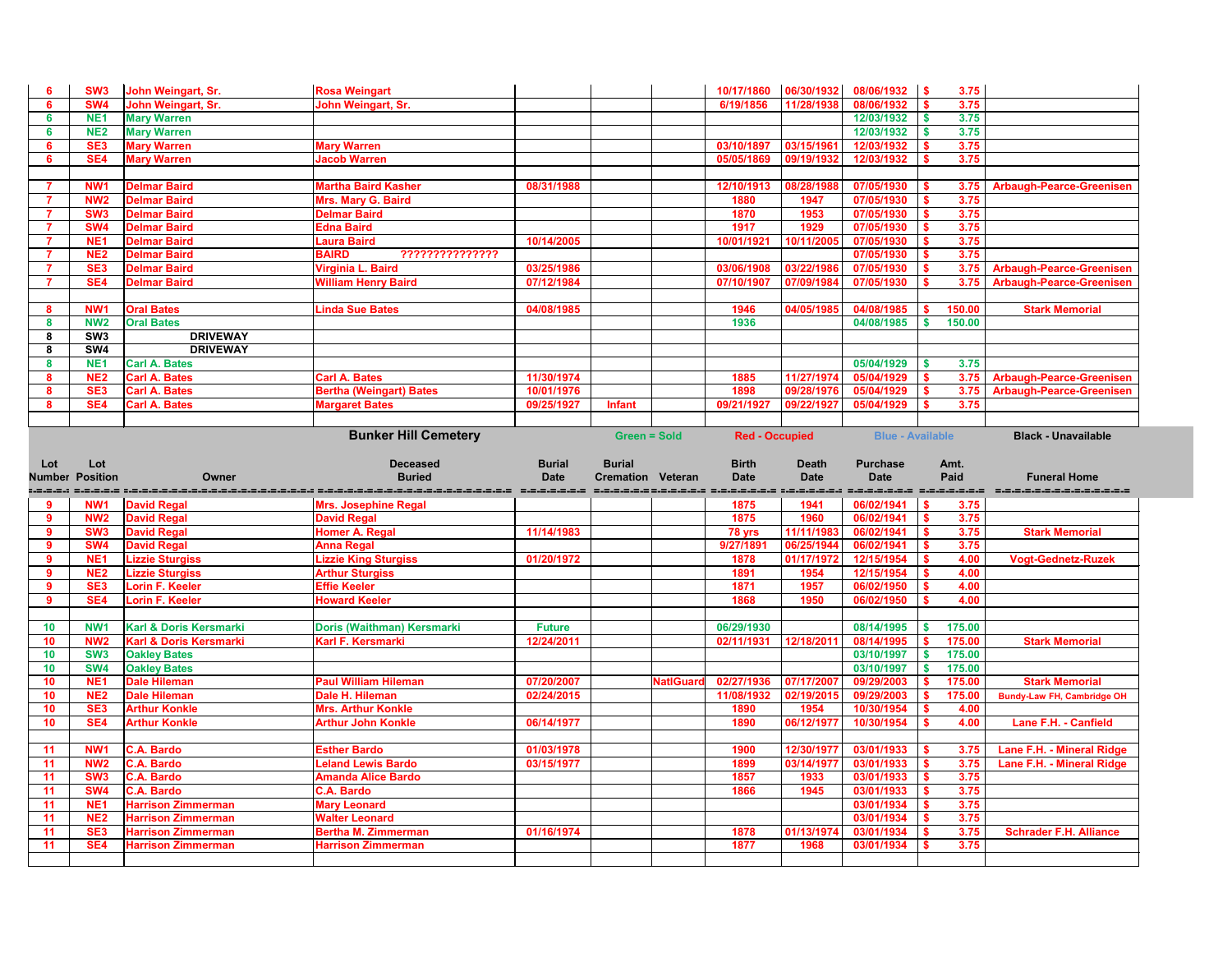| 12       | NW <sub>1</sub>        | <b>Sylvester H. Armstrong</b>                  | <b>Estella Riley</b>                                                                                                    |                            | <b>Cremation</b>         |             | 1885                  | 1980         | 08/02/1930 \$                | 3.75                         |                                    |
|----------|------------------------|------------------------------------------------|-------------------------------------------------------------------------------------------------------------------------|----------------------------|--------------------------|-------------|-----------------------|--------------|------------------------------|------------------------------|------------------------------------|
| 12       | <b>NW2</b>             | <b>Sylvester H. Armstrong</b>                  | <b>Ernest Ruthenford Riley</b>                                                                                          | 10/18/1976                 |                          |             | 1878                  | 09/08/1943   | 08/02/1930                   | 3.75                         | from Lot 32                        |
| 12       | SW <sub>3</sub>        | <b>Sylvester H. Armstrong</b>                  |                                                                                                                         |                            |                          |             |                       |              | 08/02/1930                   | 3.75<br>$\mathbf{\$}$        |                                    |
| 12       | <b>SW4</b>             | <b>Sylvester H. Armstrong</b>                  |                                                                                                                         |                            |                          |             |                       |              | 08/02/1930                   | 3.75<br><b>S</b>             |                                    |
| 12       | NE <sup>1</sup>        | <b>Sylvester H. Armstrong</b>                  | <b>Adrianna Armstrong</b>                                                                                               |                            |                          |             | 1849                  | 1933         | 08/02/1930                   | 3.75                         |                                    |
| 12       | NE <sub>2</sub>        | <b>Sylvester H. Armstrong</b>                  | <b>Sylvester H. Armstrong</b>                                                                                           |                            |                          |             | 1846                  | 1931         | 08/02/1930                   | 3.75                         |                                    |
| 12       | SE <sub>3</sub>        | <b>Sylvester H. Armstrong</b>                  | <b>Mary E. Stanley</b>                                                                                                  | 01/24/1965                 |                          |             | 88 yrs                | 01/21/196    | 08/02/1930                   | 3.75                         | <b>Vogt-Gednetz-Ruzek</b>          |
| 12       | SE4                    | <b>Sylvester H. Armstrong</b>                  | <b>Barbara Shepherd</b>                                                                                                 |                            | <b>Cremation</b>         |             |                       |              | 08/02/1930                   | 3.75                         |                                    |
|          |                        |                                                |                                                                                                                         |                            |                          |             |                       |              |                              |                              |                                    |
|          |                        |                                                | <b>Bunker Hill Cemetery</b>                                                                                             |                            | <b>Green = Sold</b>      |             | <b>Red - Occupied</b> |              | <b>Blue - Available</b>      |                              | <b>Black - Unavailable</b>         |
|          |                        |                                                |                                                                                                                         |                            |                          |             |                       |              |                              |                              |                                    |
| Lot      | Lot                    |                                                | <b>Deceased</b>                                                                                                         | <b>Burial</b>              | <b>Burial</b>            |             | <b>Birth</b>          | <b>Death</b> | <b>Purchase</b>              | Amt.                         |                                    |
|          | <b>Number Position</b> | Owner                                          | <b>Buried</b>                                                                                                           | <b>Date</b>                | <b>Cremation Veteran</b> |             | <b>Date</b>           | <b>Date</b>  | <b>Date</b>                  | Paid                         | <b>Funeral Home</b>                |
| =.=.=.:  | NW <sub>1</sub>        |                                                | <u>taala maalaalaalaalaalaalaala taalaalaalaalaalaalaalaala taalaala taalaalaa taalaalaa maalaala taalaala taalaala</u> |                            |                          |             | 1905                  | 1963         |                              |                              | ====================               |
| 13<br>13 | NW <sub>2</sub>        | <b>Harvey Hileman</b><br><b>Harvey Hileman</b> | <b>Harvey L. Hileman</b><br><b>Gladys Lucille Hileman</b>                                                               | 06/19/1988                 |                          |             | 1910                  | 06/16/1988   |                              |                              | <b>Stark Memorial</b>              |
| 13       | SW <sub>3</sub>        | <b>Sarah E. Kirtland</b>                       | <b>Sarah E. Kirtland</b>                                                                                                |                            |                          |             | 1878                  | 1932         | 09/06/1930                   | 3.75<br>S.                   |                                    |
| 13       | <b>SW4</b>             | <b>Sarah E. Kirtland</b>                       | <b>William A. Kirtland</b>                                                                                              |                            |                          |             | 1854                  | 1930         | 09/06/1930                   | 3.75<br>$\mathbf{\$}$        |                                    |
| 13       | NE <sub>1</sub>        | Eva M. Elder                                   | <b>Robert G. Crum</b>                                                                                                   | 07/08/2020                 |                          | <b>WWII</b> | 11/28/1925            | 07/04/202    | 06/09/1930                   | 3.75<br>\$.                  | <b>Cassaday-Turkle-Christian</b>   |
| 13       | NE <sub>2</sub>        | Eva M. Elder                                   | <b>Muriel (Elder) Crum</b>                                                                                              | 12/26/1989                 |                          |             | 07/24/1901            | 12/23/1989   | 06/09/1930                   | 3.75                         | <b>Cassaday-Turkle-Christian</b>   |
| 13       | SE <sub>3</sub>        | Eva M. Elder                                   | Eva M. Elder                                                                                                            |                            |                          |             | 05/12/1887            | 12/11/1951   | 06/09/1930                   | 3.75                         |                                    |
| 13       | SE4                    | <b>Eva M. Elder</b>                            | George N. Elder                                                                                                         |                            |                          |             | 12/14/1976            | 06/04/1930   | 06/09/1930                   | 3.75                         |                                    |
|          |                        |                                                |                                                                                                                         |                            |                          |             |                       |              |                              |                              |                                    |
| 14       | NW <sub>1</sub>        | Mrs. H.J. Greenamyer                           | <b>Carrie E. Greenamyer</b>                                                                                             |                            |                          |             | 1888                  | 1968         | 09/15/1960                   | 10.00                        |                                    |
| 14       | NW <sub>2</sub>        | Mrs. H.J. Greenamyer                           | <b>Homer J. Greenamyer</b>                                                                                              |                            |                          |             | 1887                  | 1960         | 09/15/1960                   | 10.00                        |                                    |
| 14       | SW <sub>3</sub>        | <b>John Conrad</b>                             | <b>Elizabeth Conrad</b>                                                                                                 | 1958                       |                          |             | 1878                  | 1958         | 12/30/1958                   | 15.00<br><b>S</b>            |                                    |
| 14       | <b>SW4</b>             | <b>John Conrad</b>                             | <b>John Conrad</b>                                                                                                      | 09/29/1965                 |                          |             | 1877                  | 09/28/196    | 12/30/1958                   | S.                           | 15.00 Williams Funeral Hm-Canfield |
| 14       | NE <sub>1</sub>        | <b>Warren D. Pow</b>                           | <b>Hazel Evelyn Pow</b>                                                                                                 | 07/29/1979                 |                          |             | 1907                  | 07/26/1979   | 04/03/1967                   | 10.00<br>S.                  | <b>LaMont Ickes F.H.</b>           |
| 14       | NE <sub>2</sub>        | <b>Warren D. Pow</b>                           | <b>Warren D. Pow</b>                                                                                                    | 06/06/1994                 |                          |             | 1904                  | 06/04/1994   | 04/03/1967                   | 10.00<br>S.                  | <b>Arbaugh-Pearce-Greenisen</b>    |
| 14       | SE <sub>3</sub>        | <b>Mrs. Lee Bardo</b>                          |                                                                                                                         |                            |                          |             |                       |              | 09/15/1960                   | 15.00<br><b>S</b>            |                                    |
| 14       | SE4                    | <b>Mrs. Lee Bardo</b>                          | Lee C. Bardo                                                                                                            | 1960                       |                          |             | 1897                  | 1960         | 09/15/1960                   | 15.00                        |                                    |
|          |                        |                                                |                                                                                                                         |                            |                          |             |                       |              |                              |                              |                                    |
| 15       | NW <sub>1</sub>        | Paul G. Regal                                  | <b>Mary H. Regal</b>                                                                                                    | 05/10/1989                 |                          |             | 1897                  | 05/07/1989   | 11/12/1974                   | 50.00                        | <b>Stark Memorial</b>              |
| 15       | <b>NW2</b>             | Paul G. Regal<br><b>DRIVEWAY</b>               | Paul G. Regal                                                                                                           | 03/19/1992                 |                          |             | 1899                  | 03/16/1992   | 11/12/1974                   | 50.00                        | <b>Stark Memorial</b>              |
| 15<br>15 | SW <sub>3</sub><br>SW4 | <b>DRIVEWAY</b>                                |                                                                                                                         |                            |                          |             |                       |              |                              |                              |                                    |
| 15       | NE <sub>1</sub>        | Paul D. Barth, Sr.                             | Paul D. Barth, Sr.                                                                                                      | 01/23/1992                 |                          |             | 1902                  | 01/20/1992   | 11/12/1974                   | 50.00                        | <b>Stark Memorial</b>              |
| 15       | NE <sub>2</sub>        | Paul D. Barth, Sr.                             | <b>Ethel A. Barth</b>                                                                                                   | 12/23/1988                 |                          |             | 1908                  | 12/20/1988   | 11/12/1974                   | 50.00                        | <b>Stark Memorial</b>              |
| 15       | SE <sub>3</sub>        | <b>Helen Holloway</b>                          | <b>Helen M. Hollaway Rathburn</b>                                                                                       | 06/30/1992                 |                          |             | 1906                  | 06/27/1992   | 12/31/1979                   | 100.00                       | <b>Baxter-Gardner</b>              |
| 15       | SE4                    | <b>Helen Holloway</b>                          | <b>Wilid F. Hollaway</b>                                                                                                | 12/09/1979                 |                          |             | 1903                  | 12/06/1979   | 12/31/1979                   | 100.00                       |                                    |
|          |                        |                                                |                                                                                                                         |                            |                          |             |                       |              |                              |                              |                                    |
| 16       | NW <sub>1</sub>        | <b>Larry &amp; Sandy Dearth</b>                | <b>Larry Dearth</b>                                                                                                     | <b>Future</b>              |                          |             |                       |              |                              |                              |                                    |
| 16       | NW <sub>2</sub>        | <b>Larry &amp; Sandy Dearth</b>                | <b>Sandy Dearth</b>                                                                                                     | <b>Future</b>              |                          |             |                       |              |                              |                              |                                    |
| 16       | SW <sub>3</sub>        | <b>Larry &amp; Sandy Dearth</b>                | <b>Tracy Dearth</b>                                                                                                     | <b>Future</b>              |                          |             |                       |              | 12/21/2020                   | \$500                        |                                    |
| 16       | SW4                    | <b>Charles Dearth</b>                          | <b>Jerry Dearth</b>                                                                                                     | 04/05/2005                 | <b>Cremation</b>         | <b>Navy</b> | 08/19/1941            | 03/30/2005   |                              |                              |                                    |
| 16       | NE <sub>1</sub>        | <b>DRIVEWAY</b>                                |                                                                                                                         |                            |                          |             |                       |              |                              |                              |                                    |
| 16       | NE <sub>2</sub>        | <b>DRIVEWAY</b>                                |                                                                                                                         |                            |                          |             |                       |              |                              |                              |                                    |
| 16       | SE <sub>3</sub>        | <b>Larry Dearth</b>                            | Virginia Glendalia Dearth                                                                                               | 02/24/2007                 |                          |             | 03/04/1918            | 02/20/2007   | 04/13/1981                   | 100.00                       | <b>Vogt-Gednetz-Ruzek</b>          |
| 16       | SE4                    | <b>Larry Dearth</b>                            | <b>Charles W. Dearth</b>                                                                                                | 03/28/1981                 |                          |             | 12/24/1916            | 03/24/1981   | 04/13/1981                   | 100.00                       | <b>Vogt-Gednetz-Ruzek</b>          |
|          |                        |                                                |                                                                                                                         |                            |                          |             |                       |              |                              |                              |                                    |
|          |                        |                                                | <b>Bunker Hill Cemetery</b>                                                                                             |                            | <b>Green = Sold</b>      |             | <b>Red - Occupied</b> |              | <b>Blue - Available</b>      |                              | <b>Black - Unavailable</b>         |
|          |                        |                                                |                                                                                                                         |                            |                          |             |                       |              |                              |                              |                                    |
| Lot      | Lot                    |                                                | <b>Deceased</b>                                                                                                         | <b>Burial</b>              | <b>Burial</b>            |             | <b>Birth</b>          | <b>Death</b> | <b>Purchase</b>              | Amt.                         |                                    |
|          | <b>Number Position</b> | Owner                                          | <b>Buried</b>                                                                                                           | <b>Date</b>                | <b>Cremation Veteran</b> |             | <b>Date</b>           | <b>Date</b>  | <b>Date</b>                  | Paid                         | <b>Funeral Home</b>                |
|          | <b>NW1</b>             |                                                | =.=.=.=.=.=.=.=.=.<br><b>Grace Edith Mellott</b>                                                                        | ____________<br>02/08/1969 |                          |             |                       | 02/05/1969   | =========== ==<br>06/15/1940 |                              |                                    |
| 17<br>17 | <b>NW2</b>             | <b>Harry Mellott</b><br><b>Harry Mellott</b>   | <b>Harry W. Mellott</b>                                                                                                 |                            |                          |             | 75 yrs<br>1894        | 1969         | 06/15/1940                   | 3.75<br>3.75<br>$\mathbf{s}$ | <b>Arbaugh-Pearce-Greenisen</b>    |
|          |                        |                                                |                                                                                                                         |                            |                          |             |                       |              |                              |                              |                                    |

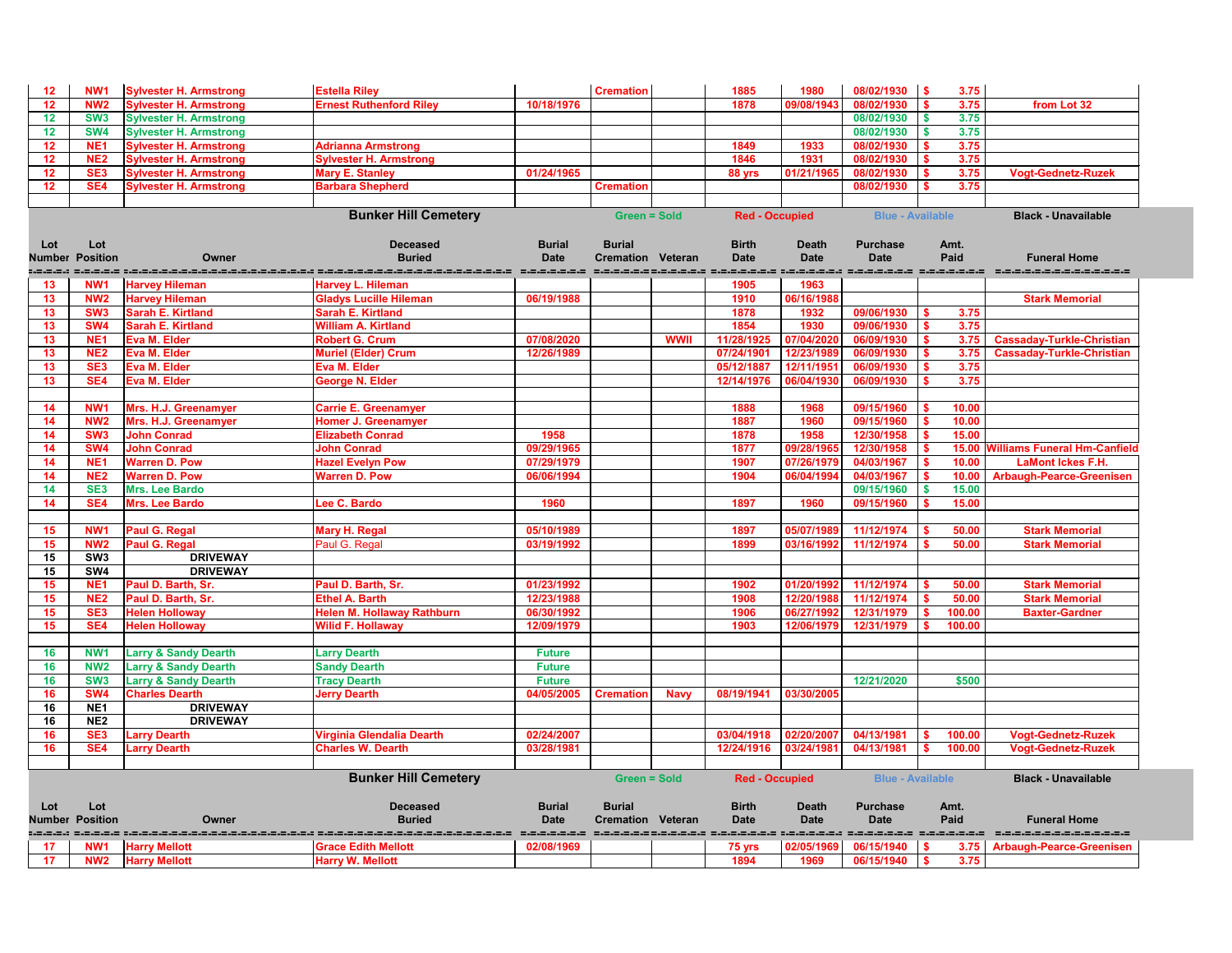

**Black - Unavailable** 

| 17              | SW <sub>3</sub>                      | <b>Harry Mellott</b>                                         |                                                                                                                 |               |                                   | 1882                  | 1955         | 06/15/1940               | $\sqrt{3}$                | 3.75         |                                |
|-----------------|--------------------------------------|--------------------------------------------------------------|-----------------------------------------------------------------------------------------------------------------|---------------|-----------------------------------|-----------------------|--------------|--------------------------|---------------------------|--------------|--------------------------------|
| 17              | <b>SW4</b>                           | <b>Harry Mellott</b>                                         | <b>Theodore S. Calvert</b>                                                                                      |               |                                   | 1860                  | 1940         | 06/15/1940               |                           | 3.75         |                                |
| 17              | NE <sub>1</sub>                      | <b>Sarah Ida Hedges</b>                                      | <b>Sarah Ida Hedges</b>                                                                                         |               |                                   | 1870                  |              | 10/01/1942               |                           | 3.75         |                                |
| 17              | NE <sub>2</sub>                      | <b>Sarah Ida Hedges</b>                                      | <b>Raymond Hedges</b>                                                                                           |               |                                   | 1905                  |              | 10/01/1942               |                           | 3.75         |                                |
| 17              | SE <sub>3</sub>                      | <b>Sarah Ida Hedges</b>                                      | <b>Joseph Hedges</b>                                                                                            |               |                                   | 1856                  |              | 10/01/1942               |                           | 3.75         |                                |
| 17              | SE4                                  | <b>Sarah Ida Hedges</b>                                      | <b>Agnes R. Hedges</b>                                                                                          |               |                                   | 1865                  | 1942         | 10/01/1942               |                           | 3.75         |                                |
|                 |                                      |                                                              |                                                                                                                 |               |                                   |                       |              |                          |                           |              |                                |
| <b>18</b>       | NW <sub>1</sub>                      | Emelio Dinsio, Jr.                                           | Emelio Dinsio, Jr.                                                                                              |               |                                   | 1918                  | 1931         |                          |                           |              |                                |
| 18              | <b>NW2</b>                           | <b>Amos Selby</b>                                            | <b>Clarence Leroy Selby</b>                                                                                     | disintered    |                                   |                       | 03/07/1938   | 03/15/1938               |                           |              | 5.00 hoved to Crown Hill, Twin |
| 18              | SW <sub>3</sub>                      | <b>Rose Warren</b>                                           | <b>Rose Warren</b>                                                                                              | 03/10/1946    |                                   | 1883                  | 03/10/1946   | 05/01/1936               |                           | 4.00         |                                |
| 18              | <b>SW4</b>                           | <b>Rose Warren</b>                                           | <b>Jacob J. Warren</b>                                                                                          |               |                                   | 1872                  | 1935         | 05/01/1936               |                           | 4.00         |                                |
| 18              | NE <sub>1</sub>                      | <b>Benjamin I. Greenamyer</b>                                |                                                                                                                 |               |                                   |                       |              | 05/01/1935               |                           | 3.75         |                                |
| 18              | NE <sub>2</sub>                      | <b>Benjamin I. Greenamyer</b>                                | <b>Anna B. Greenamyer</b>                                                                                       |               |                                   | 1862                  | 1935         | 05/01/1935               |                           | 3.75         |                                |
| 18              | SE <sub>3</sub>                      | Benjamin I. Greenamyer                                       | <b>Benjamin I. Greenamyer</b>                                                                                   | 08/10/1947    |                                   | 1855                  | 08/10/1947   | 05/01/1935               |                           | 3.75         |                                |
| 18              | SE4                                  | Benjamin I. Greenamyer                                       |                                                                                                                 |               |                                   |                       |              | 05/01/1935               |                           | 3.75         |                                |
|                 |                                      |                                                              |                                                                                                                 |               |                                   |                       |              |                          |                           |              |                                |
| 19              | NW <sub>1</sub>                      | <b>John Gfeller</b>                                          | <b>Ernest Gfeller</b>                                                                                           |               |                                   | 1918                  | 1932         | 02/06/1932               |                           | 3.75         |                                |
| 19              | <b>NW2</b>                           | <b>John Gfeller</b>                                          | <b>Bertha Alice Gfeller</b>                                                                                     |               |                                   | 1896                  | 1934         | 02/06/1932               |                           | 3.75         |                                |
| 19              | SW <sub>3</sub>                      | <b>John Gfeller</b>                                          | <b>John Gfeller</b>                                                                                             | 02/20/1976    |                                   | 1892                  | 02/17/1976   | 02/06/1932               |                           | 3.75         | <b>Custer F.H</b>              |
| 19              | <b>SW4</b>                           | <b>John Gfeller</b>                                          | <b>Christ Warren</b>                                                                                            |               |                                   | 1863                  | 1956         | 02/06/1932               |                           | 3.75         |                                |
| 19              | NE <sub>1</sub>                      | <b>Samuel R. Busche</b>                                      |                                                                                                                 |               |                                   |                       |              | 02/06/1932               |                           | 3.75         |                                |
|                 |                                      |                                                              | <b>Della R. Busche</b>                                                                                          |               |                                   |                       |              |                          |                           |              |                                |
| 19              | NE <sub>2</sub><br>SE <sub>3</sub>   | <b>Samuel R. Busche</b><br><b>Samuel R. Busche</b>           | <b>Samuel R. Busche</b>                                                                                         | 12/19/1974    |                                   | 1895<br>1889          | 12/16/1974   | 02/06/1932<br>02/06/1932 |                           | 3.75         | <b>Arbaugh-Pearce-Greeni</b>   |
| 19              |                                      |                                                              |                                                                                                                 |               |                                   |                       | 1935         |                          |                           | 3.75         |                                |
| 19              | SE4                                  | <b>Samuel R. Busche</b>                                      | <b>Frederick Busche</b>                                                                                         |               |                                   |                       |              | 02/06/1932               |                           | 3.75         |                                |
|                 |                                      |                                                              |                                                                                                                 |               |                                   |                       |              |                          |                           |              |                                |
| 20              | NW <sub>1</sub>                      | <b>Nicholas Eyrich for</b>                                   | <b>Anna Cook</b>                                                                                                |               |                                   | 1874                  | 1957         | 09/15/1941               |                           | 4.00         |                                |
| 20              | <b>NW2</b>                           | <b>Nicholas Eyrich for</b>                                   | <b>Warren Cook</b>                                                                                              |               |                                   | 1872                  | 1941         | 09/15/1941               |                           | 4.00         |                                |
| 20              | SW <sub>3</sub>                      | <b>Harry H. Cook</b>                                         | <b>Carrie Leona Cook</b>                                                                                        | 04/19/1971    |                                   | 1883                  | 04/18/1971   | 09/24/1941               |                           | 4.00         | <b>Arbaugh-Pearce-Greeni</b>   |
| 20              | <b>SW4</b>                           | <b>Harry H. Cook</b>                                         | <b>Harry H. Cook</b>                                                                                            | 10/19/1962    |                                   | 1880                  | 10/18/1962   | 09/24/1941               |                           | 4.00         | Lane F.H.L222 - Canfie         |
| 20              | NE <sub>1</sub>                      | <b>Mrs. Frank S. Mather</b>                                  | <b>Florence C. Mather</b>                                                                                       | 08/17/1967    |                                   | 1890                  | 08/15/1967   | 08/01/1951               |                           | 4.00         | <b>Arbaugh-Pearce-Greeni</b>   |
| 20              | NE <sub>2</sub>                      | <b>Mrs. Frank S. Mather</b>                                  | <b>Frank S. Mather</b>                                                                                          |               |                                   | 1886                  | 1951         | 08/01/1951               |                           | 4.00         |                                |
| 20              | SE <sub>3</sub>                      | Mr. & Mrs. Jesse Bonsall                                     | <b>Mary A. Bonsall</b>                                                                                          | 07/05/1966    |                                   | 1889                  | 07/01/1966   | 07/01/1955               |                           | 4.00         | <b>Arbaugh-Pearce-Greeni</b>   |
|                 |                                      |                                                              |                                                                                                                 |               |                                   | 1884                  | 08/16/1963   | 07/01/1955               |                           |              |                                |
| 20              | SE4                                  | Mr. & Mrs. Jesse Bonsall                                     | <b>Jesse T. Bonsall</b>                                                                                         | 08/19/1963    |                                   |                       |              |                          |                           | 4.00         | <b>Arbaugh-Pearce-Greeni</b>   |
|                 |                                      |                                                              |                                                                                                                 |               |                                   |                       |              |                          |                           |              |                                |
|                 |                                      |                                                              | <b>Bunker Hill Cemetery</b>                                                                                     |               | <b>Green = Sold</b>               | <b>Red - Occupied</b> |              | <b>Blue - Available</b>  |                           |              | <b>Black - Unavailable</b>     |
|                 |                                      |                                                              |                                                                                                                 |               |                                   |                       |              |                          |                           |              |                                |
| Lot             | Lot                                  |                                                              | <b>Deceased</b>                                                                                                 | <b>Burial</b> | <b>Burial</b>                     | <b>Birth</b>          | <b>Death</b> | <b>Purchase</b>          |                           | Amt.         |                                |
|                 | <b>Number Position</b>               | Owner                                                        | <b>Buried</b>                                                                                                   | <b>Date</b>   | <b>Cremation Veteran</b>          | <b>Date</b>           | <b>Date</b>  | <b>Date</b>              |                           | Paid         | <b>Funeral Home</b>            |
|                 |                                      |                                                              | kaan seaan kananananananananan senanananananananan senanan senanan senana senanan senanan senanan senanan senan |               |                                   |                       |              |                          |                           |              | --------------------           |
| 21              | NW1                                  | <b>Flora E. Keeler</b>                                       |                                                                                                                 |               |                                   |                       |              | 06/09/1930               | $\boldsymbol{\mathsf{s}}$ | 3.75         |                                |
| 21              | <b>NW2</b>                           | <b>Flora E. Keeler</b>                                       | <b>Flora E. Keeler</b>                                                                                          | 03/20/1948    |                                   | 1860                  | 03/30/1948   | 06/09/1930               |                           | 3.75         |                                |
| 21              | SW <sub>3</sub>                      | <b>Flora E. Keeler</b>                                       | <b>Jobe Keeler</b>                                                                                              |               |                                   | 1856                  | 1929         | 06/09/1930               |                           | 3.75         |                                |
|                 | <b>SW4</b>                           | <b>Flora E. Keeler</b>                                       |                                                                                                                 |               |                                   |                       |              | 06/09/1930               |                           |              |                                |
| 21<br>21        | NE <sub>1</sub>                      | <b>William P. Clemson</b>                                    | <b>Katherine E. Clemson</b>                                                                                     |               |                                   | 1861                  | 1934         | 06/20/1934               |                           | 3.75<br>4.00 |                                |
|                 | NE <sub>2</sub>                      |                                                              | <b>William P. Clemson</b>                                                                                       |               |                                   | 1862                  | 1934         | 06/20/1934               |                           | 4.00         |                                |
| 21<br>21        | SE <sub>3</sub>                      | <b>William P. Clemson</b><br>Lydia O. Wells                  |                                                                                                                 |               |                                   | 01/24/1878            | 10/13/1951   | 12/31/1937               |                           | 4.00         |                                |
| 21              | SE4                                  | Lydia O. Wells                                               | <b>Lydia O. Wells</b><br><b>Ernest G. Wells</b>                                                                 |               |                                   | 9/7/1869              | 12/27/1937   | 12/31/1937               |                           | 4.00         |                                |
|                 |                                      |                                                              |                                                                                                                 |               |                                   |                       |              |                          |                           |              |                                |
|                 | NW1                                  |                                                              |                                                                                                                 |               |                                   |                       |              |                          |                           |              |                                |
| 22              | <b>NW2</b>                           | <b>Chalmer Samuel Miller</b><br><b>Chalmer Samuel Miller</b> |                                                                                                                 |               |                                   |                       |              | 01/02/1932               |                           | 3.75         |                                |
| 22              |                                      |                                                              |                                                                                                                 |               |                                   |                       |              | 01/02/1932               |                           | 3.75         |                                |
| 22              | SW <sub>3</sub>                      | <b>Chalmer Samuel Miller</b>                                 | <b>Ada Brooke Miller</b>                                                                                        |               | <b>Burial</b>                     | 1867                  | 1953         | 01/02/1932               |                           | 3.75         |                                |
| $\overline{22}$ | <b>SW4</b>                           | <b>Chalmer Samuel Miller</b>                                 | <b>Chalmer Samuel Miller</b>                                                                                    |               | <b>Burial</b>                     | 1856                  | 1937         | 01/02/1932               |                           | 3.75         |                                |
| 22              | NE <sub>1a</sub>                     | <b>Brook Miller</b>                                          | <b>Milton Brooke Miller</b>                                                                                     | 08/01/1977    | <b>Burial</b>                     | 1897                  | 07/31/1977   | 01/18/1935               |                           | 3.75         | died in Charlotte, NC          |
| 22              | NE <sub>1</sub> b                    | <b>Brook Miller</b>                                          | <b>Milo Guild</b>                                                                                               | 10/04/2021    | <b>Cremation</b>                  | 1918                  | 1999         |                          |                           |              | <b>Gednetz-Ruzek</b>           |
| 22              | NE <sub>2a</sub>                     | <b>Brook Miller</b>                                          | <b>Leita Marie Tyler Miller</b>                                                                                 |               | <b>Burial</b>                     | 1901                  | 07/21/1986   | 01/18/1935               |                           | 3.75         | <b>Arbaugh-Pearce-Greeni</b>   |
| 22<br>22        | NE <sub>2</sub> b<br>SE <sub>3</sub> | <b>Brook Miller</b><br><b>Brook Miller</b>                   | <b>Marceda Guild</b><br><b>Leita Miller</b>                                                                     | 10/04/2021    | <b>Cremation</b><br><b>Burial</b> | 1931<br>1901          | 2021<br>1986 | 01/18/1935               |                           | 3.75         | <b>Gednetz-Ruzek</b>           |

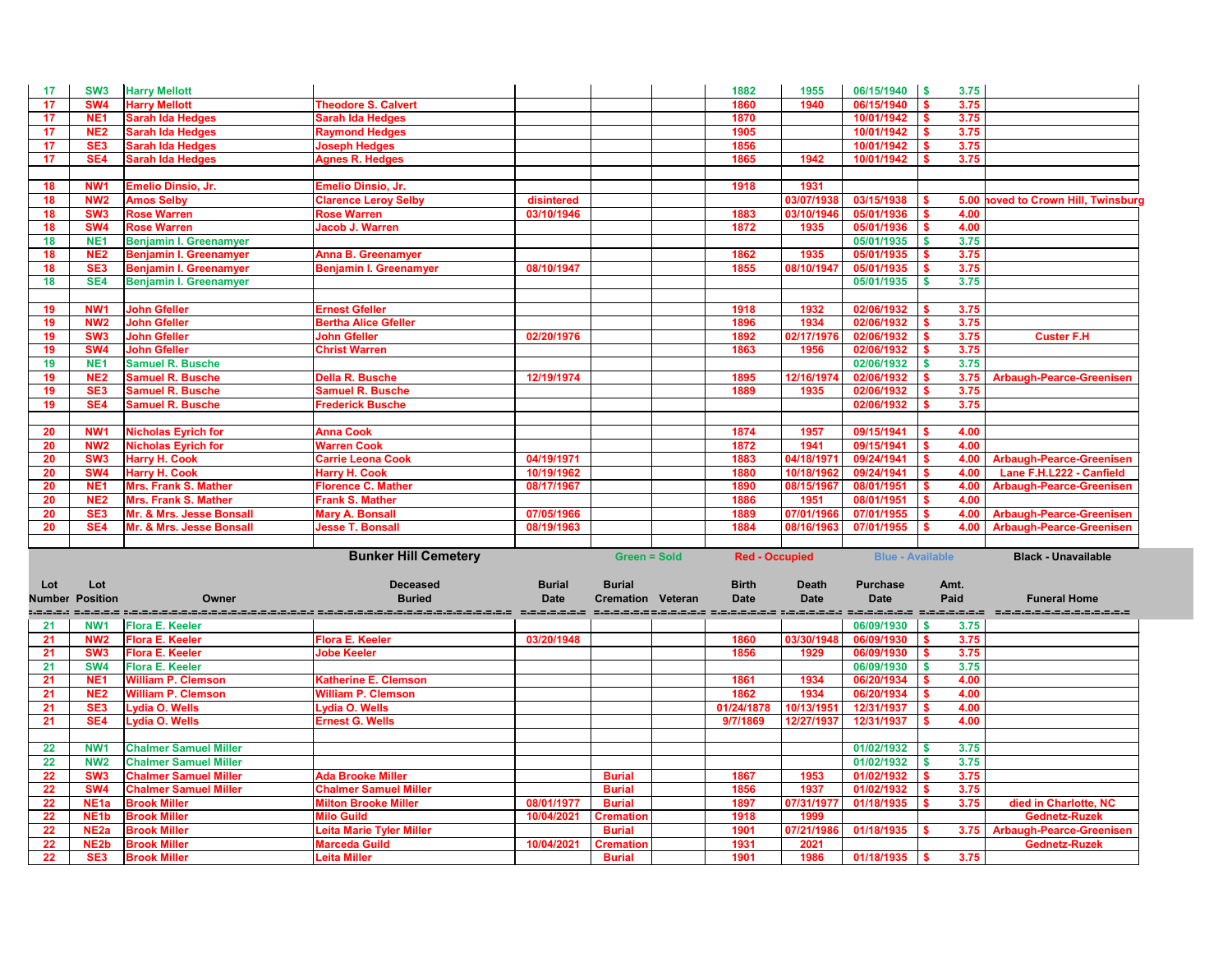| 22        | SE4                                | <b>Brook Miller</b>                       | infant son of Milton Brook Miller                          |               | <b>Cremation</b>         |             | 1930                  |              | $01/18/1935$ \$                           | 3.75                              |                                   |
|-----------|------------------------------------|-------------------------------------------|------------------------------------------------------------|---------------|--------------------------|-------------|-----------------------|--------------|-------------------------------------------|-----------------------------------|-----------------------------------|
|           |                                    |                                           |                                                            |               |                          |             |                       |              |                                           |                                   |                                   |
| 23        | NW <sub>1</sub>                    | <b>Alfred E. Martig</b>                   |                                                            |               |                          |             |                       |              | 12/16/1940                                | \$<br>3.75                        |                                   |
| 23        | <b>NW2</b>                         | <b>Alfred E. Martig</b>                   |                                                            |               |                          |             |                       |              | 12/16/1940                                | 3.75<br>\$                        |                                   |
| 23        | SW <sub>3</sub>                    | <b>Alfred E. Martig</b>                   |                                                            |               |                          |             |                       |              | 12/16/1940                                | 3.75<br>$\boldsymbol{\mathsf{s}}$ |                                   |
| 23        | <b>SW4</b>                         | <b>Alfred E. Martig</b>                   |                                                            |               |                          |             |                       |              | 12/16/1940                                | 3.75<br>\$                        |                                   |
| 23        | NE <sub>1</sub>                    | <b>Alfred E. Martig</b>                   | <b>Janice I. (Powell) Martig</b>                           | 08/22/2003    |                          |             | 10/04/1928            | 08/17/2003   | 12/16/1940                                | 3.75                              |                                   |
| 23        | NE <sub>2</sub>                    | <b>Alfred E. Martig</b>                   | <b>Jesse R. Martig</b>                                     | 12/14/2001    |                          |             | 01/16/1927            | 12/10/200    | 12/16/1940                                | 3.75                              |                                   |
| 23        | SE <sub>3</sub>                    | <b>Alfred E. Martig</b>                   | <b>Esther E. Martig</b>                                    | 10/21/1967    |                          |             | 1902                  | 10/18/1967   | 12/16/1940                                | 3.75                              | <b>Stark Memorial</b>             |
| 23        | SE4                                | <b>Alfred E. Martig</b>                   | <b>Alfred E. Martig</b>                                    | 07/28/1968    |                          |             | 1900                  | 07/25/1968   | 12/16/1940                                | 3.75                              | <b>Stark Memorial</b>             |
|           |                                    |                                           |                                                            |               |                          |             |                       |              |                                           |                                   |                                   |
| 24        | NW <sub>1</sub>                    | <b>Francaise (Wagner) Wade</b>            | <b>Garland Wade</b>                                        |               |                          |             | ????                  | 1954         | 01/15/1955                                | 3.75                              |                                   |
| 24        | NW <sub>2</sub>                    | <b>Francaise (Wagner) Wade</b>            | <b>James G. Wade</b>                                       | 07/30/1993    |                          | <b>Army</b> | 1944                  | 07/27/199    | 01/15/1955                                | 3.75                              | <b>Vogt-Gednetz-Ruzek</b>         |
| 24        | SW <sub>3</sub>                    | <b>Francaise (Wagner) Wade</b>            | <b>Frances M. Wade</b>                                     | <b>Future</b> |                          |             |                       |              | 01/15/1955                                | l \$<br>3.75                      |                                   |
| 24        | <b>SW4</b>                         | <b>Francaise (Wagner) Wade</b>            |                                                            |               |                          |             |                       |              | 01/15/1955                                | 3.75<br>l \$                      |                                   |
| 24        | NE <sub>1</sub>                    | <b>Francaise (Wagner) Wade</b>            | <b>Geneo Anthony Wade (infant)</b>                         | 12/31/1977    | <b>Infant</b>            |             | 11/23/1977            | 12/29/197    | 01/15/1955                                | 3.75                              | <b>Vogt-Gednetz-Ruzek</b>         |
| 24        | <b>NE2</b>                         | <b>Francaise (Wagner) Wade</b>            |                                                            |               |                          |             |                       |              | 01/15/1955                                | 3.75<br>$\boldsymbol{\mathsf{s}}$ |                                   |
| 24        | SE <sub>3</sub>                    | <b>Francaise (Wagner) Wade</b>            |                                                            |               |                          |             |                       |              | 01/15/1955                                | 3.75<br>- \$                      |                                   |
| 24        | SE4                                | <b>Francaise (Wagner) Wade</b>            |                                                            |               |                          |             |                       |              | 01/15/1955                                | 3.75                              |                                   |
|           |                                    |                                           |                                                            |               |                          |             |                       |              |                                           |                                   |                                   |
|           |                                    |                                           | <b>Bunker Hill Cemetery</b>                                |               | <b>Green = Sold</b>      |             | <b>Red - Occupied</b> |              | <b>Blue - Available</b>                   |                                   | <b>Black - Unavailable</b>        |
|           |                                    |                                           |                                                            |               |                          |             |                       |              |                                           |                                   |                                   |
| Lot       | Lot                                |                                           | <b>Deceased</b>                                            | <b>Burial</b> | <b>Burial</b>            |             | <b>Birth</b>          | <b>Death</b> | <b>Purchase</b>                           | Amt.                              |                                   |
|           | <b>Number Position</b>             | Owner                                     | <b>Buried</b>                                              | <b>Date</b>   | <b>Cremation Veteran</b> |             | <b>Date</b>           | <b>Date</b>  | <b>Date</b>                               | Paid                              | <b>Funeral Home</b>               |
|           |                                    |                                           |                                                            | =-=-=-=-=-=-= | -------------------      |             |                       |              | curated increased and construct contracts |                                   | =====================             |
| 25        | NW <sub>1</sub>                    | <b>Frank Cook, Sr.</b>                    | <b>Sarah Theresa Cook</b>                                  | 02/05/1987    |                          |             | 1923                  | 02/03/1987   | 07/05/1979                                | 75.00                             | <b>Stark Memorial</b>             |
| <b>25</b> | NW <sub>2</sub>                    | <b>Frank Cook, Sr.</b>                    | <b>Frank Cook, Sr.</b>                                     | 07/27/1998    |                          |             | 1919                  | 07/24/1998   | 07/05/1979                                | 75.00                             | <b>Stark Memorial</b>             |
| 25        | SW <sub>3</sub><br><b>SW4</b>      | <b>Steve Papic</b>                        | <b>Dorothy F. (Papic) Wiggers</b>                          | 10/26/1984    |                          |             | 01/23/1925            | 10/23/1984   | 11/05/1984                                | 175.00                            | <b>Stark Memorial</b>             |
| 25        |                                    | <b>W.K. Heston</b>                        | William H. Heston, Jr.                                     | 12/17/1963    | <b>Infant</b>            |             | 12/14/1963            | 12/14/1963   | 12/31/1963                                | 10.00                             | <b>Arbaugh-Pearce-Greenisen</b>   |
| 25        | NE <sub>1</sub><br>NE <sub>2</sub> | Frank Cook, Jr.<br><b>Barbara Shuster</b> |                                                            | 02/21/201     | cremation                |             | 09/10/1946            | 02/12/201    | 06/08/1981<br>06/08/1981                  | 100.00<br><b>S</b><br>100.00      | <b>Stark Memorial</b>             |
| 25<br>25  | SE <sub>3</sub>                    | <b>Kenneth Mathey</b>                     | <b>Barbara A. (Cook) Shuster</b><br><b>Joyce A. Mathey</b> | 10/23/1998    |                          |             | 09/09/1939            | 10/20/1998   |                                           |                                   | <b>Stark Memorial</b>             |
| 25        | SE4                                | <b>Kenneth Mathey</b>                     |                                                            |               |                          |             |                       |              |                                           |                                   |                                   |
|           |                                    |                                           |                                                            |               |                          |             |                       |              |                                           |                                   |                                   |
| 26        | NW <sub>1</sub>                    | <b>Clyde H. Owen</b>                      | <b>Kathyrn C. Owen</b>                                     | 02/20/1964    |                          |             | 1892                  | 02/17/1964   | 07/15/1957                                |                                   | 4.00   Arbaugh-Pearce-Greenisen   |
| 26        |                                    | NW2 Clyde H. Owen                         | <b>Clyde H. Owen</b>                                       | 06/11/1968    |                          |             | 1883                  | 06/08/1968   | 07/15/1957 \$                             |                                   | 4.00 Arbaugh-Pearce-Greenisen     |
| 26        | SW <sub>3</sub>                    | <b>Paul Martig</b>                        | <b>Kathryn May Martig</b>                                  | 08/26/1995    |                          |             | 10/12/1918            | 08/22/1995   | 08/28/1995                                | 175.00                            | <b>Stark Memorial</b>             |
| 26        | <b>SW4</b>                         | <b>Paul Martig</b>                        | <b>S. Paul Martig</b>                                      | 02/20/2004    |                          |             | 12/02/1913            | 07/16/2004   | 08/28/1995                                | 175.00                            |                                   |
| 26        | NE <sub>1</sub>                    | Mr. & Mrs. Jacob Mitchell                 | <b>Frances Mitchell</b>                                    | 10/07/1965    |                          |             | 1890                  | 10/04/1965   | 12/30/1958                                | 10.00                             | <b>Stark Memorial</b>             |
| 26        | NE <sub>2</sub>                    | Mr. & Mrs. Jacob Mitchell                 | <b>Jacob (aka Mihevic) Mitchell</b>                        | 06/11/1971    |                          |             | 1888                  | 06/09/1971   | 12/30/1958                                | 10.00                             | <b>Stark Memorial</b>             |
| 26        | SE <sub>3</sub>                    | <b>Mathew F. &amp; Helen Tomsha</b>       | <b>Helen M. Tomsha</b>                                     | 10/19/1974    |                          |             | 1925                  | 10/16/197    | 07/18/1966                                | 10.00                             | <b>Stark Memorial</b>             |
| 26        | SE4                                | <b>Mathew F. &amp; Helen Tomsha</b>       | <b>Mathew F. Tomsha</b>                                    | 01/20/1996    |                          |             | 1922                  | 01/17/1996   | 07/18/1966                                | 10.00                             | <b>Stark Memorial</b>             |
|           |                                    |                                           |                                                            |               |                          |             |                       |              |                                           |                                   |                                   |
| 27        | NW <sub>1</sub>                    | <b>Albert S. Gfeller</b>                  | <b>Ruby S. Gfeller</b>                                     |               |                          |             | 1924                  | 1949         | 07/01/1949                                | 4.00<br>-S                        |                                   |
| 27        | <b>NW2</b>                         | <b>Albert S. Gfeller</b>                  | <b>Albert S. Gfeller</b>                                   | 04/17/1975    |                          |             | 1919                  | 04/14/197    | 07/01/1949                                | 4.00<br>- \$                      | <b>Vogt-Gednetz-Ruzek</b>         |
| 27        | SW <sub>3</sub>                    | Mrs. C.J. McBride                         | <b>Myrtle T. McBride</b>                                   |               |                          |             | 1886                  | 1966         | 09/17/1962                                | 15.00<br>- \$                     |                                   |
| 27        | <b>SW4</b>                         | Mrs. C.J. McBride                         | <b>Clarence J. McBride</b>                                 |               |                          |             | 1886                  | 1962         | 09/17/1962                                | 15.00<br>- \$                     |                                   |
| 27        | NE <sub>1</sub>                    | <b>Calvin L. Wolford</b>                  |                                                            |               |                          |             |                       |              | 01/26/1952                                | 3.75<br>$\vert$ \$                |                                   |
| 27        | NE <sub>2a</sub>                   | <b>Calvin L. Wolford</b>                  | <b>June (Wolford) Oister</b>                               | 11/17/2012    | cremation                |             | 01/22/1924            | 10/28/201    | 01/26/1952                                | 3.75                              | <b>Stark Memorial</b>             |
| 27        | NE <sub>2</sub> b                  | <b>Calvin L. Wolford</b>                  | <b>Clarence Richard Oister, Sr.</b>                        | 11/17/2012    | cremation                |             |                       | 04/13/2009   |                                           |                                   | <b>Leak Memory, Montgomery AL</b> |
| 27        | SE <sub>3</sub>                    | <b>Calvin L. Wolford</b>                  | <b>Ruth G. Wolford</b>                                     | 06/26/1968    |                          |             | 1898                  | 06/24/1968   | 01/26/1952                                | 3.75                              | <b>Arbaugh-Pearce-Greenisen</b>   |
| 27        | SE4                                | <b>Calvin L. Wolford</b>                  | <b>Calvin L. Wolford</b>                                   | 04/30/1991    |                          |             | 1898                  | 04/26/1991   | 01/26/1952                                | 3.75                              | <b>Arbaugh-Pearce-Greenisen</b>   |
|           |                                    |                                           |                                                            |               |                          |             |                       |              |                                           |                                   |                                   |
| 28        | NW <sub>1</sub>                    | <b>Cora Bell Walker</b>                   | <b>John Curtis Walker</b>                                  | 10/16/1948    |                          |             | 01/25/1869            | 10/16/1948   | 12/05/1931                                | 3.75                              |                                   |
| 28        | <b>NW2</b>                         | <b>Cora Bell Walker</b>                   | <b>Cora Belle Walker</b>                                   |               |                          |             | 10/11/1867            | 04/07/1954   | 12/05/1931                                | 3.75                              |                                   |
| 28        | SW <sub>3</sub>                    | <b>Fred &amp; Irma Heffner</b>            | <b>Frederick C. Heffner</b>                                | 06/10/1995    |                          |             | 07/16/1923            | 06/08/1995   |                                           |                                   | <b>Stark Memorial</b>             |
| 28        | <b>SW4</b>                         | <b>Fred &amp; Irma Heffner</b>            | <b>Irma V. Heffner</b>                                     | 05/12/2007    |                          |             | 03/23/1923            | 05/09/2007   |                                           |                                   | <b>Stark Memorial</b>             |

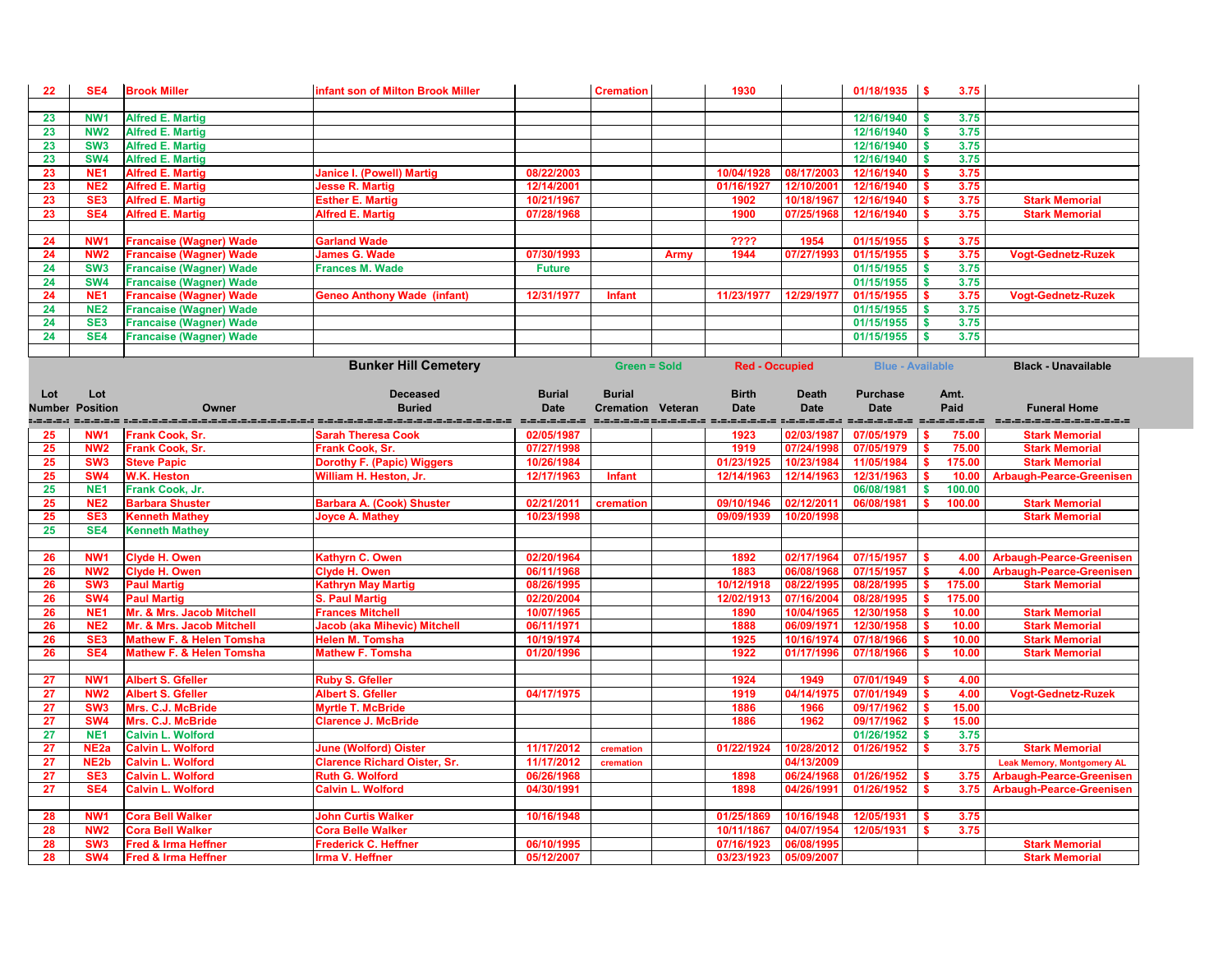| 28       | NE <sub>1</sub>        | <b>William Needham</b>                                     |                                |               |                          |              |                                         |              | 08/25/1936                  | <b>S</b><br>3.75     |                                         |
|----------|------------------------|------------------------------------------------------------|--------------------------------|---------------|--------------------------|--------------|-----------------------------------------|--------------|-----------------------------|----------------------|-----------------------------------------|
| 28       | NE <sub>2</sub>        | <b>William Needham</b>                                     | <b>Anna M. Needham</b>         | 06/07/1991    |                          |              | 1892                                    | 06/04/199    | 08/25/1936                  |                      | 3.75<br><b>Arbaugh-Pearce-Greenisen</b> |
| 28       | SE <sub>3</sub>        | <b>William Needham</b>                                     | <b>William Needham</b>         | 05/21/1971    |                          | <b>WW1</b>   | 1890                                    | 05/18/197    | 08/25/1936                  |                      | 3.75<br><b>Arbaugh-Pearce-Greenisen</b> |
| 28       | SE4                    | <b>William Needham</b>                                     | <b>James W. Needham</b>        |               |                          |              | 1917                                    | 1936         | 08/25/1936                  | 3.75                 |                                         |
|          |                        |                                                            |                                |               |                          |              |                                         |              |                             |                      |                                         |
|          |                        |                                                            | <b>Bunker Hill Cemetery</b>    |               | <b>Green = Sold</b>      |              | <b>Red - Occupied</b>                   |              | <b>Blue - Available</b>     |                      | <b>Black - Unavailable</b>              |
|          |                        |                                                            |                                |               |                          |              |                                         |              |                             |                      |                                         |
| Lot      | Lot                    |                                                            | <b>Deceased</b>                | <b>Burial</b> | <b>Burial</b>            |              | <b>Birth</b>                            | <b>Death</b> | <b>Purchase</b>             | Amt.                 |                                         |
|          | <b>Number Position</b> | Owner                                                      | <b>Buried</b>                  | <b>Date</b>   | <b>Cremation Veteran</b> |              | <b>Date</b>                             | <b>Date</b>  | <b>Date</b>                 | Paid                 | <b>Funeral Home</b>                     |
|          | NW <sub>1</sub>        |                                                            | <b>Melvin Swank</b>            |               |                          |              |                                         |              | 12/13/1976                  | S.                   | ----------------------                  |
| 29<br>29 | NW <sub>2</sub>        | <b>Mrs. Merlin D. Swank</b><br><b>Mrs. Merlin D. Swank</b> | <b>Mary E.Swank</b>            | 04/27/2003    |                          |              | 12/04/1924                              | 04/06/200    | 12/13/1976                  | 3.75<br>3.75         |                                         |
| 29       | SW <sub>3</sub>        | Mrs. Steve Sobat                                           | <b>Catherine Sobat</b>         |               |                          |              | 1893                                    | 1942         | 04/01/1940                  | 3.75<br>S.           |                                         |
| 29       | SW <sub>4</sub>        | Mrs. Steve Sobat                                           | <b>Steve Sobat</b>             |               |                          |              | 1884                                    | 1940         | 04/01/1940                  | 3.75                 |                                         |
| 29       | NE <sub>1</sub>        | <b>J.L. Cronick</b>                                        |                                |               |                          |              |                                         |              | 02/01/1940                  | 3.75<br><b>S</b>     |                                         |
| 29       | NE <sub>2</sub>        | J.L. Cronick                                               | <b>Carrie L. Cronick</b>       | 10/28/1965    |                          |              | 1877                                    | 10/25/196    | 02/01/1940                  | 3.75<br>S.           | <b>Arbaugh-Pearce-Greenisen</b>         |
|          | SE <sub>3</sub>        |                                                            |                                |               |                          |              | 1876                                    | 1963         | 02/01/1940                  | 3.75                 |                                         |
| 29<br>29 | SE4                    | J.L. Cronick<br><b>J.L. Cronick</b>                        | <b>Lewis J. Cronick</b>        |               |                          |              | 11/14/1856                              | 01/19/194    | 02/01/1940                  | 3.75                 |                                         |
|          |                        |                                                            | Mary J. Blackburn              |               |                          |              |                                         |              |                             |                      |                                         |
| 30       | NW <sub>1</sub>        | <b>Hazel Diehl</b>                                         | <b>Hazel Diehl Greier</b>      |               |                          |              | 1907                                    | 1957         | 08/02/1943                  | 3.75                 |                                         |
| 30       | NW <sub>2</sub>        | <b>Hazel Diehl</b>                                         | <b>Carlyle Diehl</b>           |               |                          |              | 1889                                    | 1943         | 08/02/1943                  | 3.75                 |                                         |
| 30       | SW <sub>3</sub>        | <b>Hazel Diehl</b>                                         | <b>Harold Lee Diehl</b>        | 12/23/2013    |                          | <b>Korea</b> | 11/24/1929                              | 12/19/201    | 08/02/1943                  | 3.75                 | <b>Stark Memorial</b>                   |
| 30       | SW <sub>4</sub>        | <b>Hazel Diehl</b>                                         |                                |               |                          |              |                                         |              | 08/02/1943                  | 3.75                 |                                         |
| 30       | NE <sub>1</sub>        | <b>Dorothy Papic</b>                                       | <b>Joseph Papic</b>            |               |                          | WW I         | 01/15/1922                              | 08/01/1959   | 10/01/1959                  | 15.00                |                                         |
| 30       | NE <sub>2</sub>        | <b>Dorothy Papic</b>                                       | <b>William Ross Wiggers</b>    | 06/25/1982    |                          | <b>WW</b> II | 05/22/1916                              | 06/23/1982   | 10/01/1959                  | 15.00                | <b>Stark Memorial</b>                   |
| 30       | SE <sub>3</sub>        | <b>Mrs. Ervin Coleman</b>                                  | <b>Sara (Colville) Coleman</b> | 08/31/1995    |                          |              | 1907                                    | 08/28/199    | 02/15/1960                  | 10.00                | <b>Arbaugh-Pearce-Greenisen</b>         |
| 30       | SE4                    | <b>Mrs. Ervin Coleman</b>                                  | <b>Ervin Francis Coleman</b>   |               |                          |              | 1908                                    | 1960         | 02/15/1960                  | 10.00                |                                         |
|          |                        |                                                            |                                |               |                          |              |                                         |              |                             |                      |                                         |
| 31       | NW <sub>1</sub>        | John L. Barnhouse, Sr.                                     | <b>William F. Barnhouse</b>    |               |                          |              |                                         |              | 04/15/1940                  | 3.75                 |                                         |
| 31       | NW <sub>2</sub>        | John L. Barnhouse, Sr.                                     | John L. Barnhouse, Sr.         | 12/27/1964    |                          |              | 1894                                    | 12/24/1964   | 04/15/1940                  | 3.75                 | <b>Stark Memorial</b>                   |
| 31       | SW <sub>3</sub>        | John L. Barnhouse, Sr.                                     | <b>Nora Barnhouse</b>          | 03/08/1989    |                          |              | 1892                                    | 03/06/1989   | 04/15/1940                  | 3.75                 | <b>Stark Memorial</b>                   |
| 31       | <b>SW4</b>             | John L. Barnhouse, Sr.                                     |                                |               |                          |              |                                         |              | 04/15/1940                  | 3.75                 |                                         |
| 31       | NE <sub>1</sub>        | John L. Barnhouse, Sr.                                     | <b>Joseph Earl Shultz</b>      |               |                          | <b>WW</b> II | 12/19/1920                              | 02/07/195    | 04/15/1940                  | 3.75                 |                                         |
| 31       | NE <sub>2</sub>        | John L. Barnhouse, Sr.                                     |                                |               |                          |              |                                         |              | 04/15/1940                  | 3.75                 |                                         |
| 31       | SE <sub>3</sub>        | John L. Barnhouse, Sr.                                     |                                |               |                          |              |                                         |              | 04/15/1940                  | 3.75                 |                                         |
|          | SE4                    | John L. Barnhouse, Sr.                                     |                                |               |                          |              |                                         |              | 04/15/1940                  | 3.75<br><b>S</b>     |                                         |
| 31       |                        |                                                            |                                |               |                          |              |                                         |              |                             |                      |                                         |
|          | NW <sub>1</sub>        | <b>Nettie A. Rupert</b>                                    | <b>Nettie A. Rupert</b>        | 03/27/1972    |                          |              | 1877                                    | 03/24/1972   | 04/15/1940                  | 3.75                 | died No. Miami Beach, FL                |
| 32<br>32 | NW <sub>2</sub>        | <b>Nettie A. Rupert</b>                                    | <b>Jonathan Rupert</b>         |               |                          |              | 1872                                    | 1940         | 04/15/1940                  | 3.75<br>S.           |                                         |
| 32       | SW <sub>3</sub>        | <b>Nettie A. Rupert</b>                                    | <b>Charles Walter Rupert</b>   | 05/03/1979    |                          | <b>WW</b> II | 03/10/1908                              | 04/30/1979   | 04/15/1940                  | 3.75<br>S.           | <b>Stark Memorial</b>                   |
| 32       | SW <sub>4</sub>        | <b>Nettie A. Rupert</b>                                    |                                |               |                          |              |                                         |              | 04/15/1940                  | 3.75                 |                                         |
| 32       | NE <sub>1</sub>        | <b>Ernest Riley</b>                                        |                                |               |                          |              |                                         |              | 02/15/1941                  | 5.00<br><b>S</b>     |                                         |
| 32       | NE <sub>2</sub>        | Jacob Heaton, Jr.                                          | Jacob Heaton, Jr.              |               |                          |              | 1886                                    | 1943         | 10/15/1943                  | 5.00<br>S.           |                                         |
| 32       | SE <sub>3</sub>        | <b>William King</b>                                        | Lottie M. King                 | 03/26/1944    |                          |              | 1879                                    | 03/23/194    | 04/01/1944                  | 4.00                 | <b>Pearce Funeral Home</b>              |
| 32       | SE4                    | <b>William King</b>                                        | <b>James William King</b>      |               |                          |              | 1872                                    | 1950         | 04/01/1944                  | 4.00                 |                                         |
|          |                        |                                                            |                                |               |                          |              |                                         |              |                             |                      |                                         |
|          |                        |                                                            | <b>Bunker Hill Cemetery</b>    |               | <b>Green = Sold</b>      |              | <b>Red - Occupied</b>                   |              | <b>Blue - Available</b>     |                      | <b>Black - Unavailable</b>              |
|          |                        |                                                            |                                |               |                          |              |                                         |              |                             |                      |                                         |
| Lot      | Lot                    |                                                            | <b>Deceased</b>                | <b>Burial</b> | <b>Burial</b>            |              | <b>Birth</b>                            | <b>Death</b> | <b>Purchase</b>             | Amt.                 |                                         |
|          | <b>Number Position</b> | Owner                                                      | <b>Buried</b>                  | <b>Date</b>   | <b>Cremation Veteran</b> |              | <b>Date</b>                             | <b>Date</b>  | <b>Date</b>                 | Paid                 | <b>Funeral Home</b>                     |
|          | =.=.=.: =.=.=.=.=      |                                                            |                                |               |                          |              | =.=.=.=.=.= =.=.=.=.=.= =.=.=.=.=.=.= = |              | =.=.=.=.=.=.= =.=.=.=.=.=.= |                      |                                         |
| 33       | NW <sub>1</sub>        | Mr. & Mrs. Charles Biery                                   | <b>Emma F. Biery</b>           | 05/19/1966    |                          |              | 1884                                    | 05/17/1966   | 12/01/1955                  | 3.75<br>-S           | <b>Vogt-Gednetz-Ruzek</b>               |
| 33       | NW <sub>2</sub>        | Mr. & Mrs. Charles Biery                                   | <b>Charles Biery</b>           | 05/23/1975    |                          |              | 1881                                    | 05/20/1975   | 12/01/1955                  | 3.75<br>$\mathbf{s}$ | <b>Vogt-Gednetz-Ruzek</b>               |
| 33       | SW <sub>3</sub>        | Mr. & Mrs. Charles Biery                                   | <b>Helen L. Burkey</b>         | 02/28/1998    |                          |              | 1913                                    | 02/25/1998   | 12/01/1955                  | 3.75<br>\$           | Lane F.H. - Canfield                    |
| 33       | SW <sub>4</sub>        | Mr. & Mrs. Charles Biery                                   | <b>Gerald P. Burkey</b>        | 01/27/1987    |                          | <b>WW</b> II | 1912                                    | 01/24/1987   | 12/01/1955                  | 3.75<br>S.           | Lane F.H. - Canfield                    |
|          | NE <sub>1</sub>        |                                                            | Laura B.                       |               |                          |              | 10/13/1927                              |              | 12/01/1955                  | 3.75                 |                                         |
| 33       |                        | Mr. & Mrs. Charles Biery                                   |                                | <b>Future</b> |                          |              |                                         |              |                             |                      |                                         |
| 33       | <b>NE2</b>             | Mr. & Mrs. Charles Biery                                   | <b>Robert Albert Biery</b>     | 04/02/2021    |                          |              | 03/20/1925                              | 03/31/2021   | 12/01/1955                  | 3.75<br><b>S</b>     | <b>Vogt-Gednetz-Ruzek</b>               |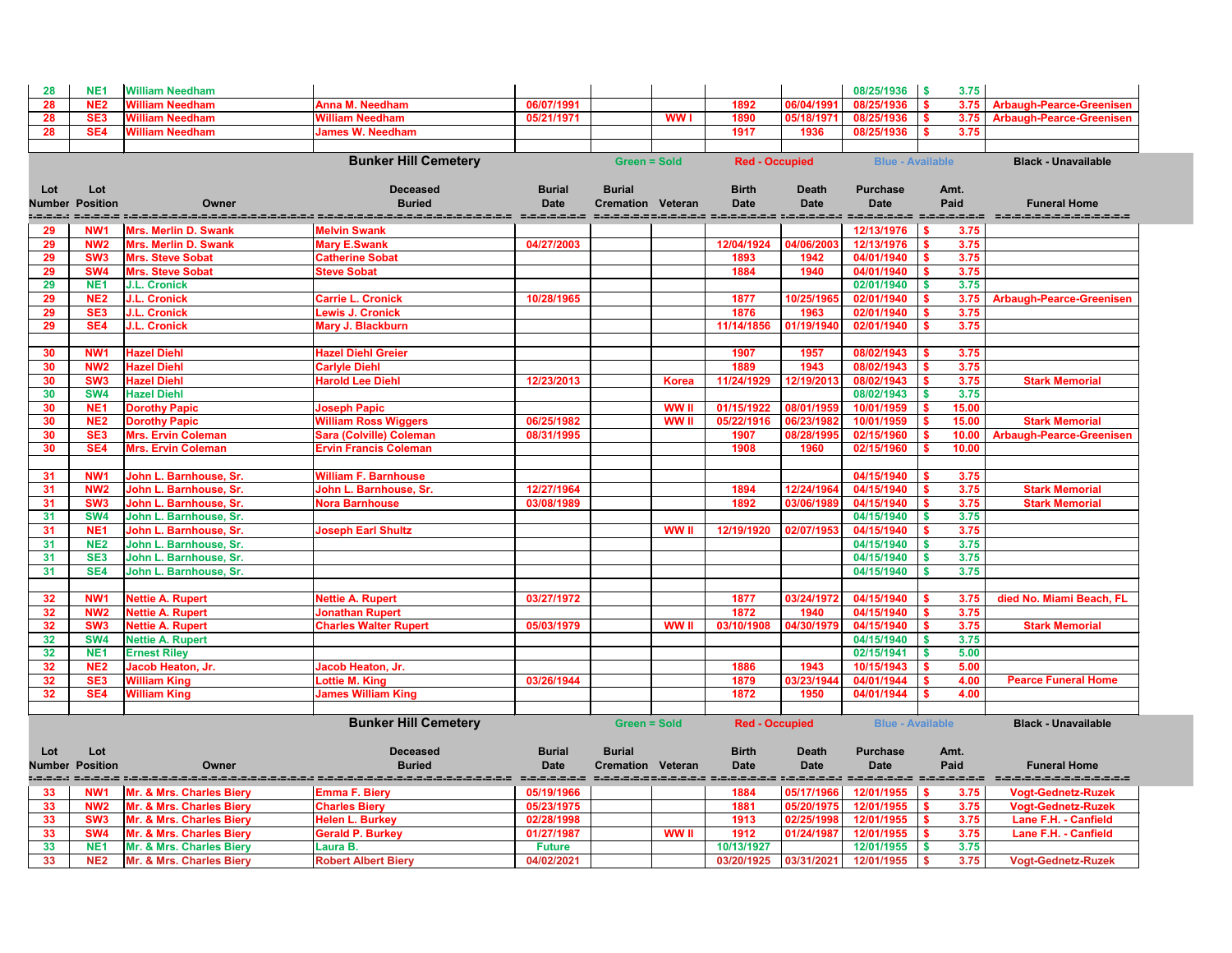| 3.75<br>SE4<br>Mr. & Mrs. Charles Biery<br>12/01/1955<br>33<br>$\mathbf{s}$<br><b>Arba L. Wilson</b><br><b>Arba L. Wilson</b><br>1879<br>34<br>NW <sub>1</sub><br>1954<br>05/01/1948<br>4.00<br>-S<br>34<br>4.00<br>NW <sub>2</sub><br>Arba L. Wilson<br><b>Mabel Wilson</b><br>1880<br>1948<br>05/01/1948<br>$\mathbf{\$}$<br>34<br>SW <sub>3</sub><br>1962<br>4.00<br>Mrs. W.E. Townsend<br>1876<br>06/30/1953<br>\$<br><b>Abbie J. Townsend</b><br>34<br>SW4<br>Mrs. W.E. Townsend<br>1954<br>4.00<br><b>Warren E. Townsend</b><br>1875<br>06/30/1953<br>\$<br>3.75<br>34<br>NE <sub>1</sub><br><b>Marion F. Stratton</b><br>1877<br>1958<br>10/05/1934<br><b>Marion F. Stratton</b><br>-S<br>34<br>NE <sub>2</sub><br>1879<br>1936<br>10/05/1934<br>3.75<br><b>Marion F. Stratton</b><br>\$<br><b>Grace C. Stratton</b><br>34<br>SE <sub>3</sub><br>01/25/1972<br>died Livonia, MI<br>1903<br>01/22/197<br>10/05/1934<br>\$<br>3.75<br><b>Marion F. Stratton</b><br><b>Lucille Lockey</b><br>$\mathbf{s}$<br>3.75<br><b>Crabb F.H - Detroit, MI</b><br>34<br>SE4<br><b>William R. Lockey</b><br>08/14/1967<br>1902<br>08/11/1967<br>10/05/1934<br><b>Marion F. Stratton</b><br><b>Frank K. Waithman</b><br>1873<br>35<br>NW <sub>1</sub><br><b>Mary Etta (Bardo) Waithman</b><br>1955<br>03/10/1934<br>3.75<br>$\boldsymbol{\mathsf{s}}$<br><b>Frank K. Waithman</b><br>1950<br>3.75<br>35<br>NW <sub>2</sub><br><b>Frank K. Waithman</b><br>1872<br>03/10/1934<br>\$<br>35<br>SW <sub>3</sub><br><b>Frank K. Waithman</b><br>10/24/1897<br>06/06/196<br>\$<br>3.75<br><b>Margaret T. Dunn</b><br>03/10/1934<br>SW <sub>4</sub><br>3.75<br>35<br><b>Frank K. Waithman</b><br><b>William W. Dunn</b><br>05/24/198<br>\$<br><b>Stark Memorial</b><br>05/27/1986<br>05/17/1895<br>03/10/1934<br>35<br>NE <sub>1</sub><br>4.00<br>11/09/1947<br>02/14/1942<br>\$<br><b>Pearce Funeral Home</b><br><b>Lewis F. Bardo</b><br>Jennie E. Bardo<br>1870<br>35<br>NE <sub>2</sub><br><b>Lewis F. Bardo</b><br>1875<br>1956<br>02/14/1942<br>4.00<br><b>Lewis F. Bardo</b><br>$\boldsymbol{\mathsf{s}}$<br>35<br>SE <sub>3</sub><br><b>Ada E. Waithman</b><br>1951<br>John L. Waithman<br>1895<br>03/31/1951<br>\$<br>4.00<br>35<br>SE4<br>10/01/1970<br>1887<br>09/29/197<br>03/31/1951<br><b>Ada E. Waithman</b><br><b>Ada E. Waithman</b><br>4.00<br><b>Arbaugh-Pearce-Greenisen</b><br>-S<br>1877<br>1959<br>10/01/1959<br>36<br>NW <sub>1</sub><br><b>Mrs. Bessie Campbell</b><br><b>Lewis S. Campbell</b><br>15.00<br>$\mathbf{\$}$<br>12/06/1973<br>12/03/197<br>36<br>NW <sub>2</sub><br><b>Bessie E. (Verne) Campbell</b><br>1881<br>10/01/1959<br>15.00<br><b>LaMont Ickes F.H.</b><br><b>Mrs. Bessie Campbell</b><br>\$<br>04/09/1978<br>04/06/1978<br>10/01/1959<br>36<br>SW <sub>3</sub><br><b>Mrs. Bessie Campbell</b><br><b>Averil C. Gregg</b><br>1916<br>\$<br>15.00<br><b>Arbaugh-Pearce-Greenisen</b><br>36<br>SW <sub>4</sub><br><b>Mrs. Bessie Campbell</b><br>01/30/1999<br><b>WW II</b><br>1913<br>01/27/1999<br>10/01/1959<br>15.00<br><b>Ewing P. Gregg</b><br>$\boldsymbol{\mathsf{s}}$<br><b>Stark Memorial</b><br>36<br><b>Melburn D. Waithman</b><br><b>Hazel Elizabeth Waithman</b><br>1906<br>10.00<br>NE <sub>1</sub><br>06/08/1981<br>06/05/1981<br>04/23/1968<br>\$<br><b>Stark Memorial</b><br>36<br>NE <sub>2</sub><br><b>Melburn D. Waithman</b><br><b>Melburn D. Waithman</b><br>06/23/1987<br>1901<br>06/21/1987<br>04/23/1968<br>$\sqrt{5}$<br>10.00<br><b>Stark Memorial</b><br>36<br>SE <sub>3</sub><br>10.00<br><b>Melburn D. Waithman</b><br>12/15/1932<br>05/02/2019<br>04/23/1968<br><b>Joyce A. Waithman</b><br>05/09/2019<br><b>Stark Memorial</b><br>36<br>SE4<br><b>Melburn D. Waithman</b><br>04/23/1968<br>10.00<br>-\$<br><b>Bunker Hill Cemetery</b><br><b>Green = Sold</b><br><b>Red - Occupied</b><br><b>Blue - Available</b><br><b>Black - Unavailable</b><br><b>Deceased</b><br><b>Burial</b><br><b>Burial</b><br><b>Birth</b><br><b>Purchase</b><br>Lot<br><b>Death</b><br>Amt.<br>Lot<br>Paid<br><b>Number Position</b><br><b>Buried</b><br><b>Date</b><br><b>Cremation Veteran</b><br><b>Date</b><br><b>Funeral Home</b><br><b>Date</b><br><b>Date</b><br>Owner<br>unda mada undahalahalahalahalah mahalahalahalahalaha mahalah mahalah mahalah mahalah mahalah mahalah mahalahalahalah<br>NW1<br>37<br>Lot #37 is now Lot #12<br>Lot #37 is now Lot #12<br>37<br>NW <sub>2</sub><br>Lot #37 is now Lot #12<br>Lot #37 is now Lot #12<br>37<br>SW <sub>3</sub><br>Lot #37 is now Lot # 12<br>Lot #37 is now Lot # 12<br>SW4<br>37<br>Lot #37 is now Lot #12<br>Lot #37 is now Lot #12<br>37<br>NE <sub>1</sub><br>Lot #37 is now Lot #12<br>Lot #37 is now Lot #12<br>NE <sub>2</sub><br>37<br>Lot #37 is now Lot #12<br>Lot #37 is now Lot # 12<br>37<br>SE <sub>3</sub><br>Lot #37 is now Lot #12<br>Lot #37 is now Lot #12<br>SE4<br>37<br>Lot #37 is now Lot #12<br>Lot #37 is now Lot #12<br><b>Estella A. Riley</b><br>08/02/1943<br>$\blacksquare$<br>3.75<br>38<br>NW <sub>1</sub><br>$\sqrt{S}$<br>38<br><b>NW2</b><br><b>Estella A. Riley</b><br>08/02/1943<br>3.75<br>38<br>$\sqrt{S}$<br>3.75<br>SW <sub>3</sub><br><b>Estella A. Riley</b><br>08/02/1943<br><b>SW4</b><br>08/02/1943<br>3.75<br>38<br><b>Estella A. Riley</b><br>$\blacksquare$<br>08/02/1943<br>NE <sub>1</sub><br><b>Estella A. Riley</b><br>02/03/1995<br>1906<br>01/25/199<br>Karlo & Sons, N.Canton<br>38<br><b>Mildred (Riley) Kodama</b><br>$\sqrt{S}$<br>3.75<br><b>Estella A. Riley</b><br><b>Archer Kodama</b><br><b>WW II</b><br>1919<br>08/02/1943<br>38<br>NE <sub>2</sub><br>cremation<br>1979<br>-\$<br>3.75<br><b>Elnora Riley Perdew Alferio</b><br>04/16/1914<br>06/24/1996<br>06/12/1996<br>08/02/1943<br>Dicken F.H., Lorain, OH<br>SE <sub>3</sub><br><b>Estella A. Riley</b><br>$\mathbf{\$}$<br>3.75<br>38<br>cremation<br>WW II<br>SE4<br><b>Estella A. Riley</b><br>Mac. M. Perdew<br>08/30/1912<br>08/02/1943<br>3.75<br>38<br>07/17/1977<br>cremation<br>-S.<br>39<br><b>Herman C. Stratton</b><br>07/01/1957<br>- \$<br>7.50<br>NW <sub>1</sub><br><b>NW2</b><br><b>Herman C. Stratton</b><br>07/01/1957<br>$\sqrt{S}$<br>7.50<br>39<br>7.50<br>39<br>SW <sub>3</sub><br><b>Herman C. Stratton</b><br>07/01/1957<br>$\sqrt{S}$<br>$\sqrt{S}$<br>7.50<br>39<br>SW4<br>07/01/1957<br><b>Herman C. Stratton</b> | 33 | SE <sub>3</sub> | Mr. & Mrs. Charles Biery |  |  |  | 12/01/1955 | $\vert$ s<br>3.75 |  |
|-----------------------------------------------------------------------------------------------------------------------------------------------------------------------------------------------------------------------------------------------------------------------------------------------------------------------------------------------------------------------------------------------------------------------------------------------------------------------------------------------------------------------------------------------------------------------------------------------------------------------------------------------------------------------------------------------------------------------------------------------------------------------------------------------------------------------------------------------------------------------------------------------------------------------------------------------------------------------------------------------------------------------------------------------------------------------------------------------------------------------------------------------------------------------------------------------------------------------------------------------------------------------------------------------------------------------------------------------------------------------------------------------------------------------------------------------------------------------------------------------------------------------------------------------------------------------------------------------------------------------------------------------------------------------------------------------------------------------------------------------------------------------------------------------------------------------------------------------------------------------------------------------------------------------------------------------------------------------------------------------------------------------------------------------------------------------------------------------------------------------------------------------------------------------------------------------------------------------------------------------------------------------------------------------------------------------------------------------------------------------------------------------------------------------------------------------------------------------------------------------------------------------------------------------------------------------------------------------------------------------------------------------------------------------------------------------------------------------------------------------------------------------------------------------------------------------------------------------------------------------------------------------------------------------------------------------------------------------------------------------------------------------------------------------------------------------------------------------------------------------------------------------------------------------------------------------------------------------------------------------------------------------------------------------------------------------------------------------------------------------------------------------------------------------------------------------------------------------------------------------------------------------------------------------------------------------------------------------------------------------------------------------------------------------------------------------------------------------------------------------------------------------------------------------------------------------------------------------------------------------------------------------------------------------------------------------------------------------------------------------------------------------------------------------------------------------------------------------------------------------------------------------------------------------------------------------------------------------------------------------------------------------------------------------------------------------------------------------------------------------------------------------------------------------------------------------------------------------------------------------------------------------------------------------------------------------------------------------------------------------------------------------------------------------------------------------------------------------------------------------------------------------------------------------------------------------------------------------------------------------------------------------------------------------------------------------------------------------------------------------------------------------------------------------------------------------------------------------------------------------------------------------------------------------------------------------------------------------------------------------------------------------------------------------------------------------------------------------------------------------------------------------------------------------------------------------------------------------------------------------------------------------------------------------------------------------------------------------------------------------------------------------------------------------------------------------------------------------------------------------------------------------------------------------------------------------------------------------------------------------------------------------------------------------------------------------------------------------------------------------------------------------------------------------------------------------------------------------------------------------------------------------------------------------------------------------------------------------------------------------------------------------------------------------------------------------------------------------------------------------------|----|-----------------|--------------------------|--|--|--|------------|-------------------|--|
|                                                                                                                                                                                                                                                                                                                                                                                                                                                                                                                                                                                                                                                                                                                                                                                                                                                                                                                                                                                                                                                                                                                                                                                                                                                                                                                                                                                                                                                                                                                                                                                                                                                                                                                                                                                                                                                                                                                                                                                                                                                                                                                                                                                                                                                                                                                                                                                                                                                                                                                                                                                                                                                                                                                                                                                                                                                                                                                                                                                                                                                                                                                                                                                                                                                                                                                                                                                                                                                                                                                                                                                                                                                                                                                                                                                                                                                                                                                                                                                                                                                                                                                                                                                                                                                                                                                                                                                                                                                                                                                                                                                                                                                                                                                                                                                                                                                                                                                                                                                                                                                                                                                                                                                                                                                                                                                                                                                                                                                                                                                                                                                                                                                                                                                                                                                                                                                                                                                                                                                                                                                                                                                                                                                                                                                                                                                                                                             |    |                 |                          |  |  |  |            |                   |  |
|                                                                                                                                                                                                                                                                                                                                                                                                                                                                                                                                                                                                                                                                                                                                                                                                                                                                                                                                                                                                                                                                                                                                                                                                                                                                                                                                                                                                                                                                                                                                                                                                                                                                                                                                                                                                                                                                                                                                                                                                                                                                                                                                                                                                                                                                                                                                                                                                                                                                                                                                                                                                                                                                                                                                                                                                                                                                                                                                                                                                                                                                                                                                                                                                                                                                                                                                                                                                                                                                                                                                                                                                                                                                                                                                                                                                                                                                                                                                                                                                                                                                                                                                                                                                                                                                                                                                                                                                                                                                                                                                                                                                                                                                                                                                                                                                                                                                                                                                                                                                                                                                                                                                                                                                                                                                                                                                                                                                                                                                                                                                                                                                                                                                                                                                                                                                                                                                                                                                                                                                                                                                                                                                                                                                                                                                                                                                                                             |    |                 |                          |  |  |  |            |                   |  |
|                                                                                                                                                                                                                                                                                                                                                                                                                                                                                                                                                                                                                                                                                                                                                                                                                                                                                                                                                                                                                                                                                                                                                                                                                                                                                                                                                                                                                                                                                                                                                                                                                                                                                                                                                                                                                                                                                                                                                                                                                                                                                                                                                                                                                                                                                                                                                                                                                                                                                                                                                                                                                                                                                                                                                                                                                                                                                                                                                                                                                                                                                                                                                                                                                                                                                                                                                                                                                                                                                                                                                                                                                                                                                                                                                                                                                                                                                                                                                                                                                                                                                                                                                                                                                                                                                                                                                                                                                                                                                                                                                                                                                                                                                                                                                                                                                                                                                                                                                                                                                                                                                                                                                                                                                                                                                                                                                                                                                                                                                                                                                                                                                                                                                                                                                                                                                                                                                                                                                                                                                                                                                                                                                                                                                                                                                                                                                                             |    |                 |                          |  |  |  |            |                   |  |
|                                                                                                                                                                                                                                                                                                                                                                                                                                                                                                                                                                                                                                                                                                                                                                                                                                                                                                                                                                                                                                                                                                                                                                                                                                                                                                                                                                                                                                                                                                                                                                                                                                                                                                                                                                                                                                                                                                                                                                                                                                                                                                                                                                                                                                                                                                                                                                                                                                                                                                                                                                                                                                                                                                                                                                                                                                                                                                                                                                                                                                                                                                                                                                                                                                                                                                                                                                                                                                                                                                                                                                                                                                                                                                                                                                                                                                                                                                                                                                                                                                                                                                                                                                                                                                                                                                                                                                                                                                                                                                                                                                                                                                                                                                                                                                                                                                                                                                                                                                                                                                                                                                                                                                                                                                                                                                                                                                                                                                                                                                                                                                                                                                                                                                                                                                                                                                                                                                                                                                                                                                                                                                                                                                                                                                                                                                                                                                             |    |                 |                          |  |  |  |            |                   |  |
|                                                                                                                                                                                                                                                                                                                                                                                                                                                                                                                                                                                                                                                                                                                                                                                                                                                                                                                                                                                                                                                                                                                                                                                                                                                                                                                                                                                                                                                                                                                                                                                                                                                                                                                                                                                                                                                                                                                                                                                                                                                                                                                                                                                                                                                                                                                                                                                                                                                                                                                                                                                                                                                                                                                                                                                                                                                                                                                                                                                                                                                                                                                                                                                                                                                                                                                                                                                                                                                                                                                                                                                                                                                                                                                                                                                                                                                                                                                                                                                                                                                                                                                                                                                                                                                                                                                                                                                                                                                                                                                                                                                                                                                                                                                                                                                                                                                                                                                                                                                                                                                                                                                                                                                                                                                                                                                                                                                                                                                                                                                                                                                                                                                                                                                                                                                                                                                                                                                                                                                                                                                                                                                                                                                                                                                                                                                                                                             |    |                 |                          |  |  |  |            |                   |  |
|                                                                                                                                                                                                                                                                                                                                                                                                                                                                                                                                                                                                                                                                                                                                                                                                                                                                                                                                                                                                                                                                                                                                                                                                                                                                                                                                                                                                                                                                                                                                                                                                                                                                                                                                                                                                                                                                                                                                                                                                                                                                                                                                                                                                                                                                                                                                                                                                                                                                                                                                                                                                                                                                                                                                                                                                                                                                                                                                                                                                                                                                                                                                                                                                                                                                                                                                                                                                                                                                                                                                                                                                                                                                                                                                                                                                                                                                                                                                                                                                                                                                                                                                                                                                                                                                                                                                                                                                                                                                                                                                                                                                                                                                                                                                                                                                                                                                                                                                                                                                                                                                                                                                                                                                                                                                                                                                                                                                                                                                                                                                                                                                                                                                                                                                                                                                                                                                                                                                                                                                                                                                                                                                                                                                                                                                                                                                                                             |    |                 |                          |  |  |  |            |                   |  |
|                                                                                                                                                                                                                                                                                                                                                                                                                                                                                                                                                                                                                                                                                                                                                                                                                                                                                                                                                                                                                                                                                                                                                                                                                                                                                                                                                                                                                                                                                                                                                                                                                                                                                                                                                                                                                                                                                                                                                                                                                                                                                                                                                                                                                                                                                                                                                                                                                                                                                                                                                                                                                                                                                                                                                                                                                                                                                                                                                                                                                                                                                                                                                                                                                                                                                                                                                                                                                                                                                                                                                                                                                                                                                                                                                                                                                                                                                                                                                                                                                                                                                                                                                                                                                                                                                                                                                                                                                                                                                                                                                                                                                                                                                                                                                                                                                                                                                                                                                                                                                                                                                                                                                                                                                                                                                                                                                                                                                                                                                                                                                                                                                                                                                                                                                                                                                                                                                                                                                                                                                                                                                                                                                                                                                                                                                                                                                                             |    |                 |                          |  |  |  |            |                   |  |
|                                                                                                                                                                                                                                                                                                                                                                                                                                                                                                                                                                                                                                                                                                                                                                                                                                                                                                                                                                                                                                                                                                                                                                                                                                                                                                                                                                                                                                                                                                                                                                                                                                                                                                                                                                                                                                                                                                                                                                                                                                                                                                                                                                                                                                                                                                                                                                                                                                                                                                                                                                                                                                                                                                                                                                                                                                                                                                                                                                                                                                                                                                                                                                                                                                                                                                                                                                                                                                                                                                                                                                                                                                                                                                                                                                                                                                                                                                                                                                                                                                                                                                                                                                                                                                                                                                                                                                                                                                                                                                                                                                                                                                                                                                                                                                                                                                                                                                                                                                                                                                                                                                                                                                                                                                                                                                                                                                                                                                                                                                                                                                                                                                                                                                                                                                                                                                                                                                                                                                                                                                                                                                                                                                                                                                                                                                                                                                             |    |                 |                          |  |  |  |            |                   |  |
|                                                                                                                                                                                                                                                                                                                                                                                                                                                                                                                                                                                                                                                                                                                                                                                                                                                                                                                                                                                                                                                                                                                                                                                                                                                                                                                                                                                                                                                                                                                                                                                                                                                                                                                                                                                                                                                                                                                                                                                                                                                                                                                                                                                                                                                                                                                                                                                                                                                                                                                                                                                                                                                                                                                                                                                                                                                                                                                                                                                                                                                                                                                                                                                                                                                                                                                                                                                                                                                                                                                                                                                                                                                                                                                                                                                                                                                                                                                                                                                                                                                                                                                                                                                                                                                                                                                                                                                                                                                                                                                                                                                                                                                                                                                                                                                                                                                                                                                                                                                                                                                                                                                                                                                                                                                                                                                                                                                                                                                                                                                                                                                                                                                                                                                                                                                                                                                                                                                                                                                                                                                                                                                                                                                                                                                                                                                                                                             |    |                 |                          |  |  |  |            |                   |  |
|                                                                                                                                                                                                                                                                                                                                                                                                                                                                                                                                                                                                                                                                                                                                                                                                                                                                                                                                                                                                                                                                                                                                                                                                                                                                                                                                                                                                                                                                                                                                                                                                                                                                                                                                                                                                                                                                                                                                                                                                                                                                                                                                                                                                                                                                                                                                                                                                                                                                                                                                                                                                                                                                                                                                                                                                                                                                                                                                                                                                                                                                                                                                                                                                                                                                                                                                                                                                                                                                                                                                                                                                                                                                                                                                                                                                                                                                                                                                                                                                                                                                                                                                                                                                                                                                                                                                                                                                                                                                                                                                                                                                                                                                                                                                                                                                                                                                                                                                                                                                                                                                                                                                                                                                                                                                                                                                                                                                                                                                                                                                                                                                                                                                                                                                                                                                                                                                                                                                                                                                                                                                                                                                                                                                                                                                                                                                                                             |    |                 |                          |  |  |  |            |                   |  |
|                                                                                                                                                                                                                                                                                                                                                                                                                                                                                                                                                                                                                                                                                                                                                                                                                                                                                                                                                                                                                                                                                                                                                                                                                                                                                                                                                                                                                                                                                                                                                                                                                                                                                                                                                                                                                                                                                                                                                                                                                                                                                                                                                                                                                                                                                                                                                                                                                                                                                                                                                                                                                                                                                                                                                                                                                                                                                                                                                                                                                                                                                                                                                                                                                                                                                                                                                                                                                                                                                                                                                                                                                                                                                                                                                                                                                                                                                                                                                                                                                                                                                                                                                                                                                                                                                                                                                                                                                                                                                                                                                                                                                                                                                                                                                                                                                                                                                                                                                                                                                                                                                                                                                                                                                                                                                                                                                                                                                                                                                                                                                                                                                                                                                                                                                                                                                                                                                                                                                                                                                                                                                                                                                                                                                                                                                                                                                                             |    |                 |                          |  |  |  |            |                   |  |
|                                                                                                                                                                                                                                                                                                                                                                                                                                                                                                                                                                                                                                                                                                                                                                                                                                                                                                                                                                                                                                                                                                                                                                                                                                                                                                                                                                                                                                                                                                                                                                                                                                                                                                                                                                                                                                                                                                                                                                                                                                                                                                                                                                                                                                                                                                                                                                                                                                                                                                                                                                                                                                                                                                                                                                                                                                                                                                                                                                                                                                                                                                                                                                                                                                                                                                                                                                                                                                                                                                                                                                                                                                                                                                                                                                                                                                                                                                                                                                                                                                                                                                                                                                                                                                                                                                                                                                                                                                                                                                                                                                                                                                                                                                                                                                                                                                                                                                                                                                                                                                                                                                                                                                                                                                                                                                                                                                                                                                                                                                                                                                                                                                                                                                                                                                                                                                                                                                                                                                                                                                                                                                                                                                                                                                                                                                                                                                             |    |                 |                          |  |  |  |            |                   |  |
|                                                                                                                                                                                                                                                                                                                                                                                                                                                                                                                                                                                                                                                                                                                                                                                                                                                                                                                                                                                                                                                                                                                                                                                                                                                                                                                                                                                                                                                                                                                                                                                                                                                                                                                                                                                                                                                                                                                                                                                                                                                                                                                                                                                                                                                                                                                                                                                                                                                                                                                                                                                                                                                                                                                                                                                                                                                                                                                                                                                                                                                                                                                                                                                                                                                                                                                                                                                                                                                                                                                                                                                                                                                                                                                                                                                                                                                                                                                                                                                                                                                                                                                                                                                                                                                                                                                                                                                                                                                                                                                                                                                                                                                                                                                                                                                                                                                                                                                                                                                                                                                                                                                                                                                                                                                                                                                                                                                                                                                                                                                                                                                                                                                                                                                                                                                                                                                                                                                                                                                                                                                                                                                                                                                                                                                                                                                                                                             |    |                 |                          |  |  |  |            |                   |  |
|                                                                                                                                                                                                                                                                                                                                                                                                                                                                                                                                                                                                                                                                                                                                                                                                                                                                                                                                                                                                                                                                                                                                                                                                                                                                                                                                                                                                                                                                                                                                                                                                                                                                                                                                                                                                                                                                                                                                                                                                                                                                                                                                                                                                                                                                                                                                                                                                                                                                                                                                                                                                                                                                                                                                                                                                                                                                                                                                                                                                                                                                                                                                                                                                                                                                                                                                                                                                                                                                                                                                                                                                                                                                                                                                                                                                                                                                                                                                                                                                                                                                                                                                                                                                                                                                                                                                                                                                                                                                                                                                                                                                                                                                                                                                                                                                                                                                                                                                                                                                                                                                                                                                                                                                                                                                                                                                                                                                                                                                                                                                                                                                                                                                                                                                                                                                                                                                                                                                                                                                                                                                                                                                                                                                                                                                                                                                                                             |    |                 |                          |  |  |  |            |                   |  |
|                                                                                                                                                                                                                                                                                                                                                                                                                                                                                                                                                                                                                                                                                                                                                                                                                                                                                                                                                                                                                                                                                                                                                                                                                                                                                                                                                                                                                                                                                                                                                                                                                                                                                                                                                                                                                                                                                                                                                                                                                                                                                                                                                                                                                                                                                                                                                                                                                                                                                                                                                                                                                                                                                                                                                                                                                                                                                                                                                                                                                                                                                                                                                                                                                                                                                                                                                                                                                                                                                                                                                                                                                                                                                                                                                                                                                                                                                                                                                                                                                                                                                                                                                                                                                                                                                                                                                                                                                                                                                                                                                                                                                                                                                                                                                                                                                                                                                                                                                                                                                                                                                                                                                                                                                                                                                                                                                                                                                                                                                                                                                                                                                                                                                                                                                                                                                                                                                                                                                                                                                                                                                                                                                                                                                                                                                                                                                                             |    |                 |                          |  |  |  |            |                   |  |
|                                                                                                                                                                                                                                                                                                                                                                                                                                                                                                                                                                                                                                                                                                                                                                                                                                                                                                                                                                                                                                                                                                                                                                                                                                                                                                                                                                                                                                                                                                                                                                                                                                                                                                                                                                                                                                                                                                                                                                                                                                                                                                                                                                                                                                                                                                                                                                                                                                                                                                                                                                                                                                                                                                                                                                                                                                                                                                                                                                                                                                                                                                                                                                                                                                                                                                                                                                                                                                                                                                                                                                                                                                                                                                                                                                                                                                                                                                                                                                                                                                                                                                                                                                                                                                                                                                                                                                                                                                                                                                                                                                                                                                                                                                                                                                                                                                                                                                                                                                                                                                                                                                                                                                                                                                                                                                                                                                                                                                                                                                                                                                                                                                                                                                                                                                                                                                                                                                                                                                                                                                                                                                                                                                                                                                                                                                                                                                             |    |                 |                          |  |  |  |            |                   |  |
|                                                                                                                                                                                                                                                                                                                                                                                                                                                                                                                                                                                                                                                                                                                                                                                                                                                                                                                                                                                                                                                                                                                                                                                                                                                                                                                                                                                                                                                                                                                                                                                                                                                                                                                                                                                                                                                                                                                                                                                                                                                                                                                                                                                                                                                                                                                                                                                                                                                                                                                                                                                                                                                                                                                                                                                                                                                                                                                                                                                                                                                                                                                                                                                                                                                                                                                                                                                                                                                                                                                                                                                                                                                                                                                                                                                                                                                                                                                                                                                                                                                                                                                                                                                                                                                                                                                                                                                                                                                                                                                                                                                                                                                                                                                                                                                                                                                                                                                                                                                                                                                                                                                                                                                                                                                                                                                                                                                                                                                                                                                                                                                                                                                                                                                                                                                                                                                                                                                                                                                                                                                                                                                                                                                                                                                                                                                                                                             |    |                 |                          |  |  |  |            |                   |  |
|                                                                                                                                                                                                                                                                                                                                                                                                                                                                                                                                                                                                                                                                                                                                                                                                                                                                                                                                                                                                                                                                                                                                                                                                                                                                                                                                                                                                                                                                                                                                                                                                                                                                                                                                                                                                                                                                                                                                                                                                                                                                                                                                                                                                                                                                                                                                                                                                                                                                                                                                                                                                                                                                                                                                                                                                                                                                                                                                                                                                                                                                                                                                                                                                                                                                                                                                                                                                                                                                                                                                                                                                                                                                                                                                                                                                                                                                                                                                                                                                                                                                                                                                                                                                                                                                                                                                                                                                                                                                                                                                                                                                                                                                                                                                                                                                                                                                                                                                                                                                                                                                                                                                                                                                                                                                                                                                                                                                                                                                                                                                                                                                                                                                                                                                                                                                                                                                                                                                                                                                                                                                                                                                                                                                                                                                                                                                                                             |    |                 |                          |  |  |  |            |                   |  |
|                                                                                                                                                                                                                                                                                                                                                                                                                                                                                                                                                                                                                                                                                                                                                                                                                                                                                                                                                                                                                                                                                                                                                                                                                                                                                                                                                                                                                                                                                                                                                                                                                                                                                                                                                                                                                                                                                                                                                                                                                                                                                                                                                                                                                                                                                                                                                                                                                                                                                                                                                                                                                                                                                                                                                                                                                                                                                                                                                                                                                                                                                                                                                                                                                                                                                                                                                                                                                                                                                                                                                                                                                                                                                                                                                                                                                                                                                                                                                                                                                                                                                                                                                                                                                                                                                                                                                                                                                                                                                                                                                                                                                                                                                                                                                                                                                                                                                                                                                                                                                                                                                                                                                                                                                                                                                                                                                                                                                                                                                                                                                                                                                                                                                                                                                                                                                                                                                                                                                                                                                                                                                                                                                                                                                                                                                                                                                                             |    |                 |                          |  |  |  |            |                   |  |
|                                                                                                                                                                                                                                                                                                                                                                                                                                                                                                                                                                                                                                                                                                                                                                                                                                                                                                                                                                                                                                                                                                                                                                                                                                                                                                                                                                                                                                                                                                                                                                                                                                                                                                                                                                                                                                                                                                                                                                                                                                                                                                                                                                                                                                                                                                                                                                                                                                                                                                                                                                                                                                                                                                                                                                                                                                                                                                                                                                                                                                                                                                                                                                                                                                                                                                                                                                                                                                                                                                                                                                                                                                                                                                                                                                                                                                                                                                                                                                                                                                                                                                                                                                                                                                                                                                                                                                                                                                                                                                                                                                                                                                                                                                                                                                                                                                                                                                                                                                                                                                                                                                                                                                                                                                                                                                                                                                                                                                                                                                                                                                                                                                                                                                                                                                                                                                                                                                                                                                                                                                                                                                                                                                                                                                                                                                                                                                             |    |                 |                          |  |  |  |            |                   |  |
|                                                                                                                                                                                                                                                                                                                                                                                                                                                                                                                                                                                                                                                                                                                                                                                                                                                                                                                                                                                                                                                                                                                                                                                                                                                                                                                                                                                                                                                                                                                                                                                                                                                                                                                                                                                                                                                                                                                                                                                                                                                                                                                                                                                                                                                                                                                                                                                                                                                                                                                                                                                                                                                                                                                                                                                                                                                                                                                                                                                                                                                                                                                                                                                                                                                                                                                                                                                                                                                                                                                                                                                                                                                                                                                                                                                                                                                                                                                                                                                                                                                                                                                                                                                                                                                                                                                                                                                                                                                                                                                                                                                                                                                                                                                                                                                                                                                                                                                                                                                                                                                                                                                                                                                                                                                                                                                                                                                                                                                                                                                                                                                                                                                                                                                                                                                                                                                                                                                                                                                                                                                                                                                                                                                                                                                                                                                                                                             |    |                 |                          |  |  |  |            |                   |  |
|                                                                                                                                                                                                                                                                                                                                                                                                                                                                                                                                                                                                                                                                                                                                                                                                                                                                                                                                                                                                                                                                                                                                                                                                                                                                                                                                                                                                                                                                                                                                                                                                                                                                                                                                                                                                                                                                                                                                                                                                                                                                                                                                                                                                                                                                                                                                                                                                                                                                                                                                                                                                                                                                                                                                                                                                                                                                                                                                                                                                                                                                                                                                                                                                                                                                                                                                                                                                                                                                                                                                                                                                                                                                                                                                                                                                                                                                                                                                                                                                                                                                                                                                                                                                                                                                                                                                                                                                                                                                                                                                                                                                                                                                                                                                                                                                                                                                                                                                                                                                                                                                                                                                                                                                                                                                                                                                                                                                                                                                                                                                                                                                                                                                                                                                                                                                                                                                                                                                                                                                                                                                                                                                                                                                                                                                                                                                                                             |    |                 |                          |  |  |  |            |                   |  |
|                                                                                                                                                                                                                                                                                                                                                                                                                                                                                                                                                                                                                                                                                                                                                                                                                                                                                                                                                                                                                                                                                                                                                                                                                                                                                                                                                                                                                                                                                                                                                                                                                                                                                                                                                                                                                                                                                                                                                                                                                                                                                                                                                                                                                                                                                                                                                                                                                                                                                                                                                                                                                                                                                                                                                                                                                                                                                                                                                                                                                                                                                                                                                                                                                                                                                                                                                                                                                                                                                                                                                                                                                                                                                                                                                                                                                                                                                                                                                                                                                                                                                                                                                                                                                                                                                                                                                                                                                                                                                                                                                                                                                                                                                                                                                                                                                                                                                                                                                                                                                                                                                                                                                                                                                                                                                                                                                                                                                                                                                                                                                                                                                                                                                                                                                                                                                                                                                                                                                                                                                                                                                                                                                                                                                                                                                                                                                                             |    |                 |                          |  |  |  |            |                   |  |
|                                                                                                                                                                                                                                                                                                                                                                                                                                                                                                                                                                                                                                                                                                                                                                                                                                                                                                                                                                                                                                                                                                                                                                                                                                                                                                                                                                                                                                                                                                                                                                                                                                                                                                                                                                                                                                                                                                                                                                                                                                                                                                                                                                                                                                                                                                                                                                                                                                                                                                                                                                                                                                                                                                                                                                                                                                                                                                                                                                                                                                                                                                                                                                                                                                                                                                                                                                                                                                                                                                                                                                                                                                                                                                                                                                                                                                                                                                                                                                                                                                                                                                                                                                                                                                                                                                                                                                                                                                                                                                                                                                                                                                                                                                                                                                                                                                                                                                                                                                                                                                                                                                                                                                                                                                                                                                                                                                                                                                                                                                                                                                                                                                                                                                                                                                                                                                                                                                                                                                                                                                                                                                                                                                                                                                                                                                                                                                             |    |                 |                          |  |  |  |            |                   |  |
|                                                                                                                                                                                                                                                                                                                                                                                                                                                                                                                                                                                                                                                                                                                                                                                                                                                                                                                                                                                                                                                                                                                                                                                                                                                                                                                                                                                                                                                                                                                                                                                                                                                                                                                                                                                                                                                                                                                                                                                                                                                                                                                                                                                                                                                                                                                                                                                                                                                                                                                                                                                                                                                                                                                                                                                                                                                                                                                                                                                                                                                                                                                                                                                                                                                                                                                                                                                                                                                                                                                                                                                                                                                                                                                                                                                                                                                                                                                                                                                                                                                                                                                                                                                                                                                                                                                                                                                                                                                                                                                                                                                                                                                                                                                                                                                                                                                                                                                                                                                                                                                                                                                                                                                                                                                                                                                                                                                                                                                                                                                                                                                                                                                                                                                                                                                                                                                                                                                                                                                                                                                                                                                                                                                                                                                                                                                                                                             |    |                 |                          |  |  |  |            |                   |  |
|                                                                                                                                                                                                                                                                                                                                                                                                                                                                                                                                                                                                                                                                                                                                                                                                                                                                                                                                                                                                                                                                                                                                                                                                                                                                                                                                                                                                                                                                                                                                                                                                                                                                                                                                                                                                                                                                                                                                                                                                                                                                                                                                                                                                                                                                                                                                                                                                                                                                                                                                                                                                                                                                                                                                                                                                                                                                                                                                                                                                                                                                                                                                                                                                                                                                                                                                                                                                                                                                                                                                                                                                                                                                                                                                                                                                                                                                                                                                                                                                                                                                                                                                                                                                                                                                                                                                                                                                                                                                                                                                                                                                                                                                                                                                                                                                                                                                                                                                                                                                                                                                                                                                                                                                                                                                                                                                                                                                                                                                                                                                                                                                                                                                                                                                                                                                                                                                                                                                                                                                                                                                                                                                                                                                                                                                                                                                                                             |    |                 |                          |  |  |  |            |                   |  |
|                                                                                                                                                                                                                                                                                                                                                                                                                                                                                                                                                                                                                                                                                                                                                                                                                                                                                                                                                                                                                                                                                                                                                                                                                                                                                                                                                                                                                                                                                                                                                                                                                                                                                                                                                                                                                                                                                                                                                                                                                                                                                                                                                                                                                                                                                                                                                                                                                                                                                                                                                                                                                                                                                                                                                                                                                                                                                                                                                                                                                                                                                                                                                                                                                                                                                                                                                                                                                                                                                                                                                                                                                                                                                                                                                                                                                                                                                                                                                                                                                                                                                                                                                                                                                                                                                                                                                                                                                                                                                                                                                                                                                                                                                                                                                                                                                                                                                                                                                                                                                                                                                                                                                                                                                                                                                                                                                                                                                                                                                                                                                                                                                                                                                                                                                                                                                                                                                                                                                                                                                                                                                                                                                                                                                                                                                                                                                                             |    |                 |                          |  |  |  |            |                   |  |
|                                                                                                                                                                                                                                                                                                                                                                                                                                                                                                                                                                                                                                                                                                                                                                                                                                                                                                                                                                                                                                                                                                                                                                                                                                                                                                                                                                                                                                                                                                                                                                                                                                                                                                                                                                                                                                                                                                                                                                                                                                                                                                                                                                                                                                                                                                                                                                                                                                                                                                                                                                                                                                                                                                                                                                                                                                                                                                                                                                                                                                                                                                                                                                                                                                                                                                                                                                                                                                                                                                                                                                                                                                                                                                                                                                                                                                                                                                                                                                                                                                                                                                                                                                                                                                                                                                                                                                                                                                                                                                                                                                                                                                                                                                                                                                                                                                                                                                                                                                                                                                                                                                                                                                                                                                                                                                                                                                                                                                                                                                                                                                                                                                                                                                                                                                                                                                                                                                                                                                                                                                                                                                                                                                                                                                                                                                                                                                             |    |                 |                          |  |  |  |            |                   |  |
|                                                                                                                                                                                                                                                                                                                                                                                                                                                                                                                                                                                                                                                                                                                                                                                                                                                                                                                                                                                                                                                                                                                                                                                                                                                                                                                                                                                                                                                                                                                                                                                                                                                                                                                                                                                                                                                                                                                                                                                                                                                                                                                                                                                                                                                                                                                                                                                                                                                                                                                                                                                                                                                                                                                                                                                                                                                                                                                                                                                                                                                                                                                                                                                                                                                                                                                                                                                                                                                                                                                                                                                                                                                                                                                                                                                                                                                                                                                                                                                                                                                                                                                                                                                                                                                                                                                                                                                                                                                                                                                                                                                                                                                                                                                                                                                                                                                                                                                                                                                                                                                                                                                                                                                                                                                                                                                                                                                                                                                                                                                                                                                                                                                                                                                                                                                                                                                                                                                                                                                                                                                                                                                                                                                                                                                                                                                                                                             |    |                 |                          |  |  |  |            |                   |  |
|                                                                                                                                                                                                                                                                                                                                                                                                                                                                                                                                                                                                                                                                                                                                                                                                                                                                                                                                                                                                                                                                                                                                                                                                                                                                                                                                                                                                                                                                                                                                                                                                                                                                                                                                                                                                                                                                                                                                                                                                                                                                                                                                                                                                                                                                                                                                                                                                                                                                                                                                                                                                                                                                                                                                                                                                                                                                                                                                                                                                                                                                                                                                                                                                                                                                                                                                                                                                                                                                                                                                                                                                                                                                                                                                                                                                                                                                                                                                                                                                                                                                                                                                                                                                                                                                                                                                                                                                                                                                                                                                                                                                                                                                                                                                                                                                                                                                                                                                                                                                                                                                                                                                                                                                                                                                                                                                                                                                                                                                                                                                                                                                                                                                                                                                                                                                                                                                                                                                                                                                                                                                                                                                                                                                                                                                                                                                                                             |    |                 |                          |  |  |  |            |                   |  |
|                                                                                                                                                                                                                                                                                                                                                                                                                                                                                                                                                                                                                                                                                                                                                                                                                                                                                                                                                                                                                                                                                                                                                                                                                                                                                                                                                                                                                                                                                                                                                                                                                                                                                                                                                                                                                                                                                                                                                                                                                                                                                                                                                                                                                                                                                                                                                                                                                                                                                                                                                                                                                                                                                                                                                                                                                                                                                                                                                                                                                                                                                                                                                                                                                                                                                                                                                                                                                                                                                                                                                                                                                                                                                                                                                                                                                                                                                                                                                                                                                                                                                                                                                                                                                                                                                                                                                                                                                                                                                                                                                                                                                                                                                                                                                                                                                                                                                                                                                                                                                                                                                                                                                                                                                                                                                                                                                                                                                                                                                                                                                                                                                                                                                                                                                                                                                                                                                                                                                                                                                                                                                                                                                                                                                                                                                                                                                                             |    |                 |                          |  |  |  |            |                   |  |
|                                                                                                                                                                                                                                                                                                                                                                                                                                                                                                                                                                                                                                                                                                                                                                                                                                                                                                                                                                                                                                                                                                                                                                                                                                                                                                                                                                                                                                                                                                                                                                                                                                                                                                                                                                                                                                                                                                                                                                                                                                                                                                                                                                                                                                                                                                                                                                                                                                                                                                                                                                                                                                                                                                                                                                                                                                                                                                                                                                                                                                                                                                                                                                                                                                                                                                                                                                                                                                                                                                                                                                                                                                                                                                                                                                                                                                                                                                                                                                                                                                                                                                                                                                                                                                                                                                                                                                                                                                                                                                                                                                                                                                                                                                                                                                                                                                                                                                                                                                                                                                                                                                                                                                                                                                                                                                                                                                                                                                                                                                                                                                                                                                                                                                                                                                                                                                                                                                                                                                                                                                                                                                                                                                                                                                                                                                                                                                             |    |                 |                          |  |  |  |            |                   |  |
|                                                                                                                                                                                                                                                                                                                                                                                                                                                                                                                                                                                                                                                                                                                                                                                                                                                                                                                                                                                                                                                                                                                                                                                                                                                                                                                                                                                                                                                                                                                                                                                                                                                                                                                                                                                                                                                                                                                                                                                                                                                                                                                                                                                                                                                                                                                                                                                                                                                                                                                                                                                                                                                                                                                                                                                                                                                                                                                                                                                                                                                                                                                                                                                                                                                                                                                                                                                                                                                                                                                                                                                                                                                                                                                                                                                                                                                                                                                                                                                                                                                                                                                                                                                                                                                                                                                                                                                                                                                                                                                                                                                                                                                                                                                                                                                                                                                                                                                                                                                                                                                                                                                                                                                                                                                                                                                                                                                                                                                                                                                                                                                                                                                                                                                                                                                                                                                                                                                                                                                                                                                                                                                                                                                                                                                                                                                                                                             |    |                 |                          |  |  |  |            |                   |  |
|                                                                                                                                                                                                                                                                                                                                                                                                                                                                                                                                                                                                                                                                                                                                                                                                                                                                                                                                                                                                                                                                                                                                                                                                                                                                                                                                                                                                                                                                                                                                                                                                                                                                                                                                                                                                                                                                                                                                                                                                                                                                                                                                                                                                                                                                                                                                                                                                                                                                                                                                                                                                                                                                                                                                                                                                                                                                                                                                                                                                                                                                                                                                                                                                                                                                                                                                                                                                                                                                                                                                                                                                                                                                                                                                                                                                                                                                                                                                                                                                                                                                                                                                                                                                                                                                                                                                                                                                                                                                                                                                                                                                                                                                                                                                                                                                                                                                                                                                                                                                                                                                                                                                                                                                                                                                                                                                                                                                                                                                                                                                                                                                                                                                                                                                                                                                                                                                                                                                                                                                                                                                                                                                                                                                                                                                                                                                                                             |    |                 |                          |  |  |  |            |                   |  |
|                                                                                                                                                                                                                                                                                                                                                                                                                                                                                                                                                                                                                                                                                                                                                                                                                                                                                                                                                                                                                                                                                                                                                                                                                                                                                                                                                                                                                                                                                                                                                                                                                                                                                                                                                                                                                                                                                                                                                                                                                                                                                                                                                                                                                                                                                                                                                                                                                                                                                                                                                                                                                                                                                                                                                                                                                                                                                                                                                                                                                                                                                                                                                                                                                                                                                                                                                                                                                                                                                                                                                                                                                                                                                                                                                                                                                                                                                                                                                                                                                                                                                                                                                                                                                                                                                                                                                                                                                                                                                                                                                                                                                                                                                                                                                                                                                                                                                                                                                                                                                                                                                                                                                                                                                                                                                                                                                                                                                                                                                                                                                                                                                                                                                                                                                                                                                                                                                                                                                                                                                                                                                                                                                                                                                                                                                                                                                                             |    |                 |                          |  |  |  |            |                   |  |
|                                                                                                                                                                                                                                                                                                                                                                                                                                                                                                                                                                                                                                                                                                                                                                                                                                                                                                                                                                                                                                                                                                                                                                                                                                                                                                                                                                                                                                                                                                                                                                                                                                                                                                                                                                                                                                                                                                                                                                                                                                                                                                                                                                                                                                                                                                                                                                                                                                                                                                                                                                                                                                                                                                                                                                                                                                                                                                                                                                                                                                                                                                                                                                                                                                                                                                                                                                                                                                                                                                                                                                                                                                                                                                                                                                                                                                                                                                                                                                                                                                                                                                                                                                                                                                                                                                                                                                                                                                                                                                                                                                                                                                                                                                                                                                                                                                                                                                                                                                                                                                                                                                                                                                                                                                                                                                                                                                                                                                                                                                                                                                                                                                                                                                                                                                                                                                                                                                                                                                                                                                                                                                                                                                                                                                                                                                                                                                             |    |                 |                          |  |  |  |            |                   |  |
|                                                                                                                                                                                                                                                                                                                                                                                                                                                                                                                                                                                                                                                                                                                                                                                                                                                                                                                                                                                                                                                                                                                                                                                                                                                                                                                                                                                                                                                                                                                                                                                                                                                                                                                                                                                                                                                                                                                                                                                                                                                                                                                                                                                                                                                                                                                                                                                                                                                                                                                                                                                                                                                                                                                                                                                                                                                                                                                                                                                                                                                                                                                                                                                                                                                                                                                                                                                                                                                                                                                                                                                                                                                                                                                                                                                                                                                                                                                                                                                                                                                                                                                                                                                                                                                                                                                                                                                                                                                                                                                                                                                                                                                                                                                                                                                                                                                                                                                                                                                                                                                                                                                                                                                                                                                                                                                                                                                                                                                                                                                                                                                                                                                                                                                                                                                                                                                                                                                                                                                                                                                                                                                                                                                                                                                                                                                                                                             |    |                 |                          |  |  |  |            |                   |  |
|                                                                                                                                                                                                                                                                                                                                                                                                                                                                                                                                                                                                                                                                                                                                                                                                                                                                                                                                                                                                                                                                                                                                                                                                                                                                                                                                                                                                                                                                                                                                                                                                                                                                                                                                                                                                                                                                                                                                                                                                                                                                                                                                                                                                                                                                                                                                                                                                                                                                                                                                                                                                                                                                                                                                                                                                                                                                                                                                                                                                                                                                                                                                                                                                                                                                                                                                                                                                                                                                                                                                                                                                                                                                                                                                                                                                                                                                                                                                                                                                                                                                                                                                                                                                                                                                                                                                                                                                                                                                                                                                                                                                                                                                                                                                                                                                                                                                                                                                                                                                                                                                                                                                                                                                                                                                                                                                                                                                                                                                                                                                                                                                                                                                                                                                                                                                                                                                                                                                                                                                                                                                                                                                                                                                                                                                                                                                                                             |    |                 |                          |  |  |  |            |                   |  |
|                                                                                                                                                                                                                                                                                                                                                                                                                                                                                                                                                                                                                                                                                                                                                                                                                                                                                                                                                                                                                                                                                                                                                                                                                                                                                                                                                                                                                                                                                                                                                                                                                                                                                                                                                                                                                                                                                                                                                                                                                                                                                                                                                                                                                                                                                                                                                                                                                                                                                                                                                                                                                                                                                                                                                                                                                                                                                                                                                                                                                                                                                                                                                                                                                                                                                                                                                                                                                                                                                                                                                                                                                                                                                                                                                                                                                                                                                                                                                                                                                                                                                                                                                                                                                                                                                                                                                                                                                                                                                                                                                                                                                                                                                                                                                                                                                                                                                                                                                                                                                                                                                                                                                                                                                                                                                                                                                                                                                                                                                                                                                                                                                                                                                                                                                                                                                                                                                                                                                                                                                                                                                                                                                                                                                                                                                                                                                                             |    |                 |                          |  |  |  |            |                   |  |
|                                                                                                                                                                                                                                                                                                                                                                                                                                                                                                                                                                                                                                                                                                                                                                                                                                                                                                                                                                                                                                                                                                                                                                                                                                                                                                                                                                                                                                                                                                                                                                                                                                                                                                                                                                                                                                                                                                                                                                                                                                                                                                                                                                                                                                                                                                                                                                                                                                                                                                                                                                                                                                                                                                                                                                                                                                                                                                                                                                                                                                                                                                                                                                                                                                                                                                                                                                                                                                                                                                                                                                                                                                                                                                                                                                                                                                                                                                                                                                                                                                                                                                                                                                                                                                                                                                                                                                                                                                                                                                                                                                                                                                                                                                                                                                                                                                                                                                                                                                                                                                                                                                                                                                                                                                                                                                                                                                                                                                                                                                                                                                                                                                                                                                                                                                                                                                                                                                                                                                                                                                                                                                                                                                                                                                                                                                                                                                             |    |                 |                          |  |  |  |            |                   |  |
|                                                                                                                                                                                                                                                                                                                                                                                                                                                                                                                                                                                                                                                                                                                                                                                                                                                                                                                                                                                                                                                                                                                                                                                                                                                                                                                                                                                                                                                                                                                                                                                                                                                                                                                                                                                                                                                                                                                                                                                                                                                                                                                                                                                                                                                                                                                                                                                                                                                                                                                                                                                                                                                                                                                                                                                                                                                                                                                                                                                                                                                                                                                                                                                                                                                                                                                                                                                                                                                                                                                                                                                                                                                                                                                                                                                                                                                                                                                                                                                                                                                                                                                                                                                                                                                                                                                                                                                                                                                                                                                                                                                                                                                                                                                                                                                                                                                                                                                                                                                                                                                                                                                                                                                                                                                                                                                                                                                                                                                                                                                                                                                                                                                                                                                                                                                                                                                                                                                                                                                                                                                                                                                                                                                                                                                                                                                                                                             |    |                 |                          |  |  |  |            |                   |  |
|                                                                                                                                                                                                                                                                                                                                                                                                                                                                                                                                                                                                                                                                                                                                                                                                                                                                                                                                                                                                                                                                                                                                                                                                                                                                                                                                                                                                                                                                                                                                                                                                                                                                                                                                                                                                                                                                                                                                                                                                                                                                                                                                                                                                                                                                                                                                                                                                                                                                                                                                                                                                                                                                                                                                                                                                                                                                                                                                                                                                                                                                                                                                                                                                                                                                                                                                                                                                                                                                                                                                                                                                                                                                                                                                                                                                                                                                                                                                                                                                                                                                                                                                                                                                                                                                                                                                                                                                                                                                                                                                                                                                                                                                                                                                                                                                                                                                                                                                                                                                                                                                                                                                                                                                                                                                                                                                                                                                                                                                                                                                                                                                                                                                                                                                                                                                                                                                                                                                                                                                                                                                                                                                                                                                                                                                                                                                                                             |    |                 |                          |  |  |  |            |                   |  |
|                                                                                                                                                                                                                                                                                                                                                                                                                                                                                                                                                                                                                                                                                                                                                                                                                                                                                                                                                                                                                                                                                                                                                                                                                                                                                                                                                                                                                                                                                                                                                                                                                                                                                                                                                                                                                                                                                                                                                                                                                                                                                                                                                                                                                                                                                                                                                                                                                                                                                                                                                                                                                                                                                                                                                                                                                                                                                                                                                                                                                                                                                                                                                                                                                                                                                                                                                                                                                                                                                                                                                                                                                                                                                                                                                                                                                                                                                                                                                                                                                                                                                                                                                                                                                                                                                                                                                                                                                                                                                                                                                                                                                                                                                                                                                                                                                                                                                                                                                                                                                                                                                                                                                                                                                                                                                                                                                                                                                                                                                                                                                                                                                                                                                                                                                                                                                                                                                                                                                                                                                                                                                                                                                                                                                                                                                                                                                                             |    |                 |                          |  |  |  |            |                   |  |
|                                                                                                                                                                                                                                                                                                                                                                                                                                                                                                                                                                                                                                                                                                                                                                                                                                                                                                                                                                                                                                                                                                                                                                                                                                                                                                                                                                                                                                                                                                                                                                                                                                                                                                                                                                                                                                                                                                                                                                                                                                                                                                                                                                                                                                                                                                                                                                                                                                                                                                                                                                                                                                                                                                                                                                                                                                                                                                                                                                                                                                                                                                                                                                                                                                                                                                                                                                                                                                                                                                                                                                                                                                                                                                                                                                                                                                                                                                                                                                                                                                                                                                                                                                                                                                                                                                                                                                                                                                                                                                                                                                                                                                                                                                                                                                                                                                                                                                                                                                                                                                                                                                                                                                                                                                                                                                                                                                                                                                                                                                                                                                                                                                                                                                                                                                                                                                                                                                                                                                                                                                                                                                                                                                                                                                                                                                                                                                             |    |                 |                          |  |  |  |            |                   |  |
|                                                                                                                                                                                                                                                                                                                                                                                                                                                                                                                                                                                                                                                                                                                                                                                                                                                                                                                                                                                                                                                                                                                                                                                                                                                                                                                                                                                                                                                                                                                                                                                                                                                                                                                                                                                                                                                                                                                                                                                                                                                                                                                                                                                                                                                                                                                                                                                                                                                                                                                                                                                                                                                                                                                                                                                                                                                                                                                                                                                                                                                                                                                                                                                                                                                                                                                                                                                                                                                                                                                                                                                                                                                                                                                                                                                                                                                                                                                                                                                                                                                                                                                                                                                                                                                                                                                                                                                                                                                                                                                                                                                                                                                                                                                                                                                                                                                                                                                                                                                                                                                                                                                                                                                                                                                                                                                                                                                                                                                                                                                                                                                                                                                                                                                                                                                                                                                                                                                                                                                                                                                                                                                                                                                                                                                                                                                                                                             |    |                 |                          |  |  |  |            |                   |  |
|                                                                                                                                                                                                                                                                                                                                                                                                                                                                                                                                                                                                                                                                                                                                                                                                                                                                                                                                                                                                                                                                                                                                                                                                                                                                                                                                                                                                                                                                                                                                                                                                                                                                                                                                                                                                                                                                                                                                                                                                                                                                                                                                                                                                                                                                                                                                                                                                                                                                                                                                                                                                                                                                                                                                                                                                                                                                                                                                                                                                                                                                                                                                                                                                                                                                                                                                                                                                                                                                                                                                                                                                                                                                                                                                                                                                                                                                                                                                                                                                                                                                                                                                                                                                                                                                                                                                                                                                                                                                                                                                                                                                                                                                                                                                                                                                                                                                                                                                                                                                                                                                                                                                                                                                                                                                                                                                                                                                                                                                                                                                                                                                                                                                                                                                                                                                                                                                                                                                                                                                                                                                                                                                                                                                                                                                                                                                                                             |    |                 |                          |  |  |  |            |                   |  |
|                                                                                                                                                                                                                                                                                                                                                                                                                                                                                                                                                                                                                                                                                                                                                                                                                                                                                                                                                                                                                                                                                                                                                                                                                                                                                                                                                                                                                                                                                                                                                                                                                                                                                                                                                                                                                                                                                                                                                                                                                                                                                                                                                                                                                                                                                                                                                                                                                                                                                                                                                                                                                                                                                                                                                                                                                                                                                                                                                                                                                                                                                                                                                                                                                                                                                                                                                                                                                                                                                                                                                                                                                                                                                                                                                                                                                                                                                                                                                                                                                                                                                                                                                                                                                                                                                                                                                                                                                                                                                                                                                                                                                                                                                                                                                                                                                                                                                                                                                                                                                                                                                                                                                                                                                                                                                                                                                                                                                                                                                                                                                                                                                                                                                                                                                                                                                                                                                                                                                                                                                                                                                                                                                                                                                                                                                                                                                                             |    |                 |                          |  |  |  |            |                   |  |
|                                                                                                                                                                                                                                                                                                                                                                                                                                                                                                                                                                                                                                                                                                                                                                                                                                                                                                                                                                                                                                                                                                                                                                                                                                                                                                                                                                                                                                                                                                                                                                                                                                                                                                                                                                                                                                                                                                                                                                                                                                                                                                                                                                                                                                                                                                                                                                                                                                                                                                                                                                                                                                                                                                                                                                                                                                                                                                                                                                                                                                                                                                                                                                                                                                                                                                                                                                                                                                                                                                                                                                                                                                                                                                                                                                                                                                                                                                                                                                                                                                                                                                                                                                                                                                                                                                                                                                                                                                                                                                                                                                                                                                                                                                                                                                                                                                                                                                                                                                                                                                                                                                                                                                                                                                                                                                                                                                                                                                                                                                                                                                                                                                                                                                                                                                                                                                                                                                                                                                                                                                                                                                                                                                                                                                                                                                                                                                             |    |                 |                          |  |  |  |            |                   |  |
|                                                                                                                                                                                                                                                                                                                                                                                                                                                                                                                                                                                                                                                                                                                                                                                                                                                                                                                                                                                                                                                                                                                                                                                                                                                                                                                                                                                                                                                                                                                                                                                                                                                                                                                                                                                                                                                                                                                                                                                                                                                                                                                                                                                                                                                                                                                                                                                                                                                                                                                                                                                                                                                                                                                                                                                                                                                                                                                                                                                                                                                                                                                                                                                                                                                                                                                                                                                                                                                                                                                                                                                                                                                                                                                                                                                                                                                                                                                                                                                                                                                                                                                                                                                                                                                                                                                                                                                                                                                                                                                                                                                                                                                                                                                                                                                                                                                                                                                                                                                                                                                                                                                                                                                                                                                                                                                                                                                                                                                                                                                                                                                                                                                                                                                                                                                                                                                                                                                                                                                                                                                                                                                                                                                                                                                                                                                                                                             |    |                 |                          |  |  |  |            |                   |  |
|                                                                                                                                                                                                                                                                                                                                                                                                                                                                                                                                                                                                                                                                                                                                                                                                                                                                                                                                                                                                                                                                                                                                                                                                                                                                                                                                                                                                                                                                                                                                                                                                                                                                                                                                                                                                                                                                                                                                                                                                                                                                                                                                                                                                                                                                                                                                                                                                                                                                                                                                                                                                                                                                                                                                                                                                                                                                                                                                                                                                                                                                                                                                                                                                                                                                                                                                                                                                                                                                                                                                                                                                                                                                                                                                                                                                                                                                                                                                                                                                                                                                                                                                                                                                                                                                                                                                                                                                                                                                                                                                                                                                                                                                                                                                                                                                                                                                                                                                                                                                                                                                                                                                                                                                                                                                                                                                                                                                                                                                                                                                                                                                                                                                                                                                                                                                                                                                                                                                                                                                                                                                                                                                                                                                                                                                                                                                                                             |    |                 |                          |  |  |  |            |                   |  |
|                                                                                                                                                                                                                                                                                                                                                                                                                                                                                                                                                                                                                                                                                                                                                                                                                                                                                                                                                                                                                                                                                                                                                                                                                                                                                                                                                                                                                                                                                                                                                                                                                                                                                                                                                                                                                                                                                                                                                                                                                                                                                                                                                                                                                                                                                                                                                                                                                                                                                                                                                                                                                                                                                                                                                                                                                                                                                                                                                                                                                                                                                                                                                                                                                                                                                                                                                                                                                                                                                                                                                                                                                                                                                                                                                                                                                                                                                                                                                                                                                                                                                                                                                                                                                                                                                                                                                                                                                                                                                                                                                                                                                                                                                                                                                                                                                                                                                                                                                                                                                                                                                                                                                                                                                                                                                                                                                                                                                                                                                                                                                                                                                                                                                                                                                                                                                                                                                                                                                                                                                                                                                                                                                                                                                                                                                                                                                                             |    |                 |                          |  |  |  |            |                   |  |
|                                                                                                                                                                                                                                                                                                                                                                                                                                                                                                                                                                                                                                                                                                                                                                                                                                                                                                                                                                                                                                                                                                                                                                                                                                                                                                                                                                                                                                                                                                                                                                                                                                                                                                                                                                                                                                                                                                                                                                                                                                                                                                                                                                                                                                                                                                                                                                                                                                                                                                                                                                                                                                                                                                                                                                                                                                                                                                                                                                                                                                                                                                                                                                                                                                                                                                                                                                                                                                                                                                                                                                                                                                                                                                                                                                                                                                                                                                                                                                                                                                                                                                                                                                                                                                                                                                                                                                                                                                                                                                                                                                                                                                                                                                                                                                                                                                                                                                                                                                                                                                                                                                                                                                                                                                                                                                                                                                                                                                                                                                                                                                                                                                                                                                                                                                                                                                                                                                                                                                                                                                                                                                                                                                                                                                                                                                                                                                             |    |                 |                          |  |  |  |            |                   |  |
|                                                                                                                                                                                                                                                                                                                                                                                                                                                                                                                                                                                                                                                                                                                                                                                                                                                                                                                                                                                                                                                                                                                                                                                                                                                                                                                                                                                                                                                                                                                                                                                                                                                                                                                                                                                                                                                                                                                                                                                                                                                                                                                                                                                                                                                                                                                                                                                                                                                                                                                                                                                                                                                                                                                                                                                                                                                                                                                                                                                                                                                                                                                                                                                                                                                                                                                                                                                                                                                                                                                                                                                                                                                                                                                                                                                                                                                                                                                                                                                                                                                                                                                                                                                                                                                                                                                                                                                                                                                                                                                                                                                                                                                                                                                                                                                                                                                                                                                                                                                                                                                                                                                                                                                                                                                                                                                                                                                                                                                                                                                                                                                                                                                                                                                                                                                                                                                                                                                                                                                                                                                                                                                                                                                                                                                                                                                                                                             |    |                 |                          |  |  |  |            |                   |  |
|                                                                                                                                                                                                                                                                                                                                                                                                                                                                                                                                                                                                                                                                                                                                                                                                                                                                                                                                                                                                                                                                                                                                                                                                                                                                                                                                                                                                                                                                                                                                                                                                                                                                                                                                                                                                                                                                                                                                                                                                                                                                                                                                                                                                                                                                                                                                                                                                                                                                                                                                                                                                                                                                                                                                                                                                                                                                                                                                                                                                                                                                                                                                                                                                                                                                                                                                                                                                                                                                                                                                                                                                                                                                                                                                                                                                                                                                                                                                                                                                                                                                                                                                                                                                                                                                                                                                                                                                                                                                                                                                                                                                                                                                                                                                                                                                                                                                                                                                                                                                                                                                                                                                                                                                                                                                                                                                                                                                                                                                                                                                                                                                                                                                                                                                                                                                                                                                                                                                                                                                                                                                                                                                                                                                                                                                                                                                                                             |    |                 |                          |  |  |  |            |                   |  |
|                                                                                                                                                                                                                                                                                                                                                                                                                                                                                                                                                                                                                                                                                                                                                                                                                                                                                                                                                                                                                                                                                                                                                                                                                                                                                                                                                                                                                                                                                                                                                                                                                                                                                                                                                                                                                                                                                                                                                                                                                                                                                                                                                                                                                                                                                                                                                                                                                                                                                                                                                                                                                                                                                                                                                                                                                                                                                                                                                                                                                                                                                                                                                                                                                                                                                                                                                                                                                                                                                                                                                                                                                                                                                                                                                                                                                                                                                                                                                                                                                                                                                                                                                                                                                                                                                                                                                                                                                                                                                                                                                                                                                                                                                                                                                                                                                                                                                                                                                                                                                                                                                                                                                                                                                                                                                                                                                                                                                                                                                                                                                                                                                                                                                                                                                                                                                                                                                                                                                                                                                                                                                                                                                                                                                                                                                                                                                                             |    |                 |                          |  |  |  |            |                   |  |
|                                                                                                                                                                                                                                                                                                                                                                                                                                                                                                                                                                                                                                                                                                                                                                                                                                                                                                                                                                                                                                                                                                                                                                                                                                                                                                                                                                                                                                                                                                                                                                                                                                                                                                                                                                                                                                                                                                                                                                                                                                                                                                                                                                                                                                                                                                                                                                                                                                                                                                                                                                                                                                                                                                                                                                                                                                                                                                                                                                                                                                                                                                                                                                                                                                                                                                                                                                                                                                                                                                                                                                                                                                                                                                                                                                                                                                                                                                                                                                                                                                                                                                                                                                                                                                                                                                                                                                                                                                                                                                                                                                                                                                                                                                                                                                                                                                                                                                                                                                                                                                                                                                                                                                                                                                                                                                                                                                                                                                                                                                                                                                                                                                                                                                                                                                                                                                                                                                                                                                                                                                                                                                                                                                                                                                                                                                                                                                             |    |                 |                          |  |  |  |            |                   |  |
|                                                                                                                                                                                                                                                                                                                                                                                                                                                                                                                                                                                                                                                                                                                                                                                                                                                                                                                                                                                                                                                                                                                                                                                                                                                                                                                                                                                                                                                                                                                                                                                                                                                                                                                                                                                                                                                                                                                                                                                                                                                                                                                                                                                                                                                                                                                                                                                                                                                                                                                                                                                                                                                                                                                                                                                                                                                                                                                                                                                                                                                                                                                                                                                                                                                                                                                                                                                                                                                                                                                                                                                                                                                                                                                                                                                                                                                                                                                                                                                                                                                                                                                                                                                                                                                                                                                                                                                                                                                                                                                                                                                                                                                                                                                                                                                                                                                                                                                                                                                                                                                                                                                                                                                                                                                                                                                                                                                                                                                                                                                                                                                                                                                                                                                                                                                                                                                                                                                                                                                                                                                                                                                                                                                                                                                                                                                                                                             |    |                 |                          |  |  |  |            |                   |  |
|                                                                                                                                                                                                                                                                                                                                                                                                                                                                                                                                                                                                                                                                                                                                                                                                                                                                                                                                                                                                                                                                                                                                                                                                                                                                                                                                                                                                                                                                                                                                                                                                                                                                                                                                                                                                                                                                                                                                                                                                                                                                                                                                                                                                                                                                                                                                                                                                                                                                                                                                                                                                                                                                                                                                                                                                                                                                                                                                                                                                                                                                                                                                                                                                                                                                                                                                                                                                                                                                                                                                                                                                                                                                                                                                                                                                                                                                                                                                                                                                                                                                                                                                                                                                                                                                                                                                                                                                                                                                                                                                                                                                                                                                                                                                                                                                                                                                                                                                                                                                                                                                                                                                                                                                                                                                                                                                                                                                                                                                                                                                                                                                                                                                                                                                                                                                                                                                                                                                                                                                                                                                                                                                                                                                                                                                                                                                                                             |    |                 |                          |  |  |  |            |                   |  |
|                                                                                                                                                                                                                                                                                                                                                                                                                                                                                                                                                                                                                                                                                                                                                                                                                                                                                                                                                                                                                                                                                                                                                                                                                                                                                                                                                                                                                                                                                                                                                                                                                                                                                                                                                                                                                                                                                                                                                                                                                                                                                                                                                                                                                                                                                                                                                                                                                                                                                                                                                                                                                                                                                                                                                                                                                                                                                                                                                                                                                                                                                                                                                                                                                                                                                                                                                                                                                                                                                                                                                                                                                                                                                                                                                                                                                                                                                                                                                                                                                                                                                                                                                                                                                                                                                                                                                                                                                                                                                                                                                                                                                                                                                                                                                                                                                                                                                                                                                                                                                                                                                                                                                                                                                                                                                                                                                                                                                                                                                                                                                                                                                                                                                                                                                                                                                                                                                                                                                                                                                                                                                                                                                                                                                                                                                                                                                                             |    |                 |                          |  |  |  |            |                   |  |
|                                                                                                                                                                                                                                                                                                                                                                                                                                                                                                                                                                                                                                                                                                                                                                                                                                                                                                                                                                                                                                                                                                                                                                                                                                                                                                                                                                                                                                                                                                                                                                                                                                                                                                                                                                                                                                                                                                                                                                                                                                                                                                                                                                                                                                                                                                                                                                                                                                                                                                                                                                                                                                                                                                                                                                                                                                                                                                                                                                                                                                                                                                                                                                                                                                                                                                                                                                                                                                                                                                                                                                                                                                                                                                                                                                                                                                                                                                                                                                                                                                                                                                                                                                                                                                                                                                                                                                                                                                                                                                                                                                                                                                                                                                                                                                                                                                                                                                                                                                                                                                                                                                                                                                                                                                                                                                                                                                                                                                                                                                                                                                                                                                                                                                                                                                                                                                                                                                                                                                                                                                                                                                                                                                                                                                                                                                                                                                             |    |                 |                          |  |  |  |            |                   |  |
|                                                                                                                                                                                                                                                                                                                                                                                                                                                                                                                                                                                                                                                                                                                                                                                                                                                                                                                                                                                                                                                                                                                                                                                                                                                                                                                                                                                                                                                                                                                                                                                                                                                                                                                                                                                                                                                                                                                                                                                                                                                                                                                                                                                                                                                                                                                                                                                                                                                                                                                                                                                                                                                                                                                                                                                                                                                                                                                                                                                                                                                                                                                                                                                                                                                                                                                                                                                                                                                                                                                                                                                                                                                                                                                                                                                                                                                                                                                                                                                                                                                                                                                                                                                                                                                                                                                                                                                                                                                                                                                                                                                                                                                                                                                                                                                                                                                                                                                                                                                                                                                                                                                                                                                                                                                                                                                                                                                                                                                                                                                                                                                                                                                                                                                                                                                                                                                                                                                                                                                                                                                                                                                                                                                                                                                                                                                                                                             |    |                 |                          |  |  |  |            |                   |  |
|                                                                                                                                                                                                                                                                                                                                                                                                                                                                                                                                                                                                                                                                                                                                                                                                                                                                                                                                                                                                                                                                                                                                                                                                                                                                                                                                                                                                                                                                                                                                                                                                                                                                                                                                                                                                                                                                                                                                                                                                                                                                                                                                                                                                                                                                                                                                                                                                                                                                                                                                                                                                                                                                                                                                                                                                                                                                                                                                                                                                                                                                                                                                                                                                                                                                                                                                                                                                                                                                                                                                                                                                                                                                                                                                                                                                                                                                                                                                                                                                                                                                                                                                                                                                                                                                                                                                                                                                                                                                                                                                                                                                                                                                                                                                                                                                                                                                                                                                                                                                                                                                                                                                                                                                                                                                                                                                                                                                                                                                                                                                                                                                                                                                                                                                                                                                                                                                                                                                                                                                                                                                                                                                                                                                                                                                                                                                                                             |    |                 |                          |  |  |  |            |                   |  |
|                                                                                                                                                                                                                                                                                                                                                                                                                                                                                                                                                                                                                                                                                                                                                                                                                                                                                                                                                                                                                                                                                                                                                                                                                                                                                                                                                                                                                                                                                                                                                                                                                                                                                                                                                                                                                                                                                                                                                                                                                                                                                                                                                                                                                                                                                                                                                                                                                                                                                                                                                                                                                                                                                                                                                                                                                                                                                                                                                                                                                                                                                                                                                                                                                                                                                                                                                                                                                                                                                                                                                                                                                                                                                                                                                                                                                                                                                                                                                                                                                                                                                                                                                                                                                                                                                                                                                                                                                                                                                                                                                                                                                                                                                                                                                                                                                                                                                                                                                                                                                                                                                                                                                                                                                                                                                                                                                                                                                                                                                                                                                                                                                                                                                                                                                                                                                                                                                                                                                                                                                                                                                                                                                                                                                                                                                                                                                                             |    |                 |                          |  |  |  |            |                   |  |
|                                                                                                                                                                                                                                                                                                                                                                                                                                                                                                                                                                                                                                                                                                                                                                                                                                                                                                                                                                                                                                                                                                                                                                                                                                                                                                                                                                                                                                                                                                                                                                                                                                                                                                                                                                                                                                                                                                                                                                                                                                                                                                                                                                                                                                                                                                                                                                                                                                                                                                                                                                                                                                                                                                                                                                                                                                                                                                                                                                                                                                                                                                                                                                                                                                                                                                                                                                                                                                                                                                                                                                                                                                                                                                                                                                                                                                                                                                                                                                                                                                                                                                                                                                                                                                                                                                                                                                                                                                                                                                                                                                                                                                                                                                                                                                                                                                                                                                                                                                                                                                                                                                                                                                                                                                                                                                                                                                                                                                                                                                                                                                                                                                                                                                                                                                                                                                                                                                                                                                                                                                                                                                                                                                                                                                                                                                                                                                             |    |                 |                          |  |  |  |            |                   |  |
|                                                                                                                                                                                                                                                                                                                                                                                                                                                                                                                                                                                                                                                                                                                                                                                                                                                                                                                                                                                                                                                                                                                                                                                                                                                                                                                                                                                                                                                                                                                                                                                                                                                                                                                                                                                                                                                                                                                                                                                                                                                                                                                                                                                                                                                                                                                                                                                                                                                                                                                                                                                                                                                                                                                                                                                                                                                                                                                                                                                                                                                                                                                                                                                                                                                                                                                                                                                                                                                                                                                                                                                                                                                                                                                                                                                                                                                                                                                                                                                                                                                                                                                                                                                                                                                                                                                                                                                                                                                                                                                                                                                                                                                                                                                                                                                                                                                                                                                                                                                                                                                                                                                                                                                                                                                                                                                                                                                                                                                                                                                                                                                                                                                                                                                                                                                                                                                                                                                                                                                                                                                                                                                                                                                                                                                                                                                                                                             |    |                 |                          |  |  |  |            |                   |  |
|                                                                                                                                                                                                                                                                                                                                                                                                                                                                                                                                                                                                                                                                                                                                                                                                                                                                                                                                                                                                                                                                                                                                                                                                                                                                                                                                                                                                                                                                                                                                                                                                                                                                                                                                                                                                                                                                                                                                                                                                                                                                                                                                                                                                                                                                                                                                                                                                                                                                                                                                                                                                                                                                                                                                                                                                                                                                                                                                                                                                                                                                                                                                                                                                                                                                                                                                                                                                                                                                                                                                                                                                                                                                                                                                                                                                                                                                                                                                                                                                                                                                                                                                                                                                                                                                                                                                                                                                                                                                                                                                                                                                                                                                                                                                                                                                                                                                                                                                                                                                                                                                                                                                                                                                                                                                                                                                                                                                                                                                                                                                                                                                                                                                                                                                                                                                                                                                                                                                                                                                                                                                                                                                                                                                                                                                                                                                                                             |    |                 |                          |  |  |  |            |                   |  |
|                                                                                                                                                                                                                                                                                                                                                                                                                                                                                                                                                                                                                                                                                                                                                                                                                                                                                                                                                                                                                                                                                                                                                                                                                                                                                                                                                                                                                                                                                                                                                                                                                                                                                                                                                                                                                                                                                                                                                                                                                                                                                                                                                                                                                                                                                                                                                                                                                                                                                                                                                                                                                                                                                                                                                                                                                                                                                                                                                                                                                                                                                                                                                                                                                                                                                                                                                                                                                                                                                                                                                                                                                                                                                                                                                                                                                                                                                                                                                                                                                                                                                                                                                                                                                                                                                                                                                                                                                                                                                                                                                                                                                                                                                                                                                                                                                                                                                                                                                                                                                                                                                                                                                                                                                                                                                                                                                                                                                                                                                                                                                                                                                                                                                                                                                                                                                                                                                                                                                                                                                                                                                                                                                                                                                                                                                                                                                                             |    |                 |                          |  |  |  |            |                   |  |
|                                                                                                                                                                                                                                                                                                                                                                                                                                                                                                                                                                                                                                                                                                                                                                                                                                                                                                                                                                                                                                                                                                                                                                                                                                                                                                                                                                                                                                                                                                                                                                                                                                                                                                                                                                                                                                                                                                                                                                                                                                                                                                                                                                                                                                                                                                                                                                                                                                                                                                                                                                                                                                                                                                                                                                                                                                                                                                                                                                                                                                                                                                                                                                                                                                                                                                                                                                                                                                                                                                                                                                                                                                                                                                                                                                                                                                                                                                                                                                                                                                                                                                                                                                                                                                                                                                                                                                                                                                                                                                                                                                                                                                                                                                                                                                                                                                                                                                                                                                                                                                                                                                                                                                                                                                                                                                                                                                                                                                                                                                                                                                                                                                                                                                                                                                                                                                                                                                                                                                                                                                                                                                                                                                                                                                                                                                                                                                             |    |                 |                          |  |  |  |            |                   |  |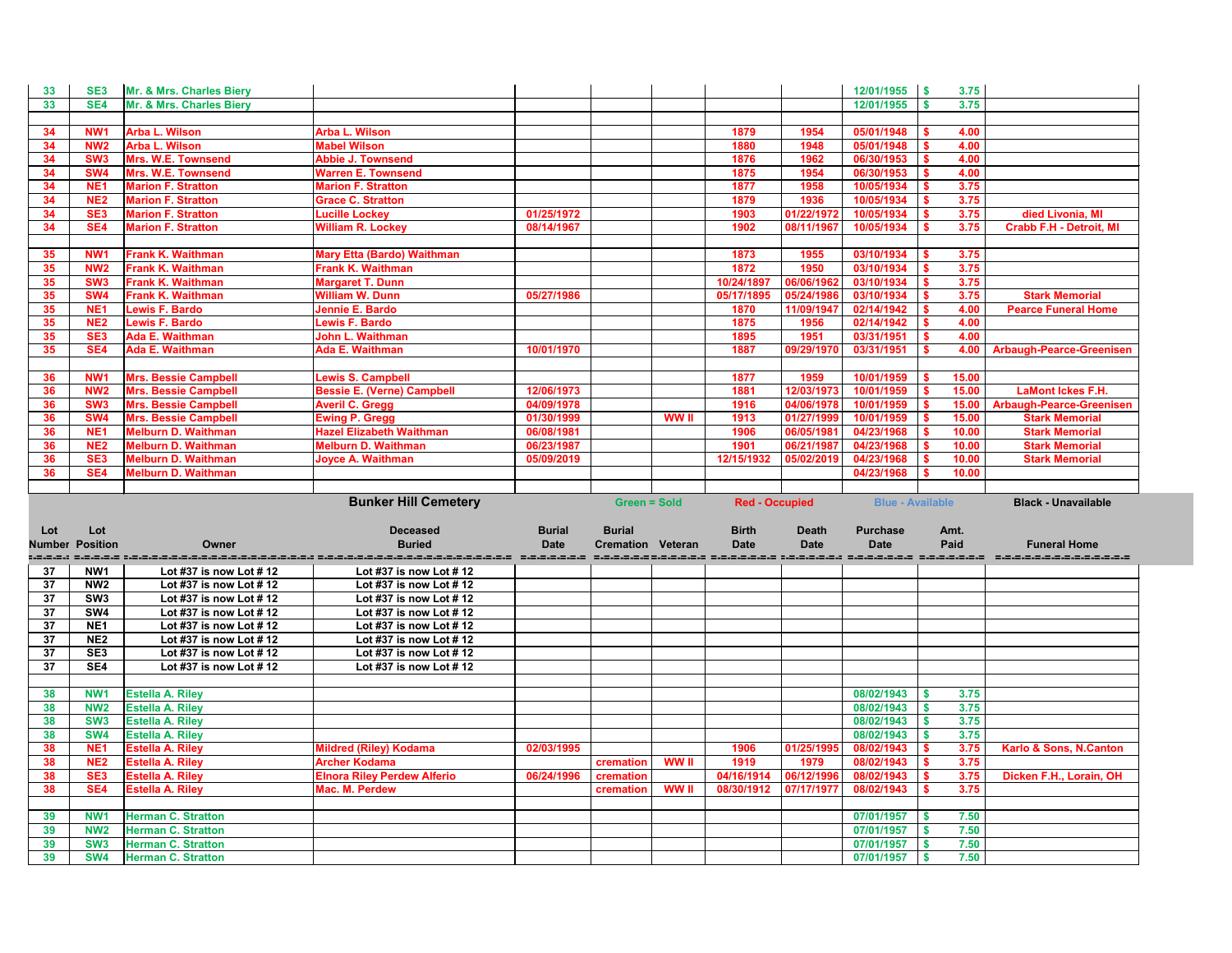| 39            | NE <sub>1</sub> | <b>Herman C. Stratton</b>            | <b>Doris Mae Stratton</b>           | 12/07/1996                |                          |              | 1908                  | 12/04/1996                 | 07/01/1957 \$               | 7.50                   | <b>Stark Memorial?</b>                          |
|---------------|-----------------|--------------------------------------|-------------------------------------|---------------------------|--------------------------|--------------|-----------------------|----------------------------|-----------------------------|------------------------|-------------------------------------------------|
| 39            | NE <sub>2</sub> | <b>Herman C. Stratton</b>            | <b>Herman Cory Stratton</b>         | 05/05/1984                |                          |              | 1905                  | 05/02/1984                 | 07/01/1957                  | 7.50                   | <b>Arbaugh-Pearce-Greenisen</b>                 |
| 39            | SE <sub>3</sub> | <b>Herman C. Stratton</b>            |                                     |                           |                          |              |                       |                            | 07/01/1957                  | \$<br>7.50             |                                                 |
| 39            | SE4             | <b>Herman C. Stratton</b>            |                                     |                           |                          |              |                       |                            | 07/01/1957                  | 7.50                   |                                                 |
|               |                 |                                      |                                     |                           |                          |              |                       |                            |                             |                        |                                                 |
| 40            | NW <sub>1</sub> | <b>Madeline Burton</b>               | <b>Mary Madeline Burton</b>         | 04/28/1973                |                          |              | 04/03/1901            | 04/25/1973                 | 06/18/1966                  | 15.00                  | <b>LaMont Ickes F.H.</b>                        |
| 40            | NW <sub>2</sub> | <b>Madeline Burton</b>               | <b>Rupert Albert Burton</b>         | 4//14/66                  |                          |              | 03/19/1899            | 04/12/1966                 | 06/18/1966                  | 15.00                  | <b>LaMont Ickes F.H.</b>                        |
| 40            | SW <sub>3</sub> | <b>Donald J. Burkey</b>              | Kathy L. (Montgomery) Burkey        | 11/25/2008                |                          | <b>Yes</b>   | 07/25/1953            | 11/20/2008                 | 11/21/2008                  | 450.00                 | Lane F.H. - Canfield                            |
| 40            | SW <sub>4</sub> | <b>Donald J. Burkey</b>              |                                     |                           |                          |              |                       |                            | 11/21/2008                  | 450.00                 |                                                 |
| 40            | NE <sup>1</sup> | <b>Ardith Umstead</b>                |                                     |                           |                          |              |                       |                            | 09/17/1962                  | 11.25                  |                                                 |
| 40            | <b>NE2</b>      | <b>Ardith Umstead</b>                |                                     |                           |                          |              |                       |                            | 09/17/1962                  | 11.25                  |                                                 |
| 40            | SE <sub>3</sub> | <b>Ardith Umstead</b>                | <b>Kenneth Umstead</b>              |                           |                          |              |                       |                            | 09/17/1962                  | 11.25                  |                                                 |
| 40            | SE <sub>4</sub> | <b>Ardith Umstead</b>                | <b>Ardith E. Umstead</b>            | 02/11/1979                |                          |              | 71 yrs                | 02/08/1979                 | 09/17/1962                  | 11.25                  | <b>Arbaugh-Pearce-Greenisen</b>                 |
|               |                 |                                      |                                     |                           |                          |              |                       |                            |                             |                        |                                                 |
|               |                 |                                      | <b>Bunker Hill Cemetery</b>         |                           | <b>Green = Sold</b>      |              | <b>Red - Occupied</b> |                            | <b>Blue - Available</b>     |                        | <b>Black - Unavailable</b>                      |
|               |                 |                                      |                                     |                           |                          |              |                       |                            |                             |                        |                                                 |
| Lot           | Lot             |                                      | <b>Deceased</b>                     | <b>Burial</b>             | <b>Burial</b>            |              | <b>Birth</b>          | <b>Death</b>               | <b>Purchase</b>             | Amt.                   |                                                 |
| <b>Number</b> | <b>Position</b> | Owner                                | <b>Buried</b>                       | <b>Date</b>               | <b>Cremation Veteran</b> |              | <b>Date</b>           | <b>Date</b>                | <b>Date</b>                 | Paid                   | <b>Funeral Home</b>                             |
|               | NW <sub>1</sub> | Mrs. Mary E. Hollabaugh              | <b>Mary Esther Hollabaugh</b>       | -----------<br>12/05/1977 |                          |              | .<br>75 yrs           | ------------<br>12/02/1977 | =_=_=_=_=_=_=<br>01/14/1960 | =-=-=-=-=-=-=<br>10.00 | ====================<br><b>LaMont Ickes F.H</b> |
| 41<br>41      | NW <sub>2</sub> | <b>Mrs. Mary E. Hollabaugh</b>       | <b>Henry Howard Hollabaugh</b>      |                           |                          |              | 1900                  | 1959                       | 01/14/1960                  | 10.00                  |                                                 |
| 41            | SW <sub>3</sub> | Mr. & Mrs. Gail Bartchy              | <b>Ruth L. (Hollabaugh) Bartchy</b> | 01/03/1994                |                          |              | 1926                  | 1994                       | 01/14/1960                  | 10.00                  | <b>Stark Memorial</b>                           |
| 41            | SW <sub>4</sub> | Mr. & Mrs. Gail Bartchy              | <b>Gail Eugene Bartchy</b>          | 10/07/2017                |                          | <b>Korea</b> | 06/23/1923            | 10/05/2017                 | 01/14/1960                  | 10.00                  | <b>Brown Funeral Home</b>                       |
| 41            | NE <sub>1</sub> | <b>Carson &amp; Phyllis McNeeley</b> |                                     |                           |                          |              |                       |                            | 05/13/1991                  | 10.00<br><b>S</b>      |                                                 |
| 41            | NE <sub>2</sub> | <b>Carson &amp; Phyllis McNeeley</b> |                                     |                           |                          |              |                       |                            | 05/13/1991                  | 10.00                  |                                                 |
| 41            | SE <sub>3</sub> | <b>Grant Reichart</b>                | <b>Addie W. Reichart</b>            | 01/20/1978                |                          |              | 86 yrs                | 01/17/1978                 | 10/31/1962                  | 10.00                  | <b>Arbaugh-Pearce-Greenisen</b>                 |
| 41            | SE <sub>4</sub> | <b>Grant Reichart</b>                | <b>Paul R. Reichart</b>             |                           |                          |              | 1887                  | 1962                       | 10/31/1962                  | 10.00                  |                                                 |
|               |                 |                                      |                                     |                           |                          |              |                       |                            |                             |                        |                                                 |
| 42            | NW <sub>1</sub> | <b>Joan Dinger</b>                   | John King, Jr.                      |                           |                          |              | 1931                  | 1952                       |                             |                        |                                                 |
| 42            | NW <sub>2</sub> | <b>Joan Dinger</b>                   | <b>John Nelson King</b>             | 11/10/1966                |                          |              | 1903                  | 11/07/1966                 |                             |                        | <b>Arbaugh-Pearce</b>                           |
| 42            | SW <sub>3</sub> | <b>Joan Dinger</b>                   | Kathleen F. King                    | 06/12/1983                |                          |              | 1911                  | 06/06/1983                 |                             |                        | <b>Stark Memorial</b>                           |
| 42            | <b>SW4</b>      | <b>Joan Dinger</b>                   | <b>Alan King</b>                    | 12/29/2001                |                          |              |                       |                            |                             |                        |                                                 |
| 42            | NE <sub>1</sub> | <b>William King/Joan Dinger</b>      | <b>Colette M. Wolford</b>           | 10/06/1999                |                          |              | 03/08/1941            | 10/02/1999                 | 05/02/1944                  | 4.00                   | <b>Arbaugh-Pearce-Greenisen</b>                 |
| 42            | NE <sub>2</sub> | <b>William King/Joan Dinger</b>      | <b>Ken Wolford</b>                  | 12/16/2003                |                          |              | 01/30/1939            | 12/13/2003                 | 05/02/1944                  | 4.00                   |                                                 |
| 42            | SE <sub>3</sub> | <b>John King</b>                     |                                     |                           |                          |              |                       |                            |                             |                        |                                                 |
| 42            | SE4             | <b>John King</b>                     |                                     |                           |                          |              |                       |                            |                             |                        |                                                 |
|               |                 |                                      |                                     |                           |                          |              |                       |                            |                             |                        |                                                 |
| 43            | NW <sub>1</sub> | <b>J. Eldon Maris</b>                | <b>T. Garnet Maris</b>              | 09/05/2006                |                          |              | 1917                  | 08/31/2006                 | 10/22/1958                  | 10.00                  | <b>Stark Memorial</b>                           |
| 43            | NW <sub>2</sub> | <b>J. Eldon Maris</b>                | J. Eldon (Hap) Maris                | 09/21/1999                |                          |              | 1917                  | 09/17/1999                 | 10/22/1958                  | 10.00                  | <b>Stark Memorial</b>                           |
| 43            | SW <sub>3</sub> | Mr. & Mrs. Ross G. Cook              | <b>Emogene Lillian Cook</b>         |                           |                          |              | 1912                  | 08/05/1990                 | 03/16/1964                  | 10.00                  |                                                 |
| 43            | <b>SW4</b>      | Mr. & Mrs. Ross G. Cook              | <b>Ross Graden Cook</b>             | 04/30/1992                |                          |              | 1930                  | 04/26/1992                 | 03/16/1964                  | 10.00                  |                                                 |
| 43            | NE <sub>1</sub> | Mrs. J.P. Maris                      | <b>Zella Maris</b>                  |                           |                          |              | 1883                  | 1955                       | 03/15/1954                  | 4.00                   |                                                 |
| 43            | NE <sub>2</sub> | Mrs. J.P. Maris                      | <b>Joe Maris</b>                    |                           |                          |              | 1880                  | 1954                       | 03/15/1954                  | 4.00                   |                                                 |
| 43            | SE <sub>3</sub> | Mr. & Mrs. Glenn Maurer              | <b>Elizabeth Maurer</b>             |                           |                          |              | 1906                  | 1957                       | 09/15/1954                  | 4.00<br>S.             |                                                 |
| 43            | SE4             | Mr. & Mrs. Glenn Maurer              | <b>Glenn J. Maurer</b>              | 11/02/1988                |                          |              | 1906                  | 10/30/1988                 | 09/15/1954                  | 4.00                   | <b>Arbaugh-Pearce-Greenisen</b>                 |
|               |                 |                                      |                                     |                           |                          |              |                       |                            |                             |                        |                                                 |
| 44            | NW <sub>1</sub> | Mr. & Mrs. Charles W. Dailey         | <b>Sarah Dailey</b>                 |                           |                          |              | 1885                  | 1953                       | 06/15/1948                  | 3.75                   |                                                 |
| 44            | NW <sub>2</sub> | Mr. & Mrs. Charles W. Dailey         | <b>Charles W. Dailey</b>            |                           |                          |              | 1883                  | 1960                       | 06/15/1948                  | 3.75<br>S.             |                                                 |
| 44            | SW <sub>3</sub> | Mr. & Mrs. Charles W. Dailey         | <b>Vera B. Hively</b>               | 10/30/1996                |                          |              | 1907                  | 10/27/1996                 | 06/15/1948                  | 3.75                   | <b>Arbaugh-Pearce-Greenisen</b>                 |
| 44            | SW <sub>4</sub> | Mr. & Mrs. Charles W. Dailey         | <b>Walter S. Hively</b>             | 06/19/1978                |                          |              | 1900                  | 06/16/1978                 | 06/15/1948                  | 3.75<br>S.             | <b>Arbaugh-Pearce-Greenisen</b>                 |
| 44            | NE <sub>1</sub> | <b>Robert &amp; Ellen Maurer</b>     |                                     |                           |                          |              |                       |                            | 06/15/1964                  | $\mathbf{s}$<br>10.00  |                                                 |
| 44            | <b>NE2</b>      | <b>Robert &amp; Ellen Maurer</b>     |                                     | 12/06/2010                |                          |              | 04/15/1917            |                            | 06/15/1964                  | 10.00<br><b>S</b>      |                                                 |
| 44            | SE <sub>3</sub> | <b>Robert &amp; Ellen Maurer</b>     | <b>Ellen Mae Maurer</b>             |                           |                          |              |                       | 12/02/2010                 | 06/15/1964                  | 10.00                  | <b>Stark Memorial</b>                           |
| 44            | SE <sub>4</sub> | <b>Robert &amp; Ellen Maurer</b>     | <b>Robert L. Maurer</b>             | 10/08/1994                |                          |              | 75 yrs                | 10/05/1994                 | 06/15/1964                  | 10.00                  | <b>Stark Memorial</b>                           |
|               |                 |                                      |                                     |                           |                          |              |                       |                            |                             |                        |                                                 |
|               |                 |                                      | <b>Bunker Hill Cemetery</b>         |                           | <b>Green = Sold</b>      |              | <b>Red - Occupied</b> |                            | <b>Blue - Available</b>     |                        | <b>Black - Unavailable</b>                      |

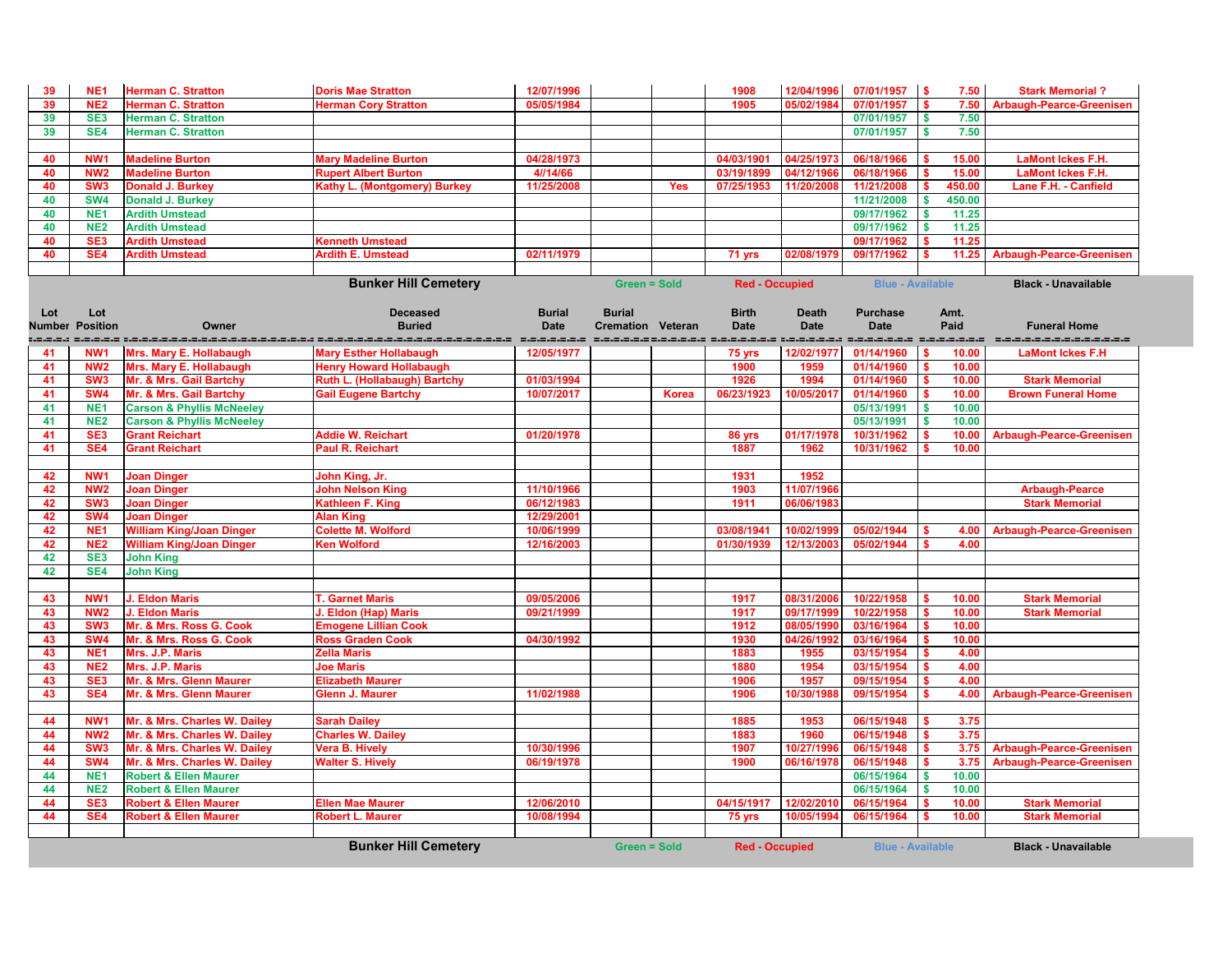

**Black - Unavailable** 

a aaaaaaaaaaaaaaa **SW3 Virgil & Janice Price Virgil E. Price 10/02/1965 1893 09/28/1965 Arbaugh-Pearce-Greenisen**

| Lot      | Lot<br><b>Number Position</b> | Owner                              | <b>Deceased</b><br><b>Buried</b>           | <b>Burial</b><br><b>Date</b> | <b>Burial</b><br><b>Cremation Veteran</b> |              | <b>Birth</b><br><b>Date</b> | <b>Death</b><br><b>Date</b> | <b>Purchase</b><br><b>Date</b> | Amt.<br>Paid                     | <b>Funeral Home</b>                         |
|----------|-------------------------------|------------------------------------|--------------------------------------------|------------------------------|-------------------------------------------|--------------|-----------------------------|-----------------------------|--------------------------------|----------------------------------|---------------------------------------------|
|          |                               |                                    |                                            |                              |                                           |              |                             |                             | =====================          |                                  | ==================                          |
| 45       | NW <sub>1</sub>               | <b>Peter M. Wells</b>              |                                            |                              |                                           |              |                             |                             | 06/15/1956                     | $\overline{\phantom{a}}$<br>3.75 |                                             |
| 45       | NW <sub>2</sub>               | Peter M. Wells                     |                                            |                              |                                           |              |                             |                             | 06/15/1956                     | 3.75<br>- \$                     |                                             |
| 45       | SW <sub>3</sub>               | Peter M. Wells                     |                                            |                              |                                           |              |                             |                             | 06/15/1956                     | 3.75<br>- \$                     |                                             |
| 45       | SW4                           | <b>Peter M. Wells</b>              |                                            |                              |                                           |              |                             |                             | 06/15/1956                     | 3.75                             |                                             |
| 45       | NE <sub>1</sub>               | <b>Peter M. Wells</b>              |                                            |                              |                                           |              |                             |                             | 06/15/1956                     | 3.75                             |                                             |
| 45       | NE <sub>2</sub>               | <b>Peter M. Wells</b>              | <b>Peter Milton Wells</b>                  | 03/29/1981                   | cremation                                 |              | 1902                        | 03/01/1981                  | 06/15/1956                     | 3.75                             | died in Ft. Lauderdale, F                   |
| 45       | SE <sub>3</sub>               | <b>Peter M. Wells</b>              | <b>Violet Wells</b>                        | 09/27/1996                   | cremation                                 |              | 1905                        | 06/07/1996                  | 06/15/1956                     | 3.75                             |                                             |
| 45       | SE4                           | <b>Peter M. Wells</b>              | <b>James G. Wells</b>                      |                              |                                           |              | 1939                        | 1956                        | 06/15/1956                     | 3.75                             |                                             |
|          |                               |                                    |                                            |                              |                                           |              |                             |                             |                                |                                  |                                             |
| 46       | NW <sub>1</sub>               | <b>Jack A. Thompson</b>            | <b>Jack A. Thompson</b>                    | 05/30/1987                   |                                           | <b>WWII</b>  | 08/14/1923                  | 05/28/1997                  | 07/14/1953                     | 3.75                             | <b>Arbaugh-Pearce-Greenis</b>               |
| 46       | NW <sub>2</sub>               | <b>Jack A. Thompson</b>            | Gertrude C. Thompson                       | 01/06/1974                   |                                           |              | 49 yrs                      | 01/04/1974                  | 07/14/1953                     | 3.75                             | <b>Arbaugh-Pearce-Greenis</b>               |
| 46       | SW <sub>3</sub>               | <b>Jack A. Thompson</b>            | <b>Edna Irene Pyatt</b>                    | 03/20/1987                   |                                           |              | 12/10/1929                  | 03/17/1973                  | 07/14/1953                     |                                  | 3.75 Arbaugh-Pearce-Greenis                 |
| 46       | <b>SW4</b>                    | <b>Jack A. Thompson</b>            | Leroy Charles Pyatt, Jr.                   | 12/31/2002                   |                                           | <b>Korea</b> | 05/04/1931                  | 12/29/2002                  | 07/14/1953                     | 3.75                             | <b>Stark Memorial</b>                       |
| 46       | NE <sub>1</sub>               | <b>Jack A. Thompson</b>            | <b>Brenda Sue Pyatt</b>                    | 09/11/2020                   |                                           |              | 07/25/1955                  | 09/06/2020                  | 07/14/1953                     | 3.75                             | <b>Stark Memorial</b>                       |
| 46       | NE <sub>2</sub>               | <b>Jack A. Thompson</b>            | <b>Marcella Van Winkle</b>                 | 1963                         |                                           |              | 1927                        | 1963                        | 07/14/1953                     | 3.75                             |                                             |
| 46       | SE <sub>3</sub>               | <b>Jack A. Thompson</b>            | <b>Adelane Van Winkle</b>                  | 05/22/1973                   |                                           |              | 1892                        | 05/19/1973                  | 07/14/1953                     |                                  | 3.75 Arbaugh-Pearce-Greenis                 |
| 46       | SE4                           | <b>Jack A. Thompson</b>            | <b>Edward Van Winkle</b>                   | 07/12/1953                   |                                           | WW I         | 05/09/1888                  | 07/09/1953                  | 07/14/1953                     | 3.75                             |                                             |
|          |                               |                                    |                                            |                              |                                           |              |                             |                             |                                |                                  |                                             |
| 47       | NW <sub>1a</sub>              | Mr. & Mrs. Foster McBride          | <b>Donovan Earl McBrice</b>                | 07/07/2020                   | <b>Cremation</b>                          |              | 04/14/1936                  | 08/08/201                   | 10/22/1958                     | 15.00                            | <b>Brown Funeral Home</b>                   |
| 47       | NW <sub>1</sub> b             | Mr. & Mrs. Foster McBride          | <b>Arla Jean Sigle</b>                     | 07/07/2020                   | <b>Cremation</b>                          |              | 08/15/1932                  | 10/25/2018                  | 10/22/1958                     | 15.00                            | <b>Brown Funeral Home</b>                   |
| 47       | NW <sub>2</sub>               | Mr. & Mrs. Foster McBride          | <b>Guy Walter Sigle</b>                    | 01/28/1986                   |                                           | <b>WW II</b> | 70 yrs                      | 01/26/1986                  | 10/22/1958                     | 15.00                            | <b>Vogt-Gednetz-Ruzek</b>                   |
| 47       | SW <sub>3</sub>               | Mr. & Mrs. Foster McBride          | <b>Frances (Miller) McBride</b>            | 12/17/1992                   |                                           |              | 84 yrs                      | 12/14/1992                  | 10/22/1958                     | 15.00                            | Vogt-L468Gednetz-Ruz                        |
| 47       | <b>SW4</b>                    | Mr. & Mrs. Foster McBride          | <b>Foster J. McBride</b>                   | 08/01/1984                   |                                           |              | 77 yrs                      | 07/29/1984                  | 10/22/1958                     | 15.00                            | <b>Vogt-Gednetz-Ruzek</b>                   |
| 47       | NE <sub>1</sub>               | Mrs. Eli Staner                    | <b>Stany (NMN) Staner</b>                  | 01/20/1984                   |                                           |              | 04/10/1912                  | 01/16/1984                  | 06/17/1963                     | 15.00                            | died San Diego, CA<br><b>Stark Memorial</b> |
| 47       | NE <sub>2</sub>               | Mrs. Eli Staner                    | <b>Eli Staner</b><br><b>Bernice Hardie</b> | 06/08/1963<br>11/30/1999     |                                           |              | 71 yrs<br>1908              | 06/05/1963<br>11/26/1999    | 06/17/1963<br>12/31/1968       | 15.00                            |                                             |
| 47       | SE <sub>3</sub><br>SE4        | <b>Bernice Hardie</b>              |                                            |                              |                                           |              | 1886                        | 1968                        |                                | 15.00                            | <b>Lane F.H., Austintown</b>                |
| 47       |                               | <b>Bernice Hardie</b>              | <b>Bert Hardie</b>                         |                              |                                           |              |                             |                             | 12/31/1968                     | 15.00                            |                                             |
|          | NW1                           | <b>TREE</b>                        | Reference Lot 56 West half                 |                              |                                           |              |                             |                             |                                |                                  |                                             |
| 48<br>48 | NW <sub>2</sub>               | <b>TREE</b>                        | Reference Lot 56 West half                 |                              |                                           |              |                             |                             |                                |                                  |                                             |
| 48       | SW <sub>3</sub>               | <b>TREE</b>                        | Reference Lot 56 West half                 |                              |                                           |              |                             |                             |                                |                                  |                                             |
| 48       | SW4                           | <b>TREE</b>                        | Reference Lot 56 West half                 |                              |                                           |              |                             |                             |                                |                                  |                                             |
| 48       | NE <sub>1</sub>               | <b>TREE</b>                        |                                            |                              |                                           |              |                             |                             |                                |                                  |                                             |
|          | NE <sub>2</sub>               | <b>TREE</b>                        |                                            |                              |                                           |              |                             |                             |                                |                                  |                                             |
| 48<br>48 | SE <sub>3</sub>               | <b>TREE</b>                        |                                            |                              |                                           |              |                             |                             |                                |                                  |                                             |
| 48       | SE4                           | <b>TREE</b>                        |                                            |                              |                                           |              |                             |                             |                                |                                  |                                             |
|          |                               |                                    |                                            |                              |                                           |              |                             |                             |                                |                                  |                                             |
|          |                               |                                    | <b>Bunker Hill Cemetery</b>                |                              | <b>Green = Sold</b>                       |              | <b>Red - Occupied</b>       |                             | <b>Blue - Available</b>        |                                  | <b>Black - Unavailable</b>                  |
|          |                               |                                    |                                            |                              |                                           |              |                             |                             |                                |                                  |                                             |
| Lot      | Lot                           |                                    | <b>Deceased</b>                            | <b>Burial</b>                | <b>Burial</b>                             |              | <b>Birth</b>                | <b>Death</b>                | <b>Purchase</b>                | Amt.                             |                                             |
|          | <b>Number Position</b>        | Owner                              | <b>Buried</b>                              | <b>Date</b>                  | <b>Cremation Veteran</b>                  |              | <b>Date</b>                 | <b>Date</b>                 | <b>Date</b>                    | Paid                             | <b>Funeral Home</b>                         |
|          |                               | .=.=.=.= :.=.=.=.=.=.=.=.=.=.=.=.  | ===============                            |                              |                                           |              |                             |                             |                                |                                  |                                             |
| 49       | NW <sub>1</sub>               | <b>David Papic</b>                 | <b>Donna Marie Papic</b>                   | 05/12/2001                   |                                           |              |                             |                             | 02/19/2002                     | 300.00<br>-S                     |                                             |
| 49       | NW <sub>2</sub>               | <b>David Papic</b>                 | <b>David Allen Papic</b>                   | 03/18/2016                   |                                           |              | 08/14/1944                  | 03/16/2016                  | 02/19/2002                     | 300.00                           | <b>Brown F.H. Salem</b>                     |
| 49       | SW <sub>3</sub>               | <b>Homer Frame</b>                 | <b>Danny Frame</b>                         |                              | <b>Infant</b>                             |              |                             | 05/13/1905                  | 09/17/1962                     | 10.00                            |                                             |
| 49       | <b>SW4</b>                    | <b>Homer Frame</b>                 | <b>Stephen Frame</b>                       |                              | 1 yr. old                                 |              |                             | 05/03/1905                  | 09/17/1962                     | 10.00                            |                                             |
| 49       | NE <sub>1</sub>               | <b>David &amp; Dale Ann Martig</b> |                                            |                              |                                           |              |                             |                             | 06/16/2008                     | 250.00                           |                                             |
| 49       | <b>NE2</b>                    | <b>David &amp; Dale Ann Martig</b> |                                            |                              |                                           |              |                             |                             | 06/16/2008                     | 250.00                           |                                             |
| 49       | SE <sub>3</sub>               | <b>David &amp; Dale Ann Martig</b> |                                            |                              |                                           |              |                             |                             | 06/16/2008                     | 250.00                           |                                             |
| 49       | SE4                           | <b>David &amp; Dale Ann Martig</b> |                                            |                              |                                           |              |                             |                             | 06/16/2008                     | 250.00                           |                                             |
|          |                               |                                    |                                            |                              |                                           |              |                             |                             |                                |                                  |                                             |
| 50       | NW <sub>1</sub>               | <b>Barbara Joyce Frame</b>         | <b>Barbara Joyce Frame</b>                 | 03/09/1945                   |                                           |              | 1940                        | 03/09/1945                  |                                |                                  |                                             |
| 50       | NW <sub>2</sub>               | <b>Margaret "Emma" Smalley</b>     | <b>Margaret (Cogan) Price Smalley</b>      | 03/04/1950                   |                                           |              | 07/20/1872                  | 03/01/1950                  |                                |                                  |                                             |
| 50       | SW <sub>3</sub>               | <b>Virgil &amp; Janice Price</b>   | <b>Virgil E. Price</b>                     | 10/02/1965                   |                                           |              | 1893                        | 09/28/1965                  |                                |                                  | <b>Arbaugh-Pearce-Greenis</b>               |
|          |                               |                                    |                                            |                              |                                           |              |                             |                             |                                |                                  |                                             |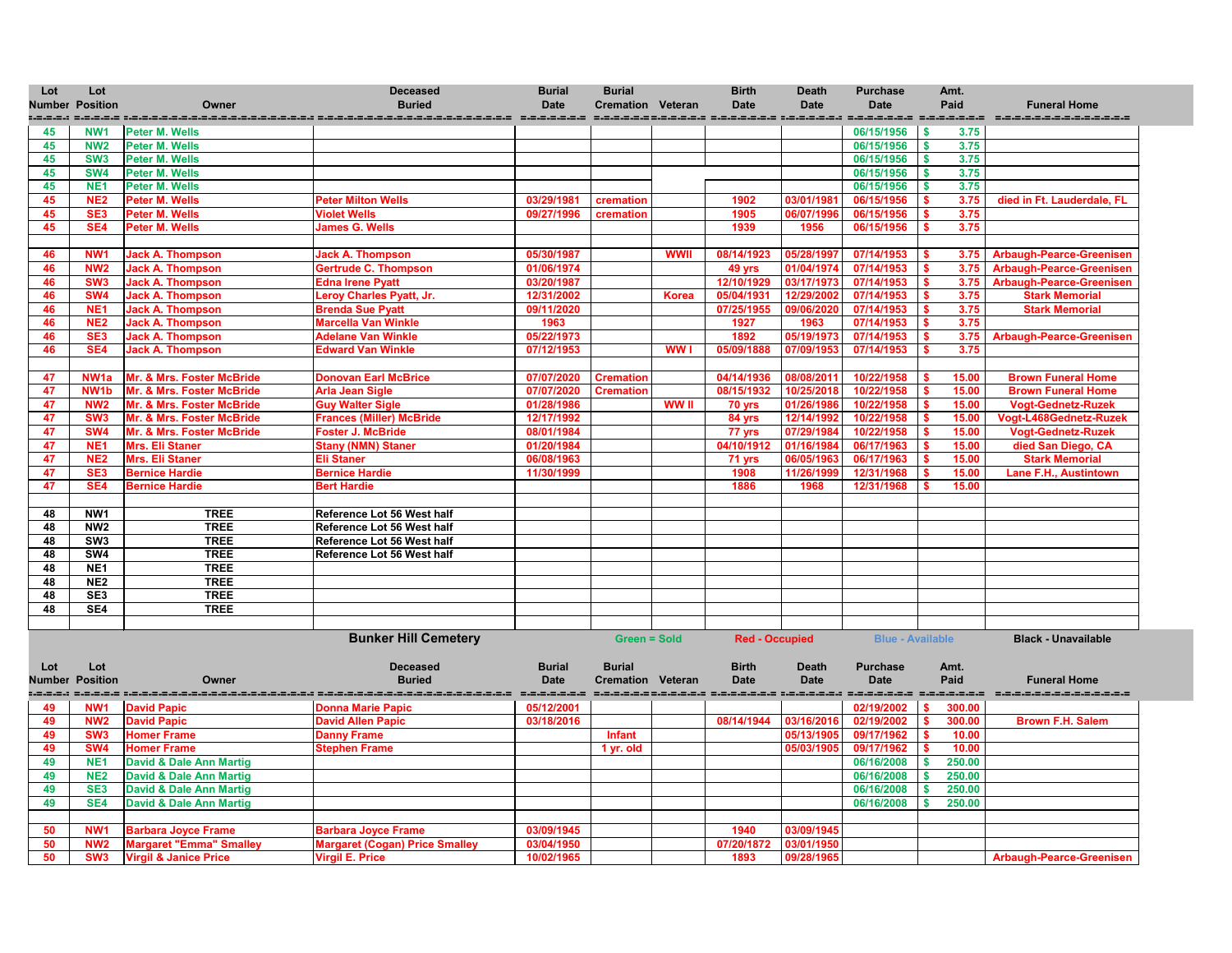| 50                                                                                                                                                        | SW <sub>4</sub>        | <b>Virgil &amp; Janice Price</b>                | <b>Janice Price</b>                | 01/27/2003    |                          |              | 1913                  | 2003         |                         |              |        |                                   |
|-----------------------------------------------------------------------------------------------------------------------------------------------------------|------------------------|-------------------------------------------------|------------------------------------|---------------|--------------------------|--------------|-----------------------|--------------|-------------------------|--------------|--------|-----------------------------------|
| 50                                                                                                                                                        | NE <sub>1</sub>        | <b>John &amp; Betty Elasivich</b>               | Lynette (Lautzenheiser) Elasivich  | <b>Future</b> |                          |              |                       |              |                         |              |        |                                   |
| 50                                                                                                                                                        | NE <sub>2</sub>        | <b>John &amp; Betty Elasivich</b>               | <b>Larry Elasivich</b>             | <b>Future</b> |                          |              |                       |              |                         |              |        |                                   |
| 50                                                                                                                                                        | SE <sub>3</sub>        | <b>John &amp; Betty Elasivich</b>               | <b>John Elasavich</b>              | <b>Future</b> |                          |              |                       |              |                         |              |        |                                   |
| 50                                                                                                                                                        | SE <sub>4</sub>        | <b>John &amp; Betty Elasivich</b>               | <b>Bettie Elasivich</b>            | 12/29/2007    |                          |              | 01/29/1932            | 12/24/20007  |                         |              |        |                                   |
|                                                                                                                                                           |                        |                                                 |                                    |               |                          |              |                       |              |                         |              |        |                                   |
| 51                                                                                                                                                        | <b>NW</b>              | <b>Bruce &amp; Patricia Behner</b>              |                                    |               |                          |              |                       |              | 12/28/2007              |              | 250.00 |                                   |
| 51                                                                                                                                                        | NW <sub>2</sub>        | <b>Bruce &amp; Patricia Behner</b>              |                                    |               |                          |              |                       |              | 12/28/2007              |              | 250.00 |                                   |
| 51                                                                                                                                                        | SW <sub>3</sub>        | <b>Bruce &amp; Patricia Behner</b>              | <b>Patricia Ann (Close) Behner</b> | 09/18/2019    |                          |              | 01/31/1936            | 09/13/2019   | 12/28/2007              |              | 250.00 | <b>Stark Memorial</b>             |
| 51                                                                                                                                                        | SW <sub>4</sub>        | <b>Bruce &amp; Patricia Behner</b>              |                                    |               |                          |              |                       |              | 12/28/2007              |              | 250.00 |                                   |
| 51                                                                                                                                                        | NE <sub>1</sub>        | <b>DRIVEWAY</b>                                 |                                    |               |                          |              |                       |              |                         |              |        |                                   |
| 51                                                                                                                                                        | NE <sub>2</sub>        | <b>DRIVEWAY</b>                                 |                                    |               |                          |              |                       |              |                         |              |        |                                   |
| 51                                                                                                                                                        | SE <sub>3</sub>        | <b>Gary L. &amp; Dorsey West</b>                |                                    |               |                          |              |                       |              | 11/08/2013              |              | 450.00 |                                   |
| 51                                                                                                                                                        | SE4                    | <b>Gary L. &amp; Dorsey West</b>                | <b>Gary Lee West</b>               | 11/08/2013    |                          |              | 07/04/1959            | 11/05/2013   | 11/08/2013              |              | 450.00 | <b>Arbaugh-Pearce-Greenisen</b>   |
|                                                                                                                                                           |                        |                                                 |                                    |               |                          |              |                       |              |                         |              |        |                                   |
|                                                                                                                                                           |                        |                                                 |                                    |               |                          |              |                       |              |                         |              |        |                                   |
| 52                                                                                                                                                        | NW1                    | <b>DRIVEWAY</b>                                 |                                    |               |                          |              |                       |              |                         |              |        |                                   |
| 52                                                                                                                                                        | NW <sub>2</sub>        | <b>DRIVEWAY</b>                                 |                                    |               |                          |              |                       |              |                         |              |        |                                   |
| 52                                                                                                                                                        | SW <sub>3</sub>        | <b>DRIVEWAY</b>                                 |                                    |               |                          |              |                       |              |                         |              |        |                                   |
| 52                                                                                                                                                        | SW4                    | <b>DRIVEWAY</b>                                 |                                    |               |                          |              |                       |              |                         |              |        |                                   |
| 52                                                                                                                                                        | NE <sub>1</sub>        | <b>DRIVEWAY</b>                                 |                                    |               |                          |              |                       |              |                         |              |        |                                   |
| 52                                                                                                                                                        | NE <sub>2</sub>        | <b>DRIVEWAY</b>                                 |                                    |               |                          |              |                       |              |                         |              |        |                                   |
| 52                                                                                                                                                        | SE <sub>3</sub>        | <b>DRIVEWAY</b>                                 |                                    |               |                          |              |                       |              |                         |              |        |                                   |
| 52                                                                                                                                                        | SE4                    | <b>DRIVEWAY</b>                                 |                                    |               |                          |              |                       |              |                         |              |        |                                   |
|                                                                                                                                                           |                        |                                                 |                                    |               |                          |              |                       |              |                         |              |        |                                   |
|                                                                                                                                                           |                        |                                                 | <b>Bunker Hill Cemetery</b>        |               | <b>Green = Sold</b>      |              | <b>Red - Occupied</b> |              | <b>Blue - Available</b> |              |        | <b>Black - Unavailable</b>        |
|                                                                                                                                                           |                        |                                                 |                                    |               |                          |              |                       |              |                         |              |        |                                   |
|                                                                                                                                                           |                        |                                                 |                                    | <b>Burial</b> | <b>Burial</b>            |              | <b>Birth</b>          | <b>Death</b> | <b>Purchase</b>         |              |        |                                   |
|                                                                                                                                                           | Lot                    |                                                 | <b>Deceased</b>                    |               |                          |              |                       |              |                         |              | Amt.   |                                   |
|                                                                                                                                                           | <b>Number Position</b> | Owner                                           | <b>Buried</b>                      | <b>Date</b>   | <b>Cremation Veteran</b> |              | <b>Date</b>           | <b>Date</b>  | <b>Date</b>             |              | Paid   | <b>Funeral Home</b>               |
|                                                                                                                                                           |                        | <u>:.s.s.s.; s.s.s.s.; :.s.s.s.s.s.s.s.s.s.</u> |                                    |               |                          |              |                       |              | ========== =========    |              |        |                                   |
|                                                                                                                                                           | NW <sub>1</sub>        | <b>Thomas Frantz</b>                            |                                    |               |                          |              |                       |              | 02/21/1938              | \$           | 3.75   |                                   |
|                                                                                                                                                           | NW <sub>2</sub>        | <b>Thomas Frantz</b>                            |                                    |               |                          |              |                       |              | 02/21/1938              | <b>S</b>     | 3.75   |                                   |
|                                                                                                                                                           | SW <sub>3</sub>        | <b>Basil L. Hutton</b>                          | Naomi L, Hutton                    | 01/17/1995    |                          |              | 1928                  | 01/13/1995   | 01/24/1995              |              | 175.00 | <b>Arbaugh-Pearce-Greenisen</b>   |
|                                                                                                                                                           | SW <sub>4</sub>        | <b>Basil L. Hutton</b>                          | <b>Basil L. Hutton</b>             |               |                          | <b>Korea</b> | 02/01/1930            | 04/19/2006   | 01/24/1995              |              | 175.00 |                                   |
|                                                                                                                                                           | NE <sub>1</sub>        | <b>Thomas Frantz</b>                            | <b>Kathleen T. Frantz</b>          | 04/19/1999    |                          |              | 1911                  | 04/19/1999   | 02/21/1938              |              | 3.75   | <b>Arbaugh-Pearce-Greenisen</b>   |
|                                                                                                                                                           | NE <sub>2</sub>        | <b>Thomas Frantz</b>                            | <b>Thomas J. Frantz</b>            | 08/13/1971    |                          |              | 1907                  | 08/11/1971   | 02/21/1938              |              |        | 3.75 Williams Funeral Hm-Canfield |
|                                                                                                                                                           |                        |                                                 |                                    |               |                          |              |                       |              |                         |              |        |                                   |
|                                                                                                                                                           | SE <sub>3</sub>        | <b>Harry Karlen</b>                             |                                    |               |                          |              |                       |              |                         |              |        |                                   |
|                                                                                                                                                           | SE4                    | <b>Harry Karlen</b>                             |                                    |               |                          |              | 01/03/1936            |              |                         |              |        |                                   |
|                                                                                                                                                           |                        |                                                 |                                    |               |                          |              |                       |              |                         |              |        |                                   |
|                                                                                                                                                           | NW <sub>1</sub>        | <b>Frank &amp; Helen Delzell</b>                | <b>Helen M. Delzell</b>            | 05/24/1997    |                          |              | 1903                  | 05/22/1997   | 10/22/1958              |              | 15.00  | <b>Vogt-Gednetz-Ruzek</b>         |
|                                                                                                                                                           | NW <sub>2</sub>        | <b>Frank &amp; Helen Delzell</b>                | <b>Frank Kirk Delzell</b>          | 10/12/1985    |                          | <b>WWI</b>   | 03/08/1894            | 10/09/1985   | 10/22/1958              |              | 15.00  | <b>Vogt-Gednetz-Ruzek</b>         |
|                                                                                                                                                           | SW <sub>3</sub>        | <b>Frank &amp; Helen Delzell</b>                | <b>Bruce Chalmer Delzell</b>       | 08/27/2003    |                          |              | 12/28/1935            | 08/24/2003   | 10/22/1958              |              | 15.00  | <b>Rutherford F.H, Columbus</b>   |
|                                                                                                                                                           | SW <sub>4</sub>        | <b>Frank &amp; Helen Delzell</b>                |                                    |               |                          |              |                       |              | 10/22/1958              | $\mathbf{s}$ | 15.00  |                                   |
|                                                                                                                                                           | NE <sub>1</sub>        | <b>Harry &amp; Mary Rita Clay</b>               | <b>Mary Rita Clay</b>              | 12/14/1977    |                          |              | 1931                  | 12/12/1977   | 10/22/1958              |              | 15.00  | Lane F.H. - Canfield              |
|                                                                                                                                                           | <b>NE2</b>             | <b>Harry &amp; Mary Rita Clay</b>               |                                    |               |                          |              |                       |              | 10/22/1958              | $\mathbf{s}$ | 15.00  |                                   |
|                                                                                                                                                           | SE <sub>3</sub>        | <b>Harry &amp; Mary Rita Clay</b>               |                                    |               |                          |              |                       |              | 10/22/1958              | S.           | 15.00  |                                   |
|                                                                                                                                                           | SE4                    | <b>Harry &amp; Mary Rita Clay</b>               |                                    |               |                          |              |                       |              | 10/22/1958              |              | 15.00  |                                   |
|                                                                                                                                                           |                        |                                                 |                                    |               |                          |              |                       |              |                         |              |        |                                   |
|                                                                                                                                                           | NW <sub>1</sub>        | <b>Helen A. Gfeller</b>                         | Helen A. Gfeller                   | 08/17/2019    |                          |              | 04/10/1933            | 08/01/2019   | 06/27/1977              |              | 100.00 | <b>Sharer-Sterling-Skivolocke</b> |
|                                                                                                                                                           | NW <sub>2</sub>        | <b>Leta Redmond</b>                             | <b>Carol A. (Weingart) Erb</b>     | 03/22/1982    |                          |              | 06/10/1924            | 03/19/1982   | 03/22/1982              |              | 125.00 | <b>Stark Memorial</b>             |
|                                                                                                                                                           | SW <sub>3</sub>        | <b>Georgene Scott</b>                           |                                    |               |                          |              |                       |              | 01/23/1978              | - \$         | 75.00  |                                   |
|                                                                                                                                                           | SW <sub>4</sub>        | <b>Georgene Scott</b>                           | <b>John Hanke Scott, Jr.</b>       | 08/18/2008    |                          | <b>Korea</b> | 05/19/1930            | 08/14/2008   | 01/23/1978              |              | 75.00  | <b>Arbaugh-Pearce-Greenisen</b>   |
|                                                                                                                                                           | NE <sub>1</sub>        | <b>TREE</b>                                     |                                    |               |                          |              |                       |              |                         |              |        |                                   |
|                                                                                                                                                           | NE <sub>2</sub>        | <b>TREE</b>                                     |                                    |               |                          |              |                       |              |                         |              |        |                                   |
|                                                                                                                                                           | SE <sub>3</sub>        | <b>Frank &amp; Phoebe Chepke</b>                | <b>Phoebe B. (Borton) Chepke</b>   |               |                          |              | 12/14/1929            | 01/09/2021   | 06/24/1987              |              | 175.00 | <b>Stark Memorial</b>             |
|                                                                                                                                                           | SE4                    | <b>Frank &amp; Phoebe Chepke</b>                | <b>Frank Chepke</b>                | 06/04/1990    |                          | WW II        | 05/01/1926            | 06/01/1990   | 06/24/1987              |              | 175.00 | <b>Stark Memorial</b>             |
|                                                                                                                                                           |                        |                                                 |                                    |               |                          |              |                       |              |                         |              |        |                                   |
| Lot<br>53<br>53<br>53<br>53<br>53<br>53<br>53<br>53<br>54<br>54<br>54<br>54<br>54<br>54<br>54<br>54<br>55<br>55<br>55<br>55<br>55<br>55<br>55<br>55<br>56 | NW <sub>1</sub>        | <b>John Scott</b>                               | <b>Ruth Scott</b>                  | 09/14/1993    |                          |              | 1907                  | 09/11/1993   | 06/17/1963              |              | 10.00  | <b>Schrader, Alliance</b>         |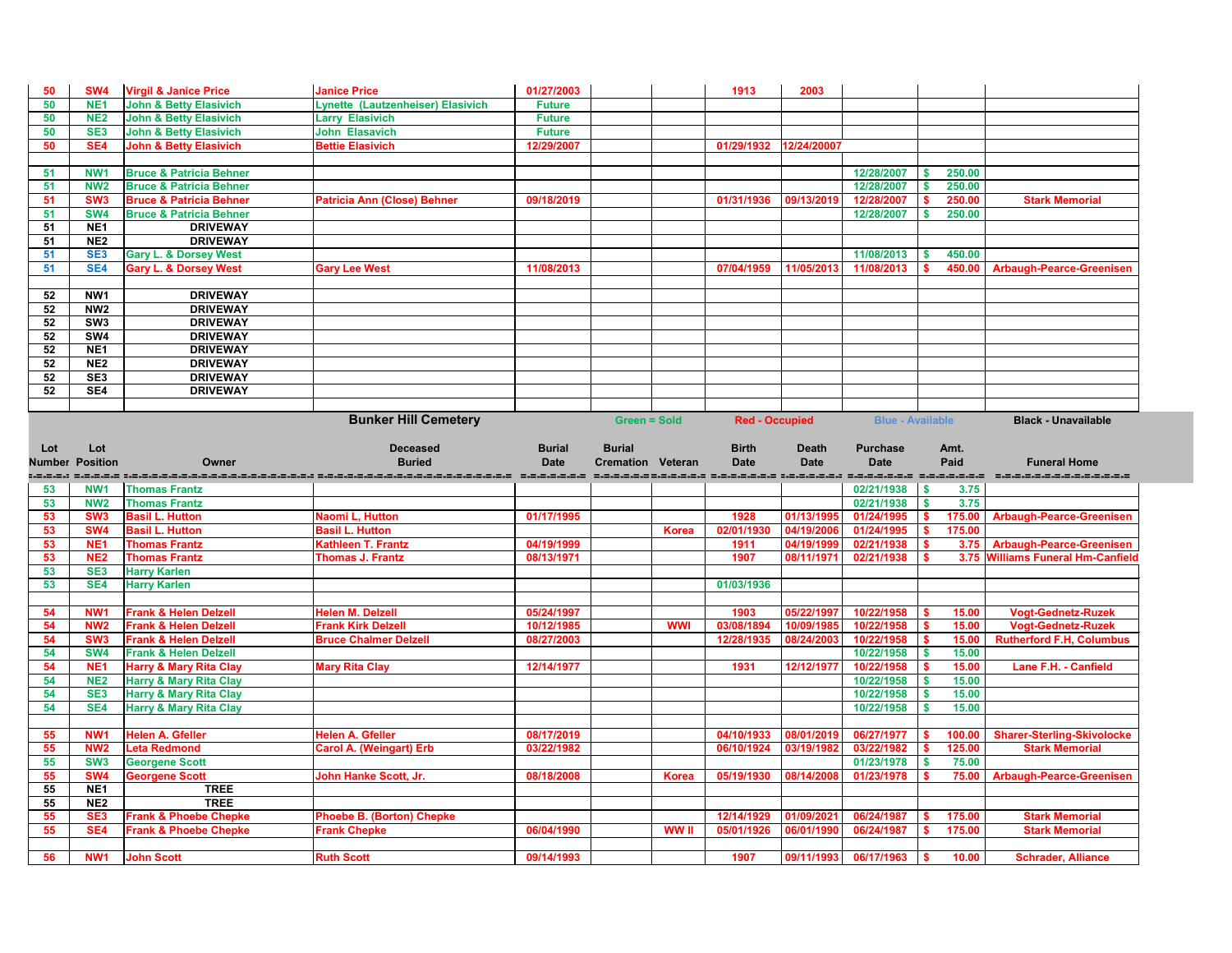| 56            | NW <sub>2</sub>               | <b>John Scott</b>                                | <b>John J. Scott</b>                                                                                                 | 06/15/1963    |                          |              | 1899                  | 06/12/1963   | 06/17/1963               | 10.00<br>-S                         | <b>Cassidy-Turkle-Christian</b> |
|---------------|-------------------------------|--------------------------------------------------|----------------------------------------------------------------------------------------------------------------------|---------------|--------------------------|--------------|-----------------------|--------------|--------------------------|-------------------------------------|---------------------------------|
| 56            | SW <sub>3</sub>               | <b>John Scott</b>                                | <b>Joan Ruth (Scott) Mercer</b>                                                                                      | 06/21/2019    |                          |              | 11/26/1935            | 06/16/2019   | 06/17/1963               | 10.00                               | <b>Stark Memorial</b>           |
| 56            | <b>SW4</b>                    | <b>John Scott</b>                                |                                                                                                                      |               |                          |              |                       |              | 06/17/1963               | \$<br>10.00                         |                                 |
| 56            | NE <sub>1</sub>               | Elbert O. & Letha Redmond                        | Letha A. "Lee" (Weingart) Redmond                                                                                    | 08/14/2009    |                          |              | 08/02/1920            | 08/11/2009   | 05/08/1973               | 75.00                               | <b>Stark Memorial</b>           |
| 56            | NE <sub>2</sub>               | Elbert O. & Letha Redmond                        | <b>Elbert O. Redmond</b>                                                                                             | 06/20/1987    |                          |              | 73 yrs                | 06/17/1987   | 05/08/1973               | 75.00                               | <b>Stark Memorial</b>           |
| 56            | SE <sub>3</sub>               | <b>Elbert O. &amp; Letha Redmond</b>             | <b>Barbara Elaine (Hutton) Weingart</b>                                                                              | 05/08/2015    |                          |              | 01/16/1931            | 05/04/2015   | 05/08/1973               | 75.00                               | <b>Stark Memorial</b>           |
| 56            | SE4                           | <b>Elbert O. &amp; Letha Redmond</b>             | <b>Alden R. Weingart</b>                                                                                             | 10/13/1987    |                          | <b>WW</b> II | 1922                  | 10/10/1987   | 05/08/1973               | 75.00                               | <b>Stark Memorial</b>           |
|               |                               |                                                  |                                                                                                                      |               |                          |              |                       |              |                          |                                     |                                 |
|               |                               |                                                  | <b>Bunker Hill Cemetery</b>                                                                                          |               | <b>Green = Sold</b>      |              | <b>Red - Occupied</b> |              | <b>Blue - Available</b>  |                                     | <b>Black - Unavailable</b>      |
|               |                               |                                                  |                                                                                                                      |               |                          |              |                       |              |                          |                                     |                                 |
| Lot           | Lot                           |                                                  | <b>Deceased</b>                                                                                                      | <b>Burial</b> | <b>Burial</b>            |              | <b>Birth</b>          | <b>Death</b> | <b>Purchase</b>          | Amt.                                |                                 |
| <b>Number</b> | <b>Position</b>               | Owner                                            | <b>Buried</b>                                                                                                        | <b>Date</b>   | <b>Cremation Veteran</b> |              | <b>Date</b>           | <b>Date</b>  | <b>Date</b>              | Paid                                | <b>Funeral Home</b>             |
|               |                               |                                                  | <u>taanse varandarandarandaran taandarandarandarandaran taandara taanda taanda taandar wandara taandara taandara</u> |               |                          |              |                       |              |                          |                                     | ---------------------           |
| 57            | NW <sub>1</sub>               | <b>Wayne Maris</b>                               |                                                                                                                      |               |                          |              |                       |              | 02/25/1969               | 10.00<br><b>S</b>                   |                                 |
| 57            | <b>NW2</b>                    | <b>Wayne Maris</b>                               |                                                                                                                      |               |                          |              |                       |              | 02/25/1969               | 10.00<br>$\boldsymbol{\mathsf{s}}$  |                                 |
| 57            | SW <sub>3</sub>               | <b>Wayne Maris</b>                               |                                                                                                                      |               |                          |              |                       |              | 02/25/1969               | 10.00<br>$\boldsymbol{\mathsf{s}}$  |                                 |
| 57<br>57      | <b>SW4</b><br>NE <sub>1</sub> | <b>Wayne Maris</b><br><b>Linda Maris</b>         |                                                                                                                      |               |                          |              |                       |              | 02/25/1969<br>02/25/1969 | 10.00<br>\$<br>10.00                |                                 |
| 57            | <b>NE2</b>                    | <b>Linda Maris</b>                               |                                                                                                                      |               |                          |              |                       |              | 02/25/1969               | 10.00                               |                                 |
| 57            | SE <sub>3</sub>               | <b>Linda Maris</b>                               |                                                                                                                      |               |                          |              |                       |              | 02/25/1969               | 10.00                               |                                 |
| 57            | SE4                           | <b>Linda Maris</b>                               |                                                                                                                      |               |                          |              |                       |              | 02/25/1969               | 10.00                               |                                 |
|               |                               |                                                  |                                                                                                                      |               |                          |              |                       |              |                          |                                     |                                 |
| 58            | NW <sub>1</sub>               | <b>David G. Williams</b>                         | <b>Avon R. (King) Williams</b>                                                                                       | 01/22/2014    |                          |              | 04/12/1938            | 01/18/2014   | 11/21/1967               | 15.00                               | <b>Gednetz-Ruzek</b>            |
| 58            | NW <sub>2</sub>               | <b>David G. Williams</b>                         | <b>David G. Williams</b>                                                                                             | 01/31/2022    |                          |              | 01/03/1936            | 01/24/2022   | 11/21/1967               | 15.00                               | <b>Gednetz-Ruzek</b>            |
| 58            | SW <sub>3</sub>               | <b>Kevin D. Williams</b>                         |                                                                                                                      |               |                          |              |                       |              | 11/21/1967               | 15.00<br>$\boldsymbol{\mathsf{s}}$  |                                 |
| 58            | <b>SW4</b>                    | <b>Kevin D. Williams</b>                         |                                                                                                                      |               |                          |              |                       |              | 11/21/1967               | 15.00<br>-S                         |                                 |
| 58            | NE <sub>1</sub>               | <b>Raymond King</b>                              | <b>Blanche R. (King) Christen</b>                                                                                    | 12/23/2006    |                          |              | 1910                  | 12/20/2006   | 11/21/1967               | 15.00<br>-S                         | <b>Vogt-Gednetz-Ruzek</b>       |
| 58            | NE <sub>2</sub>               | <b>Raymond King</b>                              | <b>Raymond H. King</b>                                                                                               | 10/25/1972    |                          |              | 1901                  | 10/22/197    | 11/21/1967               | 15.00<br>-\$                        | <b>Vogt-Gednetz-Ruzek</b>       |
| 58            | SE <sub>3</sub>               | <b>Frank Warren</b>                              | <b>Edith Mae Warren</b>                                                                                              | 08/01/1967    |                          |              | 1906                  | 07/29/1967   | 09/05/1967               | 10.00                               | <b>Stark Memorial</b>           |
| 58            | SE4                           | <b>Frank Warren</b>                              | <b>Frank Warren</b>                                                                                                  | 08/22/1975    |                          |              | 1904                  | 08/19/1975   | 09/05/1967               | 10.00                               | <b>Stark Memorial</b>           |
|               |                               |                                                  |                                                                                                                      |               |                          |              |                       |              |                          |                                     |                                 |
| 59            | NW <sub>1</sub>               |                                                  |                                                                                                                      |               |                          |              |                       |              |                          |                                     |                                 |
| 59            | <b>NW2</b>                    |                                                  |                                                                                                                      |               |                          |              |                       |              |                          |                                     |                                 |
| 59            | SW <sub>3</sub>               | <b>Kenneth Wolford</b>                           |                                                                                                                      |               |                          |              |                       |              | 05/12/2001               | 175.00                              |                                 |
| 59            | <b>SW4</b>                    | <b>Kenneth Wolford</b>                           |                                                                                                                      |               |                          |              |                       |              | 05/12/2001               | 175.00<br>$\boldsymbol{\mathsf{s}}$ |                                 |
| 59            | NE <sub>1</sub>               | <b>Mrs. Frank King</b>                           |                                                                                                                      |               |                          |              |                       |              | 11/28/1959               | $\sqrt{5}$<br>15.00                 |                                 |
| 59            | <b>NE2</b>                    | <b>Mrs. Frank King</b>                           |                                                                                                                      |               |                          |              |                       |              | 11/28/1959               | 15.00<br><b>S</b>                   |                                 |
| 59            | SE <sub>3</sub><br>SE4        | <b>Mrs. Frank King</b><br><b>Mrs. Frank King</b> | <b>Gladys King</b><br><b>Frank King</b>                                                                              | 11/04/2005    |                          |              | 1916<br>1906          | 2005<br>1959 | 11/28/1959<br>11/28/1959 | 15.00<br>15.00                      |                                 |
| 59            |                               |                                                  |                                                                                                                      |               |                          |              |                       |              |                          |                                     |                                 |
| 60            | NW <sub>1</sub>               | <b>Richard Hollabaugh</b>                        | <b>Susan K. Hollabaugh</b>                                                                                           | 10/18/1969    |                          |              | 11/05/1951            | 10/15/1969   | 11/11/1969               | 50.00                               | <b>LaMont Ickes F.H.</b>        |
| 60            | NW <sub>2</sub>               | <b>Richard Hollabaugh</b>                        | <b>Virginia Hollabaugh</b>                                                                                           | 01/22/2004    |                          |              | 09/14/1926            | 01/19/2004   | 11/11/1969               | 50.00                               |                                 |
| 60            | SW <sub>3</sub>               | <b>Richard Hollabaugh</b>                        | <b>Richard Hollabaugh</b>                                                                                            | 12/29/2003    |                          |              | 04/10/1923            | 12/26/2003   | 11/11/1969               | 50.00                               |                                 |
| 60            | SW <sub>4</sub>               | <b>Richard Hollabaugh</b>                        |                                                                                                                      |               |                          |              |                       |              | 11/11/1969               | 50.00                               |                                 |
| 60            | NE <sub>1</sub>               | <b>Harry Paxson</b>                              | <b>Starling Marie Paxson</b>                                                                                         | 11/14/1976    |                          |              | 01/15/1920            | 11/11/1976   | 12/30/1958               | 10.00                               | <b>Stark Memorial</b>           |
| 60            | NE <sub>2</sub>               | <b>Harry Paxson</b>                              | <b>Lucindy Paxson &amp; infant</b>                                                                                   |               | <b>Infant 11/04/1959</b> |              | 10/23/1951            | 11/28/1958   | 12/30/1958               | 10.00                               |                                 |
| 60            | SE <sub>3</sub>               | <b>Harry Paxson</b>                              | <b>Marie Paxson</b>                                                                                                  | 11/29/1976    |                          |              |                       |              | 12/30/1958               | 10.00                               |                                 |
| 60            | SE4                           | <b>Harry Paxson</b>                              |                                                                                                                      |               |                          |              |                       |              | 12/30/1958               | 10.00                               |                                 |
|               |                               |                                                  |                                                                                                                      |               |                          |              |                       |              |                          |                                     |                                 |
|               |                               |                                                  | <b>Bunker Hill Cemetery</b>                                                                                          |               | <b>Green = Sold</b>      |              | <b>Red - Occupied</b> |              | <b>Blue - Available</b>  |                                     | <b>Black - Unavailable</b>      |
|               |                               |                                                  |                                                                                                                      |               |                          |              |                       |              |                          |                                     |                                 |
| Lot           | Lot                           |                                                  | <b>Deceased</b>                                                                                                      | <b>Burial</b> | <b>Burial</b>            |              | <b>Birth</b>          | <b>Death</b> | <b>Purchase</b>          | Amt.                                |                                 |
|               | <b>Number Position</b>        | Owner                                            | <b>Buried</b>                                                                                                        | <b>Date</b>   | <b>Cremation Veteran</b> |              | <b>Date</b>           | <b>Date</b>  | <b>Date</b>              | Paid                                | <b>Funeral Home</b>             |
|               |                               |                                                  | aadaadaada sadadaan sadadaadaada sadadaan waxaada sadadaa aada                                                       |               |                          |              |                       |              |                          |                                     |                                 |
| 61            | NW1                           | <b>DRIVEWAY</b>                                  |                                                                                                                      |               |                          |              |                       |              |                          |                                     |                                 |
| 61            | NW <sub>2</sub>               | <b>DRIVEWAY</b>                                  |                                                                                                                      |               |                          |              |                       |              |                          |                                     |                                 |
| 61            | SW <sub>3</sub>               | <b>DRIVEWAY</b>                                  |                                                                                                                      |               |                          |              |                       |              |                          |                                     |                                 |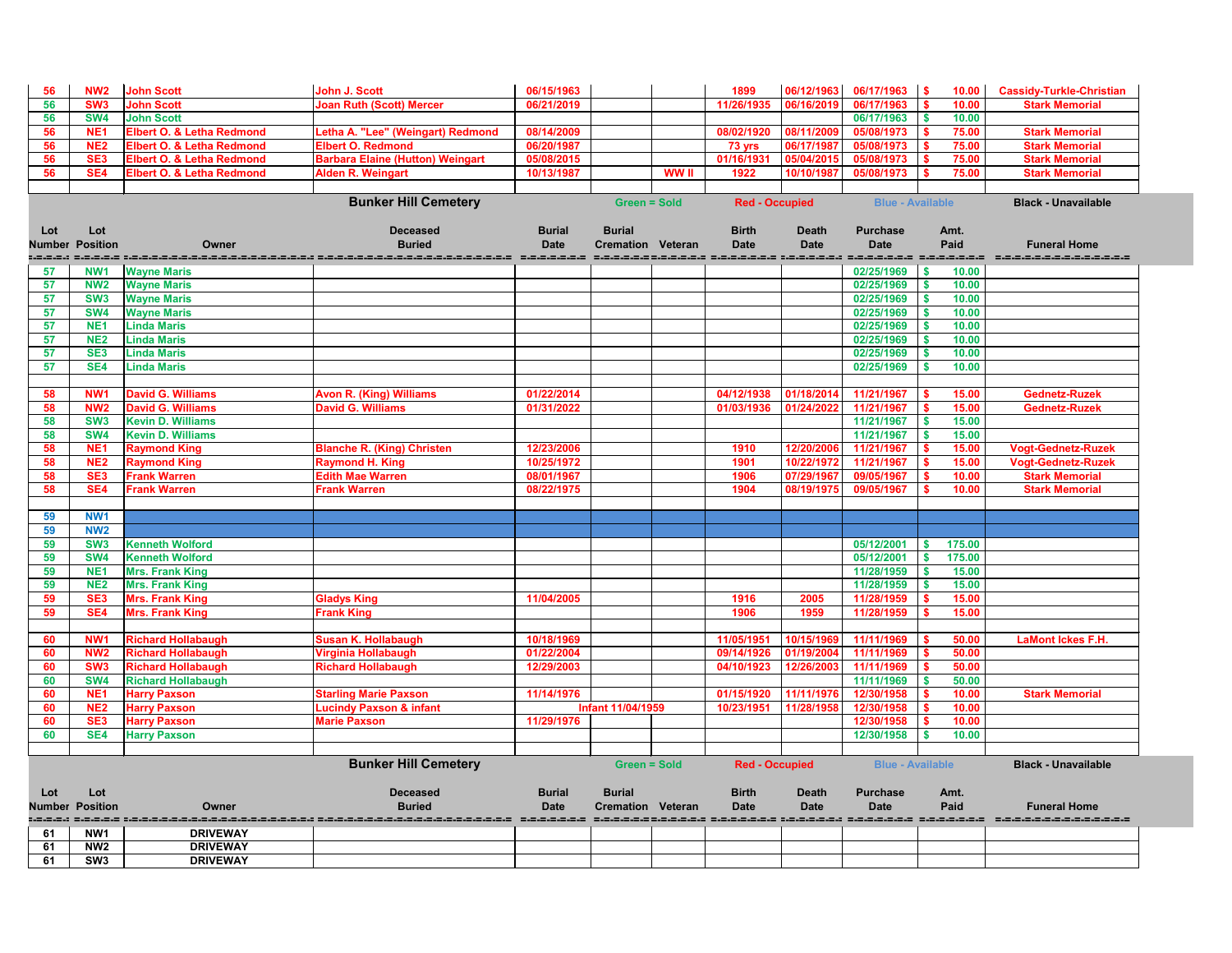| 61         | SW4                                | <b>DRIVEWAY</b>                                             |                                                                                                               |                                |                          |              |                           |              |                          |                                            |                                   |
|------------|------------------------------------|-------------------------------------------------------------|---------------------------------------------------------------------------------------------------------------|--------------------------------|--------------------------|--------------|---------------------------|--------------|--------------------------|--------------------------------------------|-----------------------------------|
| 61         | NE <sub>1</sub>                    | <b>DRIVEWAY</b>                                             |                                                                                                               |                                |                          |              |                           |              |                          |                                            |                                   |
| 61         | NE <sub>2</sub>                    | <b>DRIVEWAY</b>                                             |                                                                                                               |                                |                          |              |                           |              |                          |                                            |                                   |
| 61         | SE <sub>3</sub>                    | <b>DRIVEWAY</b>                                             |                                                                                                               |                                |                          |              |                           |              |                          |                                            |                                   |
| 61         | SE4                                | <b>DRIVEWAY</b>                                             |                                                                                                               |                                |                          |              |                           |              |                          |                                            |                                   |
|            |                                    |                                                             |                                                                                                               |                                |                          |              |                           |              |                          |                                            |                                   |
| 62         | NW1                                | <b>TREE</b>                                                 |                                                                                                               |                                |                          |              |                           |              |                          |                                            |                                   |
| 62         | NW <sub>2</sub>                    | <b>TREE</b>                                                 |                                                                                                               |                                |                          |              |                           |              |                          |                                            |                                   |
| 62         | SW3                                | <b>TREE</b>                                                 |                                                                                                               |                                |                          |              |                           |              |                          |                                            |                                   |
| 62         | SW4                                | <b>TREE</b>                                                 |                                                                                                               |                                |                          |              |                           |              |                          |                                            |                                   |
| 62         | NE <sub>1</sub>                    | <b>TREE</b>                                                 |                                                                                                               |                                |                          |              |                           |              |                          |                                            |                                   |
| 62         | NE <sub>2</sub>                    | <b>TREE</b>                                                 |                                                                                                               |                                |                          |              |                           |              |                          |                                            |                                   |
| 62         | SE3                                | <b>TREE</b>                                                 |                                                                                                               |                                |                          |              |                           |              |                          |                                            |                                   |
| 62         | SE4                                | <b>TREE</b>                                                 |                                                                                                               |                                |                          |              |                           |              |                          |                                            |                                   |
|            |                                    |                                                             |                                                                                                               |                                |                          |              |                           |              |                          |                                            |                                   |
| 63         | NW <sub>1</sub>                    | <b>Charles Venable</b>                                      | <b>Mable E. Venable</b>                                                                                       | 03/29/1965                     |                          |              | 1891                      | 03/26/1965   | 10/22/1958               | 10.00                                      | <b>Arbaugh-Pearce-Greenisen</b>   |
| 63         | NW <sub>2</sub>                    | <b>Charles Venable</b>                                      | <b>Charles D. Venable</b>                                                                                     |                                |                          |              | 1888                      | 1970         | 10/22/1958               | 10.00<br>$\mathbf{s}$                      |                                   |
| 63         | SW <sub>3</sub>                    | N. W. Stallsmith                                            | <b>Charlotte M. Stallsmith</b>                                                                                | 01/25/1983                     |                          |              | 1902                      | 01/22/198    | 09/05/1967               | - \$<br>10.00                              | <b>Arbaugh-Pearce-Greenisen</b>   |
| 63         | SW <sub>4</sub>                    | N. W. Stallsmith                                            | N. W. Stallsmith                                                                                              |                                |                          |              | 1900                      | 1969         | 09/05/1967               | 10.00<br>S.                                |                                   |
| 63         | NE <sub>1</sub>                    | <b>Mrs. Russell Waithman</b>                                | <b>Goldie Mae Waithman</b>                                                                                    | 08/04/1999                     |                          |              | 11/18/1907                | 08/02/1999   | 08/16/1965               | 15.00                                      | <b>Stark Memorial</b>             |
| 63         | NE <sub>2</sub>                    | <b>Mrs. Russell Waithman</b>                                | <b>Russell K. Waithman</b>                                                                                    | 07/01/1965                     |                          |              | 08/21/1904                | 06/29/1965   | 08/16/1965               | 15.00                                      | <b>Arbaugh-Pearce-Greenisen</b>   |
| 63         | SE <sub>3</sub>                    | <b>Noble Greenamyer</b>                                     | <b>Wanda Mae Greenamyer</b>                                                                                   | 09/11/1998                     |                          |              | 10/01/1913                | 09/08/1998   | 04/03/1967               | 10.00                                      | <b>Arbaugh-Pearce-Greenisen</b>   |
| 63         | SE4                                | <b>Noble Greenamyer</b>                                     | <b>Noble Greenamyer</b>                                                                                       | 03/11/2006                     |                          |              | 09/19/1911                | 03/05/2006   | 04/03/1967               | 10.00                                      |                                   |
|            |                                    |                                                             |                                                                                                               |                                |                          |              |                           |              |                          |                                            |                                   |
| 64         | NW <sub>1</sub>                    | <b>Robert Armstrong</b>                                     | see 64b                                                                                                       |                                |                          |              |                           |              | 01/12/1942               | 3.75                                       |                                   |
| 64         | NW <sub>2</sub>                    | <b>Robert Armstrong</b>                                     | <b>Robert J. Armstrong</b>                                                                                    | 05/12/1905                     |                          |              | 1887                      | 1959         | 01/12/1942               | 3.75                                       |                                   |
| 64         | SW <sub>3</sub>                    | <b>Robert Armstrong</b>                                     | <b>Hattie Armstrong</b>                                                                                       | 12/04/1972                     |                          |              | 1887                      | 12/01/1972   | 01/12/1942               | 3.75                                       | <b>Stark Memorial</b>             |
| <b>64a</b> | <b>SW4</b>                         | <b>Robert Armstrong</b>                                     | <b>Margaret A. McLaren</b>                                                                                    | 09/03/2011                     | cremation                |              | 95 yrs                    | 08/16/2011   | 01/12/1942               | 3.75                                       | <b>Corrigan-Deighton - Euclid</b> |
| 64b        | <b>SW4</b>                         | <b>Robert Armstrong</b>                                     | <b>Margaret E. Comrie</b>                                                                                     | 06/10/2016                     | cremation                |              | 1940                      | 01/20/2016   | 01/12/1942               |                                            |                                   |
| <b>64c</b> | SW <sub>4</sub>                    | <b>Robert Armstrong</b>                                     | <b>June S. Dunlap</b>                                                                                         | 06/25/2020                     | cremation                |              | 05/05/1934                | 08/07/2013   | 01/12/1942               |                                            | <b>Shulte &amp; Mahon-Murphy</b>  |
| 64         | NE <sub>1</sub>                    | <b>Minnie Armstrong</b>                                     | <b>Carrie J. Sampson</b>                                                                                      | 02/11/1979                     |                          |              | 1894                      | 02/08/1979   | 12/23/1936               | 3.75                                       | <b>Cassaday-Turkle-Christian</b>  |
| 64         | NE <sub>2</sub>                    | <b>Minnie Armstrong</b>                                     | <b>Minnie Armstrong</b>                                                                                       |                                |                          |              | 1875                      | 1956         | 12/23/1936               | 3.75                                       |                                   |
| 64         | SE <sub>3</sub>                    | <b>Minnie Armstrong</b>                                     | <b>William Armstrong</b>                                                                                      |                                |                          |              | 1874                      | 1936         | 12/23/1936               | 3.75                                       |                                   |
| 64         | SE4                                | <b>Minnie Armstrong</b>                                     | <b>Park Sampson</b>                                                                                           | 05/31/1979                     |                          |              | 1888                      | 05/28/1979   | 12/23/1936               | 3.75                                       | <b>Cassaday-Turkle-Christian</b>  |
|            |                                    |                                                             |                                                                                                               |                                |                          |              |                           |              |                          |                                            |                                   |
|            |                                    |                                                             | <b>Bunker Hill Cemetery</b>                                                                                   |                                | <b>Green = Sold</b>      |              | <b>Red - Occupied</b>     |              | <b>Blue - Available</b>  |                                            | <b>Black - Unavailable</b>        |
|            |                                    |                                                             |                                                                                                               |                                |                          |              |                           |              |                          |                                            |                                   |
| Lot        | Lot                                |                                                             | <b>Deceased</b>                                                                                               | <b>Burial</b>                  | <b>Burial</b>            |              | <b>Birth</b>              | <b>Death</b> | <b>Purchase</b>          | Amt.                                       |                                   |
|            | <b>Number Position</b>             | Owner                                                       | <b>Buried</b>                                                                                                 | <b>Date</b>                    | <b>Cremation Veteran</b> |              | <b>Date</b>               | <b>Date</b>  | <b>Date</b>              | Paid                                       | <b>Funeral Home</b>               |
|            |                                    |                                                             | aadi seedi meedadadadadadadada seedadadadadadadadada seedada seedad meedad seedada meedad seedada seedada see |                                |                          |              |                           |              |                          |                                            | ---------------------             |
| 65         | NW <sub>1</sub>                    | <b>Jane Tillman</b>                                         | <b>Jane Louise Tillman</b>                                                                                    | 12/26/2007                     |                          |              | 06/24/1921                | 12/21/2007   | 12/31/1979               | 100.00                                     | <b>Cassaday-Turkle-Christian</b>  |
| 65         | NW <sub>2</sub>                    | <b>Jane Tillman</b>                                         | <b>Robert W. Tillman</b>                                                                                      | 01/07/2003                     |                          | <b>WW II</b> | 12/12/1924                | 01/04/2003   | 12/31/1979               | 100.00                                     |                                   |
| 65         | SW <sub>3</sub>                    | <b>Mrs. Robert Dickson</b>                                  | Lois A. Harrold                                                                                               | 04/15/2017                     | <b>Cremation</b>         |              | 08/27/1919                | 04/04/2017   | 01/23/1978               | 100.00                                     | <b>Stark Memorial</b>             |
| 65         | <b>SW4</b>                         | <b>Mrs. Robert Dickson</b>                                  | <b>Robert L. Dickson</b>                                                                                      | 01/12/1978                     |                          |              | 1912                      | 01/09/1978   | 01/23/1978               | 100.00                                     | <b>Stark Memorial</b>             |
| 65         | NE <sub>1</sub>                    | <b>Vance Baringer</b>                                       | <b>Mrs. Vance Baringer</b>                                                                                    |                                |                          |              |                           |              | 07/01/1955               | ∣\$<br>4.00                                |                                   |
| 65         | NE <sub>2</sub>                    | <b>Vance Baringer</b>                                       | <b>Vance O. Baringer</b>                                                                                      | 05/07/1988                     | cremation                |              | 77 yrs                    | 05/04/1988   | 07/01/1955               | 4.00<br>∣\$                                |                                   |
| 65         | SE <sub>3</sub>                    | <b>Mrs. Frank Wack</b>                                      | <b>Hannah W. Wack</b>                                                                                         | 03/30/1974                     |                          |              | 1887                      | 03/27/1974   | 11/15/1961               | 15.00                                      | <b>Stark Memorial</b>             |
| 65         | SE4                                | <b>Mrs. Frank Wack</b>                                      | <b>Frank H. Wack</b>                                                                                          |                                |                          |              | 1888                      | 1961         | 11/15/1961               | 15.00                                      |                                   |
|            |                                    |                                                             |                                                                                                               |                                |                          |              |                           |              |                          |                                            |                                   |
| 66         | NW <sub>1</sub>                    | <b>Thomas W. Richards</b>                                   | <b>Marjorie L. Richards</b>                                                                                   | 04/08/2002                     |                          |              | 11/11/1922                | 04/05/2002   | 01/10/1957               | <b>S</b><br>3.75                           | <b>Arbaugh-Pearce-Greenisen</b>   |
| 66         | NW <sub>2</sub><br>SW <sub>3</sub> | <b>Thomas W. Richards</b>                                   | <b>Adda (Kirkbride) Richards</b>                                                                              | 07/14/1978                     |                          |              | 1888                      | 07/11/1978   | 01/10/1957               | $\sqrt[6]{3}$<br>3.75                      | <b>Arbaugh-Pearce-Greenisen</b>   |
| 66         |                                    | <b>Thomas W. Richards</b>                                   | <b>Thomas Wright Richards</b>                                                                                 | 03/04/1989                     |                          |              | 1893                      | 03/01/1989   | 01/10/1957               | $\mathbf s$<br>3.75                        | <b>Arbaugh-Pearce-Greenisen</b>   |
| 66         |                                    |                                                             |                                                                                                               |                                |                          |              |                           |              |                          |                                            |                                   |
|            | <b>SW4</b>                         | <b>Thomas W. Richards</b>                                   |                                                                                                               |                                |                          |              |                           |              | 01/10/1957               | 3.75<br>l \$                               |                                   |
| 66         | NE <sub>1</sub>                    | <b>Thomas W. Richards</b>                                   |                                                                                                               |                                |                          |              |                           |              | 01/10/1957               | 3.75<br>$\mathbf{s}$                       |                                   |
| 66         | NE <sub>2</sub>                    | <b>Thomas W. Richards</b>                                   |                                                                                                               |                                |                          |              |                           |              | 01/10/1957               | 3.75<br>$\mathbf s$                        |                                   |
| 66<br>66   | SE <sub>3</sub><br>SE4             | Denis & Barbara Karlen<br><b>Denis &amp; Barbara Karlen</b> | <b>Barbara Karlen</b><br><b>Denis Karlen</b>                                                                  | <b>Future</b><br><b>Future</b> |                          |              | 05/13/1943<br>007/02/1938 |              | 01/10/1957<br>01/10/1957 | $\sqrt{5}$<br>3.75<br>$\mathbf{s}$<br>3.75 |                                   |

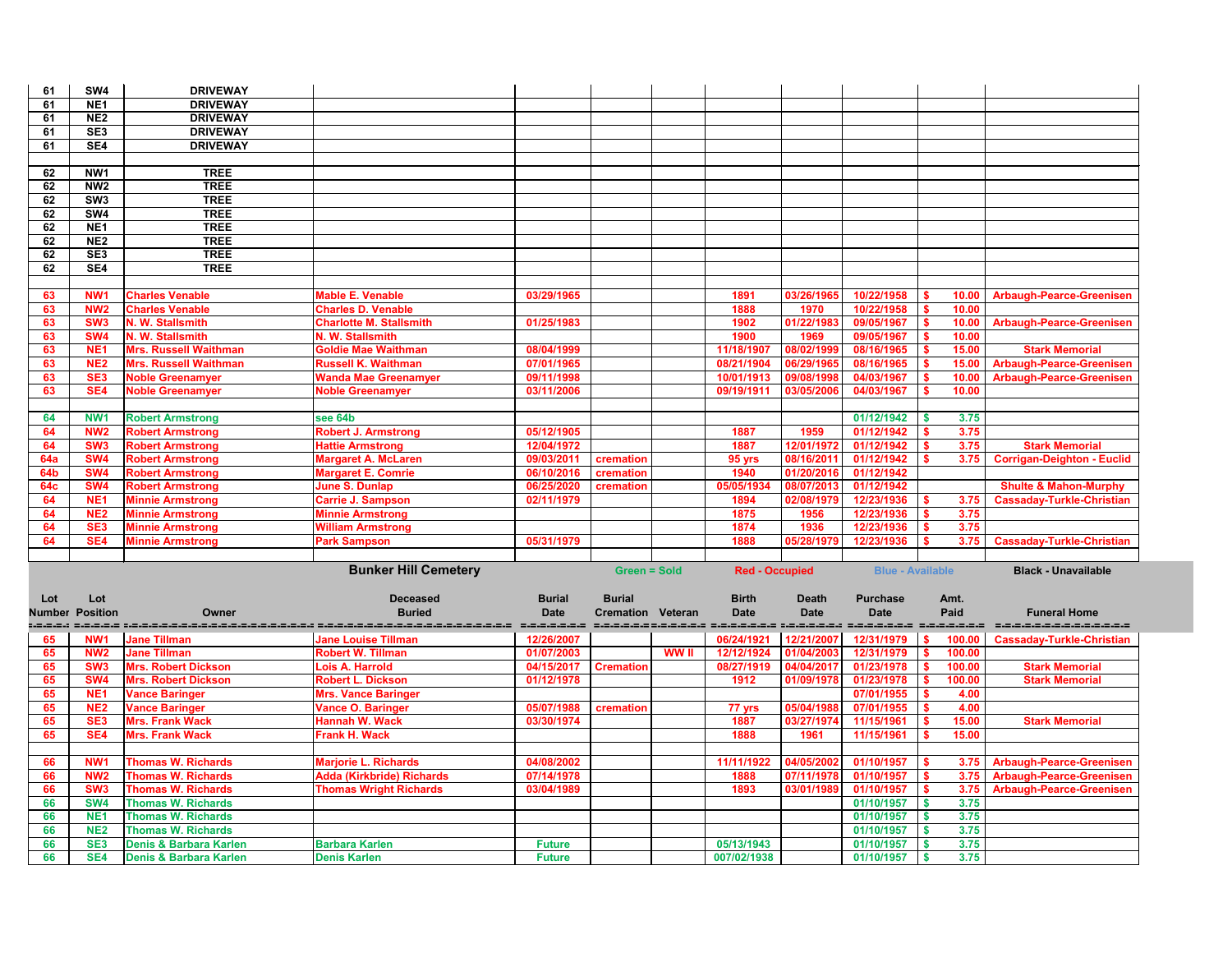| 67              | NW <sub>1</sub>        | <b>Hubert C. Grim</b>                                            | <b>Betty Jean Frontz</b>                    | 01/10/1977    |                          |              | 1931                  | 01/07/1977              | 06/15/1954               | 3.75               | died in Mansfield, OH               |
|-----------------|------------------------|------------------------------------------------------------------|---------------------------------------------|---------------|--------------------------|--------------|-----------------------|-------------------------|--------------------------|--------------------|-------------------------------------|
| 67              | NW <sub>2</sub>        | <b>Hubert C. Grim</b>                                            | <b>Nevin McCauley Frontz</b>                | 01/28/1985    |                          |              | 11/30/1923            | 01/21/1985              | 06/15/1954               | 3.75               | <b>Stark Memorial</b>               |
| 67              | SW <sub>3</sub>        | <b>Hubert C. Grim</b>                                            | <b>Mary A. Bentley</b>                      | 01/05/2010    |                          |              | 09/07/1918            | 01/01/2010              | 06/15/1954               | 3.75               | <b>Stark Memorial</b>               |
| 67              | SW <sub>4</sub>        | <b>Hubert C. Grim</b>                                            | Virginia G. Grim                            | 10/26/2013    |                          | <b>WWI</b>   | 10/22/1922            | 10/23/201               | 06/15/1954               | 3.75               | <b>Stark Memorial</b>               |
| 67              | NE <sub>1</sub>        | <b>Hubert C. Grim</b>                                            | <b>Isaac N. Grim</b>                        |               |                          |              | 1877                  | 1954                    | 06/15/1954               | 3.75               |                                     |
| 67              | <b>NE2</b>             | <b>Hubert C. Grim</b>                                            |                                             |               |                          |              |                       |                         | 06/15/1954               | 3.75               |                                     |
| 67              | SE <sub>3</sub>        | <b>Hubert C. Grim</b>                                            | <b>Laura Belle Grim</b>                     | 04/19/1990    |                          |              | 06/29/1899            | 04/16/1990              | 06/15/1954               | 3.75               | <b>Stark Memorial</b>               |
| 67              | SE4                    | <b>Hubert C. Grim</b>                                            | <b>Hubert Carl Grim</b>                     | 10/08/1976    |                          | <b>WW</b>    | 1891                  | 10/05/1976              | 06/15/1954               | 3.75               | <b>Stark Memorial</b>               |
|                 |                        |                                                                  |                                             |               |                          |              |                       |                         |                          |                    |                                     |
| <b>68a</b>      | NW <sub>1</sub> a      | <b>Tina Eyrich</b>                                               | <b>Betty Jane Sonagere</b>                  | 01/28/2008    |                          |              | 01/12/1928            | 01/24/200               | 01/26/2008               |                    | <b>Stark Memorial</b>               |
| <b>68b</b>      | NW <sub>1</sub> b      | <b>Tina Eyrich</b>                                               | <b>Mario Sonagere</b>                       | 01/28/2008    | cremation in casket      |              | 04/29/1927            | 07/20/2007              | 01/26/2008               |                    |                                     |
| 68              | <b>NW2</b>             |                                                                  |                                             |               |                          |              |                       |                         |                          |                    |                                     |
| 68              | SW <sub>3</sub>        |                                                                  |                                             |               |                          |              |                       |                         |                          |                    |                                     |
| 68              | <b>SW4</b>             |                                                                  |                                             |               |                          |              |                       |                         |                          |                    |                                     |
| 68              | NE <sub>1</sub>        |                                                                  |                                             |               |                          |              |                       |                         |                          |                    |                                     |
| 68              | NE <sub>2</sub>        |                                                                  |                                             |               |                          |              |                       |                         |                          |                    |                                     |
| 68              | SE <sub>3</sub>        | <b>David Bardo Waithman</b>                                      | <b>Clara K. Waithman</b>                    | 03/16/1987    |                          |              | 1902                  | 03/12/1987              | 04/23/1968               | 10.00              | <b>Vogt-Gednetz-Ruzek</b>           |
| 68              | SE4                    | <b>David Bardo Waithman</b>                                      | <b>David Bardo Waithman</b>                 | 05/25/1968    |                          |              | 1899                  | 05/22/1968              | 04/23/1968               | 10.00              | <b>Vogt-Gednetz-Ruzek</b>           |
|                 |                        |                                                                  |                                             |               |                          |              |                       |                         |                          |                    |                                     |
|                 |                        |                                                                  | <b>Bunker Hill Cemetery</b>                 |               | <b>Green = Sold</b>      |              | <b>Red - Occupied</b> |                         | <b>Blue - Available</b>  |                    | <b>Black - Unavailable</b>          |
|                 |                        |                                                                  |                                             |               |                          |              |                       |                         |                          |                    |                                     |
| Lot             | Lot                    |                                                                  | <b>Deceased</b>                             | <b>Burial</b> | <b>Burial</b>            |              | <b>Birth</b>          | <b>Death</b>            | <b>Purchase</b>          | Amt.               |                                     |
|                 | <b>Number Position</b> | Owner                                                            | <b>Buried</b>                               | <b>Date</b>   | <b>Cremation Veteran</b> |              | <b>Date</b>           | <b>Date</b>             | <b>Date</b>              | Paid               | <b>Funeral Home</b>                 |
|                 |                        | .=.=.=.= :.=.=.=.=.=.=.=.<br>.=.=.=.=.=.=.=.=.=.: =.=.=.=.=.=.=. |                                             |               |                          |              |                       |                         |                          |                    |                                     |
| 69              | NW <sub>1</sub>        | <b>DRIVEWAY</b>                                                  |                                             |               |                          |              |                       |                         |                          |                    |                                     |
| 69              | NW <sub>2</sub>        | <b>DRIVEWAY</b>                                                  |                                             |               |                          |              |                       |                         |                          |                    |                                     |
| 69              | SW <sub>3</sub>        | <b>DRIVEWAY</b>                                                  |                                             |               |                          |              |                       |                         |                          |                    |                                     |
| 69              | SW4                    | <b>DRIVEWAY</b>                                                  |                                             |               |                          |              |                       |                         |                          |                    |                                     |
| 69              | NE <sub>1</sub>        | <b>DRIVEWAY</b>                                                  |                                             |               |                          |              |                       |                         |                          |                    |                                     |
| 69              | NE <sub>2</sub>        | <b>DRIVEWAY</b>                                                  |                                             |               |                          |              |                       |                         |                          |                    |                                     |
| 69              | SE <sub>3</sub>        | <b>DRIVEWAY</b>                                                  |                                             |               |                          |              |                       |                         |                          |                    |                                     |
| 69              | SE4                    | <b>DRIVEWAY</b>                                                  |                                             |               |                          |              |                       |                         |                          |                    |                                     |
|                 |                        |                                                                  |                                             |               |                          |              |                       |                         |                          |                    |                                     |
| 70              | NW <sub>1</sub>        | <b>Karen Ozenghar</b>                                            |                                             |               |                          |              |                       |                         | 03/23/2015               | 500.00             |                                     |
| 70              | <b>NW2</b>             | <b>Karen Ozenghar</b>                                            | <b>Samuel John Ozenshar</b>                 | 03/25/2015    |                          |              | 09/25/1944            |                         | 03/21/2015 03/23/2015    | 500.00             | <b>Stark Memorial</b>               |
| 70              | SW <sub>3</sub>        | <b>James Dickson</b>                                             | <b>Hazel Mary Dickson</b>                   | 05/25/1967    |                          |              | 1921                  | 05/23/1967              |                          |                    | <b>Cassaday-Turkle-Christian</b>    |
| 70              | <b>SW4</b>             | <b>James Dickson</b>                                             | <b>Joyce Ann Dickson</b>                    | 09/23/1967    |                          |              | 1958                  | 09/20/1967              |                          |                    | <b>Cassaday-Turkle-Christian</b>    |
| 70              | NE <sub>1</sub>        | <b>Sandra Hollabaugh</b>                                         |                                             | 01/05/2009    |                          |              |                       |                         | 01/01/2009               | 250.00<br>-S       | <b>Stark Memorial</b>               |
| 70              | NE <sub>2</sub>        | <b>Sandra Hollabaugh</b>                                         | <b>Dennis Lynn Hollabaugh</b>               | 04/27/1983    |                          |              | 07/19/1948<br>1904    | 12/31/200<br>04/24/1983 | 01/01/2009<br>12/18/1967 | 250.00             | <b>Stark Memorial</b>               |
| 70<br>70        | SE <sub>3</sub><br>SE4 | <b>Dorothy Keeler</b><br><b>Dorothy Keeler</b>                   | <b>Dorothy R. Keeler</b><br>Lorin F. Keeler | 03/06/1967    |                          |              | 1902                  | 03/03/1967              | 12/18/1967               | 10.00<br>10.00     | <b>Stark Memorial</b>               |
|                 |                        |                                                                  |                                             |               |                          |              |                       |                         |                          |                    |                                     |
| 71              | NW <sub>1</sub>        | Mrs. Kenneth (Darlene) Warren                                    | <b>Darlene Warren</b>                       | 06/07/1983    |                          |              |                       | 06/04/1983              | 05/22/1973               | 75.00<br>S         | <b>Jakubs &amp; Sons, Cleveland</b> |
| 71              | NW <sub>2</sub>        | Mrs. Kenneth (Darlene) Warren                                    | <b>Kenneth L. Warren</b>                    | 05/21/1973    |                          | <b>Korea</b> | 05/28/1931            | 05/18/1973              | 05/22/1973               | 75.00<br>\$        | <b>Brunner F.H. Mentor, OH</b>      |
| <b>71a</b>      | SW <sub>3a</sub>       | <b>Ralph Ehrhart, Sr.</b>                                        | <b>Doris M. Ehrhart</b><br>(bottom)         | 06/26/1995    |                          |              | 1922                  | 06/23/1995              | 03/22/1976               | 75.00              | <b>Stark Memorial</b>               |
| 71b             | SW <sub>3</sub> b      | <b>Ralph Ehrhart, Sr.</b>                                        | <b>Shirley J. Lawrence</b><br>(top)         | 06/07/1999    | cremation                |              | 1943                  | 05/28/1999              | 03/22/1976               | 75.00              | <b>Stark Memorial</b>               |
| 71              | SW4                    | <b>Ralph Ehrhart, Sr.</b>                                        | Ralph P. Ehrhart, Sr.                       | 10/13/1988    |                          | <b>WW</b> II | 1918                  | 10/10/1988              |                          |                    | <b>Stark Memorial</b>               |
| 71              | NE <sub>1</sub>        | <b>Paul H.King</b>                                               | <b>Wilma L. (McNeal) King</b>               | 08/28/2008    |                          |              | 11/06/1925            | 08/24/2008              |                          | 75.00              | <b>Vogt-Gednetz-Ruzek</b>           |
| 71a             | <b>NE2</b>             | <b>Paul H.King</b>                                               | <b>Judith Bortner (King)</b><br>(top)       | 10/06/2004    | cremation                |              | 02/08/1947            | 09/09/2004              |                          | 75.00              |                                     |
| 71 <sub>b</sub> | NE <sub>2</sub>        | <b>Paul H.King</b>                                               | Paul H. King<br>(bottom)                    | 02/22/1981    |                          | <b>WW</b> II | 63 yrs                | 02/19/1981              |                          |                    | <b>Vogt-Gednetz-Ruzek</b>           |
| 71              | SE <sub>3</sub>        | <b>Paul H.King</b>                                               | Paul J. King                                | <b>Future</b> |                          |              |                       |                         |                          | 75.00<br>S.        |                                     |
| 71              | SE4                    | <b>Paul H.King</b>                                               | <b>Shane Bortner</b>                        | <b>Future</b> |                          |              |                       |                         |                          | \$<br>75.00        |                                     |
|                 |                        |                                                                  |                                             |               |                          |              |                       |                         |                          |                    |                                     |
| 72              | NW <sub>1</sub>        | <b>Earl W. Mather</b>                                            | Earl W. Mather                              | 10/10/2013    |                          | <b>WWII</b>  | 04/01/1919            | 10/04/2013              | 05/24/1982               | 125.00             | <b>Stark Memorial</b>               |
| 72              | <b>NW2</b>             | <b>Earl W. Mather</b>                                            | <b>Amellia M. Mather</b>                    | <b>Future</b> |                          |              | 12/11/1920            |                         | 05/24/1982               | 125.00<br><b>S</b> |                                     |
| 72              | SW <sub>3</sub>        | <b>Jack Mather &amp; Virginia Weaver</b>                         | <b>Jack William Mather</b>                  | 09/05/2012    |                          |              | 10/09/1940            | 08/31/2012              | 09/04/2012               | 600.00             | <b>Gednetz-Ruzek</b>                |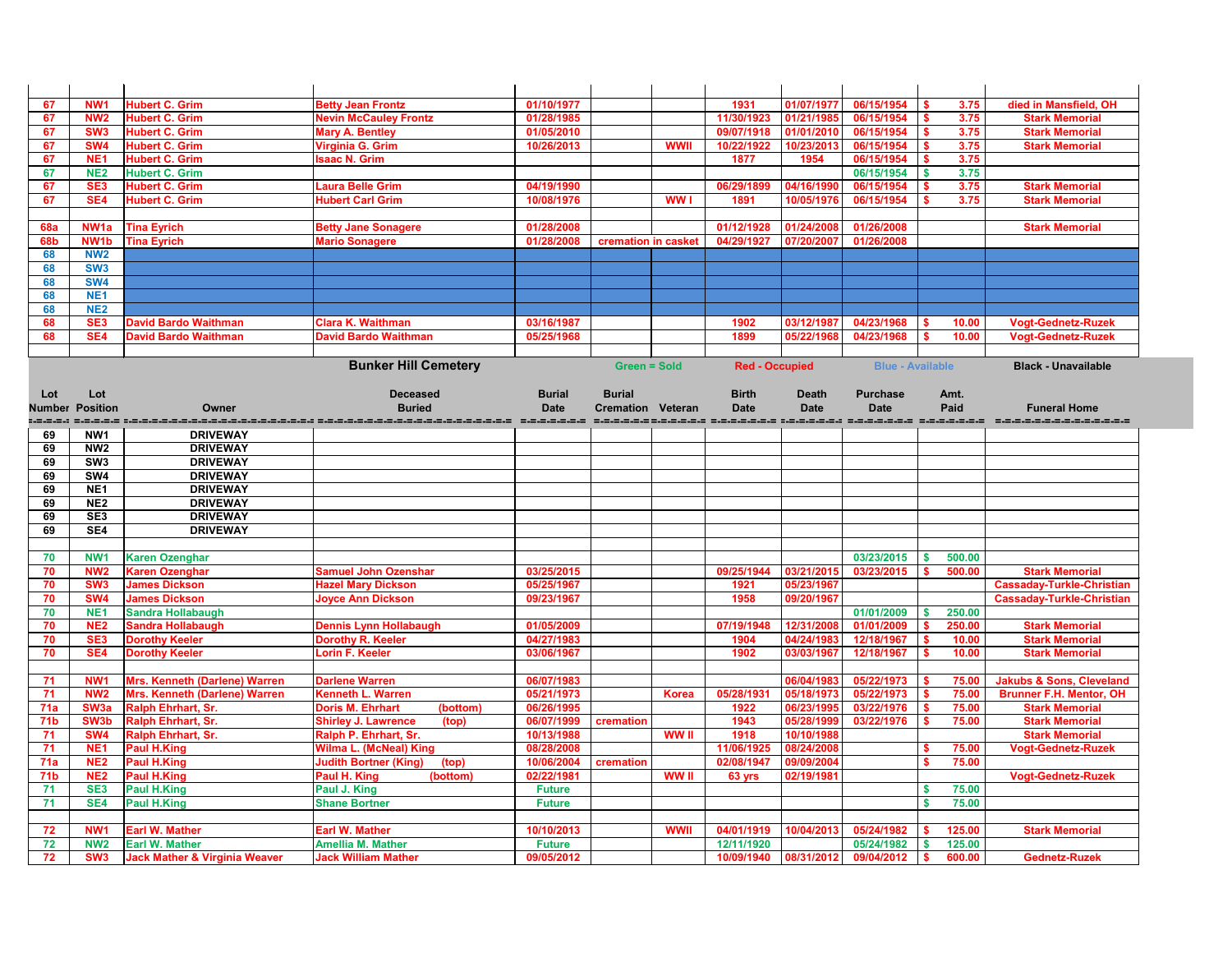| 72                            | SW <sub>4</sub> | Robert F. & Barbara J. Mather                      |                                                          |               |                          |                   |                                                                |                             | 11/05/2012              | 500.00<br>$\mathbf{s}$             |                                 |
|-------------------------------|-----------------|----------------------------------------------------|----------------------------------------------------------|---------------|--------------------------|-------------------|----------------------------------------------------------------|-----------------------------|-------------------------|------------------------------------|---------------------------------|
| 72                            | NE <sub>1</sub> | <b>Thomas E. Mather</b>                            | John R.Woodman                                           | 07/12/2017    | cremation                |                   | 03/25/1946                                                     | 06/30/2017                  | 10/30/2013              | 450.00                             | <b>Throop Funeral Home, MI</b>  |
| 72                            | NE <sub>2</sub> |                                                    |                                                          |               |                          |                   |                                                                |                             |                         |                                    |                                 |
| 72                            | SE <sub>3</sub> | <b>Brandon Planisky</b>                            |                                                          |               |                          |                   | 10/21/1983                                                     |                             | 02/13/2017              | 500.00                             |                                 |
| 72                            | SE4             | <b>Brandon Planisky</b>                            |                                                          |               |                          |                   |                                                                |                             | 02/13/2017              | 500.00                             |                                 |
|                               |                 |                                                    |                                                          |               |                          |                   |                                                                |                             |                         |                                    |                                 |
|                               |                 |                                                    | <b>Bunker Hill Cemetery</b>                              |               | <b>Green = Sold</b>      |                   | <b>Red - Occupied</b>                                          |                             | <b>Blue - Available</b> |                                    | <b>Black - Unavailable</b>      |
|                               |                 |                                                    |                                                          |               |                          |                   |                                                                |                             |                         |                                    |                                 |
| Lot                           | Lot             |                                                    | <b>Deceased</b>                                          | <b>Burial</b> | <b>Burial</b>            |                   | <b>Birth</b>                                                   | <b>Death</b>                | <b>Purchase</b>         | Amt.                               |                                 |
| Number                        | <b>Position</b> | Owner                                              | <b>Buried</b>                                            | <b>Date</b>   | <b>Cremation Veteran</b> |                   | <b>Date</b>                                                    | <b>Date</b>                 | <b>Date</b>             | Paid                               | <b>Funeral Home</b>             |
|                               |                 |                                                    |                                                          |               |                          |                   | character sistemate cistamicum character cistamicum cistamicum |                             |                         |                                    | ==================              |
| 73                            | NW <sub>1</sub> | <b>Mrs. Frank Baird</b>                            | Joan M. (Clay) Baird                                     | <b>Future</b> |                          |                   | 05/04/1938                                                     |                             | 06/18/1966              | 10.00                              |                                 |
| 73                            | NW <sub>2</sub> | <b>Mrs. Frank Baird</b>                            | <b>Donald Lee Baird, Sr.</b>                             | 09/02/1995    |                          |                   | 04/06/1934                                                     | 08/31/1995                  | 06/18/1966              | 10.00<br>- \$                      | <b>Stark Memorial</b>           |
| 73                            | SW <sub>3</sub> | <b>Mrs. Frank Baird</b>                            | <b>Irene L. Baird</b>                                    | 02/05/1968    |                          |                   | 10/19/1904                                                     | 02/04/1968                  | 06/18/1966              | 10.00<br>$\boldsymbol{\mathsf{s}}$ | <b>Arbaugh-Pearce-Greenisen</b> |
| 73                            | SW <sub>4</sub> | <b>Mrs. Frank Baird</b>                            | <b>Frank E. Baird</b>                                    | 06/08/1966    |                          |                   | 09/09/1901                                                     | 06/07/1966                  | 06/18/1966              | 10.00                              | <b>Arbaugh-Pearce-Greenisen</b> |
| 73                            | NE <sub>1</sub> | <b>Mrs. Frank Baird</b>                            |                                                          |               |                          |                   |                                                                |                             | 06/18/1966              | 10.00<br>-S                        |                                 |
| 73                            | <b>NE2</b>      | <b>Mrs. Frank Baird</b>                            |                                                          |               |                          |                   |                                                                |                             | 06/18/1966              | 10.00<br>$\boldsymbol{\mathsf{s}}$ |                                 |
| 73                            | SE <sub>3</sub> | <b>Mrs. Frank Baird</b><br><b>Mrs. Frank Baird</b> |                                                          |               |                          |                   | 04/26/1935                                                     |                             | 06/18/1966              | 10.00<br><b>S</b>                  |                                 |
| 73a                           | SE4             |                                                    | <b>Frances Dee (Baird) Dickey</b>                        | 11/02/2018    | <b>Cremation</b>         |                   |                                                                | 10/20/2018                  | 06/18/1966              | 10.00<br>\$.                       | <b>Stark Memorial</b>           |
| 73 <sub>b</sub>               | SE4             | <b>Mrs. Frank Baird</b>                            | <b>William J. Dickey</b>                                 | <b>Future</b> | <b>Cremation</b>         | <b>Navy</b>       | 03/14/1933                                                     |                             | 06/18/1966              | 10.00                              |                                 |
|                               | NW <sub>1</sub> |                                                    |                                                          | 08/21/2014    |                          |                   | 07/07/1950                                                     | 08/15/2014                  | 05/15/1964              |                                    |                                 |
| 74<br>74                      | NW <sub>2</sub> | <b>Melvin Weingart</b><br><b>Melvin Weingart</b>   | <b>Lillian Kay (Benner) Wilson</b><br><b>Carl Wilson</b> | <b>Future</b> |                          |                   |                                                                |                             | 05/15/1964              | 10.00<br>10.00                     | <b>Arbaugh-Pearce-Greenisen</b> |
| 74                            | SW <sub>3</sub> | Mr. & Mrs. Warren Wilson                           | <b>Warren C. Wilson</b>                                  | 10/29/2015    |                          | <b>WWII</b>       | 05/18/1923                                                     | 10/25/2015                  | 05/15/1964              | 10.00                              | <b>Brown Funeral Home</b>       |
| 74                            | SW <sub>4</sub> | Mr. & Mrs. Warren Wilson                           | <b>Martha J. Wilson</b>                                  | 07/08/2020    |                          |                   | 07/18/1927                                                     | 07/05/2020                  | 05/15/1964              | 10.00                              | <b>Brown Funeral Home</b>       |
| 74                            | NE <sub>1</sub> | Mr. & Mrs. Frank Weingart                          | <b>Mary Louise (Cvelbar) Weingart</b>                    | <b>Future</b> |                          |                   | 11/28/1941                                                     |                             | 05/15/1964              | 10.00<br><b>S</b>                  |                                 |
| 74                            | NE <sub>2</sub> | Mr. & Mrs. Frank Weingart                          | <b>Melvin Earl Weingart</b>                              | 04/22/2017    |                          |                   | 04/29/1934                                                     | 04/09/2011                  | 05/15/1964              | 10.00                              | <b>Arbaugh-Pearce-Greenisen</b> |
| 74                            | SE <sub>3</sub> | Mr. & Mrs. Frank Weingart                          | <b>Mildred A. Weingart</b>                               | 03/07/1994    |                          |                   | 1903                                                           | 03/05/1994                  | 05/15/1964              | 10.00                              | <b>Arbaugh-Pearce-Greenisen</b> |
| 74                            | SE4             | Mr. & Mrs. Frank Weingart                          | <b>Frank E. Weingart</b>                                 | 08/27/1964    |                          |                   | 1901                                                           | 08/25/1964                  | 05/15/1964              | 10.00                              | <b>Arbaugh-Pearce-Greenisen</b> |
|                               |                 |                                                    |                                                          |               |                          |                   |                                                                |                             |                         |                                    |                                 |
| 75                            | NW1             |                                                    |                                                          |               |                          |                   |                                                                |                             |                         |                                    |                                 |
| 75                            | <b>NW2</b>      | Mrs. John F. Planisky                              | <b>Albert G. Yescavage</b>                               | 01/12/1991    |                          |                   | 1908                                                           | 01/09/1991                  | 04/12/1971              | 50.00<br>- \$                      | <b>Stark Memorial</b>           |
| 75                            | SW <sub>3</sub> | <b>Mrs. John F. Planisky</b>                       | <b>Mary D. Planisky</b>                                  | 09/18/1984    |                          |                   | 1924                                                           | 09/15/1984                  | 04/12/1971              | 50.00                              | <b>Stark Memorial</b>           |
| 75                            | SW <sub>4</sub> | <b>Mrs. John F. Planisky</b>                       | John F. Planisky                                         | 03/25/1971    |                          | <b>WW II Kore</b> | 04/20/1919                                                     | 03/22/1971                  | 04/12/1971              | 50.00                              | <b>Stark Memorial</b>           |
| 75                            | NE <sub>1</sub> | <b>John Heffner</b>                                | <b>Lynne M. Heffner</b>                                  |               |                          |                   | 10/02/1941                                                     |                             | 01/05/1998              | 175.00                             |                                 |
| 75                            | NE <sub>2</sub> | <b>John Heffner</b>                                | John C. Heffner                                          | 05/02/2005    |                          |                   | 09/14/1947                                                     | 04/29/2005                  | 01/05/1998              | 175.00                             |                                 |
| 75                            | SE <sub>3</sub> | <b>John David Planisky</b>                         | <b>Carol E. (Lieder) Planisky</b>                        | <b>Future</b> |                          |                   | 06/21/1958                                                     |                             | 04/12/1971              | 50.00                              |                                 |
| 75                            | SE4             | <b>John David Planisky</b>                         | <b>John David Planisky</b>                               | 06/14/2016    |                          |                   | 12/31/1955                                                     | 06/11/2016                  | 12/20/2010              | 600.00                             | <b>Stark Memorial</b>           |
|                               |                 |                                                    |                                                          |               |                          |                   |                                                                |                             |                         |                                    |                                 |
| 76                            | <b>NW1</b>      | <b>Lydia Wack</b>                                  | Lydia Wack                                               | 06/06/1984    |                          |                   | 1889                                                           | 06/03/1984                  | 04/03/1967              | 5.00<br>-S                         | <b>Stark Memorial</b>           |
| 76                            | <b>NW2</b>      | <b>Lydia Wack</b>                                  | <b>James Ray Wack</b>                                    | 04/06/1967    |                          |                   | 1886                                                           | 03/03/1967                  | 04/03/1967              | \$<br>5.00                         | <b>Stark Memorial</b>           |
| 76                            | SW <sub>3</sub> | <b>Lydia Wack</b>                                  | <b>Bertha A. Malcomson</b>                               | 10/09/1998    |                          |                   | 1909                                                           | 10/07/1998                  | 04/03/1967              | 5.00<br>-S                         | <b>Stark Memorial</b>           |
| 76                            | SW <sub>4</sub> | <b>Lydia Wack</b>                                  | <b>Earl Miller Malcomson</b>                             | 06/18/1971    |                          |                   | 1903                                                           | 06/15/1971                  | 04/03/1967              | 5.00<br>-S                         | <b>Stark Memorial</b>           |
| 76                            | NE <sub>1</sub> | <b>Russell Webber</b>                              | <b>Hellen Clara (Wack) Webber</b>                        |               |                          |                   | 1913                                                           | 12/07/1954                  | 12/15/1954              | 4.00                               | <b>Stark Memorial</b>           |
| 76                            | NE <sub>2</sub> | <b>Russell Webber, Sr.</b>                         | Russell E. Webber, Sr.                                   | 07/27/1982    |                          |                   | 1912                                                           | 07/24/1982                  | 12/15/1954              | 4.00                               | <b>Stark Memorial</b>           |
| 76                            | SE <sub>3</sub> | <b>James Ray Wack</b>                              | <b>Clara Wack</b>                                        |               |                          |                   | 1858                                                           | 1941                        | 07/01/1941              | 4.00                               |                                 |
| 76                            | SE4             | <b>James Ray Wack</b>                              | <b>Charles Wack</b>                                      |               |                          |                   | 1858                                                           | 1941                        | 07/01/1941              | 4.00                               |                                 |
|                               |                 |                                                    |                                                          |               |                          |                   |                                                                |                             |                         |                                    |                                 |
|                               |                 |                                                    | <b>Bunker Hill Cemetery</b>                              |               | <b>Green = Sold</b>      |                   | <b>Red - Occupied</b>                                          |                             | <b>Blue - Available</b> |                                    | <b>Black - Unavailable</b>      |
|                               |                 |                                                    | <b>Deceased</b>                                          | <b>Burial</b> | <b>Burial</b>            |                   | <b>Birth</b>                                                   |                             | <b>Purchase</b>         |                                    |                                 |
| Lot<br><b>Number Position</b> | Lot             | Owner                                              | <b>Buried</b>                                            | <b>Date</b>   | <b>Cremation Veteran</b> |                   | <b>Date</b>                                                    | <b>Death</b><br><b>Date</b> | <b>Date</b>             | Amt.<br>Paid                       | <b>Funeral Home</b>             |
|                               |                 |                                                    |                                                          |               |                          |                   |                                                                |                             |                         | =-=-=-=-=                          |                                 |
| 77                            | NW <sub>1</sub> | Mr. & Mrs. Harold Snode                            |                                                          |               |                          |                   |                                                                |                             | 09/15/1964              | - \$<br>15.00                      |                                 |
| 77                            | <b>NW2</b>      | Mr. & Mrs. Harold Snode                            |                                                          |               |                          |                   |                                                                |                             | 09/15/1964              | 15.00<br><b>S</b>                  |                                 |
| 77                            | SW <sub>3</sub> | Mr. & Mrs. Harold Snode                            |                                                          |               |                          |                   |                                                                |                             | 09/15/1964              | 15.00<br>∣\$                       |                                 |
| 77                            | <b>SW4</b>      | Mr. & Mrs. Harold Snode                            | <b>Alma Leone Rigdon</b>                                 | 08/28/2018    |                          |                   | 07/29/1928                                                     | 08/25/2018                  | 09/15/1964              | S.<br>15.00                        | <b>Karlo-Libby F.H - Canton</b> |

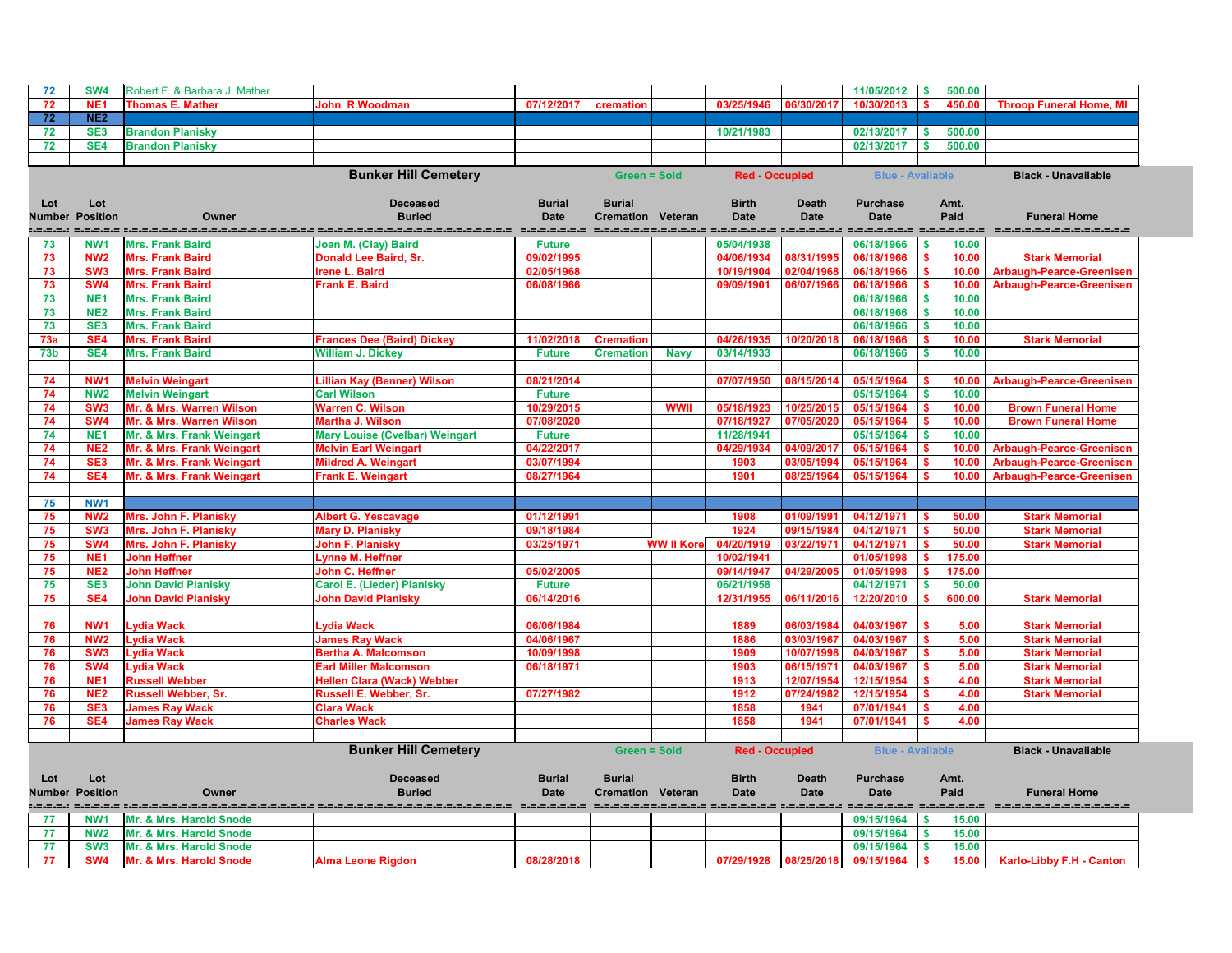| 77  | NE <sub>1</sub>        | Mr. & Mrs. Harold Snode                  | <b>Genevieve R. Snode</b>                                                                                        | <b>Future</b> |                          |                 | 1933                  |              | 09/15/1964              | l S          | 15.00         |                                  |
|-----|------------------------|------------------------------------------|------------------------------------------------------------------------------------------------------------------|---------------|--------------------------|-----------------|-----------------------|--------------|-------------------------|--------------|---------------|----------------------------------|
| 77  | NE <sub>2</sub>        | Mr. & Mrs. Harold Snode                  | <b>Jeremiah M. Snode</b>                                                                                         | 01/31/2002    |                          |                 | 1930                  | 01/28/2002   | 09/15/1964              |              | 15.00         |                                  |
| 77  | SE <sub>3</sub>        | Mr. & Mrs. Harold Snode                  | <b>Lottie Fay (Channel) Snode</b>                                                                                | 01/22/1982    |                          |                 | 1903                  | 01/19/1982   | 09/15/1964              |              | 15.00         | <b>Vogt-Gednetz-Ruzek</b>        |
| 77  | SE4                    | Mr. & Mrs. Harold Snode                  | <b>Harold Snode</b>                                                                                              | 08/16/1987    |                          | WW I            | 1897                  | 08/13/1987   | 09/15/1964              |              | 15.00         | <b>Vogt-Gednetz-Ruzek</b>        |
|     |                        |                                          |                                                                                                                  |               |                          |                 |                       |              |                         |              |               |                                  |
| 78  | NW <sub>1</sub>        | <b>Gladys Hileman</b>                    |                                                                                                                  |               |                          |                 |                       |              | 02/09/1987              |              | 50.00         |                                  |
| 78  | NW <sub>2</sub>        | <b>Gladys Hileman</b>                    |                                                                                                                  |               |                          |                 |                       |              | 02/09/1987              |              | 50.00         |                                  |
| 78  | SW <sub>3</sub>        | <b>Gladys Hileman</b>                    |                                                                                                                  |               |                          |                 |                       |              | 02/09/1987              | - \$         | 50.00         |                                  |
| 78  | <b>SW4</b>             | <b>Charles Conkle</b>                    | <b>Curtis Femmis Conkle</b>                                                                                      |               | Infant                   |                 | 07/14/1966            | 07/14/1966   | 07/18/1966              |              | 10.00         |                                  |
| 78  | NE <sub>1</sub>        | John & Geraldine Mitchell, Sr.           |                                                                                                                  |               |                          |                 |                       |              | 07/10/2006              |              | 250.00        |                                  |
| 78  | <b>NE2</b>             | John & Geraldine Mitchell, Sr.           | <b>Geraldine (future)</b>                                                                                        |               |                          |                 |                       |              | 07/10/2006              |              | 250.00        |                                  |
| 78  | SE <sub>3</sub>        | John & Geraldine Mitchell, Sr.           | John E. "Jack" Mitchell, Sr.                                                                                     | 05/23/2009    |                          | <b>Korea</b>    | 06/12/1935            | 05/19/2009   | 07/10/2006              |              | 250.00        | <b>Stark Memorial</b>            |
| 78  | SE4                    | John & Geraldine Mitchell, Sr.           |                                                                                                                  |               |                          |                 |                       |              | 07/10/2006              |              | 250.00        |                                  |
|     |                        |                                          |                                                                                                                  |               |                          |                 |                       |              |                         |              |               |                                  |
| 79  | NW <sub>1</sub>        | <b>Margaret Louise Smith</b>             | <b>Charles H. Conkle</b>                                                                                         | 11/02/2021    |                          |                 | 02/13/1942            | 10/26/202    | 11/03/2015              |              | 500.00        | <b>Arbaugh-Pearce-Greenisen</b>  |
| 79  | NW <sub>2</sub>        | <b>Margaret Louise Smith</b>             | <b>Margaret Louise (Conkle) Smith</b>                                                                            | 11/11/2015    |                          |                 | 10/14/1943            | 11/08/2015   | 11/03/2015              |              | 500.00        | <b>Arbaugh-Pearce-Greenisen</b>  |
| 79  | SW <sub>3</sub>        | <b>Brian &amp; Karen Ruthrauff</b>       | <b>Karen Ruthrauff</b>                                                                                           | <b>Future</b> |                          |                 |                       |              | 05/31/2022              |              | 500.00        |                                  |
| 79  | <b>SW4</b>             | <b>Brian &amp; Karen Ruthrauff</b>       | <b>Brian Ruthrauff</b>                                                                                           | <b>Future</b> |                          |                 |                       |              | 05/31/2022              |              | 500.00        |                                  |
| 79  | NE <sub>1</sub>        | <b>Brian &amp; Karen Ruthrauff</b>       | <b>Lisa Ann Ruthrauff</b>                                                                                        | <b>Future</b> |                          |                 |                       |              | 05/31/2022              |              | 500.00        |                                  |
| 79  | <b>NE2</b>             | <b>Amy Dow</b>                           | <b>Amy Dow</b>                                                                                                   | <b>Future</b> |                          |                 |                       |              | 12/09/2015              | $\mathbf{s}$ | 1,000.00      |                                  |
| 79  | SE <sub>3</sub>        | <b>Evelyn Dow</b>                        | <b>Evelyn Dow</b>                                                                                                | 03/07/2006    |                          |                 | 07/19/1934            | 03/02/2006   |                         |              |               |                                  |
| 79  | SE4                    | <b>Evelyn Dow</b>                        | <b>Jared Dow</b>                                                                                                 | 06/01/2006    |                          |                 | 02/07/1932            | 05/27/2006   |                         |              |               |                                  |
|     |                        |                                          |                                                                                                                  |               |                          |                 |                       |              |                         |              |               |                                  |
| 80  | NW <sub>1</sub>        | Donna J. King                            | Donna J. King                                                                                                    | 11/03/2004    |                          |                 | 05/23/1943            | 10/30/2004   |                         |              |               |                                  |
| 80  | NW <sub>2</sub>        | Donna J. King                            |                                                                                                                  |               |                          |                 |                       |              |                         |              |               |                                  |
| 80  | SW <sub>3</sub>        | Albert J. Beeson III                     | <b>Lois Beeson</b>                                                                                               |               |                          |                 | 1928                  | 1992         | 07/13/1992              |              | 175.00        |                                  |
| 80  | <b>SW4</b>             | <b>Albert J. Beeson III</b>              | <b>Albert J. Beeson III</b>                                                                                      | 03/26/2007    |                          | WW II           | 1926                  | 03/21/200    | 07/13/1992              |              | 175.00        | <b>Stark Memorial</b>            |
| 80  | NE <sub>1</sub>        | <b>Robert &amp; Olive Jane Ruthrauff</b> | <b>Olive Jane Ruthrauff</b>                                                                                      | 05/19/2009    |                          |                 | 01/12/1926            | 05/14/2009   | 10/08/1990              |              | 175.00        | <b>Stark Memorial</b>            |
|     |                        |                                          |                                                                                                                  |               |                          |                 |                       |              |                         |              |               |                                  |
|     |                        |                                          |                                                                                                                  |               |                          |                 |                       |              |                         |              |               |                                  |
| 80  | NE <sub>2</sub>        | <b>Robert &amp; Olive Jane Ruthrauff</b> | <b>Robert B. Ruthrauff</b>                                                                                       | 04/21/2008    |                          | <b>WWII</b>     | 07/29/1926            | 04/15/2008   | 10/08/1990              |              | 175.00        | <b>Stark Memorial</b>            |
| 80  | SE <sub>3</sub>        | <b>Marion Conkle</b>                     | <b>Marion Conkle</b>                                                                                             | 10/16/1993    |                          |                 | 1911                  | 10/13/1993   | 10/12/1971              |              | 75.00         | <b>Arbaugh-Pearce-Greenisen</b>  |
| 80  | SE4                    | <b>Marion Conkle</b>                     | <b>Charles Conkle</b>                                                                                            |               |                          |                 | 1910                  | 1971         | 10/12/1971              |              | 75.00         |                                  |
|     |                        |                                          |                                                                                                                  |               | <b>Green = Sold</b>      |                 |                       |              |                         |              |               |                                  |
|     |                        |                                          | <b>Bunker Hill Cemetery</b>                                                                                      |               |                          |                 | <b>Red - Occupied</b> |              | <b>Blue - Available</b> |              |               | <b>Black - Unavailable</b>       |
| Lot | Lot                    |                                          | <b>Deceased</b>                                                                                                  | <b>Burial</b> | <b>Burial</b>            |                 | <b>Birth</b>          | <b>Death</b> | <b>Purchase</b>         | Amt.         |               |                                  |
|     | <b>Number Position</b> | Owner                                    | <b>Buried</b>                                                                                                    | <b>Date</b>   | <b>Cremation Veteran</b> |                 | <b>Date</b>           | <b>Date</b>  | <b>Date</b>             |              | Paid          | <b>Funeral Home</b>              |
|     |                        |                                          | usalalalalalalalalalalalala sisasialalalalalalalalalalala sisasiala sisisialalalalala sisasialala melelelalalala |               |                          |                 |                       |              |                         |              | =_=_=_=_=_=_= |                                  |
| 81  | NW <sub>1</sub>        | <b>Genna Ruthrauff</b>                   |                                                                                                                  |               |                          |                 |                       |              | 03/08/2022              | \$           | 500.00        |                                  |
| 81  | <b>NW2</b>             | <b>Gregg Allen Ruthrauff</b>             | <b>Gregg Allen Ruthrauff</b>                                                                                     | 03/10/2022    |                          |                 | 08/15/1949            | 03/03/2022   | 03/08/2022              |              | 500.00        | <b>Stark Memorial</b>            |
| 81  | SW <sub>3</sub>        |                                          |                                                                                                                  |               |                          |                 |                       |              |                         |              |               |                                  |
| 81  | <b>SW4</b>             |                                          |                                                                                                                  |               |                          |                 |                       |              |                         |              |               |                                  |
| 81  | NE <sub>1</sub>        | <b>George Lungociu</b>                   | <b>Mary T. Lungociu</b>                                                                                          |               |                          |                 | 1914                  |              | 07/22/1975              |              | 50.00         |                                  |
| 81  | NE <sub>2</sub>        | <b>George Lungociu</b>                   | George L. Lungociu                                                                                               | 03/26/1981    |                          |                 | 71 yrs                | 03/23/1981   | 07/22/1975              |              | 50.00         | <b>Stark Memorial</b>            |
| 81  | SE <sub>3</sub>        | <b>Vera Birkhimer</b>                    | <b>Sandra Sue Reese</b>                                                                                          | 03/03/2003    |                          |                 | 1942                  | 2003         | 11/12/1990              |              | 175.00        |                                  |
| 81  | SE4                    | <b>Vera Birkhimer</b>                    | <b>Charles Wayland Reese</b>                                                                                     | 03/12/1994    |                          | <b>WWI Kore</b> | 08/17/1927            | 03/08/1994   | 11/12/1990              |              | 175.00        | <b>Stark Memorial</b>            |
|     |                        |                                          |                                                                                                                  |               |                          |                 |                       |              |                         |              |               |                                  |
| 82  | NW <sub>1</sub>        | <b>Donald Wiles</b>                      | <b>Anna M. (Todor) Wiles</b>                                                                                     | 08/29/2014    |                          |                 | 02/15/1918            | 08/26/2014   | 07/22/1975              |              | 50.00         | <b>Cassaday-Turkle-Christian</b> |
| 82  | <b>NW2</b>             | <b>Donald Wiles</b>                      | <b>Donald Wiles</b>                                                                                              | 05/04/1976    |                          |                 | 60 yrs                | 05/01/1976   | 07/22/1975              |              | 50.00         | <b>Vogt-Gednetz-Ruzek</b>        |
| 82  | SW <sub>3</sub>        | <b>Wesley Todor, Jr.</b>                 | <b>Lois Mae (Sharpnack) Todor</b>                                                                                | 11/28/2007    |                          |                 | 85 yrs                | 11/24/2007   | 07/22/1975              |              | 50.00         | <b>Stark Memorial</b>            |
| 82  | <b>SW4</b>             | <b>Wesley Todor, Jr.</b>                 | <b>Wesley Todor, Jr.</b>                                                                                         | 09/11/2012    |                          |                 | 09/07/1915            | 09/07/2012   | 07/22/1975              |              | 50.00         | <b>Stark Memorial</b>            |
| 82  | NE <sub>1</sub>        | <b>DRIVEWAY</b>                          |                                                                                                                  |               |                          |                 |                       |              |                         |              |               |                                  |
| 82  | NE2                    | <b>DRIVEWAY</b>                          |                                                                                                                  |               |                          |                 |                       |              |                         |              |               |                                  |
| 82  | SE <sub>3</sub>        | <b>Wesley Todor, Jr.</b>                 | <b>Mary Todor</b>                                                                                                | 07/21/1977    |                          |                 | 86 yrs                | 07/18/1977   | 07/22/1975              |              | 50.00         | <b>Stark Memorial</b>            |
| 82  | SE4                    | <b>Wesley Todor, Jr.</b>                 | <b>Wesley Todor, Sr.</b>                                                                                         | 08/24/1980    |                          |                 | 95 yrs                | 08/21/1980   | 07/22/1975              |              | 50.00         | <b>Stark Memorial</b>            |
|     |                        |                                          |                                                                                                                  |               |                          |                 |                       |              |                         |              |               |                                  |
| 83  | NW1                    | <b>DRIVEWAY</b>                          |                                                                                                                  |               |                          |                 |                       |              |                         |              |               |                                  |

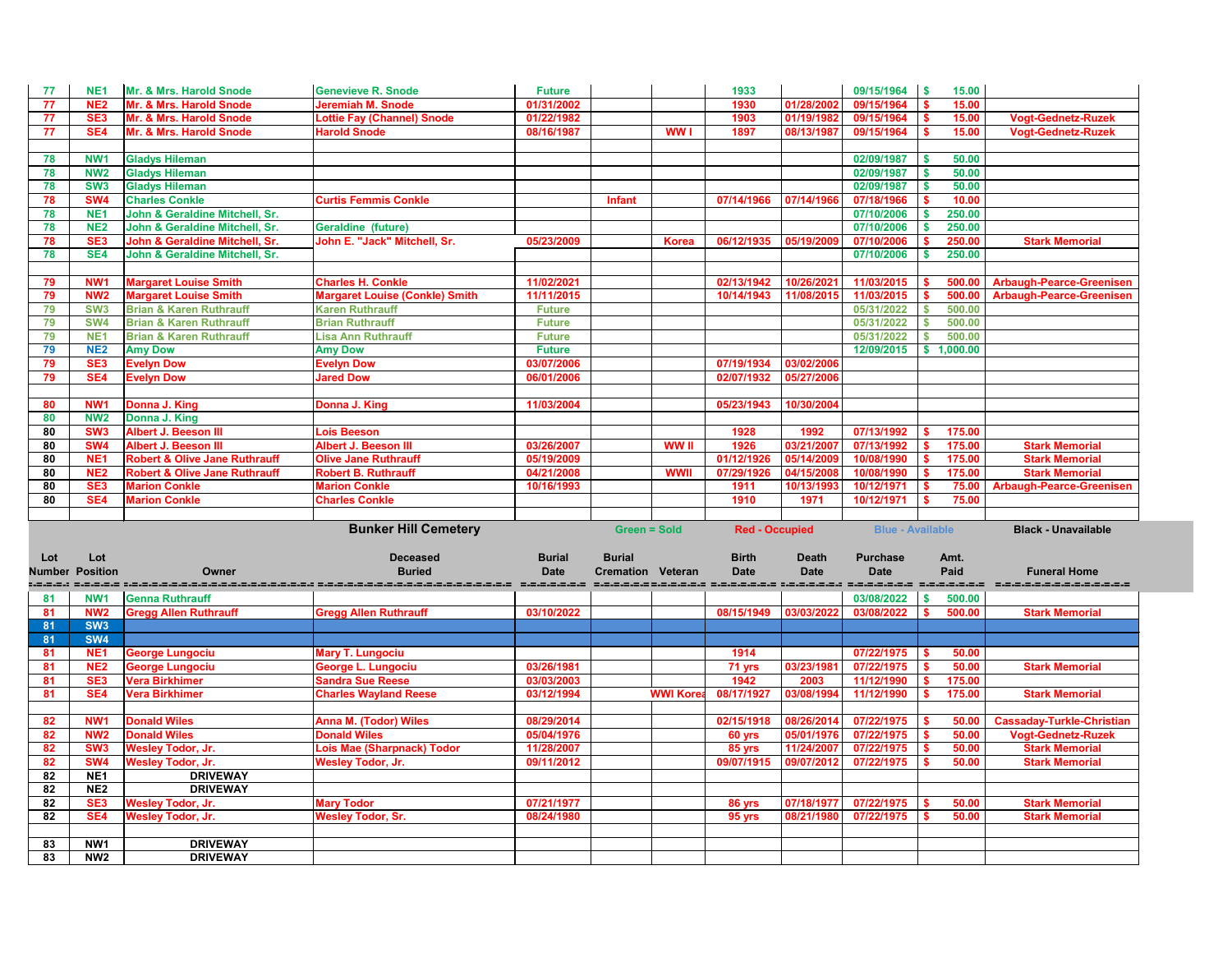| 83         | SW <sub>3</sub>                    | <b>DRIVEWAY</b>                                      |                                                             |                          |                          |              |                       |                          |                          |                |                                                                    |
|------------|------------------------------------|------------------------------------------------------|-------------------------------------------------------------|--------------------------|--------------------------|--------------|-----------------------|--------------------------|--------------------------|----------------|--------------------------------------------------------------------|
| 83         | SW4                                | <b>DRIVEWAY</b>                                      |                                                             |                          |                          |              |                       |                          |                          |                |                                                                    |
| 83         | NE <sub>1</sub>                    | <b>DRIVEWAY</b>                                      |                                                             |                          |                          |              |                       |                          |                          |                |                                                                    |
| 83         | NE <sub>2</sub>                    | <b>DRIVEWAY</b>                                      |                                                             |                          |                          |              |                       |                          |                          |                |                                                                    |
| 83         | SE3                                | <b>DRIVEWAY</b>                                      |                                                             |                          |                          |              |                       |                          |                          |                |                                                                    |
| 83         | SE4                                | <b>DRIVEWAY</b>                                      |                                                             |                          |                          |              |                       |                          |                          |                |                                                                    |
|            |                                    |                                                      |                                                             |                          |                          |              |                       |                          |                          |                |                                                                    |
| 84         | NW <sub>1</sub>                    |                                                      |                                                             |                          |                          |              |                       |                          |                          |                |                                                                    |
| <b>84a</b> | NW <sub>2a</sub>                   | <b>Kenneth Gallech</b>                               | <b>Kenneth R. Gallech</b><br>(bottom)                       | 11/26/1992               | burial                   |              | 06/02/1924            | 11/07/1992               | 11/23/1992               | 175.00         | <b>Arbaugh-Pearce-Greenisen</b>                                    |
| 84b        | NW <sub>2</sub> b                  | <b>Kenneth Gallech</b>                               | <b>Marion Gallech</b><br>(top)                              | 07/22/1999               | cremation                |              | 12/16/1929            | 07/19/1999               | 07/19/1999               | 175.00         | <b>Arbaugh-Pearce-Greenisen</b>                                    |
| 84         | SW <sub>3</sub>                    |                                                      |                                                             |                          |                          |              |                       |                          |                          |                |                                                                    |
| 84         | <b>SW4</b>                         |                                                      |                                                             |                          |                          |              |                       |                          |                          |                |                                                                    |
| 84         | NE <sub>1</sub><br>NE <sub>2</sub> | <b>Robert R. Wolford</b><br><b>Robert R. Wolford</b> | <b>Margaret Lillian Wolford</b><br><b>Robert R. Wolford</b> | 02/09/2004<br>09/19/1992 |                          | <b>WW</b> II | 05/03/1915            | 07/17/1992               | 07/26/1976<br>07/26/1976 | 75.00          |                                                                    |
| 84<br>84   | SE <sub>3</sub>                    | <b>Delores Bates</b>                                 | <b>Pearl Irene Houshour (Bates)</b>                         | 09/30/1976               |                          |              | 77 yrs<br>64 yrs      | 09/17/1992<br>09/27/1976 | 04/11/1977               | 75.00<br>75.00 | <b>Arbaugh-Pearce-Greenisen</b><br><b>Arbaugh-Pearce-Greenisen</b> |
| 84         | SE <sub>4</sub>                    | <b>Delores Bates</b>                                 | <b>Ralph Houshour</b>                                       | 11/26/1989               |                          | <b>WW</b> II | 74 yrs                | 11/23/1989               | 12/31/1976               | 75.00          | <b>Arbaugh-Pearce-Greenisen</b>                                    |
|            |                                    |                                                      |                                                             |                          |                          |              |                       |                          |                          |                |                                                                    |
|            |                                    |                                                      | <b>Bunker Hill Cemetery</b>                                 |                          | <b>Green = Sold</b>      |              | <b>Red - Occupied</b> |                          | <b>Blue - Available</b>  |                | <b>Black - Unavailable</b>                                         |
|            |                                    |                                                      |                                                             |                          |                          |              |                       |                          |                          |                |                                                                    |
| Lot        | Lot                                |                                                      | <b>Deceased</b>                                             | <b>Burial</b>            | <b>Burial</b>            |              | <b>Birth</b>          | <b>Death</b>             | <b>Purchase</b>          | Amt.           |                                                                    |
|            | <b>Number Position</b>             | Owner                                                | <b>Buried</b>                                               | <b>Date</b>              | <b>Cremation Veteran</b> |              | <b>Date</b>           | <b>Date</b>              | <b>Date</b>              | Paid           | <b>Funeral Home</b>                                                |
|            |                                    |                                                      |                                                             | -----------              | _________________        |              |                       |                          | =-=-=-=-=-=-=            | _____________  | ---------------------                                              |
| 85         | NW <sub>1</sub>                    | <b>Scott Phillips</b>                                | <b>Eleanor Phillips</b>                                     | 06/02/1987               |                          |              | 81 yrs                | 05/31/1987               | 04/25/1977               | 75.00          | <b>Stark Memorial</b>                                              |
| 85         | NW <sub>2</sub>                    | <b>Scott Phillips</b>                                | <b>Scott Kenlow Phillips</b>                                | 04/18/1977               |                          |              | 71 yrs                | 04/16/1977               | 04/25/1977               | 75.00          | <b>Stark Memorial</b>                                              |
| 85         | SW <sub>3</sub>                    | <b>Linda Horsfall</b>                                | <b>Linda (Stratton) Horsfall</b>                            |                          |                          |              | 09/06/1949            |                          | 12/09/2019               | 500.00         |                                                                    |
| 85         | SW <sub>4</sub>                    | <b>Linda Horsfall</b>                                | Lee Thomas Horsfall                                         | 12/09/2019               |                          |              | 12/31/1948            | 12/04/2019               | 12/09/2019               | 500.00         | <b>Stark Memorial</b>                                              |
| <b>85a</b> | NE <sub>1a</sub>                   | <b>Mary Krizay</b>                                   | John Krizay, Sr.<br>(bottom)                                | 08/30/2003               | cremation                |              | 1900                  | 02/22/1978               |                          |                | <b>Stark Memorial</b>                                              |
| <b>85b</b> | NE <sub>1</sub> b                  | <b>Mary Krizay</b>                                   | <b>Mary Krizay</b><br>(top)                                 | 01/04/1997               | cremation                |              | 1907                  | 12/29/1996               |                          |                | <b>Stark Memorial</b>                                              |
| 85         | NE <sub>2</sub>                    | <b>Mary Krizay</b>                                   | John Krizay, Jr.                                            |                          |                          | <b>Korea</b> | 07/13/1929            | 08/15/2003               |                          |                |                                                                    |
| 85         | SE <sub>3</sub>                    |                                                      |                                                             |                          |                          |              |                       |                          |                          |                |                                                                    |
| 85         | SE4                                |                                                      |                                                             |                          |                          |              |                       |                          |                          |                |                                                                    |
|            |                                    |                                                      |                                                             |                          |                          |              |                       |                          |                          |                |                                                                    |
| 86         | NW <sub>1</sub>                    | <b>Albert L. Gauding</b>                             | <b>Ruth M. Gauding</b>                                      | 09/10/1998               |                          |              | 82 yrs                | 09/05/1998               | 08/13/1979               | 100.00         | Leggett - Lisbon                                                   |
| 86         | <b>NW2</b>                         | <b>Albert L. Gauding</b>                             | <b>Albert L, Gauding</b>                                    | 04/22/1994               |                          |              | 74 yrs                | 04/19/1994               | 08/13/1979               | 100.00         | <b>Leggett - Lisbon</b>                                            |
| 86         | SW <sub>3</sub>                    | <b>DRIVEWAY</b>                                      |                                                             |                          |                          |              |                       |                          |                          |                |                                                                    |
| 86         | SW4                                | <b>DRIVEWAY</b>                                      |                                                             |                          |                          |              |                       |                          |                          |                |                                                                    |
| 86         | NE <sub>1</sub>                    |                                                      |                                                             |                          |                          |              |                       |                          |                          |                |                                                                    |
| 86         | <b>NE2</b>                         |                                                      |                                                             |                          |                          |              |                       |                          |                          |                |                                                                    |
| 86         | SE <sub>3</sub>                    |                                                      |                                                             |                          |                          |              |                       |                          |                          |                |                                                                    |
| 86         | SE4                                |                                                      |                                                             |                          |                          |              |                       |                          |                          |                |                                                                    |
| 87         | NW1                                | <b>DRIVEWAY</b>                                      |                                                             |                          |                          |              |                       |                          |                          |                |                                                                    |
| 87         | NW <sub>2</sub>                    | <b>DRIVEWAY</b>                                      |                                                             |                          |                          |              |                       |                          |                          |                |                                                                    |
| 87         | SW <sub>3</sub>                    | <b>DRIVEWAY</b>                                      |                                                             |                          |                          |              |                       |                          |                          |                |                                                                    |
| 87         | SW4                                | <b>DRIVEWAY</b>                                      |                                                             |                          |                          |              |                       |                          |                          |                |                                                                    |
| 87         | NE <sub>1</sub>                    | <b>DRIVEWAY</b>                                      |                                                             |                          |                          |              |                       |                          |                          |                |                                                                    |
| 87         | NE <sub>2</sub>                    | <b>DRIVEWAY</b>                                      |                                                             |                          |                          |              |                       |                          |                          |                |                                                                    |
| 87         | SE <sub>3</sub>                    | <b>Alice Kuhns</b>                                   | <b>Alice M. Kuhns</b>                                       | 01/11/2008               |                          |              |                       |                          | 01/05/2008               | 225.00         | <b>Stark Memorial</b>                                              |
| 87         | SE4                                | <b>Alice Kuhns</b>                                   |                                                             |                          |                          |              |                       |                          | 11/15/2006               | 225.00         |                                                                    |
|            |                                    |                                                      |                                                             |                          |                          |              |                       |                          |                          |                |                                                                    |
| 88         | NW1                                | <b>DRIVEWAY</b>                                      |                                                             |                          |                          |              |                       |                          |                          |                |                                                                    |
| 88         | NW <sub>2</sub>                    | <b>DRIVEWAY</b>                                      |                                                             |                          |                          |              |                       |                          |                          |                |                                                                    |
| 88         | SW <sub>3</sub>                    | <b>DRIVEWAY</b>                                      |                                                             |                          |                          |              |                       |                          |                          |                |                                                                    |
| 88         | SW4                                | <b>DRIVEWAY</b>                                      |                                                             |                          |                          |              |                       |                          |                          |                |                                                                    |
| 88         | NE <sub>1</sub>                    | <b>David Wack</b>                                    |                                                             |                          |                          |              |                       |                          |                          |                |                                                                    |
| 88         | <b>NE2</b>                         | <b>David Wack</b>                                    |                                                             |                          |                          |              |                       |                          |                          |                |                                                                    |
| 88         | SE <sub>3</sub>                    | <b>Janice Delp</b>                                   | <b>Janice Delp</b>                                          | 10/06/2005               |                          |              | 1943                  | 10/03/2005               |                          |                |                                                                    |

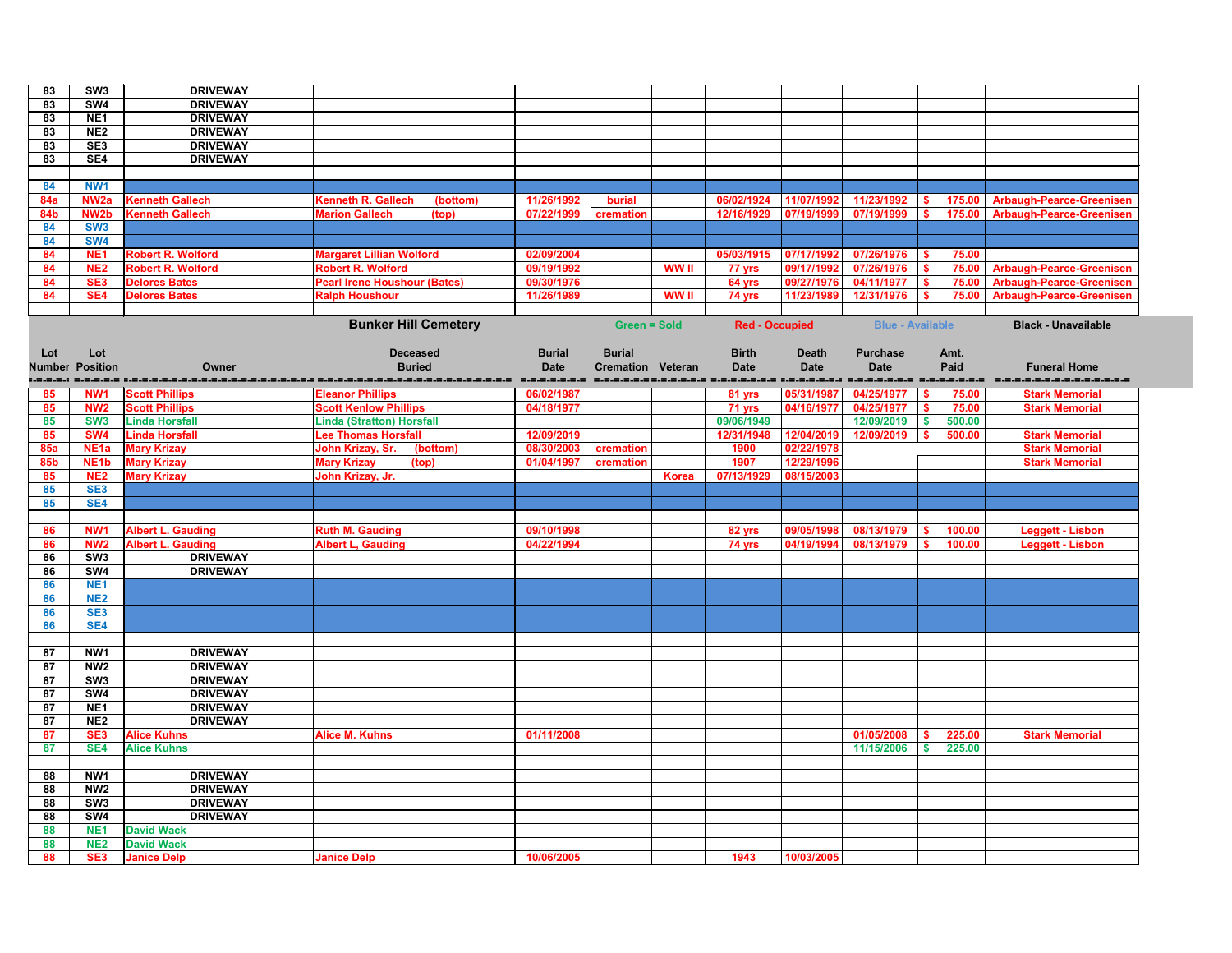| 88       | SE4                                |                                                                      |                                           |                            |                          |              |                       |                                         |                         |                                     |                                            |
|----------|------------------------------------|----------------------------------------------------------------------|-------------------------------------------|----------------------------|--------------------------|--------------|-----------------------|-----------------------------------------|-------------------------|-------------------------------------|--------------------------------------------|
|          |                                    |                                                                      |                                           |                            |                          |              |                       |                                         |                         |                                     |                                            |
|          |                                    |                                                                      | <b>Bunker Hill Cemetery</b>               |                            | <b>Green = Sold</b>      |              | <b>Red - Occupied</b> |                                         | <b>Blue - Available</b> |                                     | <b>Black - Unavailable</b>                 |
|          |                                    |                                                                      |                                           |                            |                          |              |                       |                                         |                         |                                     |                                            |
| Lot      | Lot                                |                                                                      | <b>Deceased</b>                           | <b>Burial</b>              | <b>Burial</b>            |              | <b>Birth</b>          | <b>Death</b>                            | <b>Purchase</b>         | Amt.                                |                                            |
|          | <b>Number Position</b>             | Owner                                                                | <b>Buried</b>                             | <b>Date</b>                | <b>Cremation Veteran</b> |              | <b>Date</b>           | <b>Date</b>                             | <b>Date</b>             | Paid                                | <b>Funeral Home</b>                        |
| 89       | NW <sub>1</sub>                    | <b>Douglas Wack</b>                                                  | . ---------------<br><b>Helen M. Wack</b> | ------------<br>02/24/2004 |                          |              | 1922                  | .=.=.=.=.= :.=.=.=.=.=.=.<br>02/21/2004 | 02/11/1985              | ---<br>150.00                       | -------                                    |
| 89       | NW <sub>2</sub>                    | <b>Douglas Wack</b>                                                  | John R. Wack                              | 01/18/1985                 |                          |              | 62 yrs                | 01/17/1985                              | 02/11/1985              | 150.00<br>S.                        | <b>Stark Memorial</b>                      |
| 89       | SW <sub>3</sub>                    | <b>Dale &amp; Denise Elder</b>                                       |                                           |                            |                          |              |                       |                                         | 09/24/2014              | $\boldsymbol{\mathsf{s}}$<br>450.00 |                                            |
| 89       | <b>SW4</b>                         | <b>Dale &amp; Denise Elder</b>                                       |                                           |                            |                          |              |                       |                                         | 09/24/2014              | 450.00                              |                                            |
| 89       | NE <sub>1</sub>                    | <b>TREE</b>                                                          |                                           |                            |                          |              |                       |                                         |                         |                                     |                                            |
| 89       | NE2                                | <b>TREE</b>                                                          |                                           |                            |                          |              |                       |                                         |                         |                                     |                                            |
| 89       | SE <sub>3</sub>                    | <b>Marcia Chapman</b>                                                | Marcia Ann (Gregg) Chapman                | 10/24/2018                 |                          |              | 07/11/1937            | 10/15/2018                              |                         |                                     | <b>Stark Memorial</b>                      |
| 89       | SE4                                | <b>Marcia Chapman</b>                                                | <b>Wilbert Robert Chapman</b>             | 08/03/2009                 |                          | <b>WW</b> II | 04/24/1925            | 07/30/2009                              |                         |                                     | <b>Stark Memorial</b>                      |
| 90       | NW <sub>1</sub>                    | <b>Paul &amp; Eleanor Kampfer</b>                                    | <b>Eleanor D. (Gall) Kampfer</b>          | 09/07/2020                 |                          |              | 02/07/1937            | 09/01/2020                              | 01/25/1992              | 100.00                              | <b>Stark Memorial</b>                      |
| 90       | <b>NW2</b>                         | <b>Paul &amp; Eleanor Kampfer</b>                                    | <b>Paul Edward Kampfer</b>                | 03/22/2010                 |                          | <b>Army</b>  | 06/26/1938            | 03/17/2010                              | 01/25/1992              | 100.00                              | <b>Stark Memorial</b>                      |
| 90       | SW <sub>3</sub>                    | <b>Paul &amp; Eleanor Kampfer</b>                                    | <b>Christopher Paul Kampfer</b>           | <b>Future</b>              |                          |              | 11/19/1961            |                                         | 01/25/1992              | 100.00<br>-S                        |                                            |
| 90       | <b>SW4</b>                         | <b>Paul &amp; Eleanor Kampfer</b>                                    | <b>Diane Ruth (Cox) Kampfer</b>           | <b>Future</b>              |                          |              | 02/10/1960            |                                         | 01/25/1992              | 100.00<br>$\boldsymbol{\mathsf{s}}$ |                                            |
| 90       | NE <sub>1</sub>                    | <b>Bertha &amp; Ernie Kampfer</b>                                    | <b>Bertha Kampfer</b>                     | 01/28/1986                 |                          |              | 74 yrs                | 01/26/1986                              |                         |                                     | <b>Stark Memorial</b>                      |
| 90       | NE <sub>2</sub>                    | <b>Bertha &amp; Ernie Kampfer</b>                                    | <b>Ernest F. Kampfer</b>                  | 12/30/1981                 |                          |              | 71 yrs                | 12/29/1981                              |                         |                                     | <b>Stark Memorial</b>                      |
| 90       | SE <sub>3</sub>                    | <b>Gladden Roberta Watson</b>                                        | <b>Gladden Roberta Watson</b>             | 11/07/1991                 |                          |              | 1907                  | 11/04/1991                              | 04/27/1981              | 100.00                              | <b>LaMont Ickes F.H.</b>                   |
| 90       | SE4                                | <b>Gladden Roberta Watson</b>                                        | <b>Edward A. Watson</b>                   | 04/25/1981                 |                          |              | 1904                  | 04/22/1981                              | 04/27/1981              | 100.00                              | <b>LaMont Ickes F.H.</b>                   |
|          |                                    |                                                                      |                                           |                            |                          |              |                       |                                         | 04/09/1974              |                                     |                                            |
| 91<br>91 | NW <sub>1</sub><br>NW <sub>2</sub> | <b>Marilyn Weingart Headland</b><br><b>Marilyn Weingart Headland</b> | <b>Roderick Stephan Headland</b>          | 09/08/1963                 |                          |              | 5 yrs                 | 09/05/1963                              | 04/09/1974              | transfer<br>transfer                | <b>Arbaugh-Pearce-Greenisen</b>            |
| 91       | SW <sub>3</sub>                    | <b>Marilyn Weingart Headland</b>                                     |                                           |                            |                          |              |                       |                                         | 04/09/1974              | transfer                            |                                            |
| 91       | <b>SW4</b>                         | <b>Marilyn Weingart Headland</b>                                     |                                           |                            |                          |              |                       |                                         | 04/09/1974              | transfer                            |                                            |
| 91       | NE <sub>1</sub>                    | <b>Marilyn Weingart Headland</b>                                     |                                           |                            |                          |              |                       |                                         | 04/09/1974              | transfer                            |                                            |
| 91       | NE <sub>2</sub>                    | <b>Marilyn Weingart Headland</b>                                     | <b>Esther M. Weingart</b>                 | 10/20/1967                 |                          |              | 59 yrs                | 10/18/1967                              | 04/09/1974              | transfer                            | <b>Arbaugh-Pearce-Greenisen</b>            |
| 91       | SE <sub>3</sub>                    | <b>Marilyn Weingart Headland</b>                                     | <b>Clarence J. Weingart</b>               | 05/25/1972                 |                          |              | 64 yrs                | 05/22/1972                              | 04/09/1974              | transfer                            | <b>Arbaugh-Pearce-Greenisen</b>            |
| 91       | SE4                                | <b>Marilyn Weingart Headland</b>                                     | <b>Bruce Weingart</b>                     | 08/12/2009                 | <b>Cremation</b>         | <b>Navy</b>  | 01/23/1938            | 07/22/2009                              | 04/09/1974              | transfer                            |                                            |
|          |                                    |                                                                      |                                           |                            |                          |              |                       |                                         |                         |                                     |                                            |
| 92       | NW <sub>1</sub>                    | <b>Edwin Webber</b>                                                  | <b>Russell Edwin Webber</b>               | 07/18/2006                 |                          |              | 05/06/1936            | 07/15/2000                              | 12/11/1982              | 125.00                              | <b>Stark Memorial</b>                      |
| 92<br>92 | NW <sub>2</sub><br>SW <sub>3</sub> | <b>Edwin Webber</b><br><b>Steve Headland</b>                         | Joshua E. Bardo                           | 07/04/2006                 |                          |              |                       |                                         |                         | 125.00                              | <b>Stark Memorial</b>                      |
| 92       | <b>SW4</b>                         | <b>Steve Headland</b>                                                |                                           |                            |                          |              |                       |                                         |                         |                                     |                                            |
| 92       | NE <sub>1</sub>                    | <b>Patty Miller</b>                                                  | <b>Patty Miller</b>                       | 02/01/2006                 |                          |              | 1938                  | 2006                                    | 12/11/1982              | 125.00                              |                                            |
| 92       | NE <sub>2</sub>                    | <b>Patty Miller</b>                                                  | <b>Robert J. Miller</b>                   | 08/25/1998                 |                          |              | 1938                  | 08/22/1998                              | 12/11/1982              | 125.00                              | <b>Stark Memorial</b>                      |
| 92       | SE <sub>3</sub>                    | <b>Steve Headland</b>                                                |                                           |                            |                          |              |                       |                                         |                         |                                     |                                            |
| 92       | <b>SE4</b>                         | <b>Steve Headland</b>                                                |                                           |                            |                          |              |                       |                                         |                         |                                     |                                            |
|          |                                    |                                                                      |                                           |                            |                          |              |                       |                                         |                         |                                     |                                            |
|          |                                    |                                                                      | <b>Bunker Hill Cemetery</b>               |                            | <b>Green = Sold</b>      |              | <b>Red - Occupied</b> |                                         | <b>Blue - Available</b> |                                     | <b>Black - Unavailable</b>                 |
|          |                                    |                                                                      |                                           |                            |                          |              |                       |                                         |                         |                                     |                                            |
| Lot      | Lot                                |                                                                      | <b>Deceased</b>                           | <b>Burial</b>              | <b>Burial</b>            |              | <b>Birth</b>          | <b>Death</b>                            | <b>Purchase</b>         | Amt.                                |                                            |
|          | <b>Number Position</b>             | Owner                                                                | <b>Buried</b><br>-----------------        | <b>Date</b><br>======      | <b>Cremation Veteran</b> |              | <b>Date</b>           | <b>Date</b>                             | <b>Date</b>             | Paid<br>=-=-=-=-=-=-=               | <b>Funeral Home</b><br>=================== |
| 93       | NW <sub>1</sub>                    | <b>Paul &amp; Eleanor Kampfer</b>                                    | <b>Jonathan Paul Kampfer</b>              | <b>Future</b>              |                          |              | 10/07/1984            |                                         | 11/08/1993              | $\sqrt[3]{3}$<br>175.00             |                                            |
| 93       | NW <sub>2</sub>                    | <b>Paul &amp; Eleanor Kampfer</b>                                    | <b>Nicole Lynn (Pierce) Kampfer</b>       | <b>Future</b>              |                          |              | 10/12/1983            |                                         | 11/08/1993              | - \$<br>175.00                      |                                            |
| 93       | SW <sub>3</sub>                    |                                                                      |                                           |                            |                          |              |                       |                                         |                         |                                     |                                            |
| 93       | SW4                                |                                                                      |                                           |                            |                          |              |                       |                                         |                         |                                     |                                            |
| 93       | NE <sub>1</sub>                    | <b>Karen Malcomson Novak</b>                                         | <b>James Miller Malcomson</b>             | 10/24/2018                 |                          |              | 08/06/1942            | 10/20/2018                              | 11/25/1991              | 175.00                              | Gednetz-Ruzek-Brown                        |
| 93       | NE <sub>2</sub>                    | <b>Karen Malcomson Novak</b>                                         | <b>Timothy Earl Malcomson</b>             | 11/16/1991                 |                          |              | 01/23/1946            | 11/13/1991                              | 11/25/1991              |                                     | <b>Stark Memorial</b>                      |
| 93       | SE <sub>3</sub>                    | Les & Paula Bardo                                                    |                                           |                            |                          |              |                       |                                         | 10/25/2007              | 450.00<br>$\boldsymbol{\mathsf{s}}$ |                                            |
| 93       | SE4                                | <b>Les &amp; Paula Bardo</b>                                         |                                           |                            |                          |              |                       |                                         | 10/25/2007              | $\mathbf{s}$<br>450.00              |                                            |
|          |                                    |                                                                      |                                           |                            |                          |              |                       |                                         |                         |                                     |                                            |

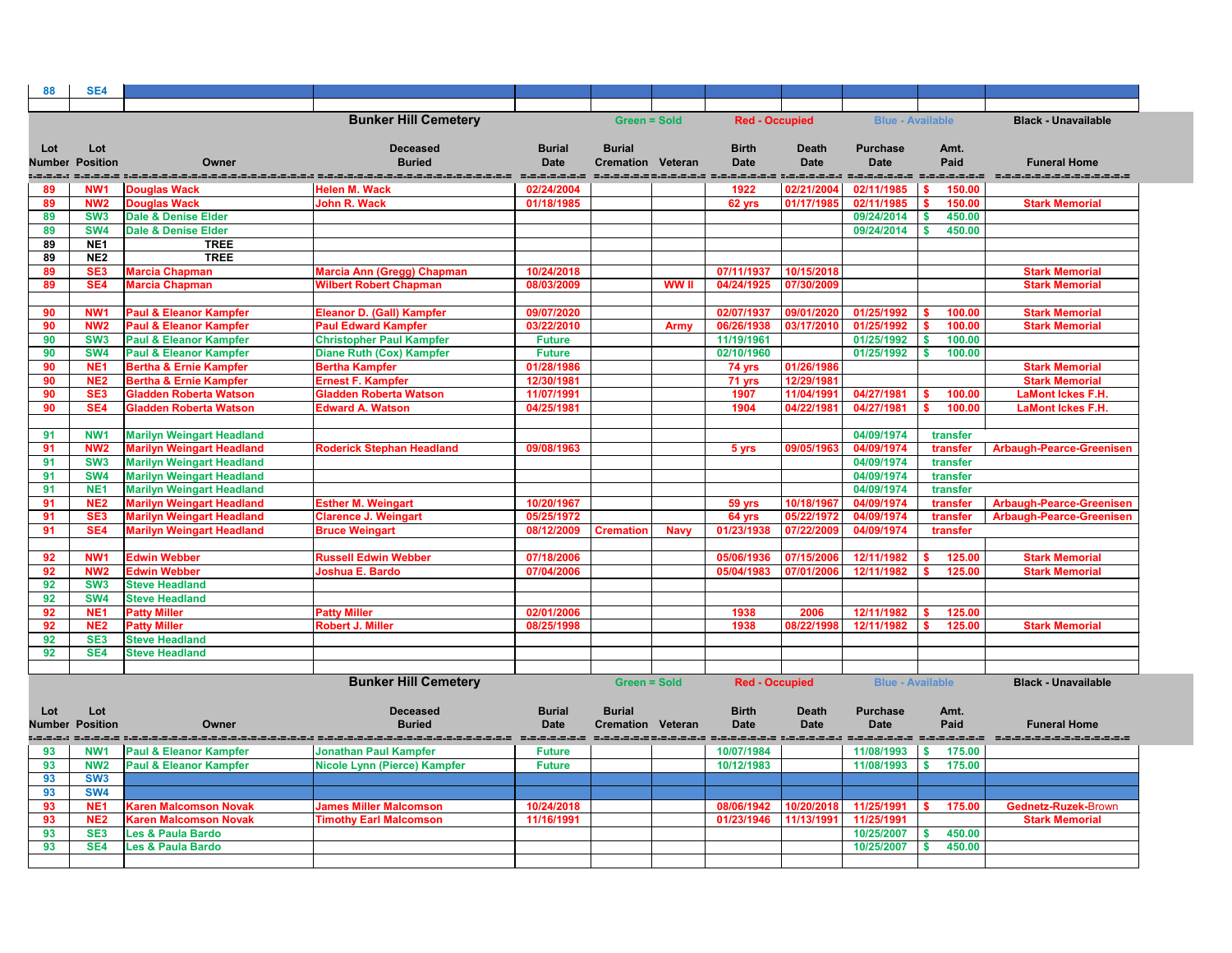| 94         | NW1                    | <b>Albert &amp; Wendy Gfeller</b>                |                                                   |               |                          |              |                          |                          | 09/23/1996               | $\sqrt{S}$<br>175.00          |                                                                                                                       |
|------------|------------------------|--------------------------------------------------|---------------------------------------------------|---------------|--------------------------|--------------|--------------------------|--------------------------|--------------------------|-------------------------------|-----------------------------------------------------------------------------------------------------------------------|
| 94         | <b>NW2</b>             | <b>Albert &amp; Wendy Gfeller</b>                |                                                   |               |                          |              |                          |                          | 09/23/1996               | 175.00                        |                                                                                                                       |
| 94         | SW <sub>3</sub>        | <b>Albert &amp; Wendy Gfeller</b>                |                                                   |               |                          |              |                          |                          | 09/23/1996               | 175.00<br>$\mathbf{s}$        |                                                                                                                       |
| 94         | <b>SW4</b>             | <b>Albert &amp; Wendy Gfeller</b>                |                                                   |               |                          |              |                          |                          | 09/23/1996               | 175.00<br>- \$                |                                                                                                                       |
| 94         | NE <sub>1</sub>        | <b>Albert &amp; Wendy Gfeller</b>                |                                                   |               |                          |              |                          |                          | 09/23/1996               | 175.00<br>- \$                |                                                                                                                       |
| 94         | NE <sub>2</sub>        | <b>Albert &amp; Wendy Gfeller</b>                |                                                   |               |                          |              |                          |                          | 09/23/1996               | 175.00<br>- \$                |                                                                                                                       |
| 94         | SE <sub>3</sub>        | <b>Albert &amp; Wendy Gfeller</b>                |                                                   |               |                          |              |                          |                          | 09/23/1996               | 175.00                        |                                                                                                                       |
| 94         | SE4                    | <b>Albert &amp; Wendy Gfeller</b>                |                                                   |               |                          |              |                          |                          | 09/23/1996               | 175.00                        |                                                                                                                       |
|            |                        |                                                  |                                                   |               |                          |              |                          |                          |                          |                               |                                                                                                                       |
| 95         | NW <sub>1</sub>        | Ray & Kathleen Weingart                          | Kathleen Helen (Jackson) Weingart                 | 08/01/2018    |                          |              | 07/25/1921               | 07/26/2018               | 09/11/2000               | 300.00                        | <b>Stark Memorial</b>                                                                                                 |
| 95         | NW <sub>2</sub>        | Ray & Kathleen Weingart                          | <b>Raymond Howard Weingart</b>                    | 08/21/2017    |                          | <b>WWII</b>  | 06/06/1922               | 08/17/2017               | 09/11/2000               | 300.00                        | <b>Stark Memorial</b>                                                                                                 |
| 95         | SW <sub>3</sub>        |                                                  |                                                   |               |                          |              |                          |                          |                          |                               |                                                                                                                       |
| 95         | <b>SW4</b>             |                                                  |                                                   |               |                          |              |                          |                          |                          |                               |                                                                                                                       |
| 95         | NE <sub>1</sub>        | <b>Craig Weingart</b>                            | Meena Weingart                                    | <b>Future</b> |                          |              |                          |                          | 07/07/2008               | 250.00<br>s.                  |                                                                                                                       |
| 95         | NE <sub>2</sub>        | <b>Craig Weingart</b>                            | <b>Karen Sue (Ring) Weingart</b>                  | 09/12/2005    |                          |              | 09/28/1951               | 09/08/200                | 07/07/2008               | 250.00                        | <b>Stark Memorial</b>                                                                                                 |
| 95         | SE <sub>3</sub>        | <b>Craig Weingart</b>                            | <b>Craig Weingart</b>                             | <b>Future</b> |                          |              |                          |                          | 11/11/2008               | 250.00                        |                                                                                                                       |
| 95         | SE4                    | <b>Craig Weingart</b>                            |                                                   |               |                          |              |                          |                          | 11/11/2008               | 250.00                        |                                                                                                                       |
|            |                        |                                                  |                                                   |               |                          |              |                          |                          |                          |                               |                                                                                                                       |
| 96         | NW1                    | <b>DRIVEWAY</b>                                  |                                                   |               |                          |              |                          |                          |                          |                               |                                                                                                                       |
| 96         | NW <sub>2</sub>        | <b>DRIVEWAY</b>                                  |                                                   |               |                          |              |                          |                          |                          |                               |                                                                                                                       |
| 96         | SW <sub>3</sub>        | <b>DRIVEWAY</b>                                  |                                                   |               |                          |              |                          |                          |                          |                               |                                                                                                                       |
| 96         | SW4                    | <b>DRIVEWAY</b>                                  |                                                   |               |                          |              |                          |                          |                          |                               |                                                                                                                       |
| 96         | NE <sub>1</sub>        | <b>John Brenneman</b>                            | <b>Helen Marie Brenneman</b>                      | 05/10/1988    |                          |              | 11/05/1920               | 05/07/1988               | 12/30/1985               | 175.00                        | <b>Stark Memorial</b>                                                                                                 |
| 96         | NE <sub>2</sub>        | <b>John Brenneman</b>                            | <b>Robert M. Brenneman</b>                        | 12/27/1985    |                          | <b>WW II</b> | 01/05/1919               | 12/25/1985               | 12/30/1985               | 175.00                        | <b>Stark Memorial</b>                                                                                                 |
| 96         | SE <sub>3</sub>        | <b>Betty Wilson</b>                              |                                                   |               |                          |              |                          |                          | 06/12/1978               | 100.00                        |                                                                                                                       |
| <b>96a</b> | SE <sub>4a</sub>       | <b>Betty Wilson</b>                              | <b>Robert J. Wilson</b><br>(bottom)               | 05/29/1978    |                          | WW II        | 1917                     | 05/26/1978               | 06/12/1978               | 100.00                        | <b>Stark Memorial</b>                                                                                                 |
| <b>96b</b> | SE4b                   | <b>Betty Wilson</b>                              | <b>Betty S. Wilson</b><br>(top)                   | 06/22/2012    | <b>Cremation</b>         |              | 01/12/1922               | 03/02/2012               | 06/12/1978               |                               | died Goldsboro, NC                                                                                                    |
| <b>96c</b> | SE4c                   | <b>Betty Wilson</b>                              | <b>Sandra Lee Wilson</b><br>(top)                 | 06/17/2013    | <b>Cremation</b>         |              |                          |                          | 06/12/1978               |                               | died Fort Wayne, IN                                                                                                   |
|            |                        |                                                  |                                                   |               |                          |              |                          |                          |                          |                               |                                                                                                                       |
|            |                        |                                                  |                                                   |               |                          |              |                          |                          |                          |                               |                                                                                                                       |
|            |                        |                                                  |                                                   |               |                          |              |                          |                          |                          |                               |                                                                                                                       |
|            |                        |                                                  | <b>Bunker Hill Cemetery</b>                       |               | <b>Green = Sold</b>      |              | <b>Red - Occupied</b>    |                          | <b>Blue - Available</b>  |                               | <b>Black - Unavailable</b>                                                                                            |
|            |                        |                                                  | <b>Deceased</b>                                   |               |                          |              |                          |                          |                          |                               |                                                                                                                       |
| Lot        | Lot                    |                                                  |                                                   | <b>Burial</b> | <b>Burial</b>            |              | <b>Birth</b>             | <b>Death</b>             | <b>Purchase</b>          | Amt.                          |                                                                                                                       |
|            | <b>Number Position</b> | Owner                                            | <b>Buried</b>                                     | <b>Date</b>   | <b>Cremation Veteran</b> |              | <b>Date</b>              | <b>Date</b>              | <b>Date</b>              | Paid                          | <b>Funeral Home</b><br>alalalan sisisisi didistika taun mengana didistikan didistikan didistikan di sebelum distribut |
|            |                        |                                                  |                                                   |               |                          |              |                          |                          |                          |                               |                                                                                                                       |
| 97         | <b>NW1</b>             | <b>Raymond Wolford</b>                           | <b>Connie Wolford</b>                             | 02/25/2002    |                          |              | 1949                     | 02/22/2002               | 10/01/1960               | $\sqrt{S}$<br>15.00           |                                                                                                                       |
| 97<br>97   | SW <sub>3</sub>        | <b>NW2</b> Raymond Wolford                       | <b>Raymond</b>                                    | <b>Future</b> |                          |              |                          |                          | $10/01/1960$ \$          | 15.00                         |                                                                                                                       |
|            |                        | <b>William A. Smith</b>                          | <b>Bill &amp; Janice</b>                          | <b>Future</b> |                          |              |                          |                          | 10/01/1960               | 15.00<br>l \$<br>- \$         |                                                                                                                       |
| 97         | SW <sub>4</sub>        | <b>W.C. Wolford</b>                              | <b>Gladys Zimmerman</b>                           | 04/18/1984    |                          |              | 09/06/1913               | 04/15/1984               | 10/01/1960               | 15.00<br>-\$                  | <b>Arbaugh-Pearce-Greenisen</b>                                                                                       |
| 97         | NE <sub>1</sub>        | <b>Richard N. Fithian</b>                        | <b>Alice Wolford</b><br><b>Lynn Wolford</b>       | 04/15/2004    |                          |              | 1923                     | 04/12/2004               | 10/01/1960               | 15.00                         |                                                                                                                       |
| 97<br>97   | NE <sub>2</sub>        | <b>Raymond Wolford</b>                           |                                                   |               |                          | WW II        | 09/07/1917<br>05/11/1890 | 09/28/1960               | 10/01/1960               | 15.00                         |                                                                                                                       |
| 97         | SE <sub>3</sub><br>SE4 | <b>Raymond Wolford</b><br><b>Raymond Wolford</b> | <b>Mary Lee Wolford</b><br><b>William Wolford</b> | 08/03/1974    |                          |              | 05/19/1887               | 07/31/1974<br>08/18/1968 | 10/01/1960<br>10/01/1960 | 15.00<br>15.00                | <b>Arbaugh-Pearce-Greenisen</b>                                                                                       |
|            |                        |                                                  |                                                   |               |                          |              |                          |                          |                          |                               |                                                                                                                       |
| 98         | NW <sub>1</sub>        | <b>Wells O'Hara</b>                              | <b>Michael O'Hara</b>                             |               |                          |              | 12/27/1955               | 01/28/1960               | 01/14/1960               | 10.00                         |                                                                                                                       |
|            | <b>NW2</b>             | <b>Wells O'Hara</b>                              | <b>Shawn Robert O'Hara</b>                        | 10/20/2006    |                          |              | 05/29/1953               |                          | 01/14/1960               | $\sqrt{3}$                    | <b>Brown Funeral Home</b>                                                                                             |
| 98<br>98   | SW <sub>3</sub>        |                                                  |                                                   | 10/20/2006    |                          |              | 03/06/1928               | 09/19/2006<br>10/11/2006 |                          | 10.00<br>$\mathbf s$<br>10.00 | <b>Brown Funeral Home</b>                                                                                             |
| 98         | SW4                    | <b>Wells O'Hara</b><br><b>Wells O'Hara</b>       | <b>Patsy Ruth O'Hara</b>                          |               |                          |              |                          |                          | 01/14/1960<br>01/14/1960 | 10.00<br>∣\$                  |                                                                                                                       |
| 98         | NE <sub>1</sub>        | <b>TREE</b>                                      |                                                   |               |                          |              |                          |                          |                          |                               |                                                                                                                       |
| 98         | NE <sub>2</sub>        | <b>TREE</b>                                      |                                                   |               |                          |              |                          |                          |                          |                               |                                                                                                                       |
| 98         | SE <sub>3</sub>        | <b>Rose Morrow</b>                               |                                                   |               |                          |              |                          |                          |                          |                               |                                                                                                                       |
| 98         | SE4                    | <b>Rose Morrow</b>                               | <b>Richard Ewel Vernon</b>                        | 03/07/1969    |                          |              | 06/29/1907               | 03/04/1969               |                          |                               | <b>Stark Memorial</b>                                                                                                 |
|            |                        |                                                  |                                                   |               |                          |              |                          |                          |                          |                               |                                                                                                                       |
| 99         | NW1                    | <b>Alfred Von Kaenel</b>                         |                                                   |               |                          |              |                          |                          | 12/31/1959               | 10.00<br>$\sqrt{S}$           |                                                                                                                       |
| 99         | NW <sub>2</sub>        | <b>Alfred Von Kaenel</b>                         | <b>Alfred Von Kaenel</b>                          |               |                          |              | 1896                     | 1960                     | 12/31/1959               | 10.00                         |                                                                                                                       |
| 99         | SW <sub>3</sub>        | <b>Alfred Von Kaenel</b>                         | <b>Julia Von Kaenel</b>                           |               |                          |              | 1897                     | 1959                     | 12/31/1959               | 10.00                         |                                                                                                                       |
| 99         | <b>SW4</b>             | <b>Alfred Von Kaenel</b>                         |                                                   |               |                          |              |                          |                          | 12/31/1959               | $\vert$ \$<br>10.00           |                                                                                                                       |
| 99         | NE <sub>1</sub>        | <b>Alfred Von Kaenel</b>                         |                                                   |               |                          |              |                          |                          | 12/31/1959               | $\sqrt{S}$<br>10.00           |                                                                                                                       |

| <b>Stark Memorial</b> |
|-----------------------|
| <b>Stark Memorial</b> |
|                       |
|                       |
|                       |
| <b>Stark Memorial</b> |
|                       |
|                       |
|                       |
|                       |
|                       |
|                       |
|                       |
| <b>Stark Memorial</b> |
| <b>Stark Memorial</b> |
|                       |
| <b>Stark Memorial</b> |
| died Goldsboro, NC    |
| died Fort Wayne, IN   |
|                       |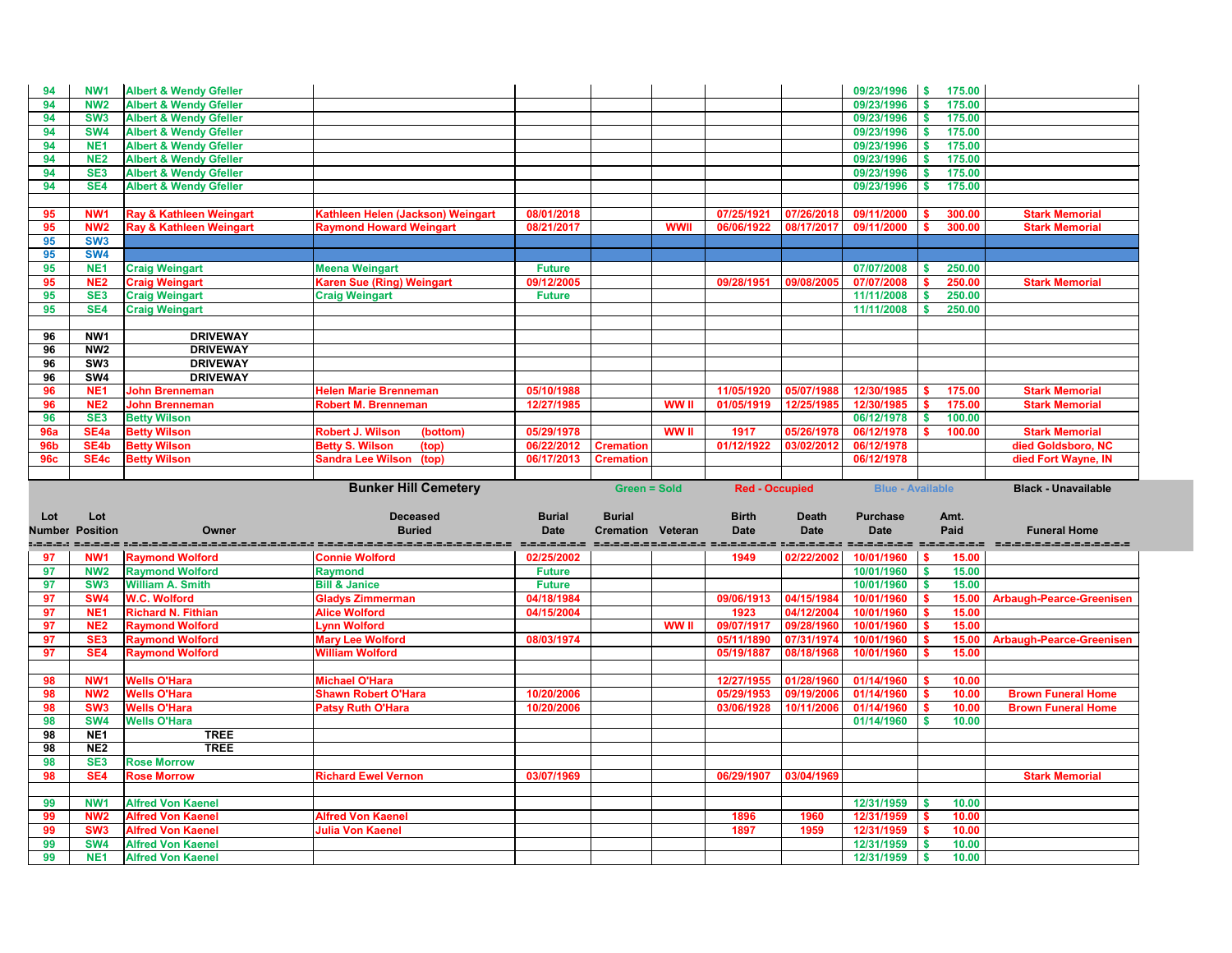| 99      | <b>NE2</b>      | <b>Alfred Von Kaenel</b>     |                                      |               |                          |              |                       |              | 12/31/1959                       | $\boldsymbol{\mathsf{s}}$<br>10.00 |                                 |
|---------|-----------------|------------------------------|--------------------------------------|---------------|--------------------------|--------------|-----------------------|--------------|----------------------------------|------------------------------------|---------------------------------|
| 99      | SE <sub>3</sub> | <b>Alfred Von Kaenel</b>     | <b>May E. Von Kaenel</b>             | 11/02/2006    |                          |              | 1925                  | 10/29/2006   | 12/31/1959                       | 10.00<br>S.                        | <b>Karlo Feucht - Canton</b>    |
| 99      | SE4             | <b>Alfred Von Kaenel</b>     |                                      |               |                          |              |                       |              | 12/31/1959                       | 10.00<br>S.                        |                                 |
|         |                 |                              |                                      |               |                          |              |                       |              |                                  |                                    |                                 |
|         |                 |                              |                                      |               |                          |              |                       |              |                                  |                                    |                                 |
| 100     | NW <sub>1</sub> | <b>Burton J. Smith</b>       | <b>June Smith</b>                    | 08/09/2008    | cremation                |              | 1929                  | 08/06/2008   | 08/17/1998                       | 175.00                             |                                 |
| 100     | NW <sub>2</sub> | <b>Burton J. Smith</b>       | <b>Burton J. Smith</b>               | 12/07/2017    | cremation                |              | 88 yrs                | 12/07/2016   | 08/17/1998                       | 175.00                             | <b>Becker F.H. Struthers</b>    |
| 100     | SW <sub>3</sub> | <b>Burton J. Smith</b>       |                                      |               |                          |              |                       |              | 08/17/1998                       | 175.00                             |                                 |
| 100     | <b>SW4</b>      | <b>Burton J. Smith</b>       |                                      |               |                          |              |                       |              | 08/17/1998                       | 175.00                             |                                 |
| 100     | NE <sub>1</sub> | <b>Burton J. Smith</b>       |                                      |               |                          |              |                       |              | 08/17/1998                       | 175.00                             |                                 |
| 100     | <b>NE2</b>      | <b>Burton J. Smith</b>       |                                      |               |                          |              |                       |              | 08/17/1998                       | 175.00                             |                                 |
| 100     | SE <sub>3</sub> | <b>Burton J. Smith</b>       |                                      |               |                          |              |                       |              | 08/17/1998                       | 175.00                             |                                 |
| 100     | SE4             | <b>Burton J. Smith</b>       |                                      |               |                          |              |                       |              | 08/17/1998                       | 175.00                             |                                 |
|         |                 |                              |                                      |               |                          |              |                       |              |                                  |                                    |                                 |
|         |                 |                              | <b>Bunker Hill Cemetery</b>          |               | <b>Green = Sold</b>      |              | <b>Red - Occupied</b> |              | <b>Blue - Available</b>          |                                    | <b>Black - Unavailable</b>      |
|         |                 |                              |                                      |               |                          |              |                       |              |                                  |                                    |                                 |
| Lot     | Lot             |                              | <b>Deceased</b>                      | <b>Burial</b> | <b>Burial</b>            |              | <b>Birth</b>          | <b>Death</b> | <b>Purchase</b>                  | Amt.                               |                                 |
| Number  | <b>Position</b> | Owner                        | <b>Buried</b>                        | <b>Date</b>   | <b>Cremation Veteran</b> |              | <b>Date</b>           | <b>Date</b>  | <b>Date</b>                      | Paid                               | <b>Funeral Home</b>             |
| =.=.=.: |                 |                              |                                      |               |                          |              | --------------------  |              | . -------- ------------- ------- |                                    | --------------------            |
| 101     | NW1             |                              |                                      |               |                          |              |                       |              |                                  |                                    |                                 |
| 101     | <b>NW2</b>      |                              |                                      |               |                          |              |                       |              |                                  |                                    |                                 |
| 101     | SW <sub>3</sub> | <b>Cora Metz</b>             | <b>Cora Ada Metz</b>                 | 11/13/1973    |                          |              | 1885                  | 11/10/1973   | 06/09/1970                       | 75.00<br>S.                        | <b>Arbaugh-Pearce-Greenisen</b> |
| 101     | SW <sub>4</sub> | <b>Stephen Eseny</b>         |                                      | 04/10/1971    |                          |              |                       | 04/07/1971   |                                  |                                    |                                 |
|         |                 |                              | <b>Stephen Eseny</b>                 |               |                          |              | 87 yrs                |              |                                  |                                    | <b>Vogt-Gednetz-Ruzek</b>       |
| 101     | NE <sub>1</sub> | <b>Harry K. Thomas</b>       | <b>Hanna M. Thomas</b>               | 08/26/1972    |                          |              | 1896                  | 08/22/1972   | 04/01/1964                       | 15.00<br>s.                        | <b>Arbaugh-Pearce-Greenisen</b> |
| 101     | NE <sub>2</sub> | <b>Harry K. Thomas</b>       | <b>Harry K. Thomas</b>               | 01/03/1966    |                          |              | 1889                  | 12/31/1965   | 04/01/1964                       | \$<br>15.00                        | <b>Arbaugh-Pearce-Greenisen</b> |
| 101     | SE <sub>3</sub> | <b>John Wolford</b>          | <b>Elsie M. Wolford</b>              | 06/21/1999    |                          |              | 1908                  | 06/17/1999   | 06/09/1970                       | 75.00<br>S.                        | <b>Arbaugh-Pearce-Greenisen</b> |
| 101     | SE4             | <b>John Wolford</b>          | John M. Wolford                      | 04/05/1985    |                          |              | 1908                  | 04/02/1985   | 06/09/1970                       | 75.00                              | <b>Arbaugh-Pearce-Greenisen</b> |
|         |                 |                              |                                      |               |                          |              |                       |              |                                  |                                    |                                 |
| 102     | NW <sub>1</sub> | <b>William L. Hively</b>     | <b>Irene Katy Hively</b>             | 07/15/1992    |                          |              | 1897                  | 07/12/1992   | 10/15/1952                       | 3.75<br>-S                         | <b>Arbaugh-Pearce-Greenisen</b> |
| 102     | NW <sub>2</sub> | <b>William L. Hively</b>     | <b>William L. "Roy" Hively</b>       | 12/22/1976    |                          |              | 1898                  | 12/20/1976   | 10/15/1952                       | 3.75<br>$\mathbf{\$}$              | <b>Arbaugh-Pearce-Greenisen</b> |
| 102     | SW <sub>3</sub> | <b>William L. Hively</b>     |                                      |               |                          |              |                       |              | 10/15/1952                       | 3.75<br><b>S</b>                   |                                 |
| 102     | <b>SW4</b>      | <b>William L. Hively</b>     |                                      |               |                          |              |                       |              | 10/15/1952                       | 3.75<br>$\mathbf{\$}$              |                                 |
| 102     | NE <sub>1</sub> | <b>Betsy J. Bates</b>        |                                      |               |                          |              |                       |              | 10/15/1952                       | 3.75<br>\$                         |                                 |
| 102     | NE <sub>2</sub> | <b>Beatrice Morrow</b>       | <b>Harold Morrow</b>                 |               |                          | <b>WW</b> II | 07/31/1926            | 10/08/1952   | 10/15/1952                       | 3.75<br>$\mathbf{\$}$              |                                 |
| 102     | SE <sub>3</sub> | <b>Beatrice Morrow</b>       | <b>John Lutz</b>                     | 02/08/2005    |                          | <b>WW</b> II | 03/07/1923            | 02/05/????   | 10/15/1952                       | 3.75<br>S.                         |                                 |
| 102     | SE4             | <b>Beatrice Morrow</b>       | <b>Beatrice (Morrow Hively) Lutz</b> | 05/18/2020    |                          |              | 05/11/1924            | 05/12/2020   | 10/15/1952                       | 3.75                               | <b>Stark Memorial</b>           |
|         |                 |                              |                                      |               |                          |              |                       |              |                                  |                                    |                                 |
| 103     | NW <sub>1</sub> | <b>Edward L. Morrow, Jr.</b> | <b>Rose Ellen Morrow</b>             | 07/09/1992    |                          |              | 05/23/1903            | 07/07/1992   | 09/15/1955                       | 3.75<br>-S                         | Zubuck - Ashtabula, OH          |
| 103     | NW <sub>2</sub> | <b>Edward L. Morrow, Jr.</b> | <b>Edward L. Morrow, Sr.</b>         |               |                          |              | 09/11/1955            | ??           | 09/15/1955                       | 3.75<br>$\mathbf{\$}$              |                                 |
| 103     | SW <sub>3</sub> | <b>Betsy Bell</b>            | <b>Betsy (Lutz) Bell</b>             | <b>Future</b> |                          |              |                       |              | 09/15/1955                       | 3.75<br>S.                         |                                 |
| 103     | <b>SW4</b>      | <b>Betsy Bell</b>            | <b>William Duane Bell, Jr.</b>       | 09/01/2011    |                          |              | 12/17/1955            | 08/29/201    | 09/15/1955                       | 3.75<br>-S                         | <b>Stark Memorial</b>           |
| 103     | NE <sub>1</sub> | <b>James Lutz</b>            |                                      |               |                          |              |                       |              | 09/15/1955                       | \$<br>3.75                         |                                 |
|         | NE <sub>2</sub> |                              |                                      |               |                          |              |                       |              | 09/15/1955                       | 3.75                               |                                 |
| 103     |                 | <b>James Lutz</b>            |                                      |               |                          |              |                       |              |                                  | $\mathbf{s}$                       |                                 |
| 103     | SE <sub>3</sub> | <b>Betsy J. Bates</b>        |                                      |               |                          |              |                       |              | 09/15/1955                       | 3.75<br>$\mathbf{\$}$              |                                 |
| 103     | SE4             | <b>Betsy J. Bates</b>        |                                      |               |                          |              |                       |              | 09/15/1955                       | 3.75<br>S.                         |                                 |
|         |                 |                              |                                      |               |                          |              |                       |              |                                  |                                    |                                 |
| 104     | NW <sub>1</sub> | <b>May R. Smith</b>          | May Rose (Wolford) Smith Kale        | 02/10/2010    |                          |              | 05/22/1927            | 02/06/2010   | 01/09/1984                       | 125.00<br>S.                       | <b>Stark Memorial</b>           |
| 104     | NW <sub>2</sub> | <b>May R. Smith</b>          | <b>Herbert K. Smith</b>              | 12/28/1983    |                          |              | 10/02/1983            | 12/24/1983   | 01/09/1984                       | 125.00                             | <b>Stark Memorial</b>           |
| 104     | SW <sub>3</sub> | <b>Mrs. James Griffith</b>   | <b>Laura Mae Wolford</b>             | 10/10/1983    |                          |              | 1902                  | 10/07/1983   |                                  |                                    | <b>Stark Memorial</b>           |
| 104     | <b>SW4</b>      | <b>Mrs. James Griffith</b>   | <b>Ralph H. Wolford</b>              | 01/28/1986    |                          |              | 1897                  | 01/25/1986   |                                  |                                    | <b>Stark Memorial</b>           |
| 104     | NE <sub>1</sub> | <b>TREE</b>                  |                                      |               |                          |              |                       |              |                                  |                                    |                                 |
| 104     | NE <sub>2</sub> | <b>William B. Stratton</b>   | Matilda "Tillie" (Krizay) Stratton   | 12/18/2020    |                          |              | 03/04/1928            | 12/11/2020   | 07/13/1978                       | 75.00<br>-S                        | <b>Stark Memorial</b>           |
| 104     | SE <sub>3</sub> | <b>William B. Stratton</b>   | <b>William Blaine Stratton</b>       | 02/06/1995    |                          |              | 05/01/1922            | 02/03/1995   | 07/13/1978                       | 75.00<br>$\mathbf{\$}$             | <b>Stark Memorial</b>           |
| 104     | SE4             | <b>William B. Stratton</b>   | <b>Agnes A. Stratton Meier</b>       | 12/03/1983    |                          |              | 1901                  | 12/01/1983   | 07/13/1978                       | 75.00<br>s.                        | <b>Stark Memorial</b>           |
|         |                 |                              |                                      |               |                          |              |                       |              |                                  |                                    |                                 |
|         |                 |                              | <b>Bunker Hill Cemetery</b>          |               | <b>Green = Sold</b>      |              | <b>Red - Occupied</b> |              | <b>Blue - Available</b>          |                                    | <b>Black - Unavailable</b>      |
|         |                 |                              |                                      |               |                          |              |                       |              |                                  |                                    |                                 |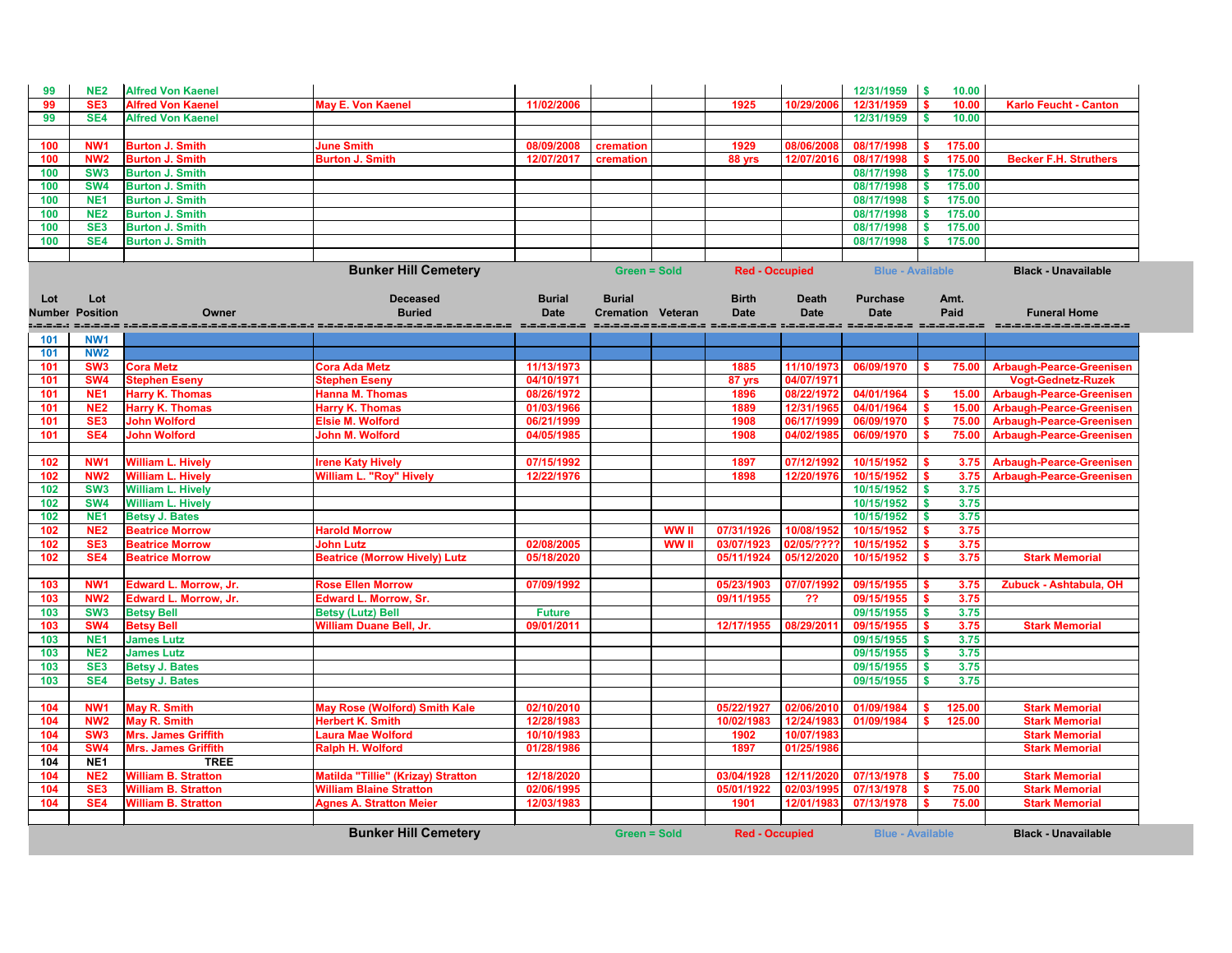

**Black - Unavailable** 

| Lot    | Lot<br><b>Number Position</b> | Owner                                       | <b>Deceased</b><br><b>Buried</b>        | <b>Burial</b><br><b>Date</b> | <b>Burial</b><br><b>Cremation Veteran</b> |                | <b>Birth</b><br><b>Date</b>                                | <b>Death</b><br><b>Date</b> | <b>Purchase</b><br><b>Date</b>   | Amt.<br>Paid                       | <b>Funeral Home</b>             |
|--------|-------------------------------|---------------------------------------------|-----------------------------------------|------------------------------|-------------------------------------------|----------------|------------------------------------------------------------|-----------------------------|----------------------------------|------------------------------------|---------------------------------|
|        | . -------- ------             |                                             |                                         |                              |                                           |                | character concerne concerned concerned concerned concerned |                             |                                  |                                    | ====================            |
| 105    | NW <sub>1</sub>               | <b>Daisy Edith Vickers</b>                  |                                         |                              |                                           |                |                                                            |                             | 03/01/1963                       | 10.00<br>$\boldsymbol{\mathsf{s}}$ |                                 |
| 105    | <b>NW2</b>                    | <b>Daisy Edith Vickers</b>                  |                                         |                              |                                           |                |                                                            |                             | 03/01/1963                       | S.<br>10.00                        |                                 |
| 105    | SW <sub>3</sub>               | <b>Daisy Edith Vickers</b>                  | Linda E. (Lucas) Eyer                   | 08/18/2010                   |                                           |                | 10/08/1938                                                 | 08/15/2010                  | 03/01/1963                       | 10.00                              | <b>Gednetz-Ruzek</b>            |
| 105    | SW <sub>4</sub>               | <b>Daisy Edith Vickers</b>                  | <b>Ernest D. Brewer</b>                 | 02/10/1963                   |                                           |                | 12/20/1930                                                 | 02/07/1963                  | 03/01/1963                       | 10.00                              |                                 |
| 105    | NE <sub>1</sub>               | <b>Daisy Edith Vickers</b>                  | <b>John Edward Sheets</b>               | 08/26/1963                   |                                           |                | 1948                                                       | 08/23/1963                  | 03/01/1963                       | 10.00                              | <b>Arbaugh-Pearce-Greeniser</b> |
| 105    | NE <sub>2</sub>               | <b>Daisy Edith Vickers</b>                  | <b>Daisy E. Vickers</b>                 | 07/08/1970                   |                                           |                | 1887                                                       | 07/05/1970                  | 03/01/1963                       | 10.00                              | <b>Vogt-Gednetz-Ruzek</b>       |
| 105    | SE <sub>3</sub>               | <b>Daisy Edith Vickers</b>                  | <b>Pearl M. Lucas</b>                   | 11/18/1992                   |                                           |                | 1912                                                       | 11/15/1992                  | 03/01/1963                       | 10.00                              | <b>Gednetz-Ruzek</b>            |
| 105    | SE4                           | <b>Daisy Edith Vickers</b>                  | <b>William H. Lucas</b>                 | 07/19/1991                   |                                           |                | 1913                                                       | 07/16/199                   | 03/01/1963                       | 10.00                              | <b>Gednetz-Ruzek</b>            |
|        |                               |                                             |                                         |                              |                                           |                |                                                            |                             |                                  |                                    |                                 |
| 106    | NW <sub>1</sub>               | <b>Joseph &amp; Barbara Lamancusa</b>       | <b>Barbara Ann (Leonhart) Lamancusa</b> | 10/13/2012                   |                                           |                | 07/21/1933                                                 | 10/08/2012                  | 08/22/2001                       | 175.00                             | <b>Stark Memorial</b>           |
| 106    | NW <sub>2</sub>               | <b>Joseph &amp; Barbara Lamancusa</b>       | <b>Joseph Lamancusa</b>                 | 12/17/2002                   |                                           | <b>Korea</b>   | 11/22/1930                                                 | 12/15/2002                  | 08/22/2001                       | 175.00<br>S.                       |                                 |
| 106    | SW <sub>3</sub>               | <b>Patricia Joan Reisner</b>                | <b>Patricia Joan Reisner</b>            | <b>Future</b>                |                                           |                | 1942                                                       |                             | 12/13/1993                       | 175.00<br>\$                       |                                 |
| 106    | <b>SW4</b>                    | <b>Patricia Joan Reisner</b>                | <b>Thomas Lee Reisner</b>               | 08/23/1993                   |                                           |                | 1942                                                       | 08/20/1993                  | 12/13/1993                       | 175.00                             | <b>Stark Memorial</b>           |
| 106    | NE <sub>1</sub>               | Robin S. Moracco                            | <b>Paul Frederick Moracco</b>           | 05/14/2020                   |                                           |                | 08/20/1952                                                 | 05/11/2020                  | 05/11/2020                       | 1,000.00<br>\$.                    | <b>Lane Funeral Home</b>        |
| 106    | NE <sub>2</sub>               | <b>Robin S. Moracco</b>                     | <b>Robin S. Moracco</b>                 | <b>Future</b>                |                                           |                | 11/19/1956                                                 |                             | 05/11/2020                       | 1,000.00<br>\$                     |                                 |
| 106    | SE <sub>3</sub>               | <b>Claude Thomas Price</b>                  | <b>Claude Thomas Price</b>              | 08/06/2012                   |                                           | <b>Vietnam</b> | 05/08/1949                                                 | 07/31/2012                  | 08/06/2012                       | 600.00                             | <b>Stark Memorial</b>           |
| 106    | SE <sub>4a</sub>              | <b>Claire &amp; Celeste Weingart</b>        | <b>Celesta L. Weingart</b>              | 08/27/2001                   | <b>Cremation</b>                          |                | 03/23/1933                                                 | 08/23/2001                  | 11/20/2001                       | 300.00                             |                                 |
| 106    | SE4b                          | <b>Claire &amp; Celeste Weingart</b>        | <b>Claire F. Weingart</b>               | <b>Future</b>                | <b>Cr only</b>                            |                | 02/21/1933                                                 |                             | 11/20/2001                       |                                    |                                 |
|        |                               |                                             |                                         |                              |                                           |                |                                                            |                             |                                  |                                    |                                 |
| 107    | NW1                           | <b>Charles W. &amp; Shirley M. Williams</b> | <b>Charles W. Williams</b>              | <b>Future</b>                |                                           |                |                                                            |                             |                                  | 250.00                             |                                 |
| 107    | NW <sub>2</sub>               | <b>Charles W. &amp; Shirley M. Williams</b> | <b>Shirley Mae (Bricker) Williams</b>   | 12/11/2020                   |                                           |                | 04/06/1935                                                 | 12/07/2020                  | 02/27/2004                       | 250.00                             | <b>Brown Funeral Home</b>       |
| 107    | SW <sub>3</sub>               | <b>Charles W. Williams</b>                  | <b>William Joseph Krumpak</b>           | 05/27/2021                   |                                           |                | 05/30/1951                                                 | 05/23/2021                  | 05/03/2021                       | \$1,000.00                         | <b>Higgins-Reardon</b>          |
| 107    | <b>SW4</b>                    | <b>Charles W. Williams</b>                  | <b>Diane Lynn Krumpak</b>               | <b>Future</b>                |                                           |                |                                                            |                             | 05/03/2021                       | \$1,000.00                         |                                 |
| 107    | NE <sub>1</sub>               |                                             |                                         |                              |                                           |                |                                                            |                             |                                  |                                    |                                 |
| 107    | <b>NE2</b>                    |                                             |                                         |                              |                                           |                |                                                            |                             |                                  |                                    |                                 |
| 107    | SE <sub>3</sub>               |                                             |                                         |                              |                                           |                |                                                            |                             |                                  |                                    |                                 |
| 107    | SE4                           |                                             |                                         |                              |                                           |                |                                                            |                             |                                  |                                    |                                 |
|        |                               |                                             |                                         |                              |                                           |                |                                                            |                             |                                  |                                    |                                 |
| 108    | NW <sub>1</sub>               | J. Lee Todd                                 | <b>Jeffery Allen Pollock</b>            | 06/25/1970                   | Infant                                    |                | 06/22/1970                                                 | 06/22/1970                  | 02/10/1970                       | 50.00                              | <b>Arbaugh-Pearce-Greeniser</b> |
| 108    | <b>NW2</b>                    | J. Lee Todd                                 |                                         |                              |                                           |                |                                                            |                             | 02/10/1970                       | 50.00<br>$\boldsymbol{s}$          |                                 |
| 108    | SW <sub>3</sub>               | J. Lee Todd                                 | <b>Dora Mae (Conkle) Todd</b>           | 05/30/2012                   |                                           |                | 12/25/1924                                                 | 05/25/2012                  | 02/10/1970                       | 50.00                              | <b>Arbaugh-Pearce-Greeniser</b> |
| 108    | <b>SW4</b>                    | J. Lee Todd                                 | J. Lee Todd                             | 03/08/2010                   |                                           |                | 06/29/1928                                                 | 03/04/2010                  | 02/10/1970                       | 50.00                              | <b>Arbaugh-Pearce-Greeniser</b> |
| 108    | <b>NE1</b>                    | <b>David Todd</b>                           | <b>Jenee Lyn Todd</b>                   | 01/02/1970 Infant            |                                           |                |                                                            |                             | 12/31/1969 12/31/1969 01/27/1970 |                                    | 50.00 Arbaugh-Pearce-Greeniser  |
| 108    | <b>NE2</b>                    | <b>David Todd</b>                           |                                         |                              |                                           |                |                                                            |                             | 01/27/1970                       | $\boldsymbol{\mathsf{s}}$<br>50.00 |                                 |
| 108    | SE <sub>3</sub>               | <b>David Todd</b>                           |                                         |                              |                                           |                |                                                            |                             | 01/27/1970                       | 50.00<br>$\boldsymbol{\mathsf{s}}$ |                                 |
| 108    | SE4                           | <b>David Todd</b>                           |                                         |                              |                                           |                |                                                            |                             | 01/27/1970                       | 50.00                              |                                 |
|        |                               |                                             |                                         |                              |                                           |                |                                                            |                             |                                  |                                    |                                 |
|        |                               |                                             | <b>Bunker Hill Cemetery</b>             |                              | <b>Green = Sold</b>                       |                | <b>Red - Occupied</b>                                      |                             | <b>Blue - Available</b>          |                                    | <b>Black - Unavailable</b>      |
|        |                               |                                             |                                         |                              |                                           |                |                                                            |                             |                                  |                                    |                                 |
|        | Lot                           |                                             | <b>Deceased</b>                         | <b>Burial</b>                | <b>Burial</b>                             |                | <b>Birth</b>                                               | <b>Death</b>                | <b>Purchase</b>                  | Amt.                               |                                 |
| Lot    | <b>Position</b>               | Owner                                       | <b>Buried</b>                           | <b>Date</b>                  | <b>Cremation Veteran</b>                  |                | <b>Date</b>                                                | <b>Date</b>                 | <b>Date</b>                      | Paid                               | <b>Funeral Home</b>             |
| Number |                               |                                             |                                         | =-=-=-=-=-=-=                | ==================                        |                | sicialización distribución distribución distribución       |                             |                                  |                                    | ----------------------          |
|        | NW <sub>1</sub>               | <b>Douglas &amp; Kathy Martig</b>           | <b>Kathy Jo (Bandy) Martig</b>          | 04/30/2013                   |                                           |                | 03/17/1951                                                 | 04/25/2013                  |                                  |                                    | <b>Gednetz-Ruzek</b>            |
| 109    | <b>NW2</b>                    | <b>Douglas &amp; Kathy Martig</b>           |                                         |                              |                                           |                |                                                            |                             |                                  |                                    |                                 |
| 109    | SW <sub>3</sub>               | <b>Wayne &amp; Donna King</b>               | Donna L. (Duespohl) King                | 07/07/2003                   |                                           |                | 02/08/1936                                                 | 07/03/2003                  |                                  |                                    | <b>Stark Memorial</b>           |
| 109    | <b>SW4</b>                    | Wayne & Donna King                          | <b>Wayne Paul King</b>                  | 03/19/2014                   |                                           |                | 04/17/1935 03/13/2014                                      |                             |                                  |                                    | <b>Stark Memorial</b>           |



| 109         | NW <sub>2</sub> | <b>Douglas &amp; Kathy Martig</b>     |                            |            |            |            |            |        |                       |
|-------------|-----------------|---------------------------------------|----------------------------|------------|------------|------------|------------|--------|-----------------------|
| 109         | SW <sub>3</sub> | <b>Wayne &amp; Donna King</b>         | Donna L. (Duespohl) King   | 07/07/2003 | 02/08/1936 | 07/03/2003 |            |        | <b>Stark Memorial</b> |
| 109         | SW <sub>4</sub> | <b>Wayne &amp; Donna King</b>         | <b>Wayne Paul King</b>     | 03/19/2014 | 04/17/1935 | 03/13/2014 |            |        | <b>Stark Memorial</b> |
| 109         | NE <sub>1</sub> | <b>Walter &amp; Bonnie Greenamyer</b> |                            |            |            |            | 04/02/2008 | 250.00 |                       |
| 109         | <b>NE2</b>      | <b>Walter &amp; Bonnie Greenamyer</b> |                            |            |            |            | 04/02/2008 | 250.00 |                       |
| 109         | SE <sub>3</sub> | <b>Marjorie M.Hurley</b>              |                            |            | 11/12/1942 |            |            |        |                       |
| 109         | SE4             | <b>Marjorie M. Hurley</b>             | <b>Merle Eugene Hurley</b> | 11/05/2007 | 06/15/1925 | 11/02/2007 |            |        | <b>Stark Memorial</b> |
| 109         |                 |                                       |                            |            |            |            |            |        |                       |
| 110a        | NW <sub>1</sub> | <b>Walter &amp; Bonnie Greenamyer</b> | for Rodney W.Greenamyer    |            | 03/23/1965 |            | 08/01/2016 | 500.00 |                       |
| <b>110b</b> | NW'             | <b>Walter &amp; Bonnie Greenamyer</b> | for Tracy Greenamyer       |            | 05/03/1968 |            | 08/01/2016 |        |                       |
|             | <b>NW2</b>      |                                       |                            |            |            |            |            |        |                       |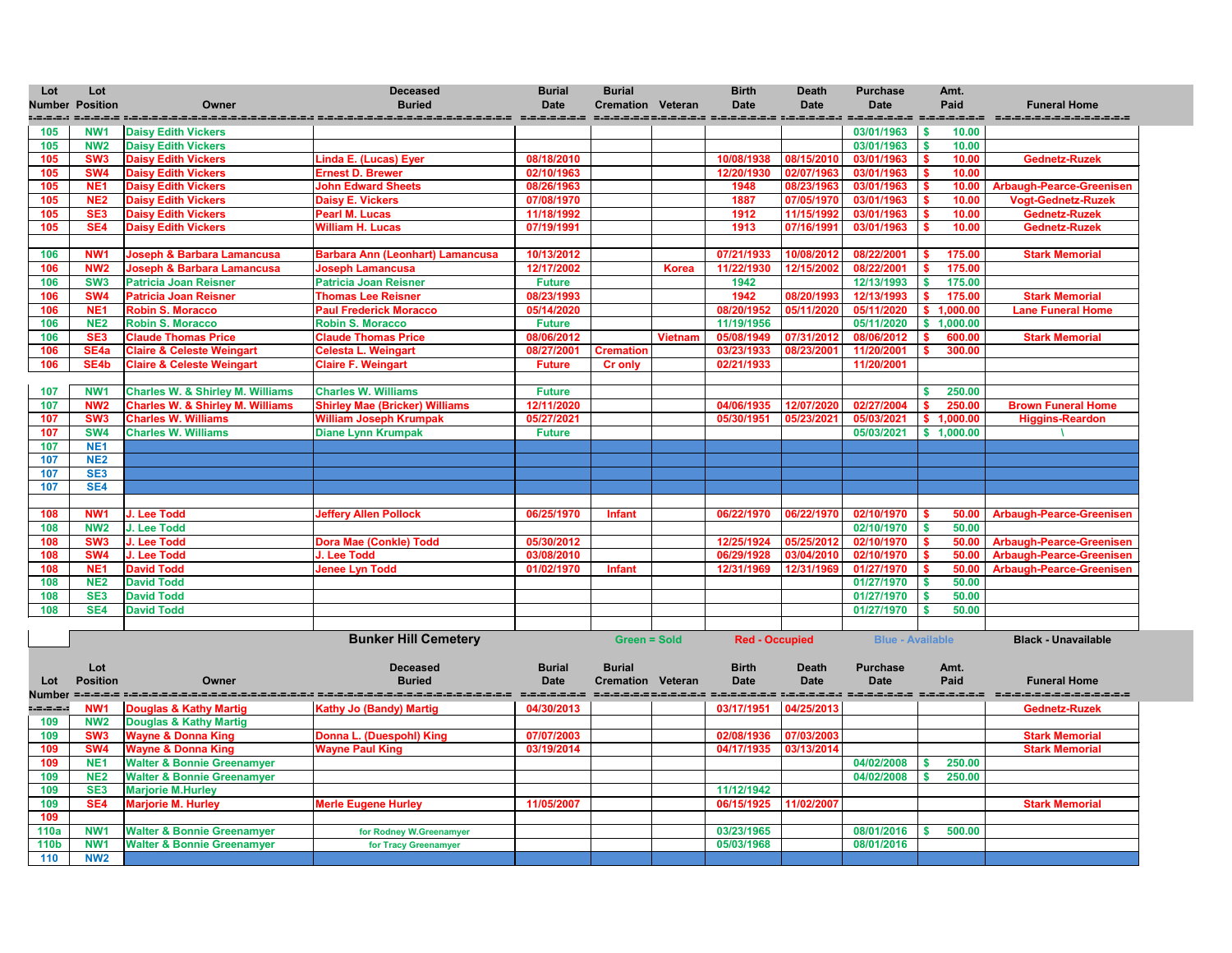| 110         | SW <sub>3</sub>               |                                                      |                                                      |                          |                          |                |                       |                          |                          |                    |                                 |
|-------------|-------------------------------|------------------------------------------------------|------------------------------------------------------|--------------------------|--------------------------|----------------|-----------------------|--------------------------|--------------------------|--------------------|---------------------------------|
| 110         | <b>SW4</b>                    | <b>Marjorie M.Hurley</b>                             | <b>Kelli Lynn Hurley</b>                             | 05/16/2015               |                          |                | 06/19/1967            | 05/12/2015               | 06/08/2015               | 500.00             | <b>Stark Memorial</b>           |
| <b>110a</b> | NE <sub>1a</sub>              | <b>Don L. &amp; Sarah Stratton</b>                   | <b>Sarah Ann Stratton</b><br>(bottom)                | 08/31/2007               | <b>Burial</b>            |                | 1943                  | 08/28/2007               | 08/30/2007               | 250.00             | <b>Stark Memorial</b>           |
| <b>110b</b> | NE <sub>1</sub> b             | Don L. & Sarah Stratton                              | <b>Don L. Stratton</b><br>(top)                      | 04/16/2009               | <b>Cremation</b>         | <b>USAF</b>    | 03/10/1932            | 04/12/2009               |                          |                    | <b>Stark Memorial</b>           |
| 110         | <b>NE2</b>                    | Don L. & Sarah Stratton                              |                                                      |                          |                          |                |                       |                          | 08/30/2007               | 250.00             |                                 |
| 110         | SE <sub>3</sub>               | <b>John C. Barrat</b>                                |                                                      |                          |                          |                |                       |                          |                          |                    |                                 |
| 110         | SE4                           |                                                      |                                                      |                          |                          |                |                       |                          |                          |                    |                                 |
|             |                               |                                                      |                                                      |                          |                          |                |                       |                          |                          |                    |                                 |
| 111         | NW1                           | <b>Bertha H. Dinsio</b>                              |                                                      |                          |                          |                |                       |                          | 09/24/1974               | 75.00<br>-S        |                                 |
| 111         | NW <sub>2</sub>               | <b>Bertha H. Dinsio</b>                              |                                                      |                          |                          |                |                       |                          | 09/24/1974               | 75.00              |                                 |
| 111         | SW <sub>3</sub>               | <b>Bertha H. Dinsio</b>                              |                                                      |                          |                          |                |                       |                          | 09/24/1974               | 75.00<br>-S        |                                 |
| 111         | <b>SW4</b>                    | <b>Bertha H. Dinsio</b>                              |                                                      |                          |                          |                |                       |                          | 09/24/1974               | 75.00<br>S.        |                                 |
| 111         | NE <sub>1</sub>               | <b>Bertha H. Dinsio</b>                              | <b>Bertha H. (Spencer) Dinsio</b>                    | 12/14/1992               |                          |                | 03/04/1900            | 12/10/1992               | 04/09/1974               | 75.00              | <b>Arbaugh-Pearce-Greenisen</b> |
| 111         | NE <sub>2</sub>               | <b>Bertha H. Dinsio</b>                              | <b>Emilio Dinsio</b>                                 | 04/06/1974               |                          |                | 04/27/1889            | 04/03/1974               | 04/09/1974               | 75.00              | <b>Seederly F.H. North Lima</b> |
| 111         | SE <sub>3</sub>               | <b>Bertha H. Dinsio</b>                              | Rev. Vincent Michael Dinsio, Sr.                     | 04/11/1998               |                          | <b>WW</b> II   | 01/10/1925            | 04/07/1998               | 04/09/1974               | 75.00              | <b>Arbaugh-Pearce-Greenisen</b> |
| 111         | SE4                           | <b>Bertha H. Dinsio</b>                              | <b>James Frank Dinsio</b>                            | 03/26/2008               |                          |                |                       | 03/20/2008               | 04/09/1974               | 75.00              | <b>Arbaugh-Pearce-Greenisen</b> |
|             |                               |                                                      |                                                      |                          |                          |                |                       |                          |                          |                    |                                 |
| 112         | NW1                           | <b>Ronald &amp; Joyce Wiant</b>                      | <b>Joyce Wiant</b>                                   | future                   |                          |                |                       |                          | 01/21/2009               | 250.00             |                                 |
| 112         | NW <sub>2</sub>               | <b>Ronald &amp; Joyce Wiant</b>                      | <b>Ronald Wiant</b>                                  | future                   | <b>cremation Army VN</b> |                | 11/13/1949            | 11/18/2021               | 01/21/2009               | 250.00             | <b>Stark Memorial</b>           |
| 112         | SW <sub>3</sub>               |                                                      |                                                      |                          |                          |                |                       |                          |                          |                    |                                 |
| 112         | <b>SW4</b>                    |                                                      |                                                      |                          |                          |                |                       |                          |                          |                    |                                 |
| 112         | NE <sub>1</sub>               | <b>Louetta P. Baird</b>                              | <b>Louetta P. Baird</b>                              | 12/16/1987               |                          |                | 12/30/1918            | 12/13/1987               | 06/27/1972               | 75.00              | <b>Rettig F.H., Leetonia</b>    |
| 112         | NE <sub>2</sub>               | <b>Louetta P. Baird</b>                              | <b>Wilber E. Baird</b>                               | 06/04/1972               |                          |                | 1866                  | 06/01/1972               | 06/27/1972               | 75.00              | <b>Arbaugh-Pearce-Greenisen</b> |
| 112         | SE <sub>3</sub>               |                                                      |                                                      |                          |                          |                |                       |                          |                          |                    |                                 |
| 112         | SE4                           |                                                      |                                                      |                          |                          |                |                       |                          |                          |                    |                                 |
|             |                               |                                                      |                                                      |                          |                          |                |                       |                          |                          |                    |                                 |
|             |                               |                                                      | <b>Bunker Hill Cemetery</b>                          |                          | <b>Green = Sold</b>      |                | <b>Red - Occupied</b> |                          | <b>Blue - Available</b>  |                    | <b>Black - Unavailable</b>      |
|             |                               |                                                      |                                                      |                          |                          |                |                       |                          |                          |                    |                                 |
|             |                               |                                                      |                                                      |                          |                          |                |                       |                          |                          |                    |                                 |
|             | Lot                           |                                                      | <b>Deceased</b>                                      | <b>Burial</b>            | <b>Burial</b>            |                | <b>Birth</b>          | <b>Death</b>             | <b>Purchase</b>          | Amt.               |                                 |
| Lot         | <b>Position</b>               | Owner                                                | <b>Buried</b>                                        | <b>Date</b>              | <b>Cremation Veteran</b> |                | <b>Date</b>           | <b>Date</b>              | <b>Date</b>              | Paid               | <b>Funeral Home</b>             |
|             |                               |                                                      | .=.=.=.=.=.=.=.=.=.                                  | ___________              |                          |                |                       |                          |                          |                    |                                 |
| 113         | NW <sub>1</sub>               |                                                      |                                                      |                          |                          |                |                       |                          |                          |                    |                                 |
| 113         | <b>NW2</b>                    |                                                      |                                                      |                          |                          |                |                       |                          |                          |                    |                                 |
| 113         | SW <sub>3</sub>               |                                                      |                                                      |                          |                          |                |                       |                          |                          |                    |                                 |
| 113         | <b>SW4</b>                    |                                                      |                                                      |                          |                          |                |                       |                          |                          |                    |                                 |
| 113         | NE <sub>1</sub> a             | <b>Glenn Bates</b>                                   | <b>Barbara Jean (Barnes) Bates</b>                   | 05/26/2021               | <b>Cremation</b>         |                | 06/14/1935 12/12/2020 |                          | 04/14/2021 \$            |                    | 500.00 Arbaugh-Pearce-Greenisen |
| 113         | NE <sub>1</sub> b             | <b>Glenn Bates</b>                                   | <b>Glenn Bates</b>                                   | future                   | <b>Cremation</b>         |                |                       |                          | 04/14/2021               | 1.                 |                                 |
| 113         | NE <sub>2</sub>               | <b>Lonna Rae Bates</b>                               |                                                      | future                   |                          |                |                       |                          |                          |                    |                                 |
| 113         | SE <sub>3</sub>               |                                                      |                                                      |                          |                          |                |                       |                          |                          |                    |                                 |
| 113         | SE4                           |                                                      |                                                      |                          |                          |                |                       |                          |                          |                    |                                 |
|             |                               |                                                      |                                                      |                          |                          |                |                       |                          |                          |                    |                                 |
| 114         | NW <sub>1</sub>               | <b>Clyde Hoops</b>                                   | <b>Jean Hoops</b>                                    | 04/26/1997               |                          |                | 08/31/1935            | 04/23/1997               | 05/12/1997               | 175.00             | <b>Arbaugh-Pearce-Greenisen</b> |
| 114         | <b>NW2</b>                    | <b>Clyde Hoops</b>                                   | <b>Clyde Hoops</b>                                   | <b>Future</b>            |                          |                | 03/08/1934            |                          | 05/12/1997               | S.<br>175.00       |                                 |
| 114         | SW <sub>3</sub>               |                                                      |                                                      |                          |                          |                |                       |                          |                          |                    |                                 |
| 114         | <b>SW4</b>                    |                                                      |                                                      |                          |                          |                |                       |                          |                          |                    |                                 |
| 114         | NE <sub>1</sub>               |                                                      |                                                      |                          |                          |                |                       |                          |                          |                    |                                 |
| 114         | NE <sub>2</sub>               |                                                      |                                                      |                          |                          |                |                       |                          |                          |                    |                                 |
| 114         | SE <sub>3</sub>               | John F. & Theresa Lyn Capron                         | <b>Theresa Lyn (Rabenstein) Capron</b>               | <b>Future</b>            |                          |                | 05/12/1966            |                          | 07/21/2021               | \$1,000.00         |                                 |
| 114         | SE4                           | John F. & Theresa Lyn Capron                         | <b>John Francis Capron III</b>                       | <b>Future</b>            |                          | <b>Vietnam</b> | 12/01/1943            |                          | 07/21/2021               | \$1,000.00         |                                 |
|             |                               |                                                      |                                                      |                          |                          |                |                       |                          |                          |                    |                                 |
| 115         | NW <sub>1</sub>               | <b>C. Ray Stanley</b>                                | <b>Mabel A. (Coy) Stanley</b>                        | 07/02/1988               |                          |                | 94 yrs                | 06/28/1988               | 10/14/1969               | 50.00              | <b>Arbaugh-Pearce-Greenisen</b> |
| 115         | <b>NW2</b>                    | <b>C. Ray Stanley</b>                                | <b>C. Ray Stanley</b>                                | 03/02/1978               |                          |                | 86 yrs                | 02/27/1978               | 10/14/1969               |                    | 50.00 Arbaugh-Pearce-Greenisen  |
| 115         | SW <sub>3</sub>               | <b>Ronald Hutchison</b>                              |                                                      |                          |                          |                |                       |                          |                          |                    |                                 |
| 115         | <b>SW4</b>                    | <b>Ronald Hutchison</b>                              |                                                      |                          |                          |                |                       |                          |                          |                    |                                 |
| 115         | NE <sub>1</sub>               | <b>Kenneth Hutcheson</b>                             |                                                      |                          |                          |                |                       |                          | 10/14/1969               | 50.00<br>-S        |                                 |
| 115<br>115  | <b>NE2</b><br>SE <sub>3</sub> | <b>Kenneth Hutcheson</b><br><b>Kenneth Hutcheson</b> | <b>Kenneth Hutcheson</b><br><b>Vonetta Hutcheson</b> | 03/07/2006<br>11/13/1996 |                          | <b>WW II</b>   | 12/19/1920<br>72 yrs  | 02/02/2006<br>11/09/1996 | 10/14/1969<br>10/14/1969 | 50.00<br>\$<br>-\$ | 50.00 Arbaugh-Pearce-Greenisen  |

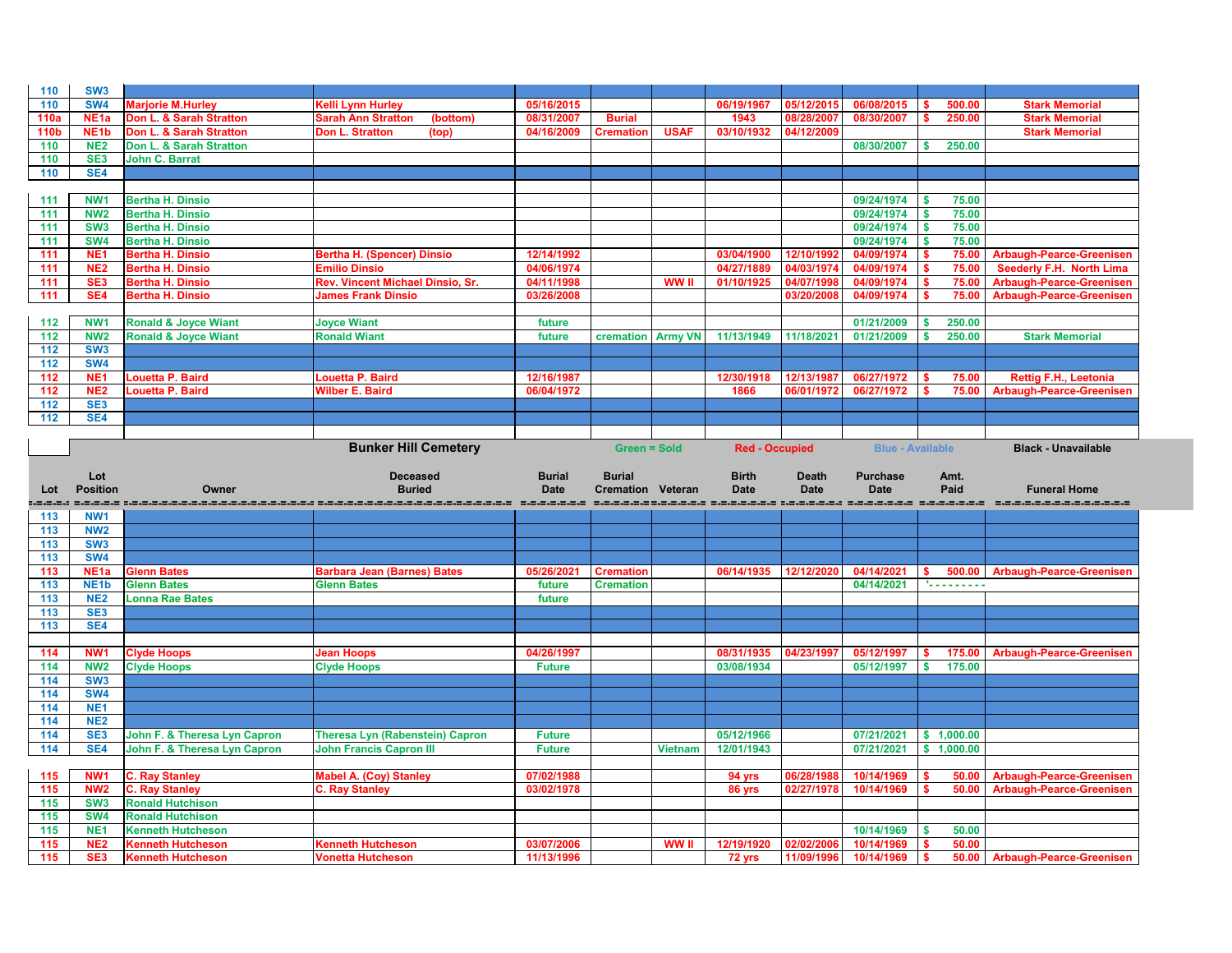| 115               | SE4                                | <b>Kenneth Hutcheson</b>                   | <b>Daniel Hutcheson</b>                                                                                        |                          |                          | 06/27/1960            | 04/26/1969               | 10/14/1969               | $\overline{\phantom{a}}$  | 50.00            |                                                                     |
|-------------------|------------------------------------|--------------------------------------------|----------------------------------------------------------------------------------------------------------------|--------------------------|--------------------------|-----------------------|--------------------------|--------------------------|---------------------------|------------------|---------------------------------------------------------------------|
|                   |                                    |                                            |                                                                                                                |                          |                          |                       |                          |                          |                           |                  |                                                                     |
| 116               | NW <sub>1</sub>                    | <b>Norman Weingart</b>                     | in driveway                                                                                                    |                          |                          |                       |                          |                          |                           |                  |                                                                     |
| 116               | NW <sub>2</sub>                    | <b>Norman Weingart</b>                     | Norman G. Weingart                                                                                             | 03/09/2013               |                          |                       | 02/28/201                | 05/09/1977               | -S                        | 100.00           | <b>Stark Memorial</b>                                               |
| 116               | SW <sub>3</sub>                    | <b>Norman Weingart</b>                     | <b>Roberta Louise (Weber) Weingart</b>                                                                         | 03/10/2018               |                          | 02/22/1927            | 01/31/2018               | 05/09/1977               | S.                        | 100.00           | <b>Arbaugh-Pearce-Greenisen</b>                                     |
| 116               | SW <sub>4</sub>                    | <b>Norman Weingart</b>                     | <b>Valerie J. Weingart</b>                                                                                     | 05/02/1977               |                          | 1957                  | 04/28/197                | 05/09/1977               |                           | 100.00           | <b>Stark Memorial</b>                                               |
| 116               | NE <sub>1</sub>                    | <b>DRIVEWAY</b>                            |                                                                                                                |                          |                          |                       |                          |                          |                           |                  |                                                                     |
| 116               | NE <sub>2a</sub>                   | <b>James C. Lucas</b>                      | <b>James C. Lucas</b>                                                                                          | 04/10/2010               |                          | 08/25/1956            | 04/06/2010               | 04/10/2010               |                           | 600.00           | <b>Stark Memorial</b>                                               |
| 116               | NE <sub>2</sub> b                  | <b>Justin Lucas</b>                        | <b>Justin James Lucas</b>                                                                                      | 03/23/2022               |                          | 09/15/1977            | 03/10/2022               |                          |                           |                  | <b>Southern Cremations &amp; Funerals</b>                           |
| 116               | SE <sub>3</sub>                    | <b>Chester J. Lucas</b>                    | <b>Zella Lucas</b>                                                                                             | 09/08/2006               |                          | 04/11/1927            | 09/04/2006               | 05/09/1990               |                           | 175.00           |                                                                     |
| 116               | SE4                                | <b>Chester J. Lucas</b>                    | <b>Chester J. Lucas</b>                                                                                        | 01/23/1991               |                          | 07/12/1927            | 01/20/1991               | 05/09/1990               | $\mathbf{s}$              | 175.00           | <b>Stark Memorial</b>                                               |
|                   |                                    |                                            |                                                                                                                |                          |                          |                       |                          |                          |                           |                  |                                                                     |
|                   |                                    |                                            | <b>Bunker Hill Cemetery</b>                                                                                    |                          | <b>Green = Sold</b>      | <b>Red - Occupied</b> |                          | <b>Blue - Available</b>  |                           |                  | <b>Black - Unavailable</b>                                          |
|                   |                                    |                                            |                                                                                                                |                          |                          |                       |                          |                          |                           |                  |                                                                     |
|                   |                                    |                                            |                                                                                                                |                          |                          |                       |                          |                          |                           |                  |                                                                     |
| Lot               | Lot                                |                                            | <b>Deceased</b>                                                                                                | <b>Burial</b>            | <b>Burial</b>            | <b>Birth</b>          | <b>Death</b>             | <b>Purchase</b>          |                           | Amt.             |                                                                     |
|                   | <b>Number Position</b>             | Owner                                      | <b>Buried</b>                                                                                                  | <b>Date</b>              | <b>Cremation Veteran</b> | <b>Date</b>           | <b>Date</b>              | <b>Date</b>              |                           | Paid             | <b>Funeral Home</b>                                                 |
|                   |                                    |                                            | alialistica di distribuita di distribuita di distribuita di distribuita di distribuita di distribuita di distr |                          |                          |                       |                          |                          |                           |                  |                                                                     |
| 117               | NW1                                | <b>FOUNDATION</b>                          | old building                                                                                                   |                          |                          |                       |                          |                          |                           |                  |                                                                     |
| 117               | NW <sub>2</sub>                    | <b>FOUNDATION</b>                          | old building                                                                                                   |                          |                          |                       |                          |                          |                           |                  |                                                                     |
| 117               | SW <sub>3</sub>                    | <b>FOUNDATION</b>                          | old building                                                                                                   |                          |                          |                       |                          |                          |                           |                  |                                                                     |
| $\frac{117}{117}$ | SW4                                | <b>FOUNDATION</b>                          | old building                                                                                                   |                          |                          |                       |                          |                          |                           |                  |                                                                     |
| $\frac{117}{117}$ | NE <sub>1</sub>                    | <b>FOUNDATION</b>                          | old building                                                                                                   |                          |                          |                       |                          |                          |                           |                  |                                                                     |
| 117               | NE <sub>2</sub>                    | <b>FOUNDATION</b>                          | old building                                                                                                   |                          |                          |                       |                          |                          |                           |                  |                                                                     |
| 117               | SE <sub>3</sub>                    | <b>FOUNDATION</b>                          | old building                                                                                                   |                          |                          |                       |                          |                          |                           |                  |                                                                     |
| 117               | SE4                                | <b>FOUNDATION</b>                          | old building                                                                                                   |                          |                          |                       |                          |                          |                           |                  |                                                                     |
|                   |                                    |                                            |                                                                                                                |                          |                          |                       |                          |                          |                           |                  |                                                                     |
| 118               | NW1                                |                                            |                                                                                                                |                          |                          |                       |                          |                          |                           |                  |                                                                     |
| 118               | <b>NW2</b>                         |                                            |                                                                                                                |                          |                          |                       |                          |                          |                           |                  |                                                                     |
| 118               | SW <sub>3</sub>                    | Mrs. James D. Jordan, Sr.                  |                                                                                                                |                          |                          |                       |                          | 11/24/1997               | $\sqrt{5}$                | 175.00           |                                                                     |
| 118               | SW <sub>4</sub><br>NE <sub>1</sub> | Mrs. James D. Jordan, Sr.                  | <b>James Daniel Jordan, Sr.</b>                                                                                | 10/23/1997               |                          | 02/17/1947            | 10/20/1997<br>11/15/1997 | 11/24/1997               | $\mathbf{s}$              | 175.00           | <b>Cassaday-Turkle-Christian</b><br><b>Arbaugh-Pearce-Greenisen</b> |
| 118<br>118        | NE <sub>2</sub>                    | <b>James Kollar</b><br><b>James Kollar</b> | <b>Betty J. Kollar</b><br><b>Cheryl Kollar</b>                                                                 | 11/17/1997<br>12/30/2020 |                          | 1942<br>06/17/1955    | 12/27/2020               | 11/24/1997<br>11/24/1997 |                           | 175.00<br>175.00 | <b>Arbaugh-Pearce-Greenisen</b>                                     |
| 118               | SE <sub>3</sub>                    | <b>James Kollar</b>                        | <b>Robert</b>                                                                                                  | <b>Future</b>            |                          |                       |                          | 11/24/1997               | $\mathbf{s}$              | 175.00           |                                                                     |
| 118               | SE4                                | <b>Marjorie F. Foster</b>                  | Melvin W. Jordan, Jr.                                                                                          | 01/05/2010               |                          | 05/11/1949 12/31/2009 |                          | 01/04/2010               |                           |                  | 400.00 Cassaday-Turkle-Christian                                    |
|                   |                                    |                                            |                                                                                                                |                          |                          |                       |                          |                          |                           |                  |                                                                     |
| 119               | NW1                                | <b>TREE</b>                                |                                                                                                                |                          |                          |                       |                          |                          |                           |                  |                                                                     |
| 119               | NW <sub>2</sub>                    | <b>TREE</b>                                |                                                                                                                |                          |                          |                       |                          |                          |                           |                  |                                                                     |
| 119               | SW <sub>3</sub>                    | <b>TREE</b>                                |                                                                                                                |                          |                          |                       |                          |                          |                           |                  |                                                                     |
| 119               | SW4                                | <b>TREE</b>                                |                                                                                                                |                          |                          |                       |                          |                          |                           |                  |                                                                     |
| 119               | NE <sub>1</sub>                    | <b>TREE</b>                                |                                                                                                                |                          |                          |                       |                          |                          |                           |                  |                                                                     |
| 119               | NE <sub>2</sub>                    | <b>TREE</b>                                |                                                                                                                |                          |                          |                       |                          |                          |                           |                  |                                                                     |
| 119               | SE <sub>3</sub>                    | <b>TREE</b>                                |                                                                                                                |                          |                          |                       |                          |                          |                           |                  |                                                                     |
| 119               | SE4                                | <b>TREE</b>                                |                                                                                                                |                          |                          |                       |                          |                          |                           |                  |                                                                     |
|                   |                                    |                                            |                                                                                                                |                          |                          |                       |                          |                          |                           |                  |                                                                     |
| 120               | NW <sub>1</sub>                    | <b>Mary Gibson</b>                         |                                                                                                                |                          |                          |                       |                          | 08/23/1982               | $\boldsymbol{\mathsf{s}}$ | 125.00           |                                                                     |
| 120               | <b>NW2</b>                         | <b>Mary Gibson</b>                         | <b>Mary Gibson</b>                                                                                             | 07/10/2006               |                          | 1915                  | 07/07/2006               | 08/23/1982               | $\mathbf{\$}$             | 125.00           | <b>Stark Memorial</b>                                               |
| 120               | SW <sub>3</sub>                    | <b>Mary Gibson</b>                         | <b>Marx A. Gibson</b>                                                                                          | 06/02/1983               |                          | 1913                  | 05/31/1983               | 08/23/1982               |                           | 125.00           | <b>Stark Memorial</b>                                               |
| 120               | <b>SW4</b>                         | <b>Kay F. Allen</b>                        |                                                                                                                |                          |                          |                       |                          | 06/26/1989               | \$                        | 175.00           |                                                                     |
| 120               | NE <sub>1</sub>                    | <b>Harry &amp; Betty Skidmore</b>          |                                                                                                                |                          |                          |                       |                          |                          |                           |                  |                                                                     |
| 120               | NE <sub>2</sub>                    | <b>Harry &amp; Betty Skidmore</b>          | <b>Betty Skidmore</b>                                                                                          | 05/19/2008               |                          | 08/12/1939            | 05/15/2008               |                          |                           |                  |                                                                     |
| 120               | SE <sub>3</sub>                    | <b>Jim Burnett</b>                         |                                                                                                                |                          |                          |                       |                          | 07/26/1993               | \$                        | 175.00           |                                                                     |
| 120               | SE4                                | <b>Jim Burnett</b>                         |                                                                                                                |                          |                          |                       |                          | 07/26/1993               | $\mathbf{\$}$             | 175.00           |                                                                     |
|                   |                                    |                                            |                                                                                                                |                          |                          |                       |                          |                          |                           |                  |                                                                     |
|                   |                                    |                                            | <b>Bunker Hill Cemetery</b>                                                                                    |                          | <b>Green = Sold</b>      | <b>Red - Occupied</b> |                          | <b>Blue - Available</b>  |                           |                  | <b>Black - Unavailable</b>                                          |



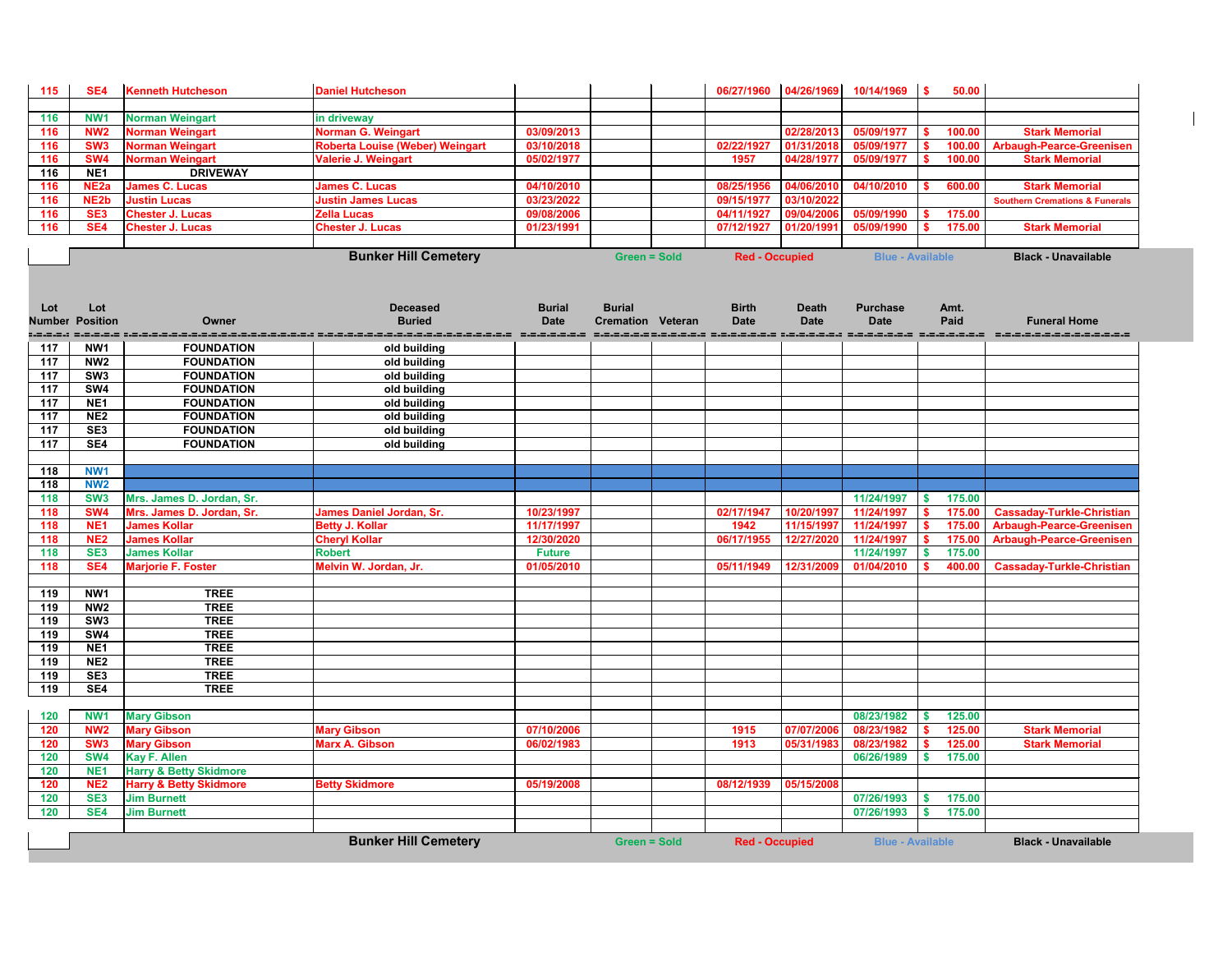| Lot         | Lot<br><b>Number Position</b> | Owner                                | <b>Deceased</b><br><b>Buried</b>     | <b>Burial</b><br><b>Date</b> | <b>Burial</b><br><b>Cremation Veteran</b> |             | <b>Birth</b><br><b>Date</b>                      | <b>Death</b><br><b>Date</b>       | <b>Purchase</b><br><b>Date</b> | Amt.<br>Paid            | <b>Funeral Home</b>             |
|-------------|-------------------------------|--------------------------------------|--------------------------------------|------------------------------|-------------------------------------------|-------------|--------------------------------------------------|-----------------------------------|--------------------------------|-------------------------|---------------------------------|
| <br>121     | NW <sub>1</sub>               | <b>Homer Marty</b>                   |                                      |                              |                                           |             | SALARA BARARA BARARA MARARA MARARA BARARA BARARA |                                   |                                |                         | ===================             |
| 121         | NW <sub>2</sub>               | <b>Homer Marty</b>                   | <b>Homer Marty</b>                   | 01/27/2004                   |                                           | <b>Army</b> | 03/02/1936                                       | 01/23/2004                        |                                |                         |                                 |
| 121         | SW <sub>3</sub>               |                                      |                                      |                              |                                           |             |                                                  |                                   |                                |                         |                                 |
| 121         | <b>SW4</b>                    |                                      |                                      |                              |                                           |             |                                                  |                                   |                                |                         |                                 |
| 121         | NE <sub>1</sub>               | <b>Brad &amp; Chrystal Skidmore</b>  |                                      |                              |                                           |             |                                                  |                                   | 08/31/2015                     | 500.00<br><b>S</b>      |                                 |
| 121         | NE <sub>2</sub>               | <b>Brad &amp; Chrystal Skidmore</b>  |                                      |                              |                                           |             |                                                  |                                   | 08/31/2015                     | 500.00                  |                                 |
| 121         | SE <sub>3</sub>               | <b>Brad &amp; Chrystal Skidmore</b>  |                                      |                              |                                           |             |                                                  |                                   | 08/31/2015                     | 500.00                  |                                 |
| 121         | SE4                           | William J. Palmer, Jr.               | <b>Justin William Palmer</b>         | 10/03/1977                   |                                           |             | 04/13/1977                                       | 09/30/1977                        | 10/10/1977                     | 75.00                   | <b>Vogt-Gednetz-Ruzek</b>       |
|             |                               |                                      |                                      |                              |                                           |             |                                                  |                                   |                                |                         |                                 |
| 122         | NW <sub>1</sub>               | <b>William &amp; Glennell Fast</b>   | <b>Glennell Mae (Hostetter) Fast</b> | 05/17/2007                   |                                           |             | 06/26/1931                                       | 05/13/2007                        | 04/01/2002                     | 150.00                  | <b>Stark Memorial</b>           |
| 122         | NW <sub>2</sub>               | <b>William &amp; Glennell Fast</b>   | <b>William A. Fast</b>               | 05/19/2014                   |                                           |             | 01/23/1935                                       | 05/08/2014                        | 04/01/2002                     | 150.00                  | <b>Stark Memorial</b>           |
| 122         | SW <sub>3</sub>               | <b>William &amp; Glennell Fast</b>   |                                      |                              |                                           |             |                                                  |                                   | 04/01/2002                     | \$<br>150.00            |                                 |
| 122         | <b>SW4</b>                    | <b>William &amp; Glennell Fast</b>   |                                      |                              |                                           |             |                                                  |                                   | 04/01/2002                     | 150.00<br><b>S</b>      |                                 |
| 122         | NE <sub>1</sub>               | <b>Randy &amp; Andrea Fast</b>       | <b>Andrea F. Fast</b>                | <b>Future</b>                |                                           |             |                                                  |                                   | 01/10/2022                     | 500.00                  |                                 |
| 122         | NE <sub>2</sub>               | <b>Randy &amp; Andrea Fast</b>       | <b>Randy L. Fast</b>                 | <b>Future</b>                |                                           |             |                                                  |                                   | 01/10/2022                     | 500.00                  |                                 |
| 122         | SE <sub>3</sub>               |                                      |                                      |                              |                                           |             |                                                  |                                   |                                |                         |                                 |
| 122         | SE4                           |                                      |                                      |                              |                                           |             |                                                  |                                   |                                |                         |                                 |
|             |                               |                                      |                                      |                              |                                           |             |                                                  |                                   |                                |                         |                                 |
| 123         | NW <sub>1</sub>               | <b>Karen Novak</b>                   |                                      |                              |                                           |             |                                                  |                                   |                                |                         |                                 |
| 123         | NW <sub>2</sub>               | <b>Karen Novak</b>                   | <b>Richard Novak</b>                 | 10/27/2004                   |                                           | <b>Yes</b>  | 07/17/1943                                       | 10/23/2004                        |                                |                         | <b>Stark Memorial</b>           |
| 123         | SW <sub>3</sub>               |                                      |                                      |                              |                                           |             |                                                  |                                   |                                |                         |                                 |
| 123         | SW4                           |                                      |                                      |                              |                                           |             |                                                  |                                   |                                |                         |                                 |
| 123         | NE <sub>1</sub>               |                                      |                                      |                              |                                           |             |                                                  |                                   |                                |                         |                                 |
| 123         | NE <sub>2</sub>               | <b>Ron Hostetter</b>                 |                                      |                              |                                           |             |                                                  |                                   | 10/10/1988                     | 175.00<br>$\mathbf{\$}$ |                                 |
| 123         | SE <sub>3</sub>               | <b>Ron Hostetter</b>                 | <b>Paul J. Hostetter</b>             | 08/16/1988                   |                                           |             | 55 yrs                                           | 08/13/1988                        | 10/10/1988                     | 175.00<br><b>S</b>      | <b>Arbaugh-Pearce-Greenisen</b> |
| 123         | SE4                           |                                      |                                      |                              |                                           |             |                                                  |                                   |                                |                         |                                 |
|             |                               |                                      |                                      |                              |                                           |             |                                                  |                                   |                                |                         |                                 |
| 124         | NW1                           |                                      |                                      |                              |                                           |             |                                                  |                                   |                                |                         |                                 |
| 124         | <b>NW2</b>                    |                                      |                                      |                              |                                           |             |                                                  |                                   |                                |                         |                                 |
| <b>124a</b> | SW <sub>3a</sub>              | <b>Donald &amp; Marcia Nicholson</b> | <b>Donald Nicholson (future)</b>     |                              | to be Cremated                            |             | 08/02/1943                                       |                                   | 07/16/2008                     | S<br>250.00             |                                 |
| <b>124b</b> | SW <sub>3</sub> b             | <b>Donald &amp; Marcia Nicholson</b> | <b>Marcia Nicholson (future)</b>     |                              | to be Cremated                            |             | 04/29/1952                                       |                                   | 07/16/2008                     |                         |                                 |
| 124         | <b>SW4</b>                    | <b>Jessica Stinson</b>               | <b>Michael G.E. Stinson</b>          | 07/10/2008                   |                                           |             | 05/05/197                                        | 07/04/2007                        | 07/14/2008                     | 250.00                  | <b>Arbaugh-Pearce-Greenisen</b> |
| 124         | NE <sub>1</sub>               |                                      |                                      |                              |                                           |             |                                                  |                                   |                                |                         |                                 |
| 124         | NE <sub>2</sub>               |                                      |                                      |                              |                                           |             |                                                  |                                   |                                |                         |                                 |
| 124         | SE <sub>3</sub>               |                                      |                                      |                              |                                           |             |                                                  |                                   |                                |                         |                                 |
| 124         | <b>SE4</b>                    |                                      |                                      |                              |                                           |             |                                                  |                                   |                                |                         |                                 |
|             |                               |                                      |                                      |                              |                                           |             |                                                  |                                   |                                |                         |                                 |
|             |                               |                                      | <b>Bunker Hill Cemetery</b>          |                              | <b>Green = Sold</b>                       |             | <b>Red - Occupied</b>                            |                                   | <b>Blue - Available</b>        |                         | <b>Black - Unavailable</b>      |
|             |                               |                                      | <b>Depended</b>                      | Dirichlet                    | Dirichlet                                 |             | D:4h                                             | $D$ <sub>o</sub> $A$ <sub>h</sub> | <b>Durchoon</b>                |                         |                                 |



| Lot | Lot                    |                                     | <b>Deceased</b>                 | <b>Burial</b> | <b>Burial</b>            |             | <b>Birth</b> | Death<br><b>Date</b> | <b>Purchase</b> | Amt.<br>Paid | <b>Funeral Home</b>   |
|-----|------------------------|-------------------------------------|---------------------------------|---------------|--------------------------|-------------|--------------|----------------------|-----------------|--------------|-----------------------|
|     | <b>Number Position</b> | <b>Owner</b>                        | <b>Buried</b>                   | <b>Date</b>   | <b>Cremation Veteran</b> |             | <b>Date</b>  |                      | <b>Date</b>     |              |                       |
| 125 | NW <sub>1</sub>        | <b>Glenda Irey</b>                  | <b>Glenda Lee (Maurer) Irey</b> | future        |                          |             | 03/06/1940   |                      | 12/27/2021      | 1,000.00     |                       |
| 125 | NW <sub>2</sub>        | <b>Glenda Irev</b>                  | <b>Ronald Ingram Irey</b>       | 12/30/2021    |                          | <b>Armv</b> | 04/16/1940   | 12/24/2021           | 12/27/2021      | 1,000.00     | <b>Stark Memorial</b> |
| 125 | SW <sub>3</sub>        | <b>Deanna Maurer</b>                | <b>Deanna Kay Maurer</b>        | <b>Future</b> |                          |             |              |                      | 05/17/2010      | 400.00       |                       |
| 125 | SW <sub>4</sub>        | <b>Deanna Maurer</b>                | <b>Steven Robert Maurer</b>     | 05/17/2010    |                          |             | 12/01/1971   | 05/13/2010           | 05/17/2010      | 400.00       | <b>Stark Memorial</b> |
| 125 | NE <sub>1</sub>        | <b>Brett Harold Maurer</b>          | <b>Susan (Welling) Shuman</b>   | <b>Future</b> |                          |             |              |                      | 07/19/2021      | 500.00       |                       |
| 125 | NE <sub>2</sub>        | <b>Brett Harold Maurer</b>          | <b>Donald George Shuman</b>     | 07/20/2021    |                          |             | 10/26/1961   | 07/15/2021           | 07/19/2021      | 500.00       | <b>Stark Memorial</b> |
| 125 | SE <sub>3</sub>        | <b>James &amp; Dolores Campbell</b> |                                 |               |                          |             |              |                      | 08/09/1993      | 175.00       |                       |
| 125 | SE4                    | <b>James &amp; Dolores Campbell</b> |                                 |               |                          |             |              |                      | 08/09/1993      | 175.00       |                       |
|     |                        |                                     |                                 |               |                          |             |              |                      |                 |              |                       |
| 126 | NW <sub>1</sub>        |                                     |                                 |               |                          |             |              |                      |                 |              |                       |
| 126 | NW <sub>2</sub>        |                                     |                                 |               |                          |             |              |                      |                 |              |                       |
| 126 | SW <sub>3</sub>        |                                     |                                 |               |                          |             |              |                      |                 |              |                       |

| <b>Funeral Home</b><br>. <b>.</b> |
|-----------------------------------|
|                                   |
|                                   |
|                                   |
|                                   |
|                                   |
|                                   |
|                                   |
| Vogt-Gednetz-Ruzek                |
|                                   |
| <b>Stark Memorial</b>             |
| <b>Stark Memorial</b>             |
|                                   |
|                                   |
|                                   |
|                                   |
|                                   |
|                                   |
|                                   |
| <b>Stark Memorial</b>             |
|                                   |
|                                   |
|                                   |
|                                   |
| <b>Arbaugh-Pearce-Greenisen</b>   |
|                                   |
|                                   |
|                                   |
|                                   |
|                                   |
| Arbaugh-Pearce-Greenisen          |
|                                   |
|                                   |
|                                   |
|                                   |
|                                   |

**Black - Unavailable**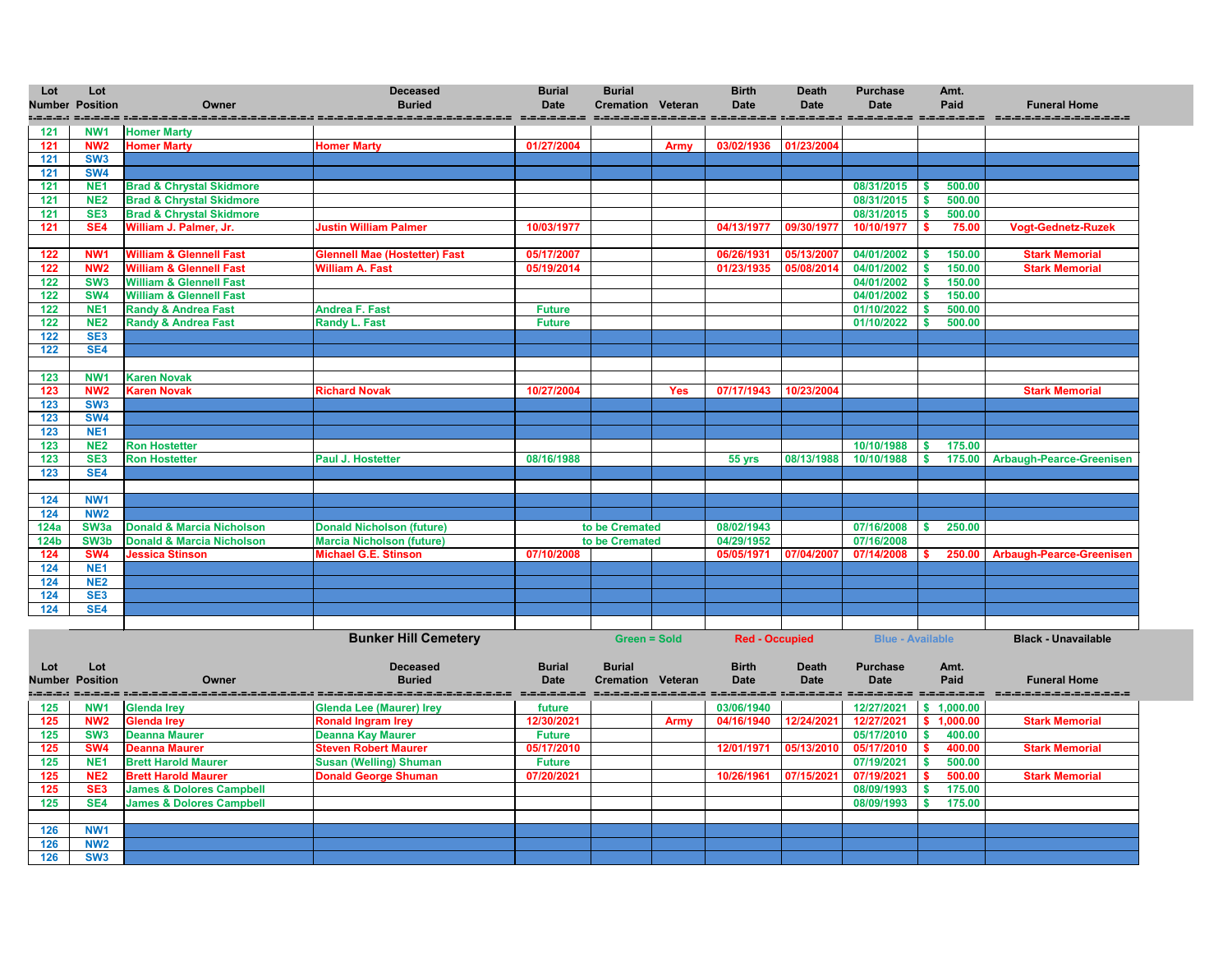| 126         | <b>SW4</b>             |                                    |                                          |               |                          |              |                       |              |                         |                                     |                                 |
|-------------|------------------------|------------------------------------|------------------------------------------|---------------|--------------------------|--------------|-----------------------|--------------|-------------------------|-------------------------------------|---------------------------------|
| 126         | NE <sub>1</sub>        | <b>Daisy E. Vickers</b>            | <b>Helen Vickers</b>                     | 10/30/2003    |                          |              |                       |              | 04/23/1968              | 15.00                               |                                 |
| 126         | NE <sub>2</sub>        | <b>Daisy E. Vickers</b>            | <b>Clarence Frank Vickers</b>            | 03/20/1968    |                          |              | 09/30/1916            | 03/20/1968   | 04/23/1968              | 15.00                               |                                 |
| 126         | SE <sub>3</sub>        | Donald E. & Barbara J. Wells       | <b>Barbara Jean Wells</b>                | 07/22/2015    |                          |              | 06/27/1933            | 07/18/2015   | 12/09/2013              | 800.00                              | <b>Stark Memorial</b>           |
|             |                        |                                    |                                          |               |                          |              |                       |              |                         |                                     |                                 |
| 126         | SE4                    | Donald E. & Barbara J. Wells       |                                          |               |                          |              |                       |              | 12/09/2013              | 800.00                              |                                 |
|             |                        |                                    |                                          |               |                          |              |                       |              |                         |                                     |                                 |
| 127a        | NW <sub>1</sub> a      | <b>Jeremy Goudy/Christina Bash</b> | <b>Alex Cooper Goudy</b>                 | 08/20/2010    | buried w/ sister         |              | 07/01/2002            | 08/15/2010   | 08/18/2010              | 600.00                              | <b>Arbaugh-Pearce-Greenisen</b> |
| <b>127b</b> | NW <sub>1</sub> b      | <b>Jeremy Goudy/Christina Bash</b> | <b>Kira Denise Goudy</b>                 | 08/20/2010    | buried w/ brother        |              | 05/05/2005            | 08/15/2010   | 08/18/2010              | same                                | <b>Arbaugh-Pearce-Greenisen</b> |
| 127         | NW <sub>2</sub>        | <b>Christina Bash</b>              |                                          |               |                          |              |                       |              | 08/28/2010              | 600.00                              |                                 |
| 127         | SW <sub>3</sub>        | <b>Frank Richard Bates</b>         |                                          |               |                          |              |                       |              | 07/26/1976              | 75.00                               |                                 |
| 127         | SW <sub>4</sub>        | <b>Frank Richard Bates</b>         | <b>Frank M. Bates</b>                    | 02/15/1985    |                          | <b>WW II</b> | 1925                  | 02/11/1985   | 07/27/1976              | 75.00                               | <b>Stark Memorial</b>           |
| 127         | NE <sub>1</sub>        | <b>William A. Weber</b>            | <b>Juanita D. Weber</b>                  | 09/04/1976    |                          |              | 68 yrs                | 09/01/1976   | 12/22/1975              | 50.00                               | <b>Stark Memorial</b>           |
| 127         | NE <sub>2</sub>        | <b>William A. Weber</b>            | <b>William A. Weber</b>                  | 03/12/1978    |                          |              | 69 yrs                | 03/09/1978   | 12/22/1975              | 50.00                               | <b>LaMont Ickes F.H.</b>        |
| 127         | SE <sub>3</sub>        | <b>Harry Hancock</b>               |                                          |               |                          |              |                       |              | 11/12/1974              | 50.00                               |                                 |
| 127         | SE4                    | <b>Harry Hancock</b>               |                                          |               |                          |              |                       |              | 11/12/1974              | 50.00                               |                                 |
|             |                        |                                    |                                          |               |                          |              |                       |              |                         |                                     |                                 |
|             |                        |                                    |                                          |               |                          |              |                       |              |                         |                                     |                                 |
| 128         | NW1                    |                                    |                                          |               |                          |              |                       |              |                         |                                     |                                 |
| 128         | <b>NW2</b>             |                                    |                                          |               |                          |              |                       |              |                         |                                     |                                 |
| 128         | SW <sub>3</sub>        |                                    |                                          |               |                          |              |                       |              |                         |                                     |                                 |
| 128         | <b>SW4</b>             |                                    |                                          |               |                          |              |                       |              |                         |                                     |                                 |
| 128         | NE <sub>1</sub>        | <b>Maria Belle Peterson</b>        | Maria Roseann (Cavalcanti) Peterson      | 09/11/1992    |                          |              | 1930                  | 07/08/1992   | 08/23/1976              | 75.00                               | <b>McClurkin, Girard, OH</b>    |
| 128         | NE <sub>2</sub>        | <b>Maria Belle Peterson</b>        | <b>Andrew C. "Swede" Peterson</b>        | 10/11/2013    |                          |              | 12/22/1922            | 10/8/21013   | 08/23/1976              | 75.00                               | <b>Stark Memorial</b>           |
| 128         | SE <sub>3</sub>        | <b>Frances Mahoney</b>             |                                          |               |                          |              |                       |              | 08/23/1976              | 75.00                               |                                 |
| 128         | SE4                    | <b>Frances Mahoney</b>             |                                          |               |                          |              |                       |              | 08/23/1976              | 75.00                               |                                 |
|             |                        |                                    |                                          |               |                          |              |                       |              |                         |                                     |                                 |
|             |                        |                                    | <b>Bunker Hill Cemetery</b>              |               | <b>Green = Sold</b>      |              | <b>Red - Occupied</b> |              | <b>Blue - Available</b> |                                     | <b>Black - Unavailable</b>      |
|             |                        |                                    |                                          |               |                          |              |                       |              |                         |                                     |                                 |
|             |                        |                                    |                                          |               |                          |              |                       |              |                         |                                     |                                 |
| Lot         | Lot                    |                                    | <b>Deceased</b>                          | <b>Burial</b> | <b>Burial</b>            |              | <b>Birth</b>          | <b>Death</b> | <b>Purchase</b>         | Amt.                                |                                 |
|             |                        |                                    |                                          |               |                          |              |                       |              |                         |                                     |                                 |
|             | <b>Number Position</b> | Owner                              | <b>Buried</b>                            | <b>Date</b>   | <b>Cremation Veteran</b> |              | <b>Date</b>           | <b>Date</b>  | <b>Date</b>             | Paid                                | <b>Funeral Home</b>             |
|             |                        |                                    | =_=_=_=_=_=_=_=_=_=_=_=_=_=_=_=_=_=_     | .=.=.=.=.=.=  |                          |              | =======               |              | =========               |                                     |                                 |
| 129         | NW <sub>1</sub>        | <b>Frank Warren</b>                | <b>Jacob Warren</b>                      | 01/29/1980    |                          | WW II        | 1906                  | 01/26/1986   | 10/31/1962              | 10.00                               | <b>Stark Memorial</b>           |
| 129         | NW <sub>2</sub>        | <b>Frank Warren</b>                | <b>Lewis Warren</b>                      |               |                          |              | 1886                  | 1962         | 10/31/1962              | 10.00                               |                                 |
| 129         | SW <sub>3</sub>        | <b>Merwyn Wright</b>               |                                          |               |                          |              |                       |              |                         |                                     |                                 |
| 129         | <b>SW4</b>             | <b>Merwyn Wright</b>               | <b>Merwyn Wright</b>                     | 07/15/1963    |                          |              | 57 yrs                | 07/15/1963   |                         | gratis                              | <b>Vogt-Gednetz-Ruzek</b>       |
| 129         | NE <sub>1</sub>        | <b>Pamela G. Farrant</b>           | Pamela G. Farrant                        | <b>Future</b> |                          |              |                       |              | 04/26/2022              | 500.00<br>$\boldsymbol{\mathsf{s}}$ |                                 |
|             |                        |                                    |                                          |               |                          |              |                       |              |                         |                                     |                                 |
| $129$       | NE <sub>2</sub>        | <b>Bruce J. Farrant</b>            | <b>Bruce J. Farrant</b>                  | <b>Future</b> |                          |              |                       |              | 04/26/2022 \$           | 500.00                              |                                 |
| 129         | SE <sub>3</sub>        | <b>Donnas Koon</b>                 | <b>Donnas Koon</b>                       | <b>Future</b> |                          |              |                       |              | 04/26/2022              | 500.00<br>$\boldsymbol{\mathsf{s}}$ |                                 |
| 129         | SE4                    | <b>Claude J. Koon</b>              | <b>Claude J. Koon</b>                    | <b>Future</b> |                          |              |                       |              | 04/26/2022              | 500.00                              |                                 |
|             |                        |                                    |                                          |               |                          |              |                       |              |                         |                                     |                                 |
| 130         | NW <sub>1</sub>        | <b>Occupied</b>                    | <b>Infant Harris / Infant Brightwell</b> |               | <b>Infant</b>            |              |                       |              |                         |                                     |                                 |
| 130         | <b>NW2</b>             | <b>Occupied</b>                    | <b>James Evanoff</b>                     |               |                          |              |                       |              |                         |                                     |                                 |
| 130         | SW <sub>3</sub>        | <b>Occupied</b>                    | <b>Dr. Arthur Johnson</b>                |               |                          |              |                       |              |                         |                                     |                                 |
| 130         | <b>SW4</b>             | <b>Occupied</b>                    | unknown man                              |               |                          |              |                       |              |                         |                                     |                                 |
| 130         | NE <sub>1</sub>        | <b>Occupied</b>                    | <b>Marshall Taylor</b>                   |               |                          |              |                       |              |                         |                                     |                                 |
| 130         | <b>NE2</b>             | <b>Occupied</b>                    | <b>Emil Warren</b>                       |               |                          |              |                       |              |                         |                                     |                                 |
| 130         | SE <sub>3</sub>        | <b>Occupied</b>                    | <b>Infant Weingart</b>                   |               | <b>Infant</b>            |              |                       |              |                         |                                     |                                 |
| 130         | SE4                    | <b>Occupied</b>                    | <b>Infant Walters</b>                    |               | <b>Infant</b>            |              |                       |              |                         |                                     |                                 |
|             |                        |                                    |                                          |               |                          |              |                       |              |                         |                                     |                                 |
| 131         | NW <sub>1</sub>        | <b>Emma Stratton</b>               | <b>Jonathan Stratton</b>                 |               |                          |              | 1870                  | 1932         | 02/04/1933              | 3.75<br>$\mathbf{\$}$               |                                 |
|             | NW <sub>2</sub>        | <b>Emma Stratton</b>               | <b>Emma Stratton</b>                     |               |                          |              | 1876                  |              |                         | 3.75<br>-S                          |                                 |
| 131         |                        |                                    |                                          |               |                          |              |                       | 1940         | 02/04/1933              |                                     |                                 |
| 131         | SW <sub>3</sub>        | <b>Emma Stratton</b>               | <b>Rachel Yengling</b>                   | 03/04/1972    |                          |              | 1897                  | 03/01/1972   | 02/04/1933              | 3.75                                | <b>Stark Memorial</b>           |
| 131         | <b>SW4</b>             | <b>Emma Stratton</b>               | <b>Williard Yengling</b>                 | 09/23/1974    |                          |              | 1893                  | 09/20/1974   | 02/04/1933              | 3.75                                | <b>Stark Memorial</b>           |
| 131         | NE <sub>1</sub>        | <b>Emma Stratton</b>               |                                          |               |                          |              |                       |              | 02/04/1933              | 3.75<br>-S                          |                                 |
| 131         | NE <sub>2</sub>        | <b>Emma Stratton</b>               |                                          |               |                          |              |                       |              | 02/04/1933              | 3.75<br>$\sqrt{5}$                  |                                 |
| 131         | SE <sub>3</sub>        | <b>Emma Stratton</b>               |                                          |               |                          |              |                       |              | 02/04/1933              | 3.75<br>- \$                        |                                 |
| 131         | SE4                    | <b>Emma Stratton</b>               |                                          |               |                          |              |                       |              | 02/04/1933              | 3.75<br>S.                          |                                 |